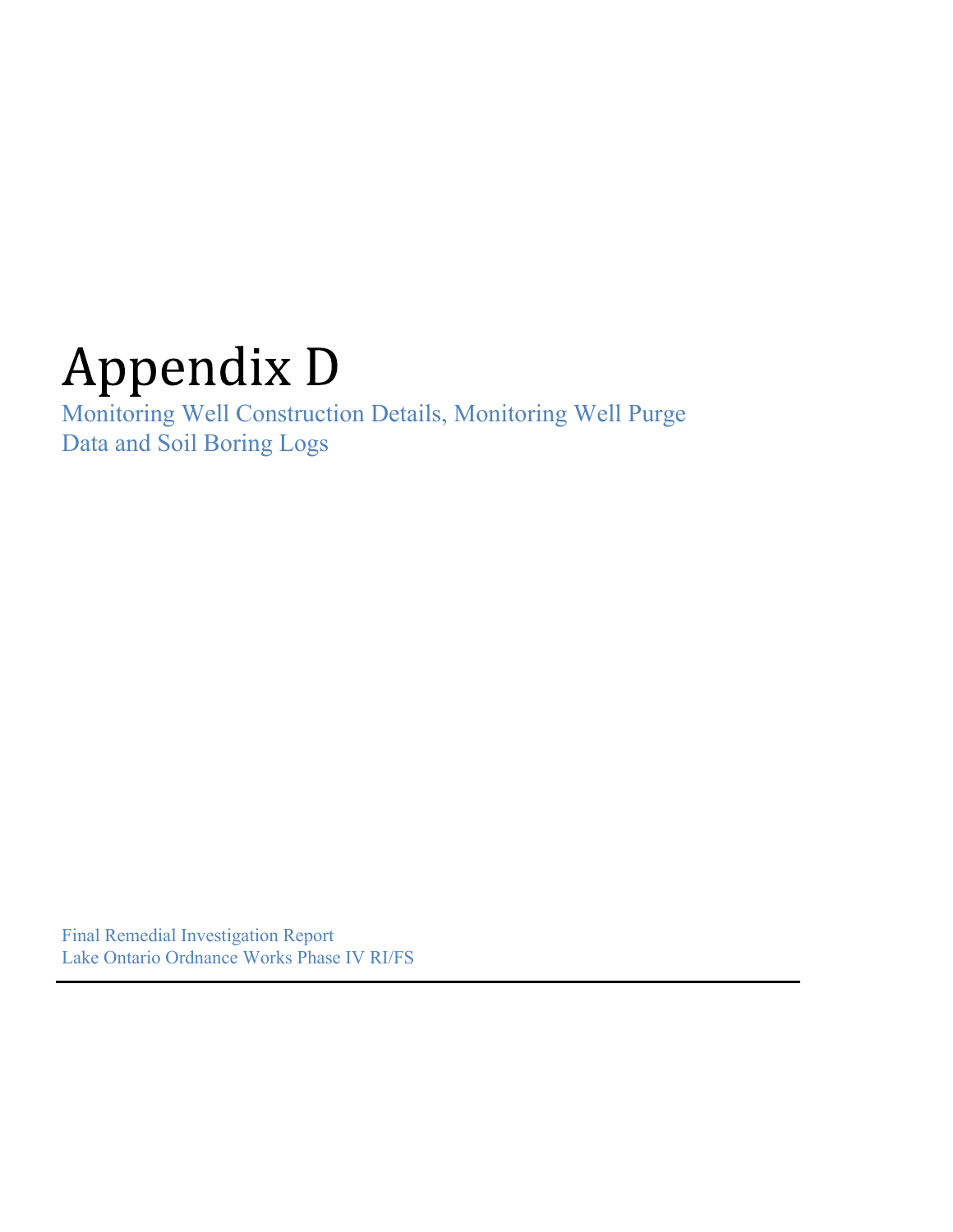### Monitoring Well Construction Logs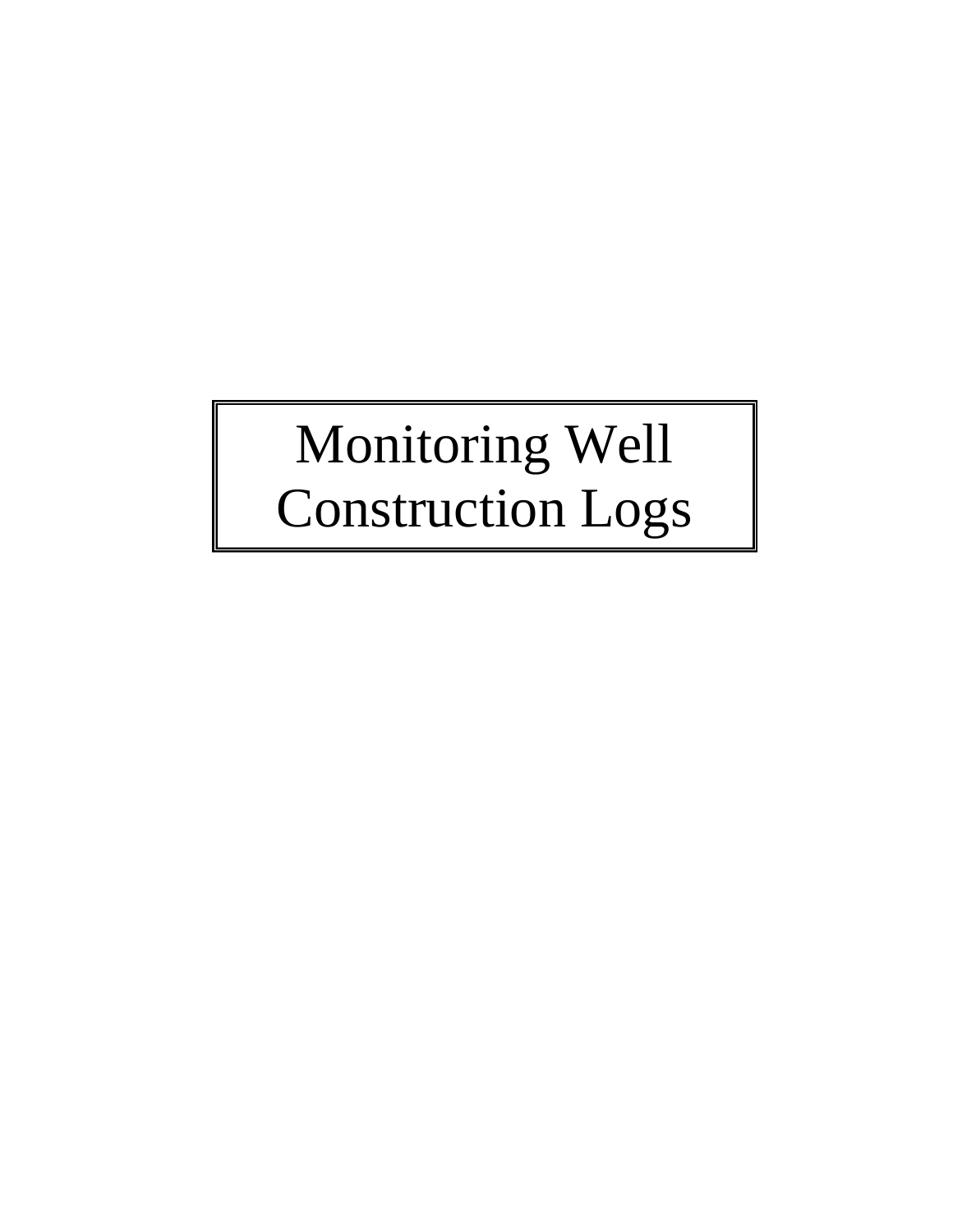|                                               | PROJECT NAME                           |                                | <b>WELL NUMBER</b>                                           |
|-----------------------------------------------|----------------------------------------|--------------------------------|--------------------------------------------------------------|
| Earth                                         | <b>LOOW</b>                            |                                | C3-WWTP-BP14                                                 |
| <b>Resource</b>                               | <b>PERMIT NUMBER</b>                   |                                | DATE INSTALLED (START)                                       |
| Technolog                                     | ΝA                                     |                                | 10/22/09                                                     |
|                                               | <b>WELL DISTANCE FROM SOURCE</b>       |                                | DATE INSTALLED (COMPLETED)                                   |
| WELL CONSTRUCTION DIAGRAM                     | Unknown                                |                                | 10/22/09                                                     |
| <b>TYPE OF PROTECTIVE COVER</b>               | LOCATION OF WELL RELATIVE TO SOURCE    |                                | <b>WELL INSTALLED BY</b>                                     |
| X<br><b>STICK UP</b>                          | <b>UP GRADIENT</b>                     | <b>SIDE GRADIENT</b>           | Parrett Wolff                                                |
| <b>FLUSH MOUNT</b>                            | <b>DOWN GRADIENT</b>                   | <b>UNKNOWN</b>                 | Mickey Marshal                                               |
|                                               |                                        | $\mathbf{x}$<br>1 CAP AND LOCK | <b>YES</b><br>$\overline{X}$ NO                              |
| USCS CLASSIFICATION OF SOIL NEAR SCREEN       |                                        |                                | <b>YES</b><br>2 PROTECTIVE POSTS<br><b>NO</b>                |
| GC<br>GP<br>GM<br>X<br>GW                     |                                        |                                | X<br>3 PROTECTIVE CASING<br><b>YES</b><br>$\underline{x}$ NO |
|                                               |                                        |                                | <b>INSIDE DIA</b>                                            |
|                                               |                                        |                                | in<br>2<br>LENGTH                                            |
| <b>SW</b><br>SP<br>SM<br>SC                   |                                        |                                | $22.5$ ft                                                    |
|                                               |                                        |                                |                                                              |
| CН<br>ML<br>MН<br>CL                          |                                        |                                | 4 ANNULAR SPACE SEAL                                         |
|                                               |                                        |                                | <b>GRANULAR BENTONITE</b><br>lb/gal                          |
| DRILLING METHOD USED<br><b>ROTARY</b>         |                                        |                                | Ib/gal BENTONITE SAND SLURRY                                 |
| <b>HOLLOW STEM</b>                            | Χ                                      | 25                             | <b>BENTONITE SLURRY</b><br>lb/gal                            |
| <b>OTHER</b>                                  |                                        |                                | <b>BENTONITE - CEMENT GROUT</b><br>X                         |
|                                               |                                        |                                | 5<br>% BENTONITE                                             |
| <b>DRILLING FLUID USED</b><br><b>WATER</b>    | <b>AIR</b>                             |                                | <b>HOW INSTALLED</b>                                         |
| <b>MUD</b>                                    | $\overline{\mathrm{x}}$<br><b>NONE</b> |                                | <b>TREMIE</b>                                                |
|                                               |                                        |                                | <b>TREMIE PUMP</b>                                           |
|                                               |                                        |                                | Χ<br><b>GRAVITY</b>                                          |
| <b>RISER INTERVAL</b><br>TO<br>$\overline{0}$ | ft BGS<br>12                           |                                |                                                              |
|                                               |                                        | 5 CENTRALIZERS                 | $X$ <sup>NO</sup><br><b>YES</b>                              |
| 12<br><b>TO</b><br><b>SCREEN INTERVAL</b>     | 22<br>ft BGS                           |                                |                                                              |
|                                               |                                        | 6 BENTONITE SEAL               | <b>GRANULES</b>                                              |
| ANNULAR SPACE SEAL<br>TO<br>$\Omega$          | ft BGS<br>8                            |                                | <b>PELLETS</b><br>$\overline{X}$                             |
|                                               |                                        |                                | Enviroplug Medium OTHER                                      |
| <b>BENTONITE SEAL</b><br>TO<br>8              | $10$ ft BGS                            |                                | <b>BAGS/SIZE</b><br>$baq/50$ l $bs$                          |
|                                               |                                        |                                |                                                              |
| <b>SECONDARY FILTER</b><br>TO<br>NA           | ft BGS<br>NA                           |                                | 7 SECONDARY FILTER<br>YES<br>$X$ NO                          |
|                                               |                                        |                                | <b>BAGS/SIZE</b>                                             |
| <b>PRIMARY FILTER</b><br>TO<br>10             | 22 ft BGS                              |                                |                                                              |
|                                               |                                        |                                | 8 FILTER PACK MATERIAL<br>NAME/SIZE                          |
| <b>WELL BOTTOM</b><br>22                      | ft BGS                                 |                                | Industrial Quartz                                            |
|                                               |                                        |                                | US Silica 9924                                               |
| <b>FILTER PACK BOTTOM</b><br>22.5 ft BGS      |                                        |                                | BAGS/SIZE<br>$7/50$ lbs                                      |
|                                               |                                        |                                |                                                              |
| <b>BOREHOLE BOTTOM</b><br>22.5 ft BGS         |                                        | 9 WELL CASING                  | PVC SCHD 40<br>Χ                                             |
|                                               |                                        |                                | PVC SCHD 80                                                  |
| <b>BOREHOLE DIAMETER</b><br>6.75 inches       |                                        |                                | <b>OTHER</b><br>Diedrich                                     |
|                                               |                                        |                                |                                                              |
| <b>ID WELL CASING</b><br>inches<br>2          |                                        |                                | 10 SCREEN MATERIAL: Diedrich                                 |
|                                               |                                        | TYPE:                          | <b>FACTORY CUT</b><br>Ιx                                     |
| WATER LEVEL AFTER COMPLETION                  | $22.59$ ft TOC                         |                                | CONT. SLOT                                                   |
|                                               |                                        |                                | <b>MANUFACTURER</b><br>Diedrich                              |
| NOTES: Total Depth: 24.00 TOC                 |                                        |                                | <b>INCHES</b><br><b>SLOT SIZE</b><br>0.01                    |
|                                               |                                        |                                | <b>FT</b><br><b>SLOTTED LENGTH</b><br>10                     |
|                                               |                                        |                                | <b>X</b> NONE<br>11 BACKFILL MATERIAL: (BELOW FILTER PK)     |
|                                               |                                        |                                | <b>OTHER</b>                                                 |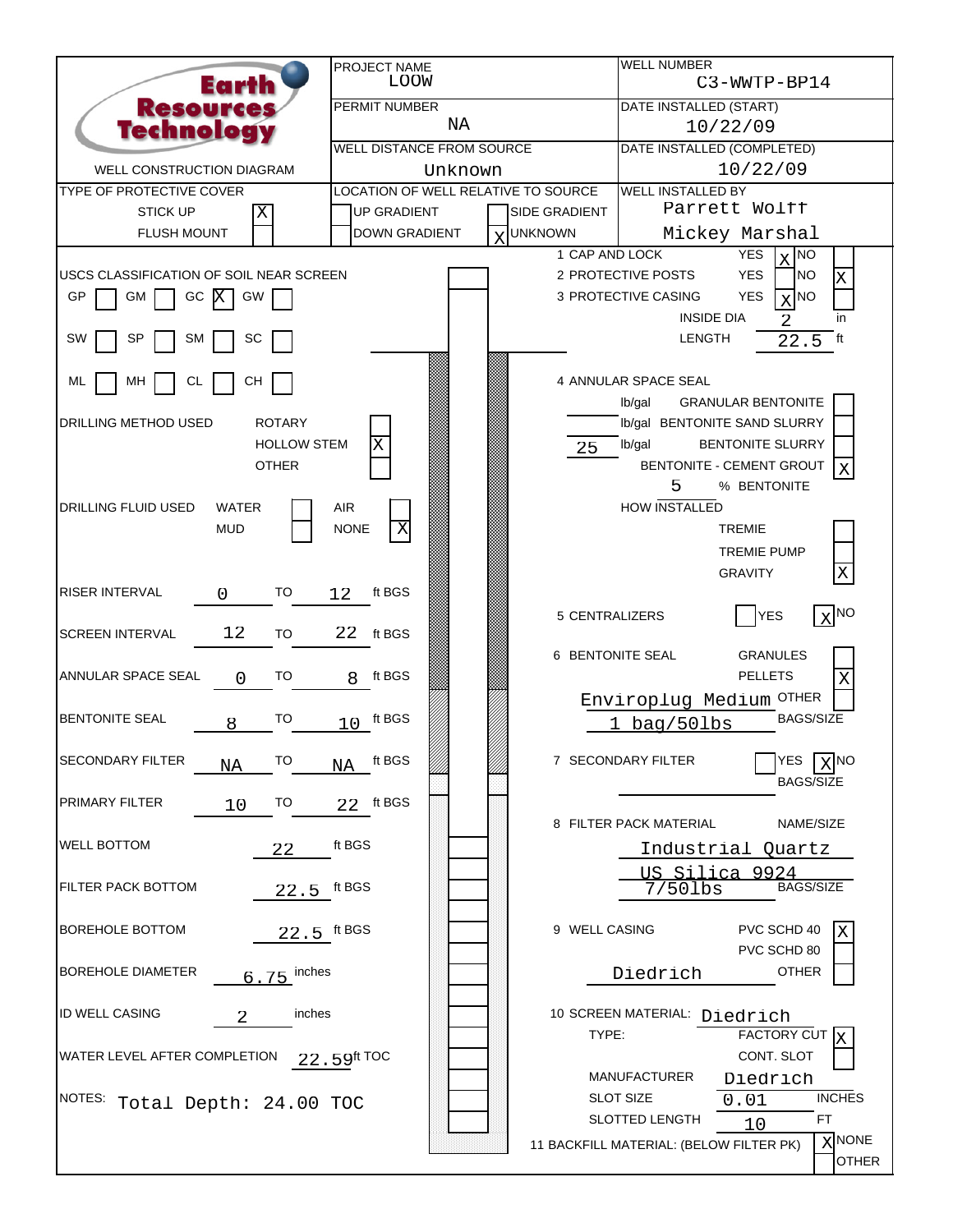|                                                          | PROJECT NAME                                             | <b>WELL NUMBER</b>                                                             |
|----------------------------------------------------------|----------------------------------------------------------|--------------------------------------------------------------------------------|
| Earth                                                    | <b>LOOW</b>                                              | C3-WWTP-BP15                                                                   |
| <b>Resource</b>                                          | <b>PERMIT NUMBER</b>                                     | DATE INSTALLED (START)                                                         |
| Technolog                                                | ΝA                                                       | 10/22/09                                                                       |
|                                                          | WELL DISTANCE FROM SOURCE                                | DATE INSTALLED (COMPLETED)                                                     |
| <b>WELL CONSTRUCTION DIAGRAM</b>                         | Unknown                                                  | 10/22/09                                                                       |
| TYPE OF PROTECTIVE COVER                                 | <b>LOCATION OF WELL RELATIVE TO SOURCE</b>               | <b>WELL INSTALLED BY</b>                                                       |
|                                                          | <b>UP GRADIENT</b>                                       | Parrett Wolff                                                                  |
| X<br><b>STICK UP</b>                                     | SIDE GRADIENT                                            |                                                                                |
| <b>FLUSH MOUNT</b>                                       | <b>DOWN GRADIENT</b><br><b>UNKNOWN</b><br>$\overline{X}$ | Mickey Marshal                                                                 |
|                                                          | 1 CAP AND LOCK                                           | <b>YES</b><br>$x$ NO                                                           |
| USCS CLASSIFICATION OF SOIL NEAR SCREEN                  |                                                          | <b>YES</b><br>2 PROTECTIVE POSTS<br><b>NO</b><br>$\overline{\text{X}}$         |
| GC<br>$\mathbf{X}^-$<br>GP<br>GM<br>GW                   |                                                          | 3 PROTECTIVE CASING<br><b>YES</b><br>$X$ NO                                    |
|                                                          |                                                          | <b>INSIDE DIA</b><br><i>in</i><br>2.                                           |
| SW<br>SP<br>SM<br>SC                                     |                                                          | <b>LENGTH</b><br>$22.5$ ft                                                     |
|                                                          |                                                          |                                                                                |
| ML.<br>CL.<br>CН<br>MН                                   |                                                          | 4 ANNULAR SPACE SEAL                                                           |
|                                                          |                                                          | <b>GRANULAR BENTONITE</b><br>lb/gal                                            |
| DRILLING METHOD USED<br><b>ROTARY</b>                    |                                                          | Ib/gal BENTONITE SAND SLURRY                                                   |
| <b>HOLLOW STEM</b>                                       | X<br>25                                                  | <b>BENTONITE SLURRY</b><br>lb/gal                                              |
| <b>OTHER</b>                                             |                                                          | BENTONITE - CEMENT GROUT<br>X                                                  |
|                                                          |                                                          | 5<br>% BENTONITE                                                               |
| <b>DRILLING FLUID USED</b><br><b>WATER</b><br><b>AIR</b> |                                                          | <b>HOW INSTALLED</b>                                                           |
| <b>MUD</b>                                               | $\overline{\mathbf{X}}$<br><b>NONE</b>                   | <b>TREMIE</b>                                                                  |
|                                                          |                                                          | <b>TREMIE PUMP</b>                                                             |
|                                                          |                                                          | <b>GRAVITY</b>                                                                 |
| <b>RISER INTERVAL</b><br>TO<br>$\mathbf 0$<br>12         | ft BGS                                                   |                                                                                |
|                                                          | 5 CENTRALIZERS                                           | $x^{NQ}$<br><b>YES</b>                                                         |
| 12<br>22.5<br><b>TO</b><br><b>SCREEN INTERVAL</b>        | ft BGS                                                   |                                                                                |
|                                                          | 6 BENTONITE SEAL                                         | <b>GRANULES</b>                                                                |
| ANNULAR SPACE SEAL<br>TO<br>$\Omega$                     | ft BGS<br>8                                              | <b>PELLETS</b><br>X                                                            |
|                                                          |                                                          | Enviroplug Medium OTHER                                                        |
| <b>BENTONITE SEAL</b><br>TO<br>8                         | $10$ ft BGS                                              | <b>BAGS/SIZE</b><br>$baq/50$ l $bs$                                            |
|                                                          |                                                          |                                                                                |
| <b>SECONDARY FILTER</b><br>TO<br>ΝA<br>ΝA                | ft BGS                                                   | 7 SECONDARY FILTER<br><b>YES</b><br>$ X $ NO                                   |
|                                                          |                                                          | <b>BAGS/SIZE</b>                                                               |
| <b>PRIMARY FILTER</b><br>TO<br>10                        | 22.5 ft BGS                                              |                                                                                |
|                                                          |                                                          | 8 FILTER PACK MATERIAL<br>NAME/SIZE                                            |
| <b>WELL BOTTOM</b><br>22.5                               | ft BGS                                                   | Industrial Quartz                                                              |
|                                                          |                                                          |                                                                                |
| <b>FILTER PACK BOTTOM</b><br>23                          | ft BGS                                                   | <u>US Silica 9924</u><br><b>BAGS/SIZE</b><br>$7/50$ lbs                        |
|                                                          |                                                          |                                                                                |
| <b>BOREHOLE BOTTOM</b>                                   | ft BGS<br>9 WELL CASING                                  | PVC SCHD 40<br>Χ                                                               |
| 23                                                       |                                                          | PVC SCHD 80                                                                    |
| <b>BOREHOLE DIAMETER</b>                                 |                                                          | <b>OTHER</b><br>Diedrich                                                       |
| 6.75 inches                                              |                                                          |                                                                                |
| <b>ID WELL CASING</b><br>inches                          |                                                          | 10 SCREEN MATERIAL: Diedrich                                                   |
| 2                                                        | TYPE:                                                    | <b>FACTORY CUT</b>                                                             |
| WATER LEVEL AFTER COMPLETION<br>18.65 ft TOC             |                                                          | Ιx<br>CONT. SLOT                                                               |
|                                                          |                                                          | <b>MANUFACTURER</b>                                                            |
| NOTES:                                                   |                                                          | Diedrich<br><b>INCHES</b><br><b>SLOT SIZE</b>                                  |
| Total Depth: 24.15 TOC                                   |                                                          | 0.01<br><b>FT</b><br><b>SLOTTED LENGTH</b>                                     |
|                                                          |                                                          | 10                                                                             |
|                                                          |                                                          | $X$ <sup>NONE</sup><br>11 BACKFILL MATERIAL: (BELOW FILTER PK)<br><b>OTHER</b> |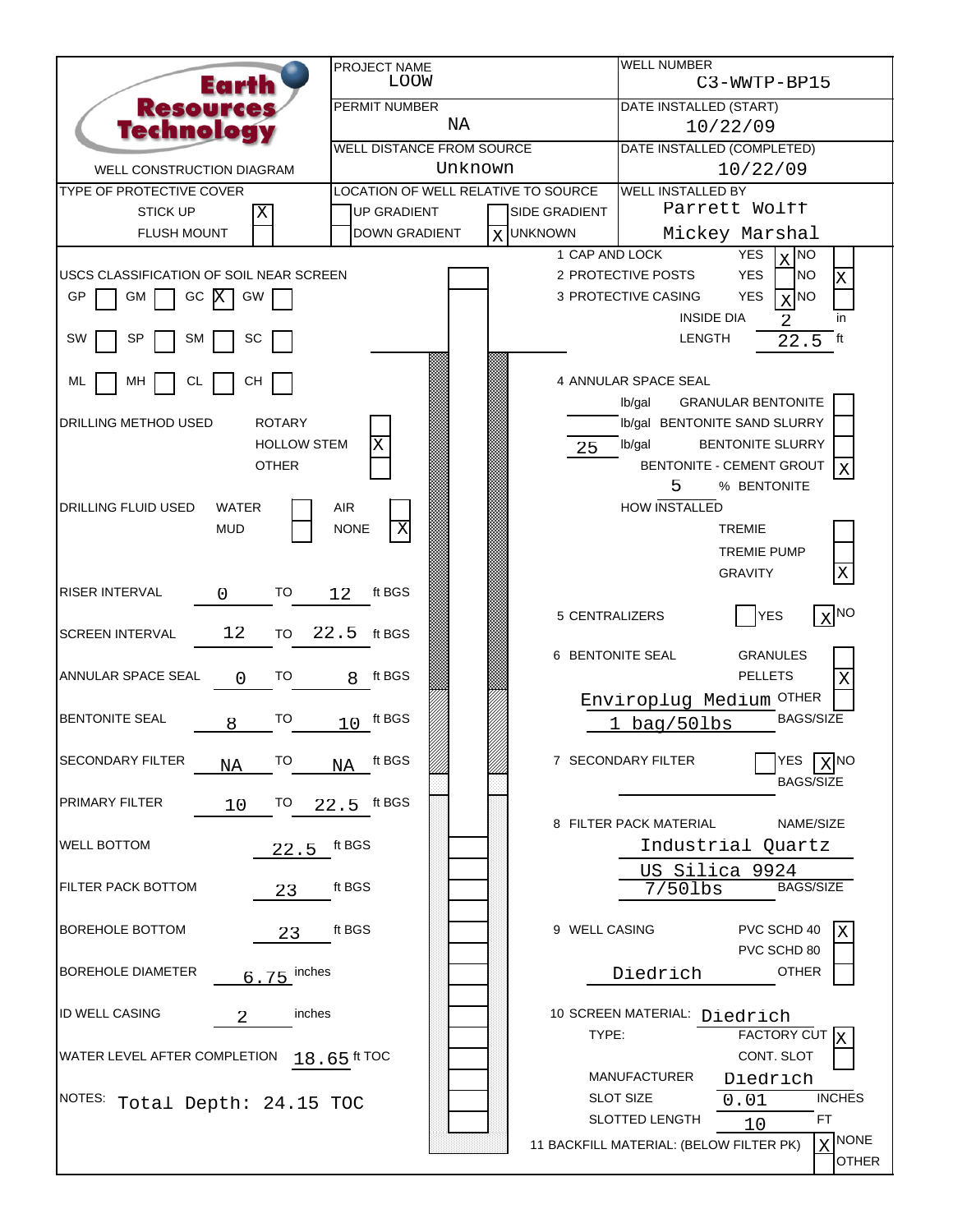| <b>LOOW</b><br>C3-WWTP-BP16<br>Earth<br><b>Resource</b><br><b>PERMIT NUMBER</b><br>DATE INSTALLED (START)<br>ΝA<br>Technolog<br>10/22/09<br><b>WELL DISTANCE FROM SOURCE</b><br>DATE INSTALLED (COMPLETED)<br>Unknown<br>10/22/09<br>WELL CONSTRUCTION DIAGRAM<br>LOCATION OF WELL RELATIVE TO SOURCE<br><b>WELL INSTALLED BY</b><br><b>TYPE OF PROTECTIVE COVER</b><br>Parrett Wolff<br>X<br><b>UP GRADIENT</b><br><b>SIDE GRADIENT</b><br><b>STICK UP</b><br>Mickey Marshal<br><b>FLUSH MOUNT</b><br><b>DOWN GRADIENT</b><br><b>x UNKNOWN</b><br>1 CAP AND LOCK<br><b>YES</b><br>$\overline{X}$ NO<br><b>YES</b><br>2 PROTECTIVE POSTS<br><b>NO</b><br>USCS CLASSIFICATION OF SOIL NEAR SCREEN<br>X<br>GC<br>GP<br>GM<br>X<br>3 PROTECTIVE CASING<br><b>YES</b><br>$\underline{x}$ NO<br>GW<br><b>INSIDE DIA</b><br>in<br>2<br>LENGTH<br><b>SW</b><br>$22.5$ ft<br>SP<br>SM<br>SC<br>4 ANNULAR SPACE SEAL<br>CН<br>ML<br>MН<br>CL<br><b>GRANULAR BENTONITE</b><br>lb/gal<br>Ib/gal BENTONITE SAND SLURRY<br>DRILLING METHOD USED<br><b>ROTARY</b><br><b>HOLLOW STEM</b><br><b>BENTONITE SLURRY</b><br>lb/gal<br>Χ<br>25<br><b>BENTONITE - CEMENT GROUT</b><br><b>OTHER</b><br>X<br>5<br>% BENTONITE<br><b>HOW INSTALLED</b><br><b>DRILLING FLUID USED</b><br><b>WATER</b><br><b>AIR</b><br>$\overline{\mathrm{X}}$<br><b>MUD</b><br><b>NONE</b><br><b>TREMIE</b><br><b>TREMIE PUMP</b><br>Χ<br><b>GRAVITY</b><br><b>RISER INTERVAL</b><br>TO<br>ft BGS<br>$\overline{0}$<br>12<br>$X$ <sup>NO</sup><br><b>YES</b><br>5 CENTRALIZERS<br>12<br>22.5<br><b>TO</b><br>ft BGS<br><b>SCREEN INTERVAL</b><br>6 BENTONITE SEAL<br><b>GRANULES</b><br>ANNULAR SPACE SEAL<br><b>PELLETS</b><br>$\overline{X}$<br>TO<br>ft BGS<br>$\Omega$<br>8<br>Enviroplug Medium OTHER<br><b>BENTONITE SEAL</b><br><b>BAGS/SIZE</b><br>TO<br>$10$ ft BGS<br>8<br>$baq/50$ l $bs$<br><b>SECONDARY FILTER</b><br>TO<br>ft BGS<br>7 SECONDARY FILTER<br>YES<br>$X$ <sub>NO</sub><br>NA<br>NA<br><b>BAGS/SIZE</b> |
|------------------------------------------------------------------------------------------------------------------------------------------------------------------------------------------------------------------------------------------------------------------------------------------------------------------------------------------------------------------------------------------------------------------------------------------------------------------------------------------------------------------------------------------------------------------------------------------------------------------------------------------------------------------------------------------------------------------------------------------------------------------------------------------------------------------------------------------------------------------------------------------------------------------------------------------------------------------------------------------------------------------------------------------------------------------------------------------------------------------------------------------------------------------------------------------------------------------------------------------------------------------------------------------------------------------------------------------------------------------------------------------------------------------------------------------------------------------------------------------------------------------------------------------------------------------------------------------------------------------------------------------------------------------------------------------------------------------------------------------------------------------------------------------------------------------------------------------------------------------------------------------------------------------------------------------------------------------------------------------|
|                                                                                                                                                                                                                                                                                                                                                                                                                                                                                                                                                                                                                                                                                                                                                                                                                                                                                                                                                                                                                                                                                                                                                                                                                                                                                                                                                                                                                                                                                                                                                                                                                                                                                                                                                                                                                                                                                                                                                                                          |
|                                                                                                                                                                                                                                                                                                                                                                                                                                                                                                                                                                                                                                                                                                                                                                                                                                                                                                                                                                                                                                                                                                                                                                                                                                                                                                                                                                                                                                                                                                                                                                                                                                                                                                                                                                                                                                                                                                                                                                                          |
|                                                                                                                                                                                                                                                                                                                                                                                                                                                                                                                                                                                                                                                                                                                                                                                                                                                                                                                                                                                                                                                                                                                                                                                                                                                                                                                                                                                                                                                                                                                                                                                                                                                                                                                                                                                                                                                                                                                                                                                          |
|                                                                                                                                                                                                                                                                                                                                                                                                                                                                                                                                                                                                                                                                                                                                                                                                                                                                                                                                                                                                                                                                                                                                                                                                                                                                                                                                                                                                                                                                                                                                                                                                                                                                                                                                                                                                                                                                                                                                                                                          |
|                                                                                                                                                                                                                                                                                                                                                                                                                                                                                                                                                                                                                                                                                                                                                                                                                                                                                                                                                                                                                                                                                                                                                                                                                                                                                                                                                                                                                                                                                                                                                                                                                                                                                                                                                                                                                                                                                                                                                                                          |
|                                                                                                                                                                                                                                                                                                                                                                                                                                                                                                                                                                                                                                                                                                                                                                                                                                                                                                                                                                                                                                                                                                                                                                                                                                                                                                                                                                                                                                                                                                                                                                                                                                                                                                                                                                                                                                                                                                                                                                                          |
|                                                                                                                                                                                                                                                                                                                                                                                                                                                                                                                                                                                                                                                                                                                                                                                                                                                                                                                                                                                                                                                                                                                                                                                                                                                                                                                                                                                                                                                                                                                                                                                                                                                                                                                                                                                                                                                                                                                                                                                          |
|                                                                                                                                                                                                                                                                                                                                                                                                                                                                                                                                                                                                                                                                                                                                                                                                                                                                                                                                                                                                                                                                                                                                                                                                                                                                                                                                                                                                                                                                                                                                                                                                                                                                                                                                                                                                                                                                                                                                                                                          |
|                                                                                                                                                                                                                                                                                                                                                                                                                                                                                                                                                                                                                                                                                                                                                                                                                                                                                                                                                                                                                                                                                                                                                                                                                                                                                                                                                                                                                                                                                                                                                                                                                                                                                                                                                                                                                                                                                                                                                                                          |
|                                                                                                                                                                                                                                                                                                                                                                                                                                                                                                                                                                                                                                                                                                                                                                                                                                                                                                                                                                                                                                                                                                                                                                                                                                                                                                                                                                                                                                                                                                                                                                                                                                                                                                                                                                                                                                                                                                                                                                                          |
|                                                                                                                                                                                                                                                                                                                                                                                                                                                                                                                                                                                                                                                                                                                                                                                                                                                                                                                                                                                                                                                                                                                                                                                                                                                                                                                                                                                                                                                                                                                                                                                                                                                                                                                                                                                                                                                                                                                                                                                          |
|                                                                                                                                                                                                                                                                                                                                                                                                                                                                                                                                                                                                                                                                                                                                                                                                                                                                                                                                                                                                                                                                                                                                                                                                                                                                                                                                                                                                                                                                                                                                                                                                                                                                                                                                                                                                                                                                                                                                                                                          |
|                                                                                                                                                                                                                                                                                                                                                                                                                                                                                                                                                                                                                                                                                                                                                                                                                                                                                                                                                                                                                                                                                                                                                                                                                                                                                                                                                                                                                                                                                                                                                                                                                                                                                                                                                                                                                                                                                                                                                                                          |
|                                                                                                                                                                                                                                                                                                                                                                                                                                                                                                                                                                                                                                                                                                                                                                                                                                                                                                                                                                                                                                                                                                                                                                                                                                                                                                                                                                                                                                                                                                                                                                                                                                                                                                                                                                                                                                                                                                                                                                                          |
|                                                                                                                                                                                                                                                                                                                                                                                                                                                                                                                                                                                                                                                                                                                                                                                                                                                                                                                                                                                                                                                                                                                                                                                                                                                                                                                                                                                                                                                                                                                                                                                                                                                                                                                                                                                                                                                                                                                                                                                          |
|                                                                                                                                                                                                                                                                                                                                                                                                                                                                                                                                                                                                                                                                                                                                                                                                                                                                                                                                                                                                                                                                                                                                                                                                                                                                                                                                                                                                                                                                                                                                                                                                                                                                                                                                                                                                                                                                                                                                                                                          |
|                                                                                                                                                                                                                                                                                                                                                                                                                                                                                                                                                                                                                                                                                                                                                                                                                                                                                                                                                                                                                                                                                                                                                                                                                                                                                                                                                                                                                                                                                                                                                                                                                                                                                                                                                                                                                                                                                                                                                                                          |
|                                                                                                                                                                                                                                                                                                                                                                                                                                                                                                                                                                                                                                                                                                                                                                                                                                                                                                                                                                                                                                                                                                                                                                                                                                                                                                                                                                                                                                                                                                                                                                                                                                                                                                                                                                                                                                                                                                                                                                                          |
|                                                                                                                                                                                                                                                                                                                                                                                                                                                                                                                                                                                                                                                                                                                                                                                                                                                                                                                                                                                                                                                                                                                                                                                                                                                                                                                                                                                                                                                                                                                                                                                                                                                                                                                                                                                                                                                                                                                                                                                          |
|                                                                                                                                                                                                                                                                                                                                                                                                                                                                                                                                                                                                                                                                                                                                                                                                                                                                                                                                                                                                                                                                                                                                                                                                                                                                                                                                                                                                                                                                                                                                                                                                                                                                                                                                                                                                                                                                                                                                                                                          |
|                                                                                                                                                                                                                                                                                                                                                                                                                                                                                                                                                                                                                                                                                                                                                                                                                                                                                                                                                                                                                                                                                                                                                                                                                                                                                                                                                                                                                                                                                                                                                                                                                                                                                                                                                                                                                                                                                                                                                                                          |
|                                                                                                                                                                                                                                                                                                                                                                                                                                                                                                                                                                                                                                                                                                                                                                                                                                                                                                                                                                                                                                                                                                                                                                                                                                                                                                                                                                                                                                                                                                                                                                                                                                                                                                                                                                                                                                                                                                                                                                                          |
|                                                                                                                                                                                                                                                                                                                                                                                                                                                                                                                                                                                                                                                                                                                                                                                                                                                                                                                                                                                                                                                                                                                                                                                                                                                                                                                                                                                                                                                                                                                                                                                                                                                                                                                                                                                                                                                                                                                                                                                          |
|                                                                                                                                                                                                                                                                                                                                                                                                                                                                                                                                                                                                                                                                                                                                                                                                                                                                                                                                                                                                                                                                                                                                                                                                                                                                                                                                                                                                                                                                                                                                                                                                                                                                                                                                                                                                                                                                                                                                                                                          |
|                                                                                                                                                                                                                                                                                                                                                                                                                                                                                                                                                                                                                                                                                                                                                                                                                                                                                                                                                                                                                                                                                                                                                                                                                                                                                                                                                                                                                                                                                                                                                                                                                                                                                                                                                                                                                                                                                                                                                                                          |
|                                                                                                                                                                                                                                                                                                                                                                                                                                                                                                                                                                                                                                                                                                                                                                                                                                                                                                                                                                                                                                                                                                                                                                                                                                                                                                                                                                                                                                                                                                                                                                                                                                                                                                                                                                                                                                                                                                                                                                                          |
|                                                                                                                                                                                                                                                                                                                                                                                                                                                                                                                                                                                                                                                                                                                                                                                                                                                                                                                                                                                                                                                                                                                                                                                                                                                                                                                                                                                                                                                                                                                                                                                                                                                                                                                                                                                                                                                                                                                                                                                          |
|                                                                                                                                                                                                                                                                                                                                                                                                                                                                                                                                                                                                                                                                                                                                                                                                                                                                                                                                                                                                                                                                                                                                                                                                                                                                                                                                                                                                                                                                                                                                                                                                                                                                                                                                                                                                                                                                                                                                                                                          |
|                                                                                                                                                                                                                                                                                                                                                                                                                                                                                                                                                                                                                                                                                                                                                                                                                                                                                                                                                                                                                                                                                                                                                                                                                                                                                                                                                                                                                                                                                                                                                                                                                                                                                                                                                                                                                                                                                                                                                                                          |
|                                                                                                                                                                                                                                                                                                                                                                                                                                                                                                                                                                                                                                                                                                                                                                                                                                                                                                                                                                                                                                                                                                                                                                                                                                                                                                                                                                                                                                                                                                                                                                                                                                                                                                                                                                                                                                                                                                                                                                                          |
|                                                                                                                                                                                                                                                                                                                                                                                                                                                                                                                                                                                                                                                                                                                                                                                                                                                                                                                                                                                                                                                                                                                                                                                                                                                                                                                                                                                                                                                                                                                                                                                                                                                                                                                                                                                                                                                                                                                                                                                          |
|                                                                                                                                                                                                                                                                                                                                                                                                                                                                                                                                                                                                                                                                                                                                                                                                                                                                                                                                                                                                                                                                                                                                                                                                                                                                                                                                                                                                                                                                                                                                                                                                                                                                                                                                                                                                                                                                                                                                                                                          |
|                                                                                                                                                                                                                                                                                                                                                                                                                                                                                                                                                                                                                                                                                                                                                                                                                                                                                                                                                                                                                                                                                                                                                                                                                                                                                                                                                                                                                                                                                                                                                                                                                                                                                                                                                                                                                                                                                                                                                                                          |
|                                                                                                                                                                                                                                                                                                                                                                                                                                                                                                                                                                                                                                                                                                                                                                                                                                                                                                                                                                                                                                                                                                                                                                                                                                                                                                                                                                                                                                                                                                                                                                                                                                                                                                                                                                                                                                                                                                                                                                                          |
|                                                                                                                                                                                                                                                                                                                                                                                                                                                                                                                                                                                                                                                                                                                                                                                                                                                                                                                                                                                                                                                                                                                                                                                                                                                                                                                                                                                                                                                                                                                                                                                                                                                                                                                                                                                                                                                                                                                                                                                          |
|                                                                                                                                                                                                                                                                                                                                                                                                                                                                                                                                                                                                                                                                                                                                                                                                                                                                                                                                                                                                                                                                                                                                                                                                                                                                                                                                                                                                                                                                                                                                                                                                                                                                                                                                                                                                                                                                                                                                                                                          |
|                                                                                                                                                                                                                                                                                                                                                                                                                                                                                                                                                                                                                                                                                                                                                                                                                                                                                                                                                                                                                                                                                                                                                                                                                                                                                                                                                                                                                                                                                                                                                                                                                                                                                                                                                                                                                                                                                                                                                                                          |
| <b>PRIMARY FILTER</b><br>TO<br>22.5 ft BGS<br>10                                                                                                                                                                                                                                                                                                                                                                                                                                                                                                                                                                                                                                                                                                                                                                                                                                                                                                                                                                                                                                                                                                                                                                                                                                                                                                                                                                                                                                                                                                                                                                                                                                                                                                                                                                                                                                                                                                                                         |
| 8 FILTER PACK MATERIAL<br>NAME/SIZE                                                                                                                                                                                                                                                                                                                                                                                                                                                                                                                                                                                                                                                                                                                                                                                                                                                                                                                                                                                                                                                                                                                                                                                                                                                                                                                                                                                                                                                                                                                                                                                                                                                                                                                                                                                                                                                                                                                                                      |
| <b>WELL BOTTOM</b><br>Industrial Quartz<br>ft BGS                                                                                                                                                                                                                                                                                                                                                                                                                                                                                                                                                                                                                                                                                                                                                                                                                                                                                                                                                                                                                                                                                                                                                                                                                                                                                                                                                                                                                                                                                                                                                                                                                                                                                                                                                                                                                                                                                                                                        |
| 22.5                                                                                                                                                                                                                                                                                                                                                                                                                                                                                                                                                                                                                                                                                                                                                                                                                                                                                                                                                                                                                                                                                                                                                                                                                                                                                                                                                                                                                                                                                                                                                                                                                                                                                                                                                                                                                                                                                                                                                                                     |
| <u>US Silica 9924</u>                                                                                                                                                                                                                                                                                                                                                                                                                                                                                                                                                                                                                                                                                                                                                                                                                                                                                                                                                                                                                                                                                                                                                                                                                                                                                                                                                                                                                                                                                                                                                                                                                                                                                                                                                                                                                                                                                                                                                                    |
| <b>BAGS/SIZE</b><br><b>FILTER PACK BOTTOM</b><br>ft BGS<br>$7/50$ lbs<br>23                                                                                                                                                                                                                                                                                                                                                                                                                                                                                                                                                                                                                                                                                                                                                                                                                                                                                                                                                                                                                                                                                                                                                                                                                                                                                                                                                                                                                                                                                                                                                                                                                                                                                                                                                                                                                                                                                                              |
|                                                                                                                                                                                                                                                                                                                                                                                                                                                                                                                                                                                                                                                                                                                                                                                                                                                                                                                                                                                                                                                                                                                                                                                                                                                                                                                                                                                                                                                                                                                                                                                                                                                                                                                                                                                                                                                                                                                                                                                          |
| <b>BOREHOLE BOTTOM</b><br>ft BGS<br>9 WELL CASING<br>PVC SCHD 40<br>X<br>23                                                                                                                                                                                                                                                                                                                                                                                                                                                                                                                                                                                                                                                                                                                                                                                                                                                                                                                                                                                                                                                                                                                                                                                                                                                                                                                                                                                                                                                                                                                                                                                                                                                                                                                                                                                                                                                                                                              |
| PVC SCHD 80                                                                                                                                                                                                                                                                                                                                                                                                                                                                                                                                                                                                                                                                                                                                                                                                                                                                                                                                                                                                                                                                                                                                                                                                                                                                                                                                                                                                                                                                                                                                                                                                                                                                                                                                                                                                                                                                                                                                                                              |
| <b>BOREHOLE DIAMETER</b><br><b>OTHER</b><br>6.75 inches<br>Diedrich                                                                                                                                                                                                                                                                                                                                                                                                                                                                                                                                                                                                                                                                                                                                                                                                                                                                                                                                                                                                                                                                                                                                                                                                                                                                                                                                                                                                                                                                                                                                                                                                                                                                                                                                                                                                                                                                                                                      |
|                                                                                                                                                                                                                                                                                                                                                                                                                                                                                                                                                                                                                                                                                                                                                                                                                                                                                                                                                                                                                                                                                                                                                                                                                                                                                                                                                                                                                                                                                                                                                                                                                                                                                                                                                                                                                                                                                                                                                                                          |
| <b>ID WELL CASING</b><br>10 SCREEN MATERIAL: Diedrich<br>inches<br>2                                                                                                                                                                                                                                                                                                                                                                                                                                                                                                                                                                                                                                                                                                                                                                                                                                                                                                                                                                                                                                                                                                                                                                                                                                                                                                                                                                                                                                                                                                                                                                                                                                                                                                                                                                                                                                                                                                                     |
| TYPE:<br><b>FACTORY CUT</b><br>Ιx                                                                                                                                                                                                                                                                                                                                                                                                                                                                                                                                                                                                                                                                                                                                                                                                                                                                                                                                                                                                                                                                                                                                                                                                                                                                                                                                                                                                                                                                                                                                                                                                                                                                                                                                                                                                                                                                                                                                                        |
| CONT. SLOT<br>WATER LEVEL AFTER COMPLETION<br>18.52 ft TOC                                                                                                                                                                                                                                                                                                                                                                                                                                                                                                                                                                                                                                                                                                                                                                                                                                                                                                                                                                                                                                                                                                                                                                                                                                                                                                                                                                                                                                                                                                                                                                                                                                                                                                                                                                                                                                                                                                                               |
| <b>MANUFACTURER</b><br>Diedrich                                                                                                                                                                                                                                                                                                                                                                                                                                                                                                                                                                                                                                                                                                                                                                                                                                                                                                                                                                                                                                                                                                                                                                                                                                                                                                                                                                                                                                                                                                                                                                                                                                                                                                                                                                                                                                                                                                                                                          |
| <b>INCHES</b><br>NOTES:<br><b>SLOT SIZE</b><br>0.01                                                                                                                                                                                                                                                                                                                                                                                                                                                                                                                                                                                                                                                                                                                                                                                                                                                                                                                                                                                                                                                                                                                                                                                                                                                                                                                                                                                                                                                                                                                                                                                                                                                                                                                                                                                                                                                                                                                                      |
| <b>FT</b><br><b>SLOTTED LENGTH</b><br>10                                                                                                                                                                                                                                                                                                                                                                                                                                                                                                                                                                                                                                                                                                                                                                                                                                                                                                                                                                                                                                                                                                                                                                                                                                                                                                                                                                                                                                                                                                                                                                                                                                                                                                                                                                                                                                                                                                                                                 |
| $\frac{1}{X}$ NONE                                                                                                                                                                                                                                                                                                                                                                                                                                                                                                                                                                                                                                                                                                                                                                                                                                                                                                                                                                                                                                                                                                                                                                                                                                                                                                                                                                                                                                                                                                                                                                                                                                                                                                                                                                                                                                                                                                                                                                       |
| 11 BACKFILL MATERIAL: (BELOW FILTER PK)<br><b>OTHER</b>                                                                                                                                                                                                                                                                                                                                                                                                                                                                                                                                                                                                                                                                                                                                                                                                                                                                                                                                                                                                                                                                                                                                                                                                                                                                                                                                                                                                                                                                                                                                                                                                                                                                                                                                                                                                                                                                                                                                  |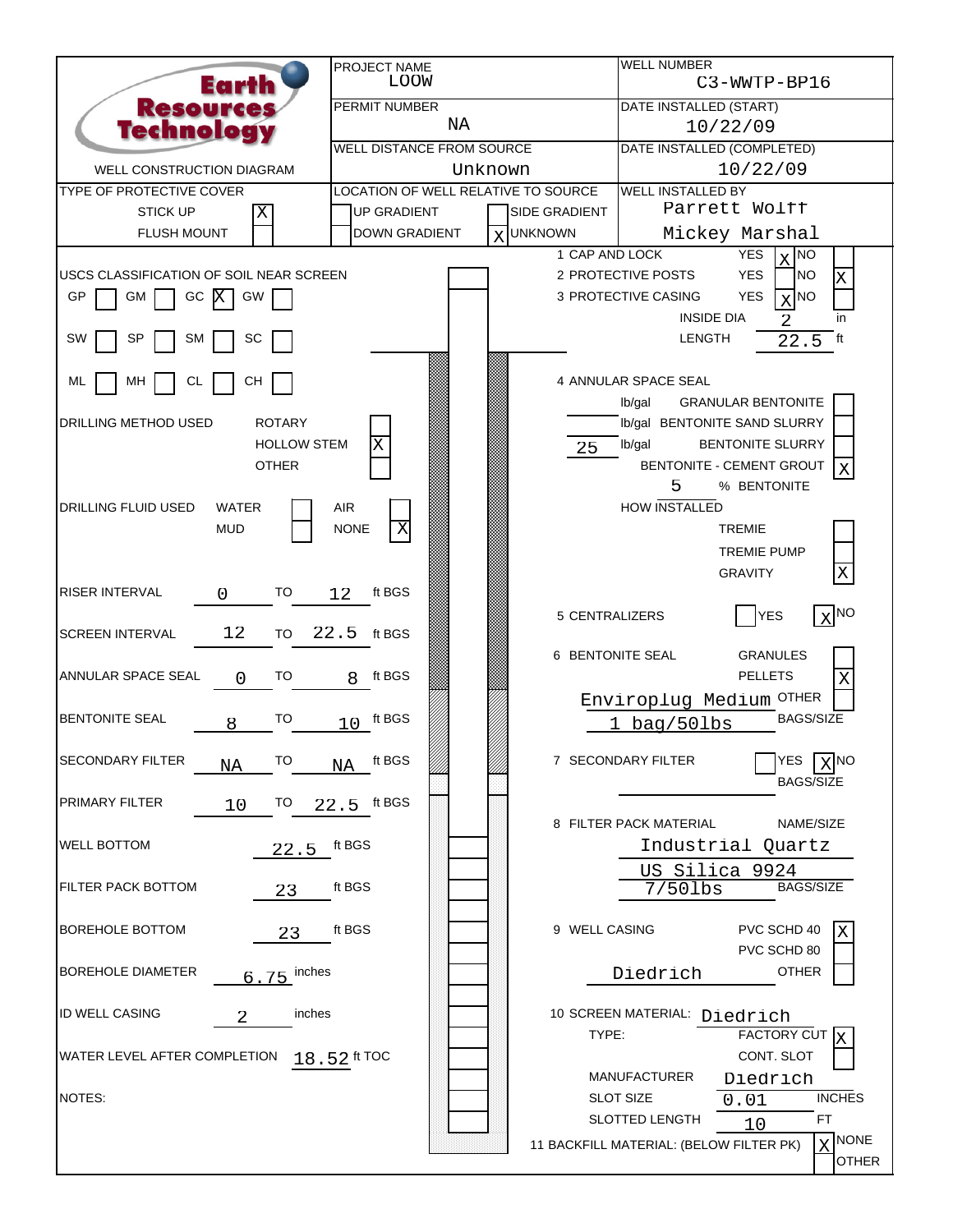## Monitoring Well Purge Logs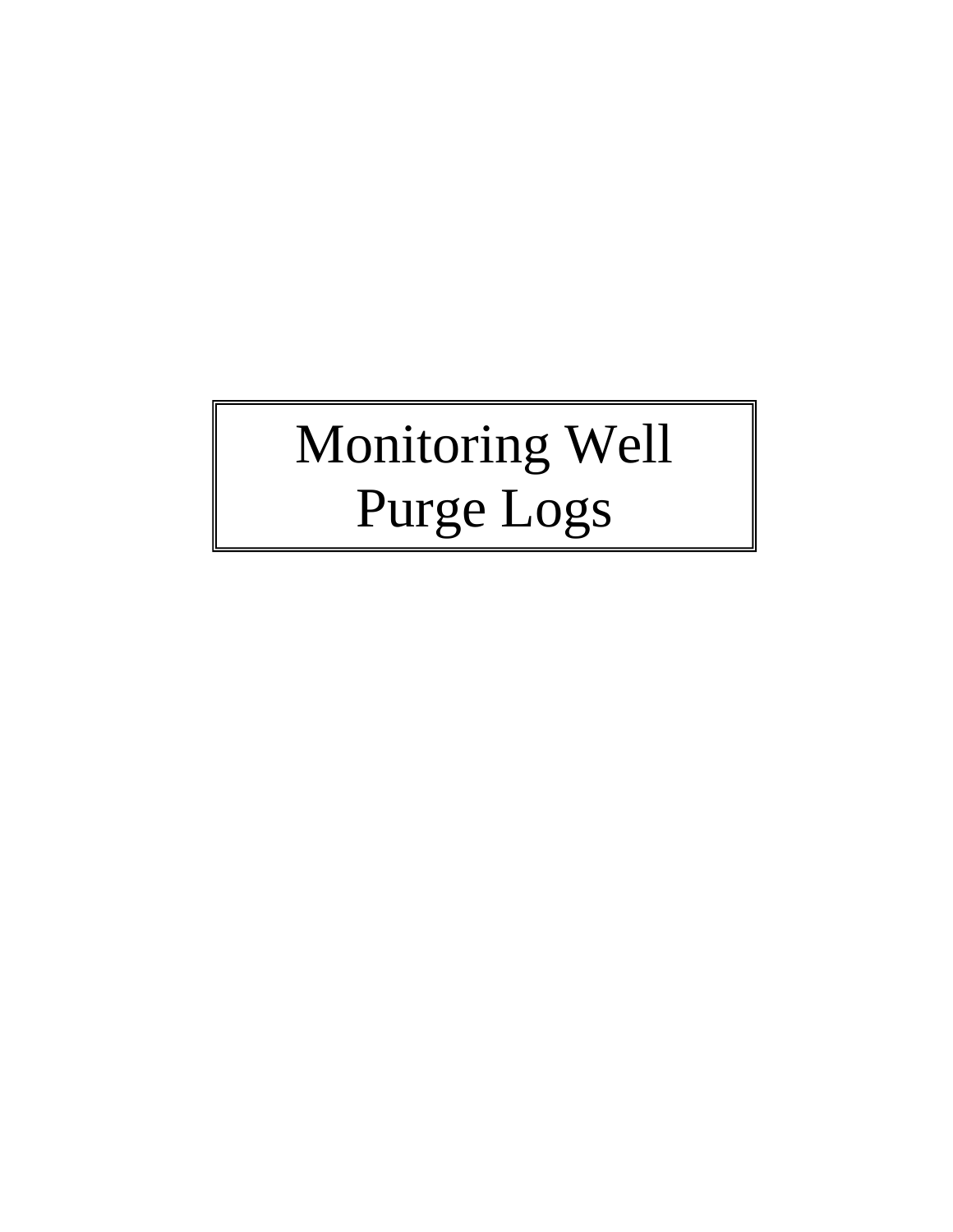### **LOW FLOW SAMPLING DATA SHEET**

| SITE:                   |                         |                 | C3-WWTP (LOOW)   |                          |                |                     |                       | <b>FIELD PERSONNEL:</b> |                           |                   | Chris Scism                              |                               |                     |                         |                                       | <b>Earth</b>                         |
|-------------------------|-------------------------|-----------------|------------------|--------------------------|----------------|---------------------|-----------------------|-------------------------|---------------------------|-------------------|------------------------------------------|-------------------------------|---------------------|-------------------------|---------------------------------------|--------------------------------------|
| DATE:                   |                         |                 | 11/12/09         |                          |                |                     |                       |                         |                           |                   | Noelle Seay                              |                               |                     |                         | <b>Resources</b><br><b>Technology</b> |                                      |
| <b>WEATHER:</b>         |                         |                 | $\sim$ 24, Sunny |                          |                |                     |                       |                         |                           |                   |                                          |                               |                     |                         |                                       |                                      |
|                         |                         |                 |                  |                          |                |                     | <b>WELL DEPTH:</b>    |                         | 23.85'                    |                   |                                          | <b>STICK-UP / FLUSH MOUNT</b> |                     |                         |                                       |                                      |
| <b>MONITORING WELL:</b> |                         |                 |                  | BP14                     |                |                     | <b>WELL SIZE:</b>     | $\overline{2}$          |                           | <b>Inches</b>     |                                          |                               | <b>WELL VOLUME:</b> |                         | 2.27                                  | <b>GAL</b>                           |
|                         |                         |                 |                  |                          |                |                     |                       |                         |                           |                   |                                          | 2 inch = $0.163$ gal/ft       |                     | 4 inch = $0.653$ gal/ft |                                       |                                      |
| <b>PID/FID READINGS</b> |                         |                 |                  | <b>BACKGROUND:</b>       |                | 0                   |                       |                         | <b>PUMP INTAKE DEPTH:</b> |                   | 20                                       |                               | ft below TOC        |                         |                                       |                                      |
|                         |                         |                 |                  | <b>BENEATH WELL CAP:</b> |                | $\mathbf 0$         |                       |                         |                           |                   | DEPTH OF WATER BEFORE PUMP INSTALLATION: |                               |                     | 9.95'                   | ft below TOC                          |                                      |
|                         |                         |                 |                  |                          |                | <b>SPECIFIC</b>     |                       |                         |                           | <b>DISSOLVED</b>  |                                          |                               |                     | <b>OXYGEN REDUX</b>     |                                       |                                      |
|                         |                         |                 |                  | pH                       |                | <b>CONDUCTIVITY</b> |                       | <b>TURBIDITY</b>        |                           | <b>OXYGEN</b>     |                                          | <b>TEMPERATURE</b>            |                     | <b>POTENTIAL</b>        | <b>RATE</b>                           | PUMPING DEPTH TO<br><b>WATER</b> (ft |
|                         | PURGING                 | <b>SAMPLING</b> |                  | (pH units)               |                | (mS/cm)             |                       | (NTU)                   |                           | (mg/l)            |                                          | (degrees C)                   |                     | (mv)                    | (ml/min)                              | below toc)                           |
| <b>TIME</b>             |                         |                 | <b>READING</b>   | <b>CHANGE</b>            | <b>READING</b> | <b>CHANGE</b>       | <b>READING CHANGE</b> |                         | <b>READING</b>            | <b>CHANGE</b>     | READING CHANGE                           |                               | <b>READING</b>      | <b>CHANGE</b>           |                                       |                                      |
| 0900                    | $\rm X$                 |                 | 6.82             | <b>NA</b>                | 1.38           | <b>NA</b>           | 122                   | <b>NA</b>               | 8.48                      | <b>NA</b>         | 12.4                                     | <b>NA</b>                     | 188                 | <b>NA</b>               | 600                                   | 9.69                                 |
| 0905                    | $\rm X$                 |                 | 7.21             |                          | 1.46           |                     | 136                   |                         | 8.08                      |                   | 12.0                                     |                               | 172                 |                         | 100                                   | 14.68                                |
| 0910                    | $\rm X$                 |                 | 7.28             |                          | 1.51           |                     | 37.2                  |                         | 7.73                      |                   | 12.8                                     |                               | 160                 |                         | 300                                   | 15.21                                |
| 0915                    | $\overline{\mathrm{X}}$ |                 | 7.25             |                          | 1.55           |                     | 37.1                  |                         | 7.66                      |                   | 12.9                                     |                               | 156                 |                         | 175                                   | 15.57                                |
| 0920                    | $\rm X$                 |                 | 7.24             |                          | 1.64           |                     | 32.4                  |                         | 7.43                      |                   | 12.8                                     |                               | 151                 |                         | 125                                   | 15.90                                |
| 0925                    | $\mathbf X$             |                 | 7.23             |                          | 1.71           |                     | 28.3                  |                         | 7.31                      |                   | 12.4                                     |                               | 149                 |                         | 100                                   | 16.14                                |
| 0930                    |                         | $\overline{X}$  | 7.24             |                          | 1.72           |                     | 20.0                  |                         | 7.09                      |                   | 12.8                                     |                               | 147                 |                         | 125                                   | 16.52                                |
|                         |                         |                 |                  |                          |                |                     |                       |                         |                           |                   |                                          |                               |                     |                         |                                       |                                      |
|                         |                         |                 |                  |                          |                |                     |                       |                         |                           |                   |                                          |                               |                     |                         |                                       |                                      |
|                         |                         |                 |                  |                          |                |                     |                       |                         |                           |                   |                                          |                               |                     |                         |                                       |                                      |
|                         |                         |                 |                  |                          |                |                     |                       |                         |                           |                   |                                          |                               |                     |                         |                                       |                                      |
|                         |                         |                 |                  |                          |                |                     |                       |                         |                           |                   |                                          |                               |                     |                         |                                       |                                      |
|                         |                         |                 |                  |                          |                |                     |                       |                         |                           |                   |                                          |                               |                     |                         |                                       |                                      |
| <b>Stabilization</b>    |                         |                 |                  | ± 0.2                    |                | ± 3%                |                       | $± 10\%$ or <10 NTU     |                           | ± 10% or 0.2 mg/L |                                          | ± 3%                          |                     | $± 20$ mV               |                                       |                                      |
| <b>COMMENTS:</b>        |                         |                 |                  |                          |                |                     |                       |                         |                           |                   |                                          |                               |                     | <b>GAL PURGED:</b>      | $~1$ gal.                             |                                      |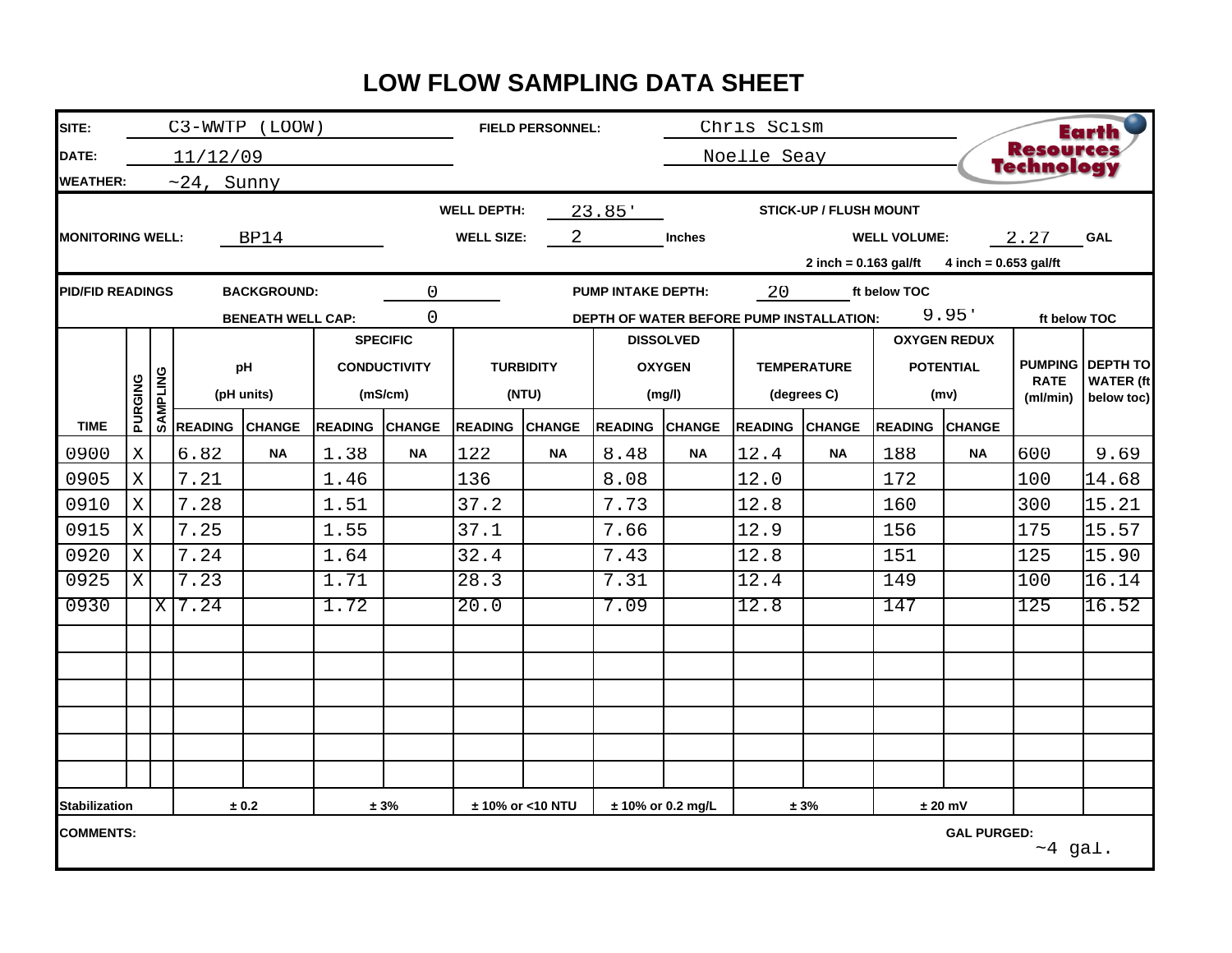### **LOW FLOW SAMPLING DATA SHEET**

| SITE:                   |         |          |                | C3-WWTP (LOOW)           |                       |                     |                    | <b>FIELD PERSONNEL:</b> |                           |                   | Chris Scism                              |                               |                       |                         |                                       | Earth                                       |
|-------------------------|---------|----------|----------------|--------------------------|-----------------------|---------------------|--------------------|-------------------------|---------------------------|-------------------|------------------------------------------|-------------------------------|-----------------------|-------------------------|---------------------------------------|---------------------------------------------|
| DATE:                   |         |          | 11/12/09       |                          |                       |                     |                    |                         |                           |                   | Noelle Seay                              |                               |                       |                         | <b>Resources</b><br><b>Technology</b> |                                             |
| <b>WEATHER:</b>         |         |          | $~15$ & Sunny  |                          |                       |                     |                    |                         |                           |                   |                                          |                               |                       |                         |                                       |                                             |
|                         |         |          |                |                          |                       |                     | <b>WELL DEPTH:</b> |                         | 24.03'                    |                   |                                          | <b>STICK-UP / FLUSH MOUNT</b> |                       |                         |                                       |                                             |
| <b>MONITORING WELL:</b> |         |          |                | <b>BP15</b>              |                       |                     | <b>WELL SIZE:</b>  |                         | 2                         | <b>Inches</b>     |                                          |                               | <b>WELL VOLUME:</b>   |                         | 2.99 GAL                              |                                             |
|                         |         |          |                |                          |                       |                     |                    |                         |                           |                   |                                          | 2 inch = $0.163$ gal/ft       |                       | $4$ inch = 0.653 gal/ft |                                       |                                             |
| <b>PID/FID READINGS</b> |         |          |                | <b>BACKGROUND:</b>       |                       | 0                   |                    |                         | <b>PUMP INTAKE DEPTH:</b> |                   |                                          | 19'                           | ft below TOC          |                         |                                       |                                             |
|                         |         |          |                | <b>BENEATH WELL CAP:</b> |                       | 0                   |                    |                         |                           |                   | DEPTH OF WATER BEFORE PUMP INSTALLATION: |                               |                       | 5.68                    | ft below TOC                          |                                             |
|                         |         |          |                |                          |                       | <b>SPECIFIC</b>     |                    |                         |                           | <b>DISSOLVED</b>  |                                          |                               |                       | <b>OXYGEN REDUX</b>     |                                       |                                             |
|                         |         |          |                | pH                       |                       | <b>CONDUCTIVITY</b> |                    | <b>TURBIDITY</b>        |                           | <b>OXYGEN</b>     |                                          | <b>TEMPERATURE</b>            |                       | <b>POTENTIAL</b>        | <b>RATE</b>                           | <b>PUMPING DEPTH TO</b><br><b>WATER</b> (ft |
|                         | PURGING | SAMPLING |                | (pH units)               |                       | (mS/cm)             |                    | (NTU)                   |                           | (mg/l)            |                                          | (degrees C)                   |                       | (mv)                    | (ml/min)                              | below toc)                                  |
| <b>TIME</b>             |         |          | <b>READING</b> | <b>CHANGE</b>            | <b>READING CHANGE</b> |                     | <b>READING</b>     | <b>CHANGE</b>           | <b>READING</b>            | <b>CHANGE</b>     | <b>READING</b>                           | <b>CHANGE</b>                 | <b>READING CHANGE</b> |                         |                                       |                                             |
| 1050                    | X       |          | 7.48           | <b>NA</b>                | 1.34                  | <b>NA</b>           | 81.1               | <b>NA</b>               | 11.02                     | <b>NA</b>         | 12.7                                     | <b>NA</b>                     | 170                   | <b>NA</b>               | 600                                   | 6.67                                        |
| 1055                    | X       |          | 7.44           |                          | 1.33                  |                     | 81.9               |                         | 10.52                     |                   | 12.6                                     |                               | 177                   |                         | 550                                   | 7.80                                        |
| 1100                    | Χ       |          | 7.44           |                          | 1.32                  |                     | 55.7               |                         | 10.62                     |                   | 13.0                                     |                               | 181                   |                         | 125                                   | 8.29                                        |
| 1105                    | X       |          | 7.46           |                          | 1.32                  |                     | 25.2               |                         | 10.66                     |                   | 13.0                                     |                               | 184                   |                         | 375                                   | 9.54                                        |
| 1110                    | X       |          | 7.47           |                          | 1.32                  |                     | 22.1               |                         | 10.43                     |                   | 12.9                                     |                               | 182                   |                         | 200                                   | 10.15                                       |
| 1115                    | X       |          | 7.47           |                          | 1.32                  |                     | 20.6               |                         | 10.57                     |                   | 13.1                                     |                               | 181                   |                         | 400                                   | 11.44                                       |
| 1120                    |         | X        | 7.45           |                          | 1.32                  |                     | 22.3               |                         | 10.46                     |                   | 13.1                                     |                               | 178                   |                         | 350                                   | 12.60                                       |
|                         |         |          |                |                          |                       |                     |                    |                         |                           |                   |                                          |                               |                       |                         |                                       |                                             |
|                         |         |          |                |                          |                       |                     |                    |                         |                           |                   |                                          |                               |                       |                         |                                       |                                             |
|                         |         |          |                |                          |                       |                     |                    |                         |                           |                   |                                          |                               |                       |                         |                                       |                                             |
|                         |         |          |                |                          |                       |                     |                    |                         |                           |                   |                                          |                               |                       |                         |                                       |                                             |
|                         |         |          |                |                          |                       |                     |                    |                         |                           |                   |                                          |                               |                       |                         |                                       |                                             |
|                         |         |          |                |                          |                       |                     |                    |                         |                           |                   |                                          |                               |                       |                         |                                       |                                             |
| <b>Stabilization</b>    |         |          |                | ± 0.2                    |                       | ± 3%                |                    | $± 10\%$ or <10 NTU     |                           | ± 10% or 0.2 mg/L |                                          | $\pm 3 \%$                    |                       | $± 20$ mV               |                                       |                                             |
| <b>COMMENTS:</b>        |         |          |                |                          |                       |                     |                    |                         |                           |                   |                                          |                               |                       | <b>GAL PURGED:</b>      |                                       | $~1$ gal                                    |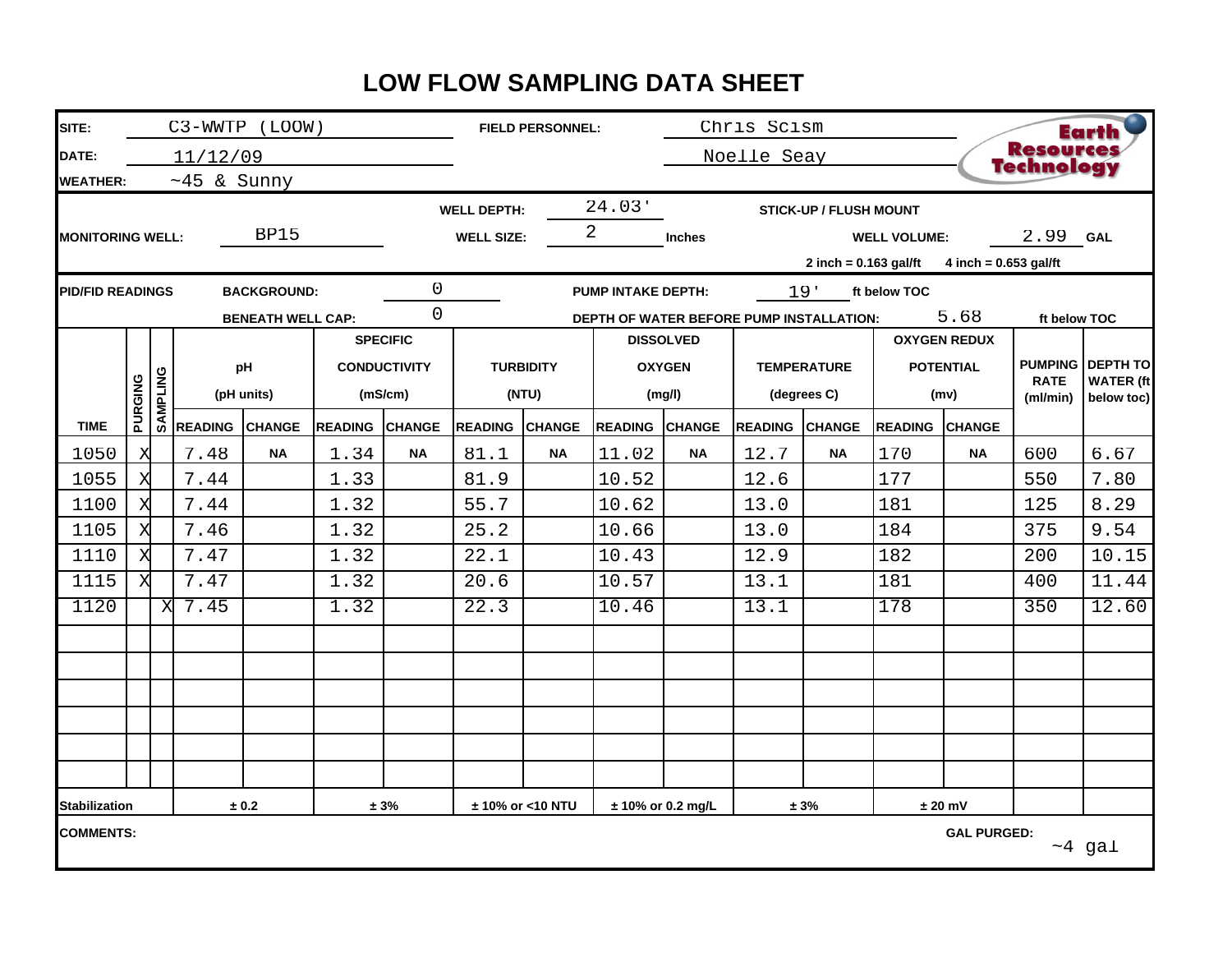### **LOW FLOW SAMPLING DATA SHEET**

| SITE:                   |             |                |                | C3-WWTP (LOOW)           |                |                     |                    | <b>FIELD PERSONNEL:</b> |                                                      |                  | Chris Scism    |                               |                       |                         |                                       | Earth                                |
|-------------------------|-------------|----------------|----------------|--------------------------|----------------|---------------------|--------------------|-------------------------|------------------------------------------------------|------------------|----------------|-------------------------------|-----------------------|-------------------------|---------------------------------------|--------------------------------------|
| DATE:                   |             |                | 11/12/09       |                          |                |                     |                    |                         |                                                      |                  | Noelle Seay    |                               |                       |                         | <b>Resources</b><br><b>Technology</b> |                                      |
| <b>WEATHER:</b>         |             |                | $~50$ & Sunny  |                          |                |                     |                    |                         |                                                      |                  |                |                               |                       |                         |                                       |                                      |
|                         |             |                |                |                          |                |                     | <b>WELL DEPTH:</b> |                         | 23.92                                                |                  |                | <b>STICK-UP / FLUSH MOUNT</b> |                       |                         |                                       |                                      |
| <b>MONITORING WELL:</b> |             |                |                | BP16                     |                |                     | <b>WELL SIZE:</b>  | $\overline{2}$          |                                                      | <b>Inches</b>    |                |                               | <b>WELL VOLUME:</b>   |                         | 3.14                                  | <b>GAL</b>                           |
|                         |             |                |                |                          |                |                     |                    |                         |                                                      |                  |                | $2$ inch = 0.163 gal/ft       |                       | $4$ inch = 0.653 gal/ft |                                       |                                      |
| <b>PID/FID READINGS</b> |             |                |                | <b>BACKGROUND:</b>       |                | $\mathbf 0$         |                    |                         | <b>PUMP INTAKE DEPTH:</b>                            |                  |                | 18.5                          | ft below TOC          |                         |                                       |                                      |
|                         |             |                |                | <b>BENEATH WELL CAP:</b> |                | $\mathbf 0$         |                    |                         | <b>DEPTH OF WATER BEFORE PUMP INSTALLATION: 4.69</b> |                  |                |                               |                       |                         | ft below TOC                          |                                      |
|                         |             |                |                |                          |                | <b>SPECIFIC</b>     |                    |                         |                                                      | <b>DISSOLVED</b> |                |                               |                       | <b>OXYGEN REDUX</b>     |                                       |                                      |
|                         |             |                |                | pH                       |                | <b>CONDUCTIVITY</b> |                    | <b>TURBIDITY</b>        |                                                      | <b>OXYGEN</b>    |                | <b>TEMPERATURE</b>            |                       | <b>POTENTIAL</b>        | <b>RATE</b>                           | PUMPING DEPTH TO<br><b>WATER</b> (ft |
|                         | PURGING     | SAMPLING       |                | (pH units)               |                | (mS/cm)             |                    | (NTU)                   |                                                      | (mg/l)           |                | (degrees C)                   |                       | (mv)                    | (ml/min)                              | below toc)                           |
| <b>TIME</b>             |             |                | <b>READING</b> | <b>CHANGE</b>            | <b>READING</b> | <b>CHANGE</b>       | <b>READING</b>     | <b>CHANGE</b>           | <b>READING</b>                                       | <b>CHANGE</b>    | <b>READING</b> | <b>CHANGE</b>                 | <b>READING CHANGE</b> |                         |                                       |                                      |
| 1215                    | Χ           |                | 7.34           | <b>NA</b>                | 2.44           | <b>NA</b>           | 103                | <b>NA</b>               | 9.00                                                 | <b>NA</b>        | 13.0           | <b>NA</b>                     | 164                   | <b>NA</b>               | 800                                   | 6.87                                 |
| 1220                    | X           |                | 7.12           |                          | 2.43           |                     | 72.0               |                         | 6.97                                                 |                  | 13.2           |                               | 164                   |                         | 600                                   | 8.51                                 |
| 1225                    | X           |                | 7.12           |                          | 2.42           |                     | 64.8               |                         | 6.25                                                 |                  | 13.3           |                               | 161                   |                         | 125                                   | 9.29                                 |
| 1230                    | X           |                | 7.17           |                          | 2.40           |                     | 59.9               |                         | 6.00                                                 |                  | 13.3           |                               | 156                   |                         | 150                                   | 10.75                                |
| 1235                    | Χ           |                | 7.20           |                          | 2.37           |                     | 89.4               |                         | 6.10                                                 |                  | 13.4           |                               | 150                   |                         | 125                                   | 13.10                                |
| 1240                    | $\mathbf X$ |                | 7.24           |                          | 2.34           |                     | 97.5               |                         | 6.13                                                 |                  | 13.4           |                               | 147                   |                         | 100                                   | 14.53                                |
| 1245                    |             | $\overline{X}$ | 7.27           |                          | 2.33           |                     | 108                |                         | 5.88                                                 |                  | 13.4           |                               | 145                   |                         | 300                                   | 15.55                                |
|                         |             |                |                |                          |                |                     |                    |                         |                                                      |                  |                |                               |                       |                         |                                       |                                      |
|                         |             |                |                |                          |                |                     |                    |                         |                                                      |                  |                |                               |                       |                         |                                       |                                      |
|                         |             |                |                |                          |                |                     |                    |                         |                                                      |                  |                |                               |                       |                         |                                       |                                      |
|                         |             |                |                |                          |                |                     |                    |                         |                                                      |                  |                |                               |                       |                         |                                       |                                      |
|                         |             |                |                |                          |                |                     |                    |                         |                                                      |                  |                |                               |                       |                         |                                       |                                      |
|                         |             |                |                |                          |                |                     |                    |                         |                                                      |                  |                |                               |                       |                         |                                       |                                      |
| <b>Stabilization</b>    |             |                |                | ± 0.2                    |                | ± 3%                |                    | ± 10% or <10 NTU        |                                                      | ±10% or 0.2 mg/L |                | ± 3%                          |                       | $± 20$ mV               |                                       |                                      |
| <b>COMMENTS:</b>        |             |                |                |                          |                |                     |                    |                         |                                                      |                  |                |                               |                       | <b>GAL PURGED:</b>      |                                       | $~1.5$ gal                           |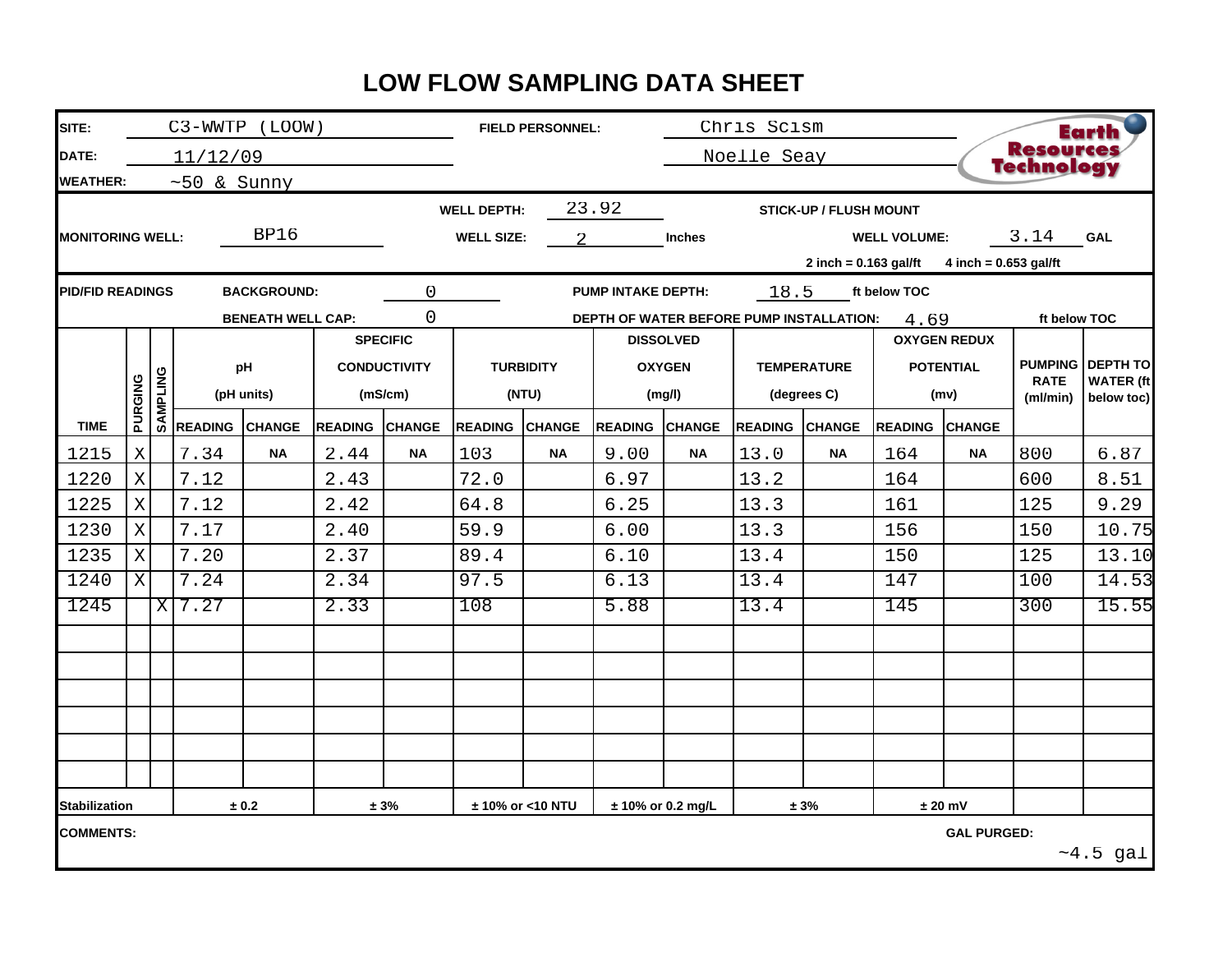# Soil Boring Logs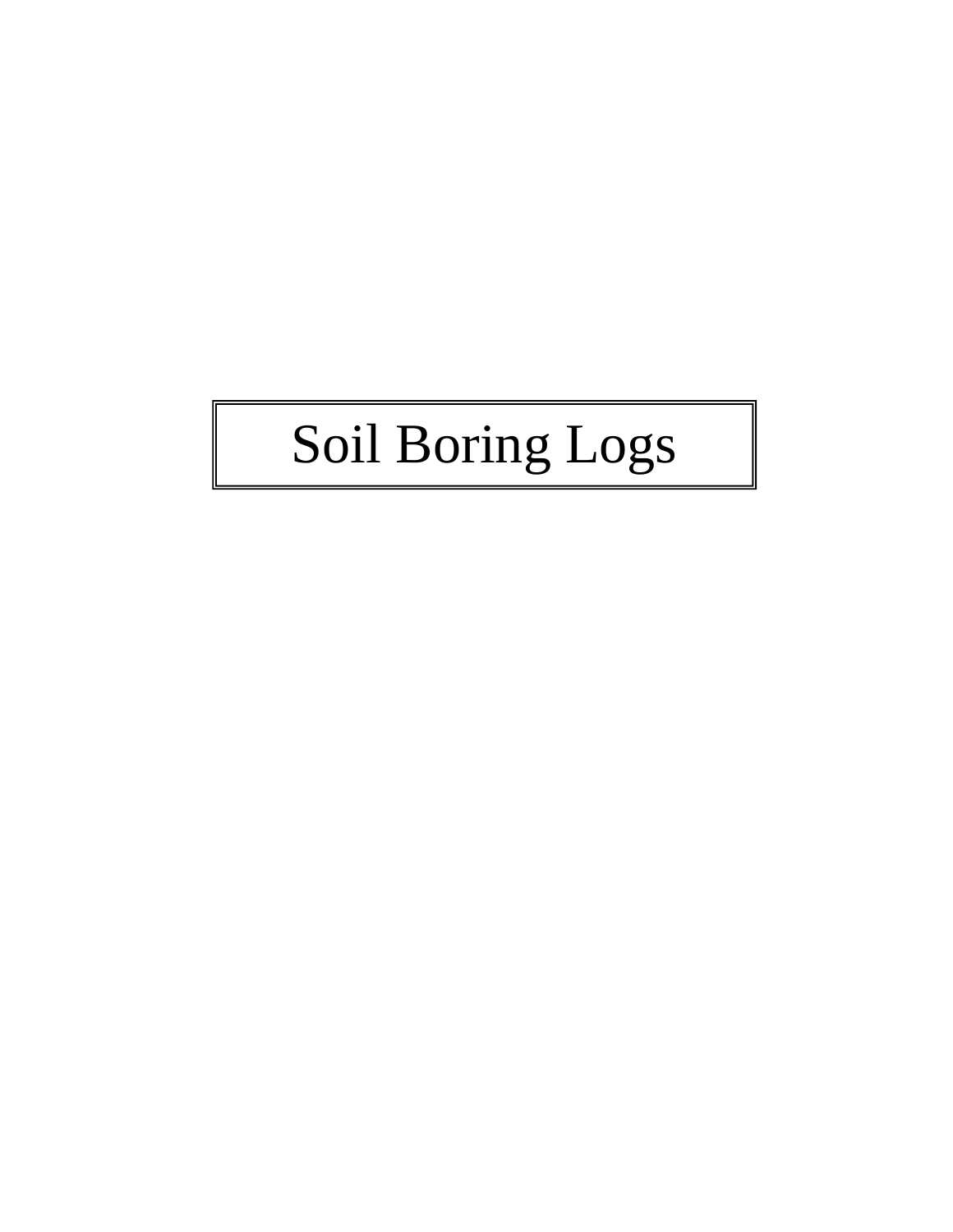| <b>BORING LOG:</b><br>Earth<br><b>Resources</b><br><b>Technology</b><br>C3-WWTP-04                                                                                                                                                                                                                                |                                                                              |           |                              |                | <b>SHEET</b>    | 1 OF 1               |                |
|-------------------------------------------------------------------------------------------------------------------------------------------------------------------------------------------------------------------------------------------------------------------------------------------------------------------|------------------------------------------------------------------------------|-----------|------------------------------|----------------|-----------------|----------------------|----------------|
| <b>PROJECT NAME: Lake Ontario Ordnance Works</b>                                                                                                                                                                                                                                                                  | <b>PROJECT NUMBER: 3047-</b>                                                 |           |                              |                | DATE: 7/10/09   |                      |                |
| <b>LOCATION: Niagara County</b>                                                                                                                                                                                                                                                                                   | <b>ADDRESS:</b>                                                              |           |                              |                |                 |                      |                |
| <b>DRILLING CONTRACTOR: Parratt-Wolff Inc.</b>                                                                                                                                                                                                                                                                    | <b>DRILLER: Micky Marshall</b>                                               |           |                              |                |                 |                      |                |
| <b>DRILL RIG TYPE: Tractor Mounted Geoprobe</b>                                                                                                                                                                                                                                                                   | <b>DRILLING METHOD: Direct Push</b><br><b>SAMPLE METHOD: 4-ft Macro Core</b> |           |                              |                |                 |                      |                |
| <b>DRILLING FLUID: NA</b><br><b>DIAMETER</b><br>2-INCHES<br><b>BORING:</b>                                                                                                                                                                                                                                        | <b>RISER INTERVAL</b>                                                        |           | <b>NA</b>                    | то             |                 | FT BGS               |                |
| $11-FT$<br><b>WELL DEPTH:</b><br><b>NA</b>                                                                                                                                                                                                                                                                        | <b>SCREEN INTERVAL</b>                                                       |           | <b>NA</b>                    | TO             |                 | FT BGS               |                |
| <b>NA</b><br><b>WELL DIAMETER:</b>                                                                                                                                                                                                                                                                                | <b>GEOLOGIST: Joe Von Uderitz</b>                                            |           |                              |                |                 |                      |                |
| DEPTH<br>Geologic Description                                                                                                                                                                                                                                                                                     |                                                                              | USCS      | FIELD<br>SCREEING<br>RESULTS | 吉              | <b>RECOVERY</b> | DROP-EX              | <b>NTERVAL</b> |
| 0-0.5 Gravel<br>0.25-1.75 Brown SANDY SILT, Loose, Non-cohesive. Dry                                                                                                                                                                                                                                              |                                                                              |           | 2                            |                |                 |                      |                |
| 1.75-4 Light Brown SILTY CLAY, Tight, Cohesive, Dry.                                                                                                                                                                                                                                                              |                                                                              | <b>SM</b> | 1                            |                |                 |                      |                |
| $\overline{2}$                                                                                                                                                                                                                                                                                                    |                                                                              | CL        | 1                            | 3              | 4/4             | $\frac{4}{2}$        | $0 - 4$        |
|                                                                                                                                                                                                                                                                                                                   |                                                                              | <b>CL</b> | $\Omega$                     |                |                 |                      |                |
| 4<br>4-8 Brown SILTY CLAY, Tight, Cohesive, Dry. Some Light Grey<br>Clay Seams, some Pebbles                                                                                                                                                                                                                      |                                                                              | <b>CL</b> | $\Omega$                     |                |                 |                      |                |
|                                                                                                                                                                                                                                                                                                                   |                                                                              | CL        | $\Omega$                     |                |                 |                      |                |
| 6                                                                                                                                                                                                                                                                                                                 |                                                                              | <b>CL</b> | $\Omega$                     | $\overline{2}$ | 4/4             | $\widetilde{\Sigma}$ | $4 - 8$        |
|                                                                                                                                                                                                                                                                                                                   |                                                                              | <b>CL</b> | $\Omega$                     |                |                 |                      |                |
| 8<br>8-11 Brown SILTY CLAY, Tight, Cohesive, Dry. Some Light Grey                                                                                                                                                                                                                                                 |                                                                              | <b>CL</b> | $\Omega$                     |                |                 |                      |                |
| Clay Seams, some Pebbles                                                                                                                                                                                                                                                                                          |                                                                              |           |                              |                |                 |                      |                |
| 10 <sup>°</sup>                                                                                                                                                                                                                                                                                                   |                                                                              | <b>CL</b> | 0                            | 3              | 3/3             | $\frac{4}{2}$        | $8 - 11$       |
|                                                                                                                                                                                                                                                                                                                   |                                                                              | <b>CL</b> | 0                            |                |                 |                      |                |
| $12 -$                                                                                                                                                                                                                                                                                                            |                                                                              |           |                              |                |                 |                      |                |
| <b>REFUSAL at 11-ft BGS</b><br>Field designation: C3-WWTP-SO-BP04-0.5' @815 (TOC/pH)                                                                                                                                                                                                                              |                                                                              |           |                              |                |                 |                      |                |
| Revised designation: C3-WWTP-SO-04-0.5<br>Field designation = C3-WWTP-SO-BP04-11'@825 (TOC/pH)                                                                                                                                                                                                                    |                                                                              |           |                              |                |                 |                      |                |
| 14 Revised designation = C3-WWTP-SP-04-11<br>Note that this location was orginally designated as C3-WWTP-04-<br>*** in the FSP. Designation was changed in the field to BP4. The<br>location targets a Phase I sampling location (04) that had reported<br>elevated concentrations of volatile organic compounds. |                                                                              |           |                              |                |                 |                      |                |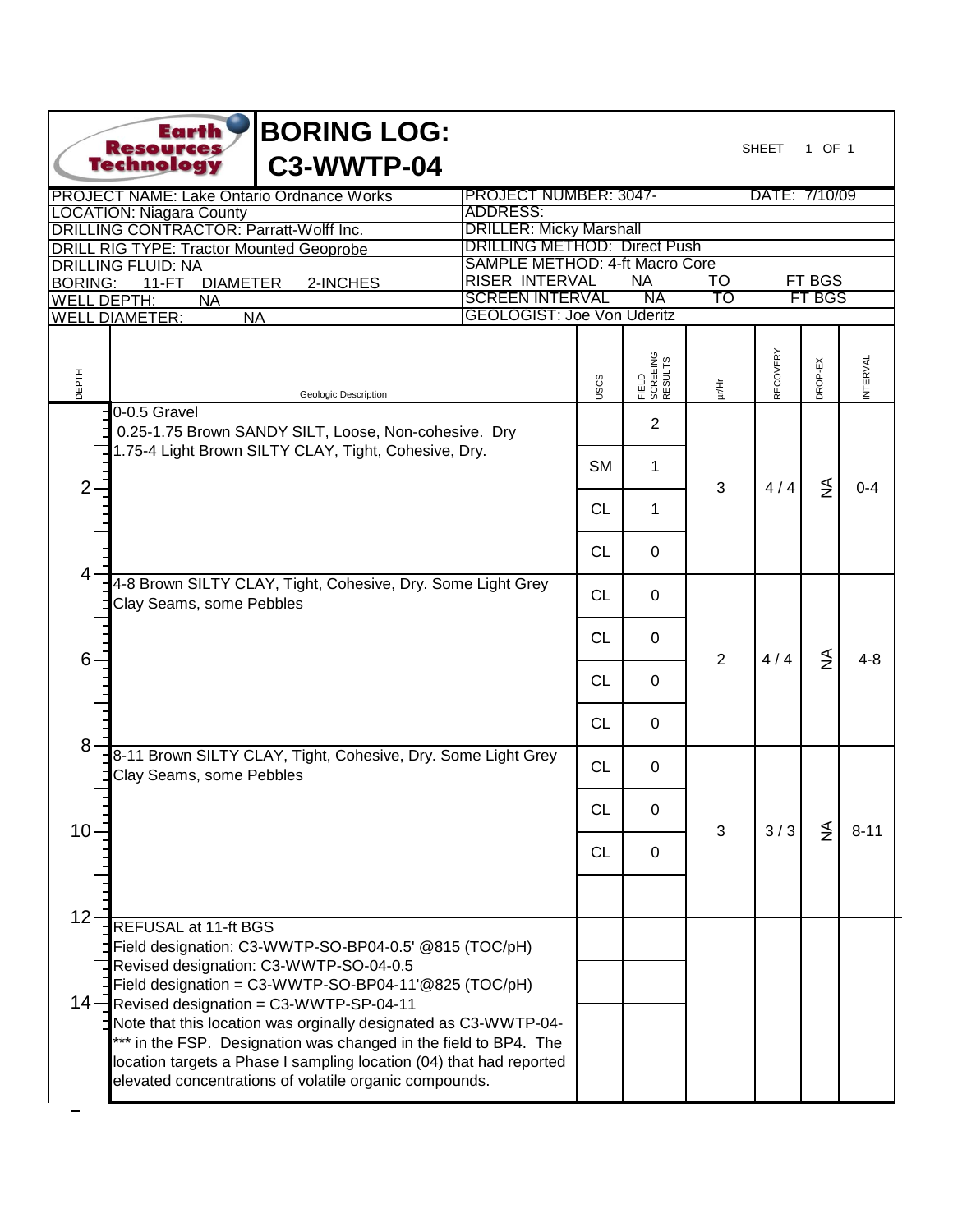| <b>BORING LOG:</b><br>Earth<br><b>Resources</b><br>Technology<br>C3-WWTP-BP03<br>(Western Drainage Ditch)                        |                                                             |           |                              |    | <b>SHEET</b>    | 1 OF 1        |           |
|----------------------------------------------------------------------------------------------------------------------------------|-------------------------------------------------------------|-----------|------------------------------|----|-----------------|---------------|-----------|
| <b>PROJECT NAME: Lake Ontario Ordnance Works</b>                                                                                 | <b>PROJECT NUMBER: 3047-</b>                                |           |                              |    | DATE: 7/10/09   |               |           |
| <b>LOCATION: Niagara County</b><br><b>DRILLING CONTRACTOR: Parratt-Wolff Inc.</b>                                                | <b>ADDRESS:</b><br><b>DRILLER: Micky Marshall</b>           |           |                              |    |                 |               |           |
| <b>DRILL RIG TYPE: Tractor Mounted Geoprobe</b>                                                                                  | <b>DRILLING METHOD: Direct Push</b>                         |           |                              |    |                 |               |           |
| <b>DRILLING FLUID: NA</b>                                                                                                        | <b>SAMPLE METHOD: 4-ft Macro Core</b>                       |           |                              |    |                 |               |           |
| <b>BORING:</b><br><b>DIAMETER</b><br>2-INCHES<br>$0.5-FT$                                                                        | <b>RISER INTERVAL</b>                                       |           | <b>NA</b>                    | TO |                 | FT BGS        |           |
| <b>WELL DEPTH:</b><br><b>NA</b>                                                                                                  | <b>SCREEN INTERVAL</b><br><b>GEOLOGIST: Joe Von Uderitz</b> |           | <b>NA</b>                    | TO |                 | FT BGS        |           |
| <b>WELL DIAMETER:</b><br><b>NA</b>                                                                                               |                                                             |           |                              |    |                 |               |           |
| DEPTH<br>Geologic Description                                                                                                    |                                                             | uscs      | FIELD<br>SCREEING<br>RESULTS | 古山 | <b>RECOVERY</b> | DROP-EX       | NTERVAL   |
| 0-0.5 SEDIMENT AND ORGANICS                                                                                                      |                                                             | <b>PT</b> | $\Omega$                     |    |                 |               |           |
|                                                                                                                                  |                                                             |           |                              |    | 0.5             |               |           |
| $\overline{2}$                                                                                                                   |                                                             |           |                              | 8  | 0.5             | $\frac{4}{2}$ | $0 - 0.5$ |
|                                                                                                                                  |                                                             |           |                              |    |                 |               |           |
|                                                                                                                                  |                                                             |           |                              |    |                 |               |           |
| 4<br>Field sample designation: C3-WWTP-SD-BPWDD0-0.5' @1320<br>(DUPLICATE 6) (terrestrial soil collected from within the Western |                                                             |           |                              |    |                 |               |           |
| Drainage Ditch)                                                                                                                  |                                                             |           |                              |    |                 |               |           |
| Revised sample designation: C3-WWTP-SO-BP03-0.5<br>6                                                                             |                                                             |           |                              |    |                 |               |           |
|                                                                                                                                  |                                                             |           |                              |    |                 |               |           |
|                                                                                                                                  |                                                             |           |                              |    |                 |               |           |
| 8                                                                                                                                |                                                             |           |                              |    |                 |               |           |
|                                                                                                                                  |                                                             |           |                              |    |                 |               |           |
|                                                                                                                                  |                                                             |           |                              |    |                 |               |           |
| 10                                                                                                                               |                                                             |           |                              |    |                 |               |           |
|                                                                                                                                  |                                                             |           |                              |    |                 |               |           |
|                                                                                                                                  |                                                             |           |                              |    |                 |               |           |
| $12 -$<br>Note: this is the location originally pesented as BP03 in the FSP.                                                     |                                                             |           |                              |    |                 |               |           |
| Nomenclature "WDD0" was added at the request of the USACE.                                                                       |                                                             |           |                              |    |                 |               |           |
| WDD0 = Western Drainage Ditch 0.<br>14                                                                                           |                                                             |           |                              |    |                 |               |           |
|                                                                                                                                  |                                                             |           |                              |    |                 |               |           |
| $16 -$                                                                                                                           |                                                             |           |                              |    |                 |               |           |
|                                                                                                                                  |                                                             |           |                              |    |                 |               |           |
| 18                                                                                                                               |                                                             |           |                              |    |                 |               |           |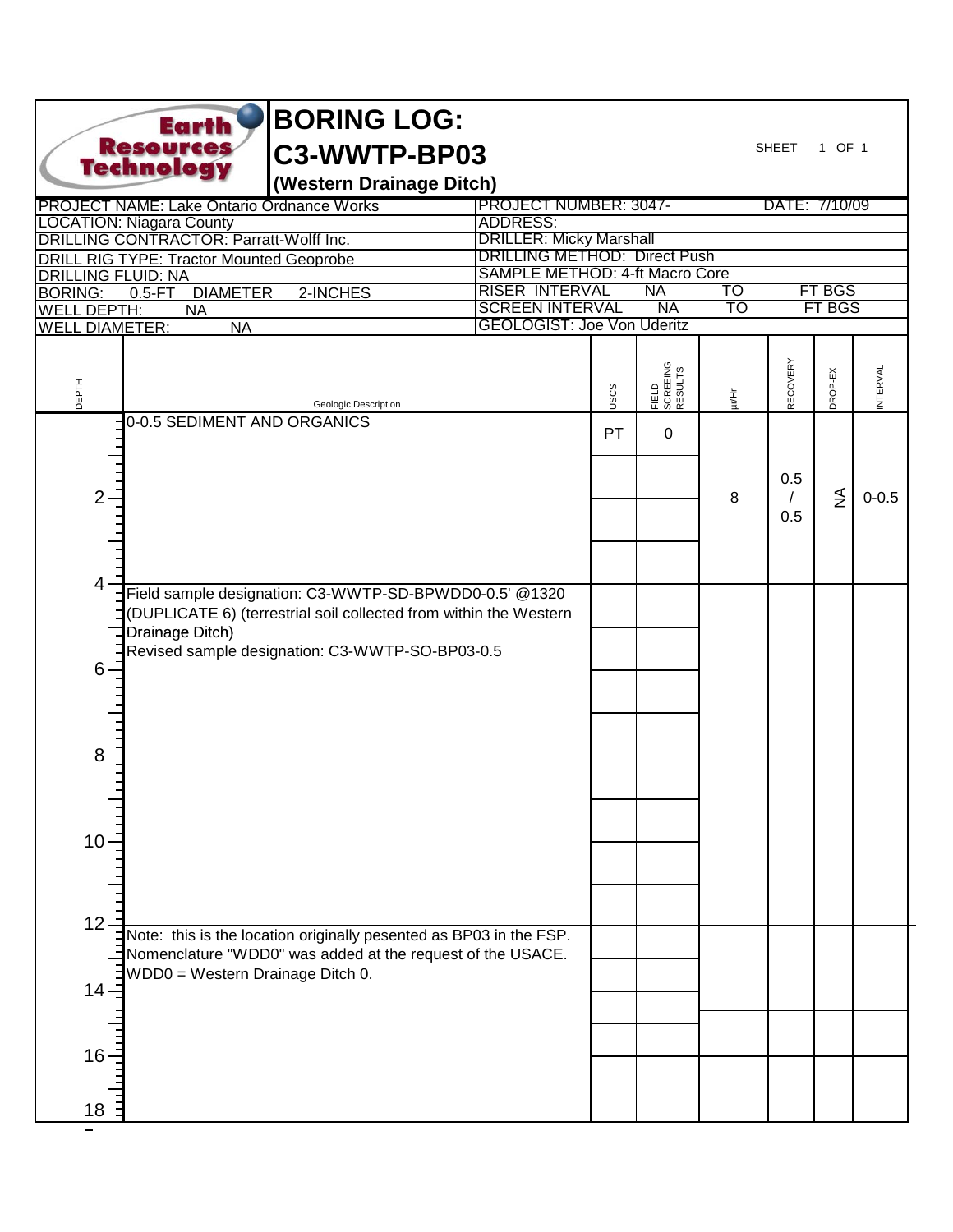| Earth<br><b>Resources</b><br><b>Technology</b>                      | <b>BORING LOG:</b><br>C3-WWTP-BP04<br>(Western Drainage Ditch) |                                                                |      |                              |     | <b>SHEET</b>    | 1 OF 1     |                 |
|---------------------------------------------------------------------|----------------------------------------------------------------|----------------------------------------------------------------|------|------------------------------|-----|-----------------|------------|-----------------|
| <b>PROJECT NAME: Lake Ontario Ordnance Works</b>                    |                                                                | <b>PROJECT NUMBER: 3047-</b>                                   |      |                              |     | DATE: 7/10/09   |            |                 |
| <b>LOCATION: Niagara County</b>                                     |                                                                | <b>ADDRESS:</b>                                                |      |                              |     |                 |            |                 |
| <b>DRILLING CONTRACTOR: Parratt-Wolff Inc.</b>                      |                                                                | <b>DRILLER: Micky Marshall</b>                                 |      |                              |     |                 |            |                 |
| <b>DRILL RIG TYPE: Tractor Mounted Geoprobe</b>                     |                                                                | <b>DRILLING METHOD: Direct Push</b>                            |      |                              |     |                 |            |                 |
| <b>DRILLING FLUID: NA</b>                                           |                                                                | <b>SAMPLE METHOD: 4-ft Macro Core</b><br><b>RISER INTERVAL</b> |      | <b>NA</b>                    | TO  |                 | FT BGS     |                 |
| <b>DIAMETER</b><br><b>BORING:</b><br>$0.5-FT$<br><b>WELL DEPTH:</b> | 2-INCHES                                                       | <b>SCREEN INTERVAL</b>                                         |      | <b>NA</b>                    | TO  |                 | FT BGS     |                 |
| <b>NA</b><br><b>WELL DIAMETER:</b><br><b>NA</b>                     |                                                                | <b>GEOLOGIST: Joe Von Uderitz</b>                              |      |                              |     |                 |            |                 |
|                                                                     |                                                                |                                                                |      |                              |     |                 |            |                 |
| <b>DEPTH</b>                                                        | Geologic Description                                           |                                                                | USCS | FIELD<br>SCREEING<br>RESULTS | Η'n | <b>RECOVERY</b> | DROP-EX    | <b>INTERVAL</b> |
| 0-0.5 ORGANICS/SEDIMENT                                             |                                                                |                                                                | PT   | 0                            |     |                 |            |                 |
|                                                                     |                                                                |                                                                |      |                              |     | 0.5             |            |                 |
| $\overline{2}$                                                      |                                                                |                                                                |      |                              | 7   | $\prime$        | $\lessgtr$ | $0 - 0.5$       |
|                                                                     |                                                                |                                                                |      |                              |     | 0.5             |            |                 |
|                                                                     |                                                                |                                                                |      |                              |     |                 |            |                 |
|                                                                     |                                                                |                                                                |      |                              |     |                 |            |                 |
|                                                                     |                                                                |                                                                |      |                              |     |                 |            |                 |
| 4                                                                   | Field designation = C3-WWTP-SD-BPWDDE/F800-0.5' @1150          |                                                                |      |                              |     |                 |            |                 |
|                                                                     | Revised designation = C3-WWTP-SO-BP04-0.5                      |                                                                |      |                              |     |                 |            |                 |
|                                                                     |                                                                |                                                                |      |                              |     |                 |            |                 |
|                                                                     |                                                                |                                                                |      |                              |     |                 |            |                 |
| 6                                                                   |                                                                |                                                                |      |                              |     |                 |            |                 |
|                                                                     |                                                                |                                                                |      |                              |     |                 |            |                 |
|                                                                     |                                                                |                                                                |      |                              |     |                 |            |                 |
|                                                                     |                                                                |                                                                |      |                              |     |                 |            |                 |
|                                                                     |                                                                |                                                                |      |                              |     |                 |            |                 |
| 8                                                                   | Note this corresponds to location BP04 from the FSP. "WWD"     |                                                                |      |                              |     |                 |            |                 |
| added at the requres of USACE.                                      |                                                                |                                                                |      |                              |     |                 |            |                 |
|                                                                     |                                                                |                                                                |      |                              |     |                 |            |                 |
|                                                                     |                                                                |                                                                |      |                              |     |                 |            |                 |
| 10                                                                  |                                                                |                                                                |      |                              |     |                 |            |                 |
|                                                                     |                                                                |                                                                |      |                              |     |                 |            |                 |
|                                                                     |                                                                |                                                                |      |                              |     |                 |            |                 |
|                                                                     |                                                                |                                                                |      |                              |     |                 |            |                 |
|                                                                     |                                                                |                                                                |      |                              |     |                 |            |                 |
| 12                                                                  |                                                                |                                                                |      |                              |     |                 |            |                 |
|                                                                     |                                                                |                                                                |      |                              |     |                 |            |                 |
|                                                                     |                                                                |                                                                |      |                              |     |                 |            |                 |
|                                                                     |                                                                |                                                                |      |                              |     |                 |            |                 |
| 14                                                                  |                                                                |                                                                |      |                              |     |                 |            |                 |
|                                                                     |                                                                |                                                                |      |                              |     |                 |            |                 |
|                                                                     |                                                                |                                                                |      |                              |     |                 |            |                 |
| 16                                                                  |                                                                |                                                                |      |                              |     |                 |            |                 |
|                                                                     |                                                                |                                                                |      |                              |     |                 |            |                 |
| 18                                                                  |                                                                |                                                                |      |                              |     |                 |            |                 |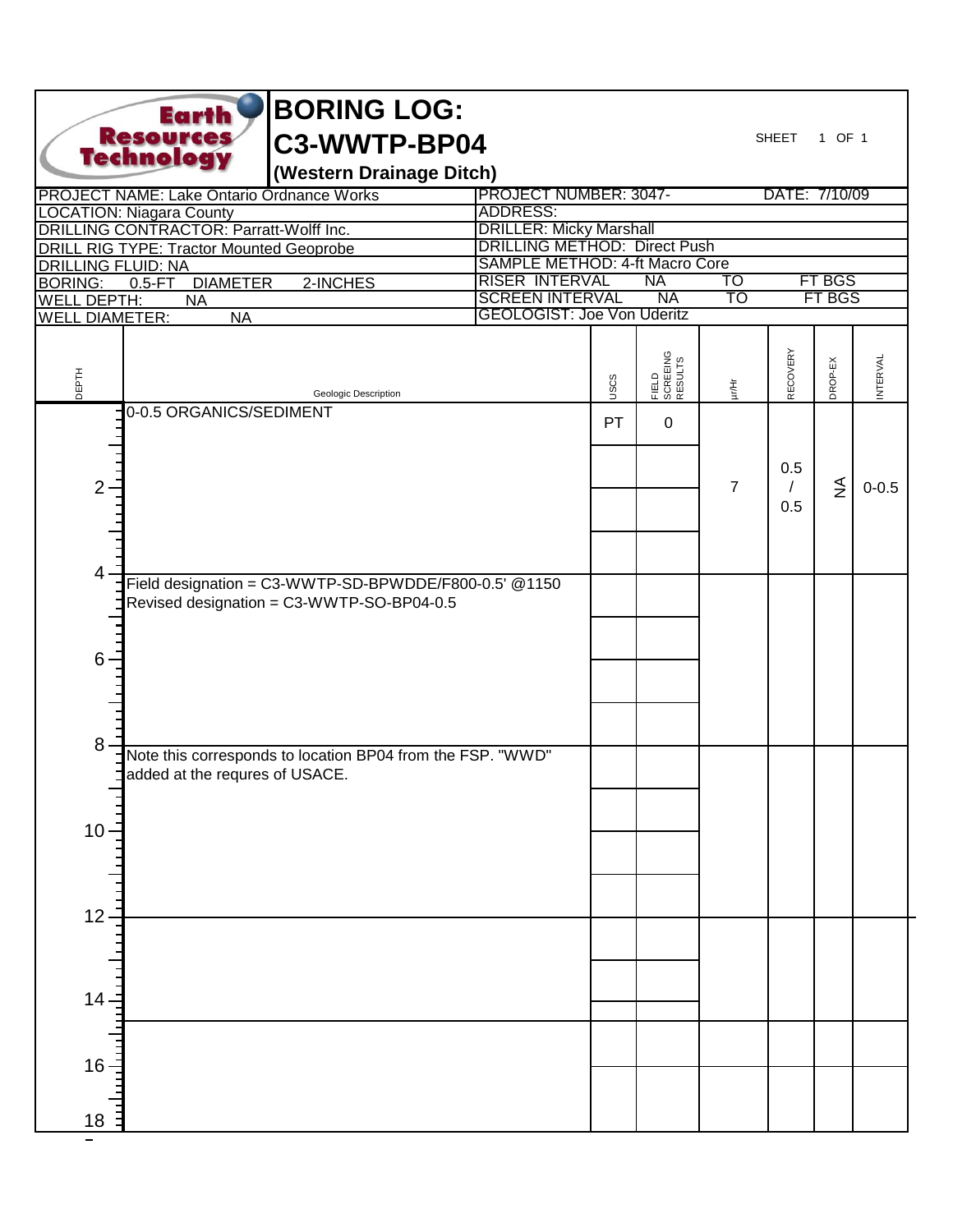| <b>BORING LOG:</b><br>Earth<br><b>Resource</b><br>C3-WWTP-BP05<br>Technology                                                                                                                         |                                                             |           |                              |                | <b>SHEET</b>    | 1 OF 1     |                 |
|------------------------------------------------------------------------------------------------------------------------------------------------------------------------------------------------------|-------------------------------------------------------------|-----------|------------------------------|----------------|-----------------|------------|-----------------|
| <b>PROJECT NAME: Lake Ontario Ordnance Works</b>                                                                                                                                                     | <b>PROJECT NUMBER: 3047-</b>                                |           |                              |                | DATE: 7/9/09    |            |                 |
| <b>LOCATION: Niagara County</b>                                                                                                                                                                      | <b>ADDRESS:</b>                                             |           |                              |                |                 |            |                 |
| <b>DRILLING CONTRACTOR: Parratt-Wolff Inc.</b>                                                                                                                                                       | <b>DRILLER: Micky Marshall</b>                              |           |                              |                |                 |            |                 |
| <b>DRILL RIG TYPE: Tractor Mounted Geoprobe</b>                                                                                                                                                      | <b>DRILLING METHOD: Direct Push</b>                         |           |                              |                |                 |            |                 |
| <b>DRILLING FLUID: NA</b>                                                                                                                                                                            | <b>SAMPLE METHOD: 4-ft Macro Core</b>                       |           |                              |                |                 |            |                 |
| <b>BORING:</b><br><b>DIAMETER</b><br>2-INCHES<br>$1.2-FT$                                                                                                                                            | RISER INTERVAL                                              |           | <b>NA</b>                    | TO             |                 | FT BGS     |                 |
| <b>WELL DEPTH:</b><br><b>NA</b>                                                                                                                                                                      | <b>SCREEN INTERVAL</b><br><b>GEOLOGIST: Joe Von Uderitz</b> |           | <b>NA</b>                    | TO             |                 | FT BGS     |                 |
| <b>NA</b><br><b>WELL DIAMETER:</b>                                                                                                                                                                   |                                                             |           |                              |                |                 |            |                 |
| <b>DEPTH</b><br>Geologic Description                                                                                                                                                                 |                                                             | uscs      | FIELD<br>SCREEING<br>RESULTS | ŧ              | <b>RECOVERY</b> | DROP-EX    | <b>INTERVAL</b> |
| 0-0.5 Organics<br>0.5-1.2 GRAVEL (old Concrete)                                                                                                                                                      |                                                             | <b>PT</b> | $\mathbf 0$                  |                |                 |            |                 |
| Refusal due to old concrete/gravel base in sludge bed. Talked with<br>USACE Representative and collected the 0-5' sample from<br>$2 -$<br>locations throughout the sludge bed. These sub-sample were |                                                             | <b>GW</b> | $\Omega$                     | $\overline{2}$ | 1.2             | $\lessgtr$ | $0 - 1.2$       |
| composited into a single sample for submittal to lab.                                                                                                                                                |                                                             |           |                              |                | 1.2             |            |                 |
|                                                                                                                                                                                                      |                                                             |           |                              |                |                 |            |                 |
| 4<br>C3-WWTP-SO-BP05-0.5' @1030                                                                                                                                                                      |                                                             |           |                              |                |                 |            |                 |
|                                                                                                                                                                                                      |                                                             |           |                              |                |                 |            |                 |
| 6                                                                                                                                                                                                    |                                                             |           |                              |                |                 |            |                 |
|                                                                                                                                                                                                      |                                                             |           |                              |                |                 |            |                 |
| 8                                                                                                                                                                                                    |                                                             |           |                              |                |                 |            |                 |
|                                                                                                                                                                                                      |                                                             |           |                              |                |                 |            |                 |
| 10                                                                                                                                                                                                   |                                                             |           |                              |                |                 |            |                 |
|                                                                                                                                                                                                      |                                                             |           |                              |                |                 |            |                 |
| 12                                                                                                                                                                                                   |                                                             |           |                              |                |                 |            |                 |
|                                                                                                                                                                                                      |                                                             |           |                              |                |                 |            |                 |
|                                                                                                                                                                                                      |                                                             |           |                              |                |                 |            |                 |
|                                                                                                                                                                                                      |                                                             |           |                              |                |                 |            |                 |
|                                                                                                                                                                                                      |                                                             |           |                              |                |                 |            |                 |
| 16                                                                                                                                                                                                   |                                                             |           |                              |                |                 |            |                 |
|                                                                                                                                                                                                      |                                                             |           |                              |                |                 |            |                 |
| 18                                                                                                                                                                                                   |                                                             |           |                              |                |                 |            |                 |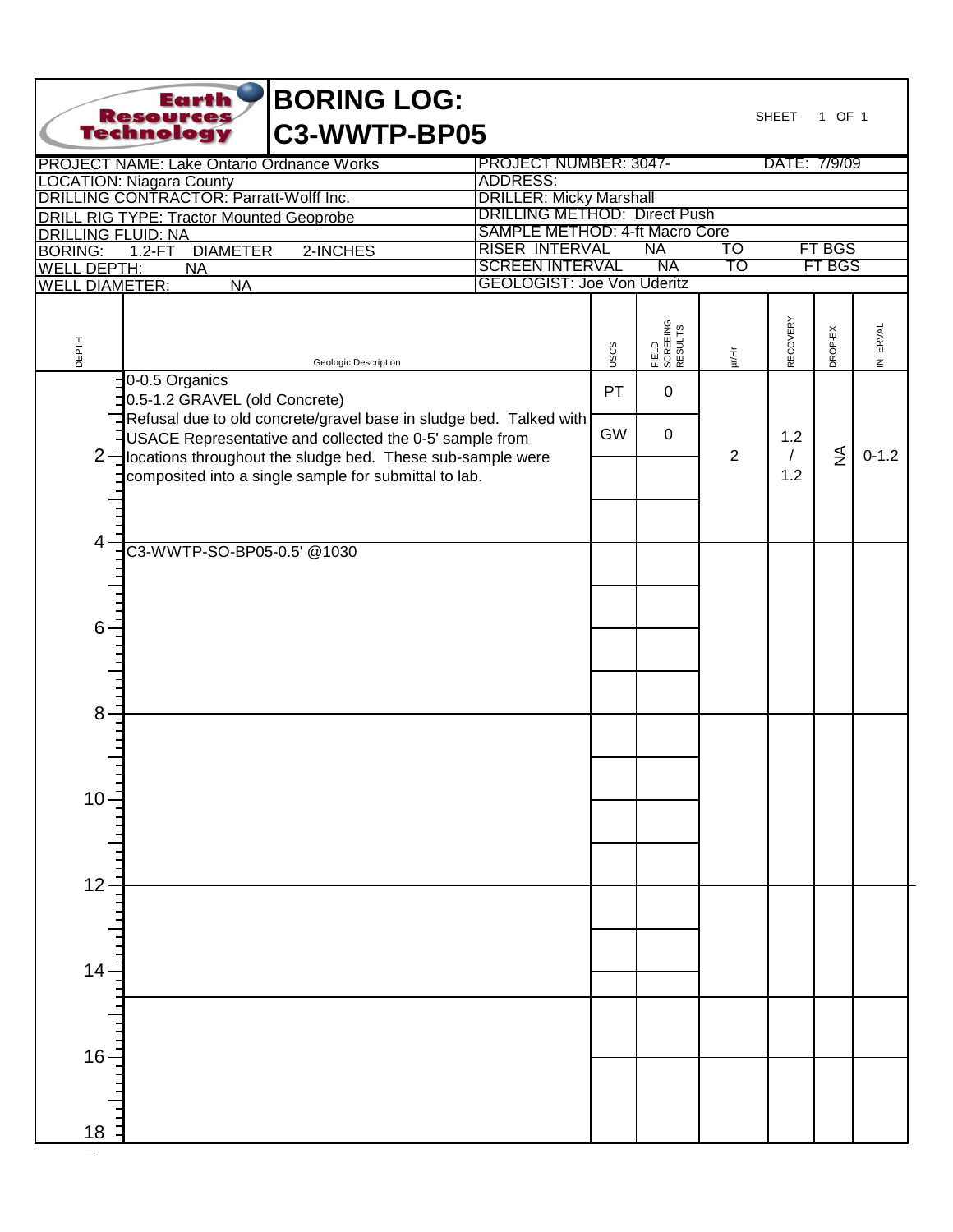|                       | Earth<br><b>Resources<br/>Technology</b>                                          | <b>BORING LOG:</b>                                                                                                            |                                                   |      |                              |        | <b>SHEET</b>    | 1 OF 1        |                |
|-----------------------|-----------------------------------------------------------------------------------|-------------------------------------------------------------------------------------------------------------------------------|---------------------------------------------------|------|------------------------------|--------|-----------------|---------------|----------------|
|                       |                                                                                   | C3-WWTP-BP06                                                                                                                  |                                                   |      |                              |        |                 |               |                |
|                       | <b>PROJECT NAME: Lake Ontario Ordnance Works</b>                                  |                                                                                                                               | <b>PROJECT NUMBER: 3047-</b>                      |      |                              |        | DATE: 7/20/09   |               |                |
|                       | <b>LOCATION: Niagara County</b><br><b>DRILLING CONTRACTOR: Parratt-Wolff Inc.</b> |                                                                                                                               | <b>ADDRESS:</b><br><b>DRILLER: Micky Marshall</b> |      |                              |        |                 |               |                |
|                       |                                                                                   | DRILL RIG TYPE: Hollow-Stem Auger / Geoprobe                                                                                  | <b>DRILLING METHOD: Direct Push</b>               |      |                              |        |                 |               |                |
|                       | <b>DRILLING FLUID: NA</b>                                                         |                                                                                                                               | <b>SAMPLE METHOD: 4-ft Macro Core</b>             |      |                              |        |                 |               |                |
| <b>BORING:</b>        | $1.2-FT$                                                                          | <b>DIAMETER 2-INCHES</b>                                                                                                      | <b>RISER INTERVAL</b>                             |      | <b>NA</b>                    | то     |                 | FT BGS        |                |
| <b>WELL DEPTH:</b>    | <b>NA</b>                                                                         |                                                                                                                               | <b>SCREEN INTERVAL</b>                            |      | <b>NA</b>                    | TO     |                 | FT BGS        |                |
| <b>WELL DIAMETER:</b> | <b>NA</b>                                                                         |                                                                                                                               | <b>GEOLOGIST: Joe Von Uderitz</b>                 |      |                              |        |                 |               |                |
| DEPTH                 |                                                                                   |                                                                                                                               |                                                   | USCS | FIELD<br>SCREEING<br>RESULTS | 古<br>上 | <b>RECOVERY</b> | DROP-EX       | <b>NTERVAL</b> |
|                       | 0-0.5 Grass and Organics                                                          | Geologic Description                                                                                                          |                                                   |      |                              |        |                 |               |                |
|                       | 0.5-1.2 GRAVEL (old Concrete)                                                     |                                                                                                                               |                                                   |      | $\mathbf 0$                  |        |                 |               |                |
|                       |                                                                                   | Refusal due to old concrete/gravel base in sludge bed. Talked with<br>USACE Representative and collected the 0-5' sample from |                                                   | GW   | 0                            |        |                 |               |                |
| $2 -$                 | locations throughout the sludge bed                                               |                                                                                                                               |                                                   |      |                              |        | 2/2             | $\frac{1}{2}$ | $0 - 2$        |
|                       |                                                                                   |                                                                                                                               |                                                   |      |                              |        |                 |               |                |
|                       |                                                                                   |                                                                                                                               |                                                   |      |                              |        |                 |               |                |
| 4                     |                                                                                   |                                                                                                                               |                                                   |      |                              |        |                 |               |                |
|                       | C3-WWTP-SO-BP6-0.5' @1745                                                         |                                                                                                                               |                                                   |      |                              |        |                 |               |                |
|                       |                                                                                   |                                                                                                                               |                                                   |      |                              |        |                 |               |                |
|                       |                                                                                   |                                                                                                                               |                                                   |      |                              |        |                 |               |                |
| 6                     |                                                                                   |                                                                                                                               |                                                   |      |                              |        |                 |               |                |
|                       |                                                                                   |                                                                                                                               |                                                   |      |                              |        |                 |               |                |
|                       |                                                                                   |                                                                                                                               |                                                   |      |                              |        |                 |               |                |
| 8                     |                                                                                   |                                                                                                                               |                                                   |      |                              |        |                 |               |                |
|                       |                                                                                   |                                                                                                                               |                                                   |      |                              |        |                 |               |                |
|                       |                                                                                   |                                                                                                                               |                                                   |      |                              |        |                 |               |                |
| $\exists$<br>10       |                                                                                   |                                                                                                                               |                                                   |      |                              |        |                 |               |                |
|                       |                                                                                   |                                                                                                                               |                                                   |      |                              |        |                 |               |                |
|                       |                                                                                   |                                                                                                                               |                                                   |      |                              |        |                 |               |                |
|                       |                                                                                   |                                                                                                                               |                                                   |      |                              |        |                 |               |                |
| 12                    |                                                                                   |                                                                                                                               |                                                   |      |                              |        |                 |               |                |
|                       |                                                                                   |                                                                                                                               |                                                   |      |                              |        |                 |               |                |
|                       |                                                                                   |                                                                                                                               |                                                   |      |                              |        |                 |               |                |
| 14                    |                                                                                   |                                                                                                                               |                                                   |      |                              |        |                 |               |                |
|                       |                                                                                   |                                                                                                                               |                                                   |      |                              |        |                 |               |                |
|                       |                                                                                   |                                                                                                                               |                                                   |      |                              |        |                 |               |                |
|                       |                                                                                   |                                                                                                                               |                                                   |      |                              |        |                 |               |                |
| 16                    |                                                                                   |                                                                                                                               |                                                   |      |                              |        |                 |               |                |
|                       |                                                                                   |                                                                                                                               |                                                   |      |                              |        |                 |               |                |
|                       |                                                                                   |                                                                                                                               |                                                   |      |                              |        |                 |               |                |
| 18                    |                                                                                   |                                                                                                                               |                                                   |      |                              |        |                 |               |                |

 $\Gamma$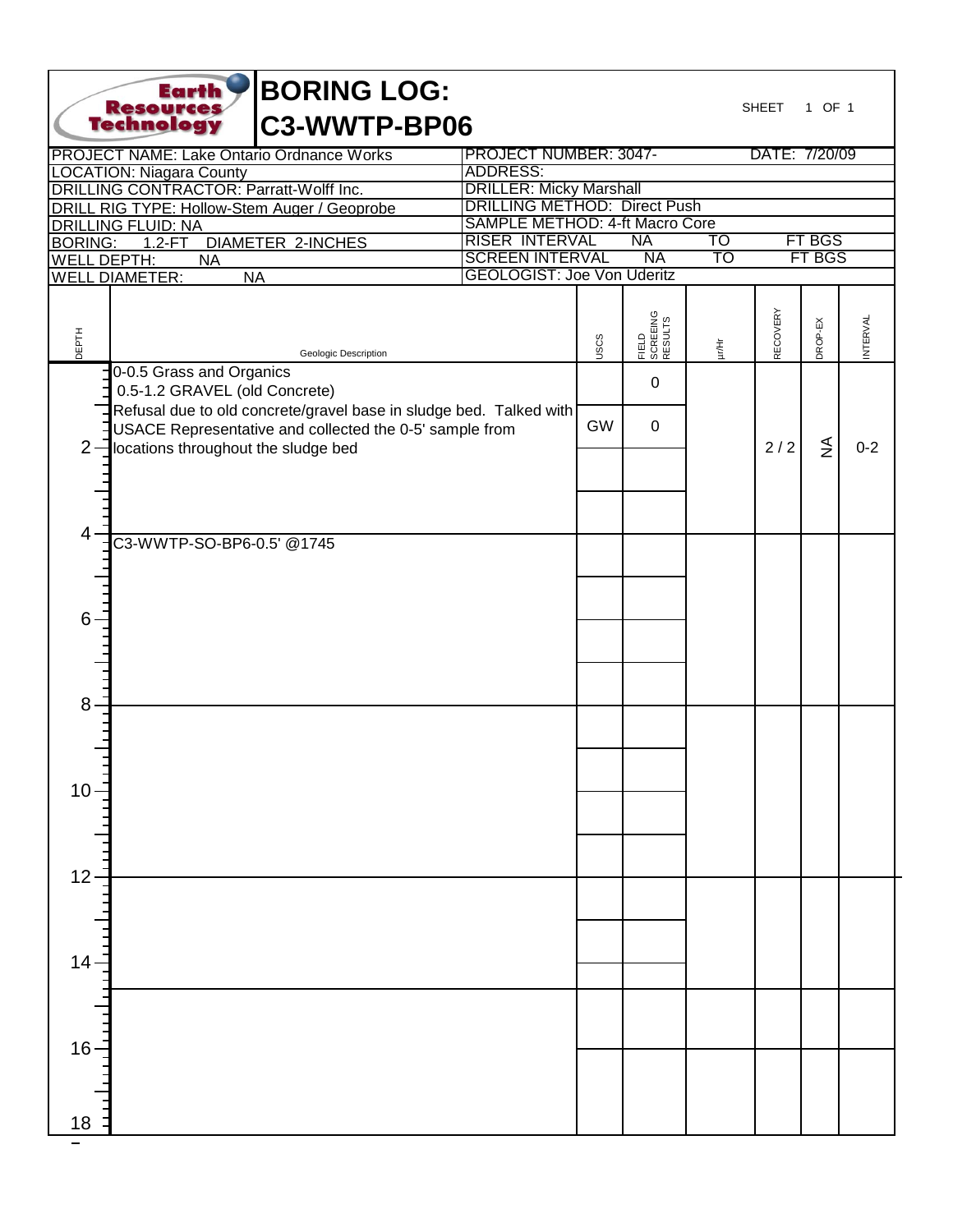| <b>BORING LOG:</b><br>Earth<br><b>Resources</b>                                                                                  |                                                                |           |                              |    | SHEET        | 1 OF 1        |                |
|----------------------------------------------------------------------------------------------------------------------------------|----------------------------------------------------------------|-----------|------------------------------|----|--------------|---------------|----------------|
| C3-WWTP-BP07<br><b>Technology</b>                                                                                                |                                                                |           |                              |    |              |               |                |
| <b>PROJECT NAME: Lake Ontario Ordnance Works</b>                                                                                 | <b>PROJECT NUMBER: 3047-</b>                                   |           |                              |    | DATE: 7/8/09 |               |                |
| <b>LOCATION: Niagara County</b>                                                                                                  | <b>ADDRESS:</b>                                                |           |                              |    |              |               |                |
| <b>DRILLING CONTRACTOR: Parratt-Wolff Inc.</b>                                                                                   | <b>DRILLER: Micky Marshall</b>                                 |           |                              |    |              |               |                |
| <b>DRILL RIG TYPE: Tractor Mounted Geoprobe</b>                                                                                  | <b>DRILLING METHOD: Direct Push</b>                            |           |                              |    |              |               |                |
| <b>DRILLING FLUID: NA</b>                                                                                                        | <b>SAMPLE METHOD: 4-ft Macro Core</b><br><b>RISER INTERVAL</b> |           | <b>NA</b>                    | то |              | FT BGS        |                |
| <b>BORING:</b><br><b>DIAMETER</b><br>2-INCHES<br>11.8-FT<br><b>WELL DEPTH:</b><br><b>NA</b>                                      | <b>SCREEN INTERVAL</b>                                         |           | <b>NA</b>                    | TO |              | FT BGS        |                |
| <b>NA</b><br><b>WELL DIAMETER:</b>                                                                                               | <b>GEOLOGIST: Joe Von Uderitz</b>                              |           |                              |    |              |               |                |
|                                                                                                                                  |                                                                |           |                              |    |              |               |                |
| <b>DEPTH</b>                                                                                                                     |                                                                |           | FIELD<br>SCREEING<br>RESULTS |    | RECOVERY     | DROP-EX       | <b>NTERVAL</b> |
| Geologic Description<br>0-0.5 Grass and Organics                                                                                 |                                                                | uscs      |                              | ŧ  |              |               |                |
| 0.5-1.5 Grey SITLY CLAY, Tight, Cohesive, Dry                                                                                    |                                                                |           | 0                            |    |              |               |                |
| 1.5-2 Black SANDY SILT, with trace CLAY. Tight, Semi-Cohesive,<br>Dry                                                            |                                                                | <b>CL</b> | $\Omega$                     |    |              |               |                |
| 2-2-2.5 Light Grey/Orange Brown Mottled SILTY CLAY, Tight,<br>Cohesive, Dry.                                                     |                                                                | ML        | $\Omega$                     | 9  | 4/4          | $\frac{4}{2}$ | $0 - 4$        |
| 2.5-4 Grey Brown CLAYEY SILT with trace SAND. Tight, Non-                                                                        |                                                                |           |                              |    |              |               |                |
| cohesive, Dry with some Angular Pebbles<br>$4 -$                                                                                 |                                                                | <b>ML</b> | $\mathbf 0$                  |    |              |               |                |
| 4-7 Brown SILT with some CLAY. Tight, Semi-cohesive, Dry.<br>Some Dolomite Rock Fragments.                                       |                                                                | <b>CL</b> | $\Omega$                     |    |              |               |                |
| 7-8 Brown SILTY CLAY, Tight, Cohesive, Dry. Some Angular<br>Pebbles.                                                             |                                                                | <b>CL</b> | 0                            |    |              |               |                |
| $6 -$                                                                                                                            |                                                                | <b>CL</b> | $\Omega$                     | 10 | 4/4          | $\frac{4}{2}$ | $4 - 8$        |
|                                                                                                                                  |                                                                | <b>CL</b> | $\mathbf 0$                  |    |              |               |                |
| 8-<br>8-9 Brown Grey SILTY CLAY, Tight, Cohesive, Dry. Some Angular                                                              |                                                                |           |                              |    |              |               |                |
| Pebbles.<br>9-11.8 Grey Brown SILTY CLAY with Light Grey very Fine SANDY                                                         |                                                                | <b>CL</b> | $\Omega$                     |    |              |               |                |
| Seam (0.01" throughout). Tight, Cohesive, Dry, Very hard drilling.<br>$10 -$                                                     |                                                                | <b>CL</b> | 0                            | 10 | 4/4          | $\frac{4}{2}$ | $8 - 11.8$     |
|                                                                                                                                  |                                                                | <b>CL</b> | $\mathbf 0$                  |    |              |               |                |
|                                                                                                                                  |                                                                | <b>CL</b> | $\mathbf 0$                  |    |              |               |                |
| $12 -$<br>REFUSAL at 11.8-ft BGS<br>C3-WWTP-SO-BP07-0.5' @850<br>C3-WWTP-SO-BP07-11.5'@900<br>Targeted aerial anomaly.<br>$14 -$ |                                                                |           |                              |    |              |               |                |
| 16 <sup>°</sup><br>18                                                                                                            |                                                                |           |                              |    |              |               |                |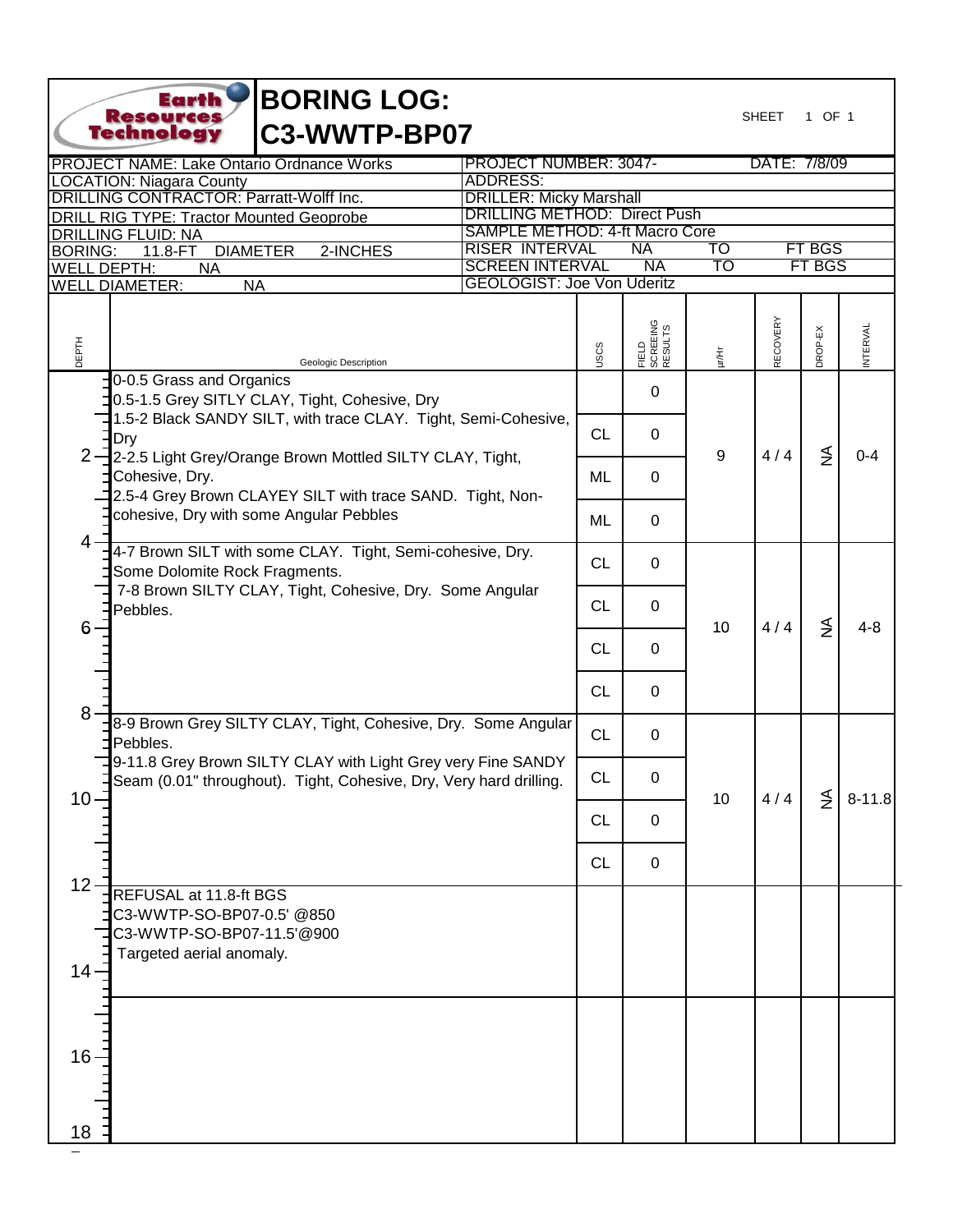|                                           |                                                                                                                                           |                                                                       |           |                              |     | <b>SHEET</b>    | 1 OF 2   |                |
|-------------------------------------------|-------------------------------------------------------------------------------------------------------------------------------------------|-----------------------------------------------------------------------|-----------|------------------------------|-----|-----------------|----------|----------------|
|                                           | Earth<br><b>BORING LOG:</b><br><b>Resources</b>                                                                                           |                                                                       |           |                              |     |                 |          |                |
|                                           | Technology<br>C3-WWTP-BP08                                                                                                                |                                                                       |           |                              |     |                 |          |                |
|                                           | <b>PROJECT NAME: Lake Ontario Ordnance Works</b>                                                                                          | PROJECT NUMBER: 3047-                                                 |           |                              |     | DATE: 7/8/09    |          |                |
|                                           | <b>LOCATION: Niagara County</b>                                                                                                           | <b>ADDRESS:</b>                                                       |           |                              |     |                 |          |                |
|                                           | <b>DRILLING CONTRACTOR: Parratt-Wolff Inc.</b>                                                                                            | <b>DRILLER: Micky Marshall</b>                                        |           |                              |     |                 |          |                |
| <b>DRILL</b><br><b>DRILLING FLUID: NA</b> | <b>RIG TYPE: Tractor Mounted Geoprobe</b>                                                                                                 | <b>DRILLING METHOD: Direct Push</b><br>SAMPLE METHOD: 4-ft Macro Core |           |                              |     |                 |          |                |
| <b>BORING:</b>                            | <b>DIAMETER</b><br>2-INCHES<br>$11.5 - FT$                                                                                                | <b>RISER INTERVAL</b>                                                 |           | <b>NA</b>                    | TO  |                 | FT BGS   |                |
| <b>WELL DEPTH:</b>                        | <b>NA</b>                                                                                                                                 | <b>SCREEN INTERVAL</b>                                                |           | <b>NA</b>                    | TO  |                 | FT BGS   |                |
| <b>WELL DIAMETER:</b>                     | <b>NA</b>                                                                                                                                 | GEOLOGIST: Joe Von Uderitz                                            |           |                              |     |                 |          |                |
| $DEFTH$                                   | Geologic Description                                                                                                                      |                                                                       | uscs      | FIELD<br>SCREEING<br>RESULTS | H/H | <b>RECOVERY</b> | DROP-EX  | <b>NTERVAL</b> |
|                                           | 0-0.5 Grass and Organics<br>0.5-1. Light Brown Fine SANDY SILT, Loose, Non-Cohesive, Dry.                                                 |                                                                       |           | 0                            |     |                 |          |                |
|                                           | 1-2 Black SANDY SILT. Loose, Non-cohesive, Dry.                                                                                           |                                                                       | ML        | 0                            |     |                 |          |                |
|                                           | 2-2-2.5 Light Grey/Light Brown Mottled SILTY CLAY, Tight,<br>Cohesive. Dry<br>2.5-4 Brown/Light Gray Mottled SILTY CLAY. Tight, Cohesive, |                                                                       | <b>CL</b> | 0                            | 10  | 4/4             | NEGATIVE | $0 - 4$        |
| 4 -                                       | Dry.                                                                                                                                      |                                                                       | <b>CL</b> | 0                            |     |                 |          |                |
|                                           | 4-8 Brown SILTY CLAY, Very Tight, Cohesive, Dry. Some<br>Dolomite Rock Fragments.                                                         |                                                                       | <b>CL</b> | 0                            |     |                 |          |                |
| 6                                         |                                                                                                                                           |                                                                       | <b>CL</b> | 0                            | 10  | 4/4             | NEGATIVE | $4 - 8$        |
|                                           |                                                                                                                                           |                                                                       | CL.       | 0                            |     |                 |          |                |
| 8                                         |                                                                                                                                           |                                                                       | <b>CL</b> | 0                            |     |                 |          |                |
|                                           | 8-11.5 Brown SILTY CLAY, Tight, Cohesive, Small Light Grey Fine<br>SANDY CLAY Seams. Dry                                                  |                                                                       | <b>CL</b> | 0                            |     |                 |          |                |
| 10                                        |                                                                                                                                           |                                                                       | <b>CL</b> | 0                            | 10  | 3.5/<br>3.5     | NEGATIVE | $8 - 11.5$     |
|                                           |                                                                                                                                           |                                                                       | <b>CL</b> | 0                            |     |                 |          |                |
| $12 -$                                    | 12-16 Brown SILTY CLAY, Tight, Cohesive, Trace Angular                                                                                    |                                                                       | CL        | 0                            |     |                 |          |                |
|                                           | Pebbles. Moist                                                                                                                            |                                                                       | CL        | $\mathbf 0$                  |     |                 |          |                |
| 14                                        |                                                                                                                                           |                                                                       | CL        | 0                            | 10  | 4/4             | NEGATIVE | $12 - 16$      |
|                                           |                                                                                                                                           |                                                                       | <b>CL</b> | $\mathbf 0$                  |     |                 |          |                |
| 16                                        |                                                                                                                                           |                                                                       | <b>CL</b> | $\mathbf 0$                  |     |                 |          |                |
| 16                                        | 16-20 Light Grey FAT CLAY, Tight, Cohesive, Wet<br>C3-WWTP-SO-BP08-0.5' @940                                                              |                                                                       | CН        | $\mathbf 0$                  |     |                 |          |                |
| 18                                        | C3-WWTP-SO-BP08-11'@945<br>C3-WWTP-SO-PB08A-16' @1130 on 7/20/09                                                                          |                                                                       | CН        | 0                            | 10  | 4/4             | NEGATIVE | 16-20          |
|                                           | Targeted aerial anomaly.                                                                                                                  |                                                                       | <b>CH</b> | 0                            |     |                 |          |                |
| 20                                        |                                                                                                                                           |                                                                       | CН        | 0                            |     |                 |          |                |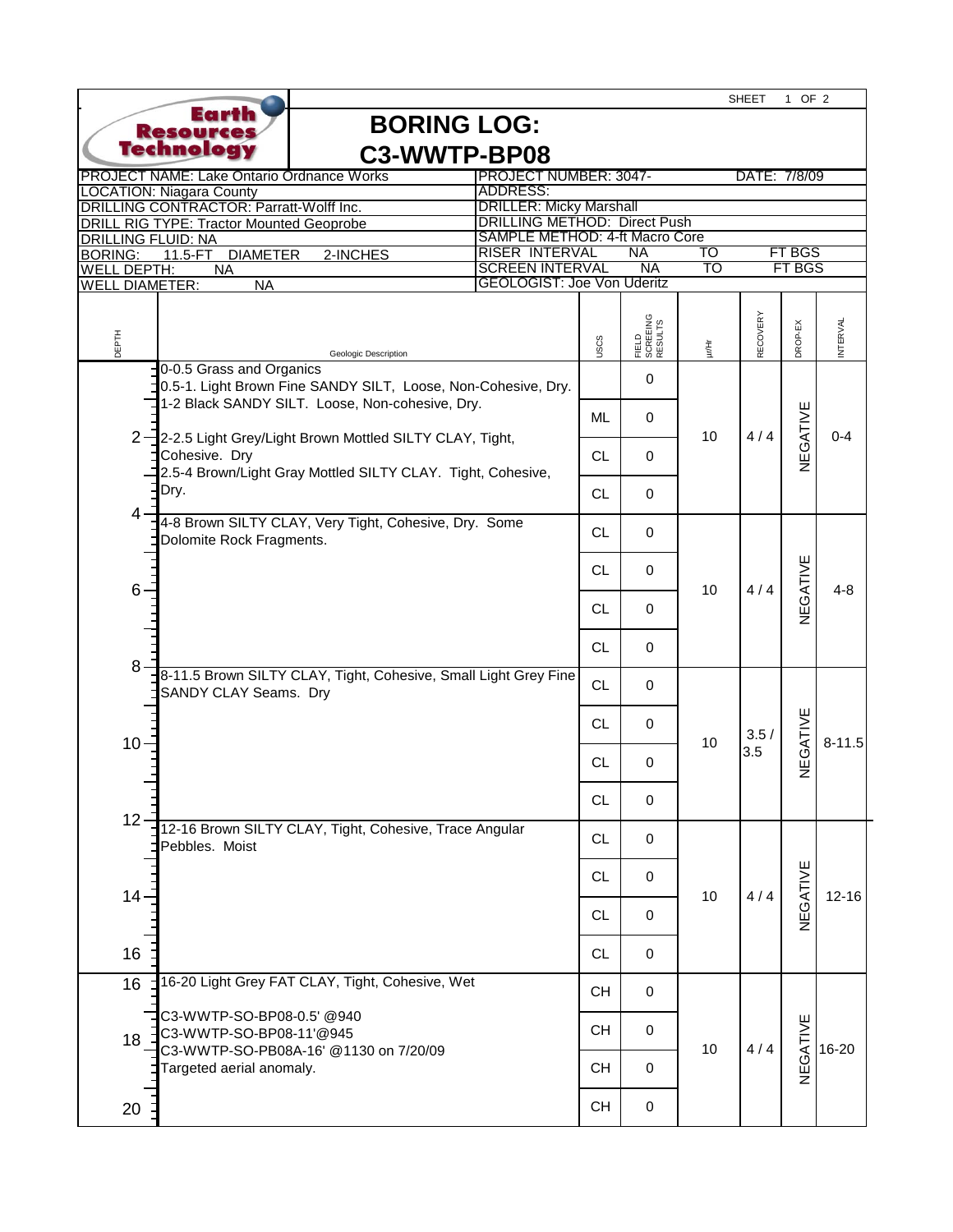| <b>BORING LOG:</b><br>Earth<br><b>Resources<br/>Technology</b><br>C3-WWTP-BP09            |                                                 |           |                              |                | <b>SHEET</b>    | 1 OF 1             |                 |
|-------------------------------------------------------------------------------------------|-------------------------------------------------|-----------|------------------------------|----------------|-----------------|--------------------|-----------------|
| <b>PROJECT NAME: Lake Ontario Ordnance Works</b>                                          | PROJECT NUMBER: 3047-                           |           |                              |                | DATE: 7/21/09   |                    |                 |
| <b>LOCATION: Niagara County</b>                                                           | <b>ADDRESS:</b>                                 |           |                              |                |                 |                    |                 |
| <b>DRILLING CONTRACTOR: Parratt-Wolff Inc.</b>                                            | <b>DRILLER: Micky Marshall</b>                  |           |                              |                |                 |                    |                 |
| DRILL RIG TYPE: Hollow-Stem Auger / Geoprobe                                              | <b>DRILLING METHOD: Direct Push</b>             |           |                              |                |                 |                    |                 |
| <b>DRILLING FLUID: NA</b>                                                                 | <b>SAMPLE METHOD: 4-ft Macro Core</b>           |           |                              |                |                 | FT BGS             |                 |
| DIAMETER 2-INCHES<br><b>BORING:</b><br>20-FT                                              | <b>RISER INTERVAL</b><br><b>SCREEN INTERVAL</b> |           | <b>NA</b><br><b>NA</b>       | то<br>TO       |                 | FT BGS             |                 |
| <b>WELL DEPTH:</b><br><b>NA</b><br><b>WELL DIAMETER:</b><br><b>NA</b>                     | <b>GEOLOGIST: Joe Von Uderitz</b>               |           |                              |                |                 |                    |                 |
|                                                                                           |                                                 |           |                              |                |                 |                    |                 |
| DEPTH<br>Geologic Description                                                             |                                                 | uscs      | FIELD<br>SCREEING<br>RESULTS | 古山             | <b>RECOVERY</b> | DROP-EX            | <b>INTERVAL</b> |
| 0-0.25 ORGANICS<br>0.25-4 Brown SANDY SILT, Trace CLAY. Tight, Non-Cohesive,              |                                                 |           | 0                            |                |                 |                    |                 |
| Dry.<br>$\overline{2}$                                                                    |                                                 | <b>SM</b> | $\mathbf 0$                  | 8              | 4/4             | $\widetilde{\geq}$ | $0 - 4$         |
|                                                                                           |                                                 | <b>SM</b> | 0                            |                |                 |                    |                 |
|                                                                                           |                                                 | <b>SM</b> | 0                            |                |                 |                    |                 |
| 4<br>4-8 Brown SILTY CLAY with SAND. Tight, Cohesive, Dry                                 |                                                 | <b>CL</b> | $\mathbf 0$                  |                |                 |                    |                 |
|                                                                                           |                                                 | <b>CL</b> | $\mathbf 0$                  |                |                 |                    |                 |
| 6<br>6.5-6.6 Black Medium SAND. Loose, Non-cohesvie, Dry.                                 |                                                 | <b>CL</b> | 0                            | 8              | 4/4             | $\sum_{i=1}^{n}$   | $4 - 8$         |
|                                                                                           |                                                 | <b>CL</b> | $\Omega$                     |                |                 |                    |                 |
| 8<br>8-12 Brown SILTY CLAY, Tight, Cohesive, Moist at 11-ft. Some<br>Pebbles and Cobbles. |                                                 | <b>CL</b> | $\Omega$                     |                |                 |                    |                 |
|                                                                                           |                                                 | CL        | 0                            |                |                 |                    |                 |
| 10                                                                                        |                                                 | <b>CL</b> | $\mathbf 0$                  | 8              | 4/4             | ₹                  | $8 - 12$        |
|                                                                                           |                                                 | CL        | $\pmb{0}$                    |                |                 |                    |                 |
| $12 -$<br>12-16 Brown SILTY CLAY, Tight, Cohesive, Moist, Some Pebbles<br>and Cobbles.    |                                                 | CL        | $\mathbf 0$                  |                |                 |                    |                 |
|                                                                                           |                                                 | CL        | $\pmb{0}$                    |                |                 |                    |                 |
| 14                                                                                        |                                                 | <b>CL</b> | $\pmb{0}$                    | 8              | 4/4             | $\frac{4}{2}$      | $12 - 16$       |
|                                                                                           |                                                 | <b>CL</b> | $\mathbf 0$                  |                |                 |                    |                 |
| 16<br>16-20 Grey FAT CLAY, Tight, Cohesive, Wet.                                          |                                                 | <b>CH</b> | $\pmb{0}$                    |                |                 |                    |                 |
| 18                                                                                        |                                                 | <b>CH</b> | $\pmb{0}$                    |                |                 |                    |                 |
| C3-WWTP-SO-BP09-0.5' @1010                                                                |                                                 | <b>CH</b> | $\mathbf 0$                  | $\overline{7}$ | 4/4             | $\widetilde{\geq}$ | 16-20           |
| C3-WWTP-SO-BP09-15' @1030<br>$20 -$<br>Targeted acid waste manhole                        |                                                 |           |                              |                |                 |                    |                 |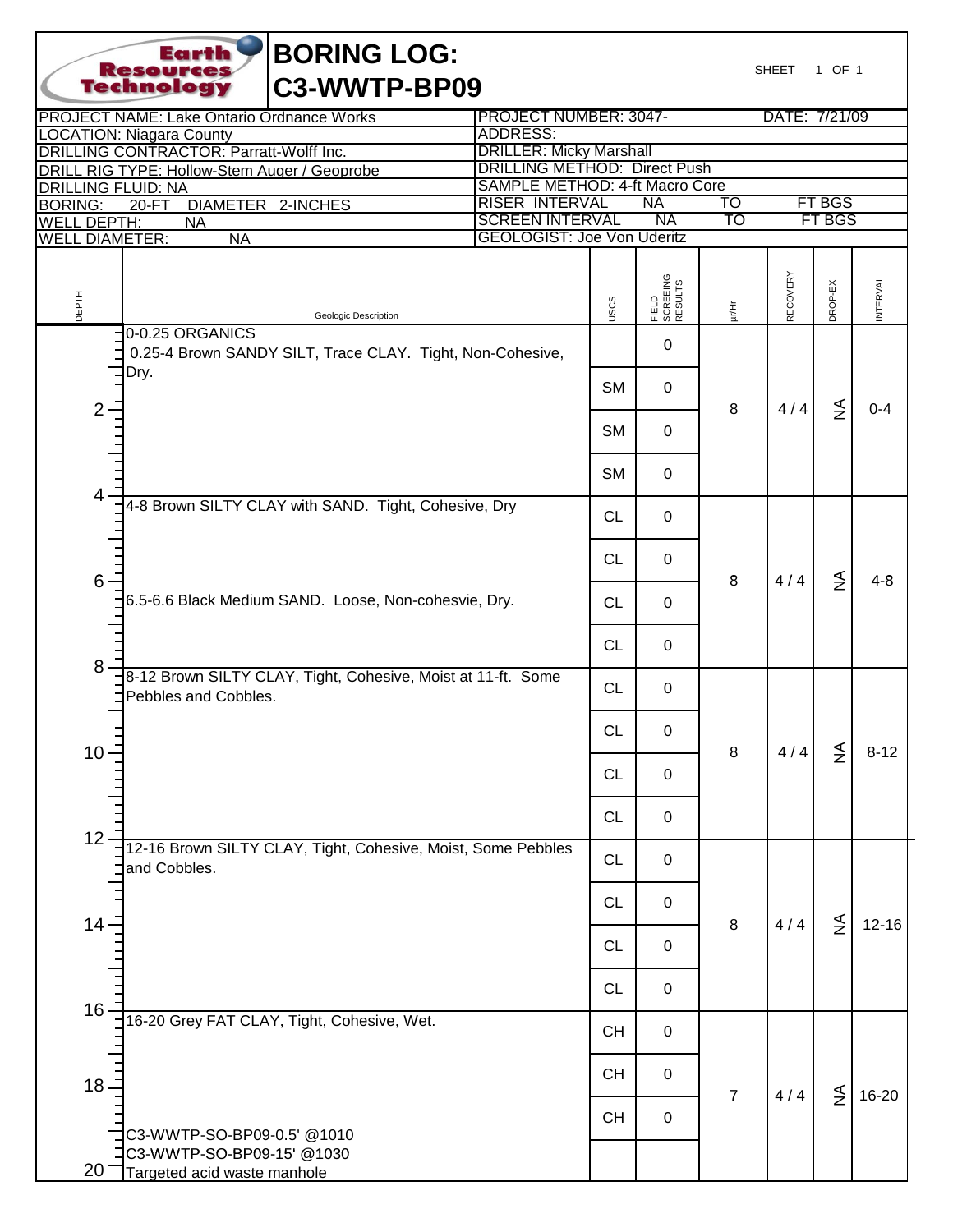| Earth<br><b>BORING LOG:C3-WWTP-BP10</b><br><b>Resources</b><br>Technology                                                                  |                                       |                   |                                   |     | <b>SHEET</b>    | 1 OF 1             |                 |
|--------------------------------------------------------------------------------------------------------------------------------------------|---------------------------------------|-------------------|-----------------------------------|-----|-----------------|--------------------|-----------------|
| <b>PROJECT NAME: Lake Ontario Ordnance Works</b>                                                                                           | <b>PROJECT NUMBER: 3047-</b>          |                   |                                   |     | DATE: 7/08/09   |                    |                 |
| <b>LOCATION: Niagara County</b>                                                                                                            | <b>ADDRESS:</b>                       |                   |                                   |     |                 |                    |                 |
| <b>DRILLING CONTRACTOR: Parratt-Wolff Inc.</b>                                                                                             | <b>DRILLER: Micky Marshall</b>        |                   |                                   |     |                 |                    |                 |
| <b>DRILL RIG TYPE: Tractor Mounted Geoprobe</b>                                                                                            | <b>DRILLING METHOD: Direct Push</b>   |                   |                                   |     |                 |                    |                 |
| <b>DRILLING FLUID: NA</b>                                                                                                                  | <b>SAMPLE METHOD: 4-ft Macro Core</b> |                   |                                   |     |                 |                    |                 |
| <b>DIAMETER</b><br>2-INCHES<br><b>BORING:</b><br>$0.5-FT$                                                                                  | <b>RISER INTERVAL</b>                 |                   | <b>NA</b>                         | TO  |                 | FT BGS             |                 |
| <b>WELL DEPTH:</b><br><b>NA</b>                                                                                                            | <b>SCREEN INTERVAL</b>                |                   | <b>NA</b>                         | TO  |                 | FT BGS             |                 |
| <b>WELL DIAMETER:</b><br><b>NA</b>                                                                                                         | <b>GEOLOGIST: Joe Von Uderitz</b>     |                   |                                   |     |                 |                    |                 |
| <b>DEPTH</b><br>Geologic Description<br>0-0.1 Topsoil and Organics                                                                         |                                       | USCS<br><b>CL</b> | FIELD<br>SCREEING<br>RESULTS<br>0 | HNH | <b>RECOVERY</b> | DROP-EX            | <b>INTERVAL</b> |
| 0.1-0.5 Brown SILTY CLAY, with Trace SAND. Tight, Cohesive,<br>Dry.<br>2<br>4                                                              |                                       |                   |                                   | 8   | 0.5<br>0.5      | $\widetilde{\geq}$ | $0 - 0.5$       |
| BIASED SAMPLE. PCB'S ONLY<br>C3-WWTP-SO-BP10-0.5' @1010<br>Targeted former fenced area with what appeared to be<br>transformers.<br>6<br>8 |                                       |                   |                                   |     |                 |                    |                 |
|                                                                                                                                            |                                       |                   |                                   |     |                 |                    |                 |
| 10                                                                                                                                         |                                       |                   |                                   |     |                 |                    |                 |
|                                                                                                                                            |                                       |                   |                                   |     |                 |                    |                 |
|                                                                                                                                            |                                       |                   |                                   |     |                 |                    |                 |
| 12<br>14                                                                                                                                   |                                       |                   |                                   |     |                 |                    |                 |
| 16<br>18                                                                                                                                   |                                       |                   |                                   |     |                 |                    |                 |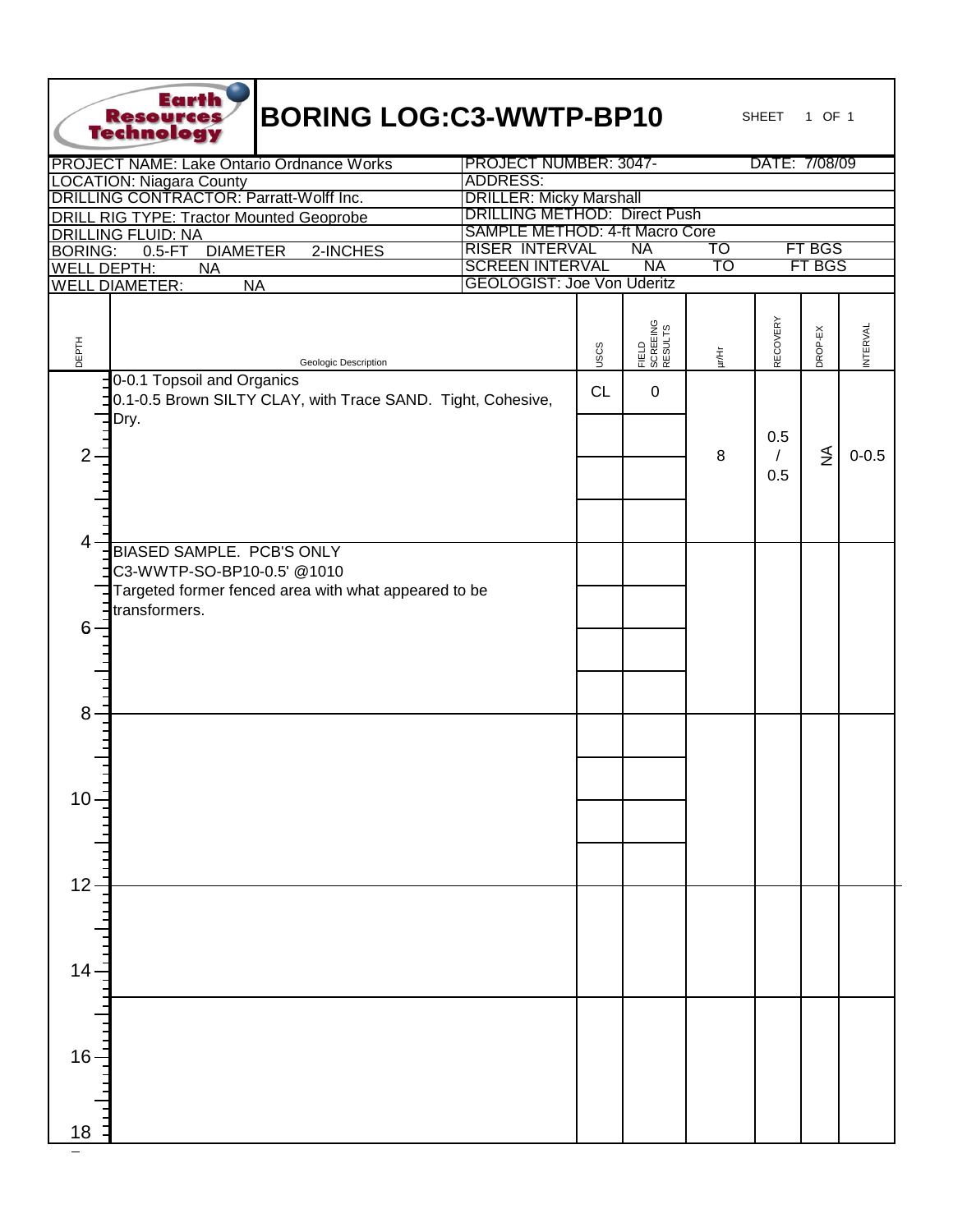| Earth<br><b>Resources</b><br><b>Technology</b>          | <b>BORING LOG:</b><br>C3-WWTP-BP11                                      |                                                                              |                   |                                                  |    | <b>SHEET</b>    | 1 OF 1        |                 |
|---------------------------------------------------------|-------------------------------------------------------------------------|------------------------------------------------------------------------------|-------------------|--------------------------------------------------|----|-----------------|---------------|-----------------|
| <b>PROJECT NAME: Lake Ontario Ordnance Works</b>        |                                                                         | <b>PROJECT NUMBER: 3047-</b>                                                 |                   |                                                  |    | DATE: 7/9/09    |               |                 |
| <b>LOCATION: Niagara County</b>                         |                                                                         | <b>ADDRESS:</b>                                                              |                   |                                                  |    |                 |               |                 |
| <b>DRILLING CONTRACTOR: Parratt-Wolff Inc.</b>          |                                                                         | <b>DRILLER: Micky Marshall</b>                                               |                   |                                                  |    |                 |               |                 |
| <b>DRILL RIG TYPE: Tractor Mounted Geoprobe</b>         |                                                                         | <b>DRILLING METHOD: Direct Push</b><br><b>SAMPLE METHOD: 4-ft Macro Core</b> |                   |                                                  |    |                 |               |                 |
| <b>DRILLING FLUID: NA</b><br><b>BORING:</b><br>$0.5-FT$ |                                                                         | <b>RISER INTERVAL</b>                                                        |                   | <b>NA</b>                                        | TO |                 | FT BGS        |                 |
| <b>WELL DEPTH:</b><br><b>NA</b>                         | DIAMETER 2-INCHES                                                       | <b>SCREEN INTERVAL</b>                                                       |                   | <b>NA</b>                                        | TO |                 | FT BGS        |                 |
| <b>NA</b><br><b>WELL DIAMETER:</b>                      |                                                                         | <b>GEOLOGIST: Joe Von Uderitz</b>                                            |                   |                                                  |    |                 |               |                 |
| <b>DEPTH</b><br>0-0.25 GRASS and ORGANICS               | Geologic Description<br>0-.25-0.5 Black SANDY SILT, Loose, Non-Cohesive |                                                                              | uscs<br><b>SM</b> | FIELD<br>SCREEING<br>RESULTS<br>$\boldsymbol{0}$ | Ĕ  | <b>RECOVERY</b> | DROP-EX       | <b>INTERVAL</b> |
| $\overline{2}$<br>4                                     |                                                                         |                                                                              |                   |                                                  | 8  | 0.5<br>0.5      | $\frac{4}{2}$ | $0 - 0.5$       |
| C3-WWTP-SO-BP11-0.5' @1750<br>6<br>8                    | Targeted base of pole that held transformers in the past.               |                                                                              |                   |                                                  |    |                 |               |                 |
| 10<br>12                                                |                                                                         |                                                                              |                   |                                                  |    |                 |               |                 |
| 14                                                      |                                                                         |                                                                              |                   |                                                  |    |                 |               |                 |
| $16 -$<br>18                                            |                                                                         |                                                                              |                   |                                                  |    |                 |               |                 |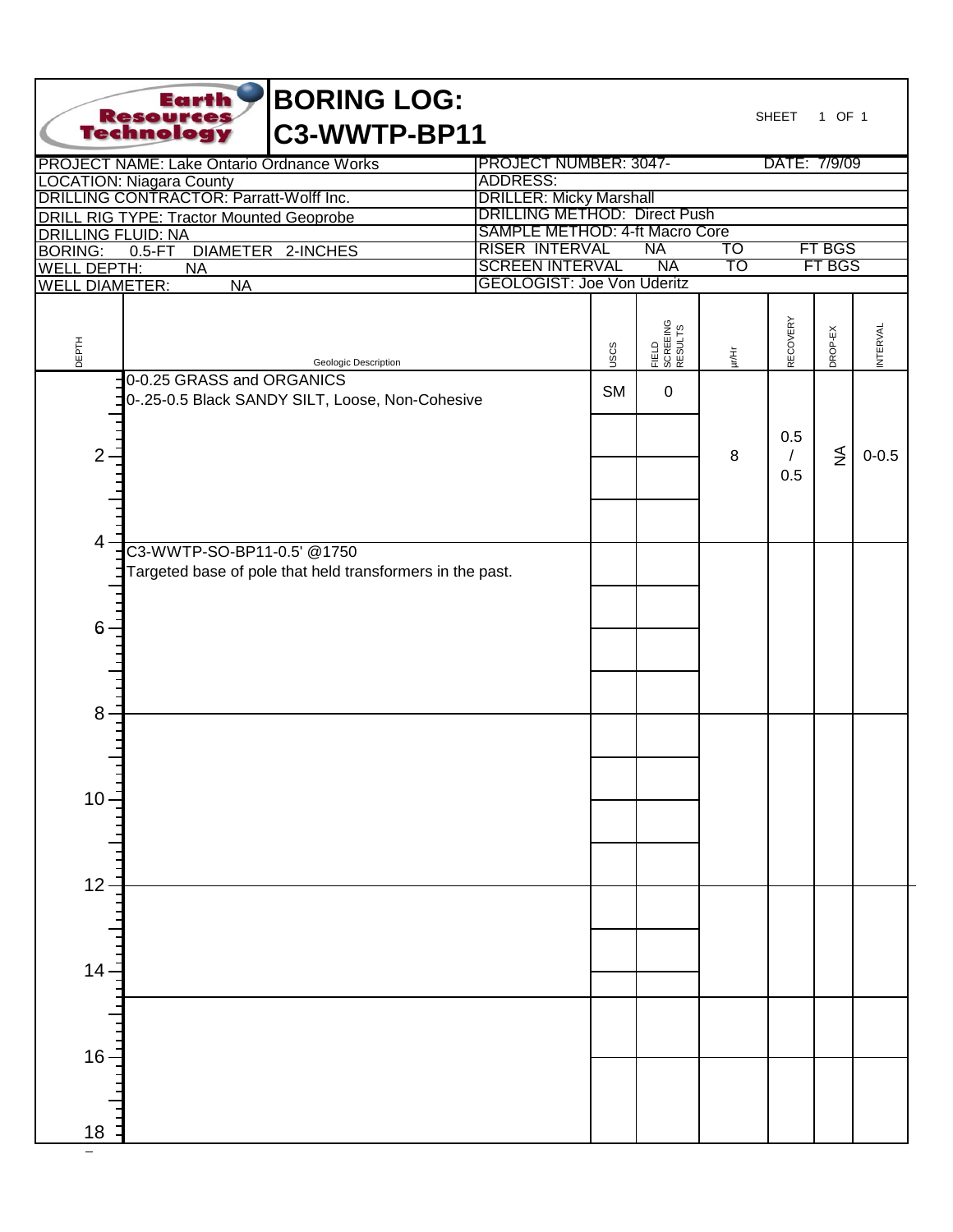|                           | <b>BORING LOG:</b><br>Earth<br><b>Resource:</b><br><b>Technology</b><br>C3-WWTP-BP12                                                                                                         |                                                 |           |                              |          | <b>SHEET</b>  | 1 OF 1        |                |
|---------------------------|----------------------------------------------------------------------------------------------------------------------------------------------------------------------------------------------|-------------------------------------------------|-----------|------------------------------|----------|---------------|---------------|----------------|
|                           |                                                                                                                                                                                              |                                                 |           |                              |          |               |               |                |
|                           | <b>PROJECT NAME: Lake Ontario Ordnance Works</b>                                                                                                                                             | <b>PROJECT NUMBER: 3047-</b><br><b>ADDRESS:</b> |           |                              |          | DATE: 7/20/09 |               |                |
|                           | <b>LOCATION: Niagara County</b><br><b>DRILLING CONTRACTOR: Parratt-Wolff Inc.</b>                                                                                                            | <b>DRILLER: Micky Marshall</b>                  |           |                              |          |               |               |                |
| DRIL                      | RIG TYPE: Hollow-Stem Auger / Geoprobe                                                                                                                                                       | <b>DRILLING METHOD: Direct Push</b>             |           |                              |          |               |               |                |
| <b>DRILLING FLUID: NA</b> |                                                                                                                                                                                              | <b>SAMPLE METHOD: 4-ft Macro Core</b>           |           |                              |          |               |               |                |
| <b>BORING:</b>            | DIAMETER 2-INCHES<br>16-FT                                                                                                                                                                   | <b>RISER INTERVAL</b>                           |           | <b>NA</b>                    | TO       |               | FT BGS        |                |
| <b>WELL DEPTH:</b>        | <b>NA</b>                                                                                                                                                                                    | <b>SCREEN INTERVAL</b>                          |           | <b>NA</b>                    | TO       |               | FT BGS        |                |
| <b>WELL DIAMETER:</b>     | <b>NA</b>                                                                                                                                                                                    | <b>GEOLOGIST: Joe Von Uderitz</b>               |           |                              |          |               |               |                |
| <b>DEPTH</b>              | Geologic Description                                                                                                                                                                         |                                                 | uscs      | FIELD<br>SCREEING<br>RESULTS | <b>H</b> | RECOVERY      | DROP-EX       | <b>NTERVAL</b> |
|                           | 0-0.25 Grass and Organics<br>0.25-3.75 Brown Medium SANDY SILT, Loose, Non-Cohesive.                                                                                                         |                                                 |           | 2.8                          |          |               |               |                |
| 2                         | Some SANDSTONE Rock Fragments. Dry.                                                                                                                                                          |                                                 | <b>SM</b> | 2.1                          | 6        | 4/4           | $\frac{4}{2}$ | $0 - 4$        |
|                           |                                                                                                                                                                                              |                                                 | <b>SM</b> | 1.7                          |          |               |               |                |
| 4                         | 3.75-4 Grey Brown SILT, Tight, Semi-Cohesive. Dry                                                                                                                                            |                                                 | ML        | $\Omega$                     |          |               |               |                |
|                           | 4-4.5 Grey Brown SILT, Tight, Semi-Cohesive, Dry.                                                                                                                                            |                                                 | ML        | $\mathbf 0$                  |          |               |               |                |
|                           | 4.5-7.25 Brown Very Fine SANDY SILT, Tight, Non-Cohesive, Wet.                                                                                                                               |                                                 | <b>SM</b> | 0                            |          |               |               |                |
| 6                         |                                                                                                                                                                                              |                                                 | <b>SM</b> | $\Omega$                     | 6        | 4/4           | $\frac{4}{2}$ | $4 - 8$        |
|                           | 7.25-8 Grey Brown SILT, Tight, Semi-Cohesive, Dry                                                                                                                                            |                                                 | ML        | 0                            |          |               |               |                |
| 8                         | 8-8.25 Brown Very Fine SANDY SILT, Tight, Non-Cohesive, Wet.<br>8.25-12 Brown SILTY CLAY, Tight, Cohesive, Moist.                                                                            |                                                 | <b>SM</b> | 0                            |          |               |               |                |
|                           |                                                                                                                                                                                              |                                                 | <b>CL</b> | 0                            |          |               |               |                |
| $10 -$                    |                                                                                                                                                                                              |                                                 | <b>CL</b> | $\mathbf 0$                  | 5        | 4/4           | $\frac{4}{2}$ | $8 - 12$       |
|                           |                                                                                                                                                                                              |                                                 | <b>CL</b> | $\mathbf 0$                  |          |               |               |                |
| $12 -$                    | 12-13 Brown SILTY CLAY, Tight, Cohesive, Moist.                                                                                                                                              |                                                 | <b>CL</b> | 0                            |          |               |               |                |
|                           | 13-16 Light Grey Fat CLAY, Tight, Cohesive, Wet                                                                                                                                              |                                                 | <b>CH</b> | 0                            |          |               |               |                |
| 14                        |                                                                                                                                                                                              |                                                 | <b>CH</b> | $\mathbf 0$                  | 5        | 4/4           | $\frac{4}{2}$ | $12 - 16$      |
|                           |                                                                                                                                                                                              |                                                 | <b>CH</b> | $\mathbf 0$                  |          |               |               |                |
| 16<br>18                  | C3-WWTP-SO-BP12-0.5' @ 1700<br>C3-WWTP-SO-BP12-13' @1720<br>B12 was added at the request of USACE. It was placed between<br>The northern slduge bed, Imhoff tank, and chlorine contact tank. |                                                 |           |                              |          |               |               |                |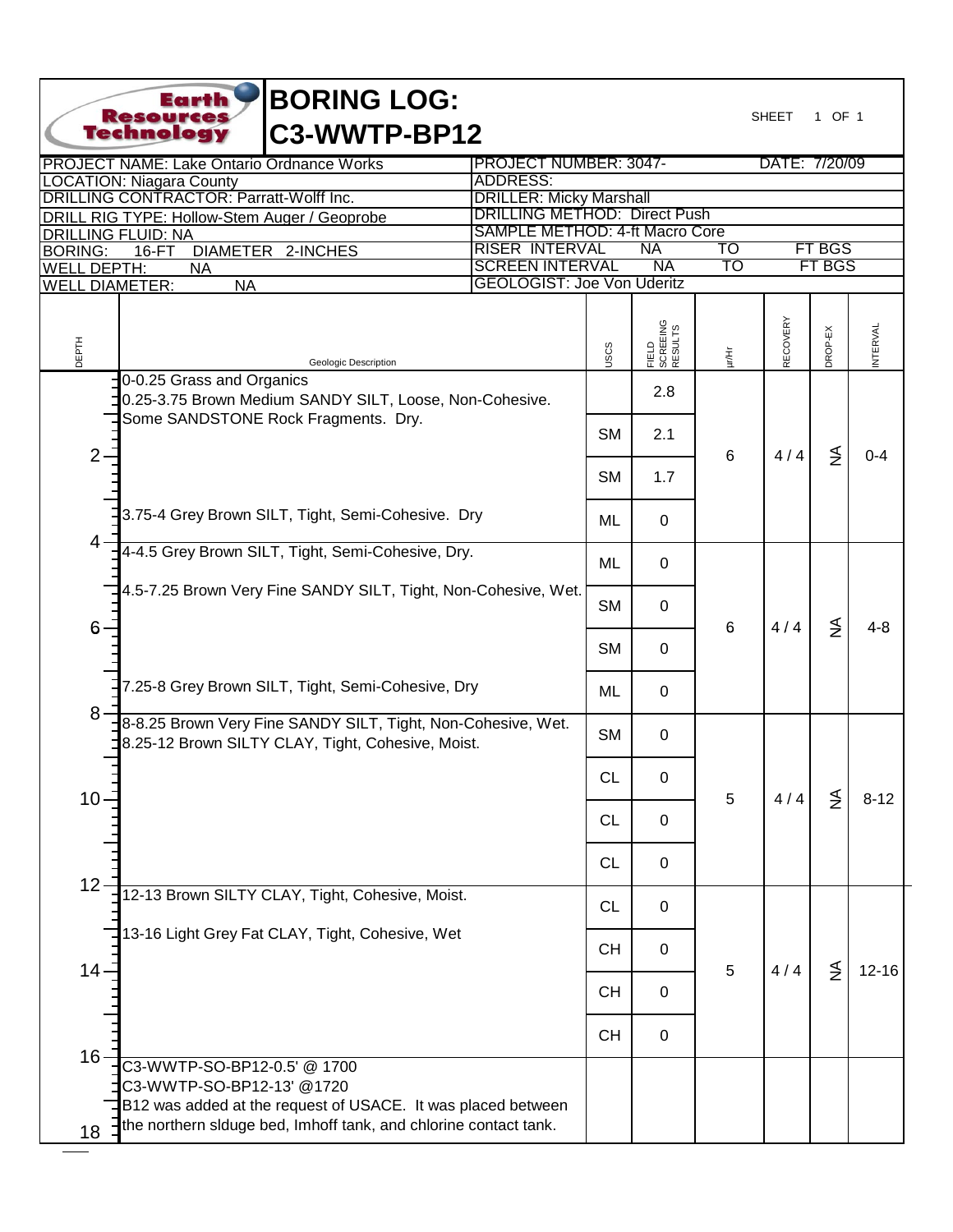|                                             | <b>BORING LOG:</b><br><b>Earth</b><br><b>Resources</b><br><b>Technology</b><br>C3-WWTP-BP13                                                                      |                                                 |                   |                                   |          | <b>SHEET</b>    | 1 OF 1               |                |
|---------------------------------------------|------------------------------------------------------------------------------------------------------------------------------------------------------------------|-------------------------------------------------|-------------------|-----------------------------------|----------|-----------------|----------------------|----------------|
|                                             | <b>PROJECT NAME: Lake Ontario Ordnance Works</b>                                                                                                                 | <b>PROJECT NUMBER: 3047-</b>                    |                   |                                   |          | DATE: 7/20/09   |                      |                |
|                                             | <b>LOCATION: Niagara County</b>                                                                                                                                  | <b>ADDRESS:</b>                                 |                   |                                   |          |                 |                      |                |
|                                             | <b>DRILLING CONTRACTOR: Parratt-Wolff Inc.</b>                                                                                                                   | <b>DRILLER: Micky Marshall</b>                  |                   |                                   |          |                 |                      |                |
|                                             | <b>DRILL RIG TYPE: Tractor Mounted Geoprobe</b>                                                                                                                  | <b>DRILLING METHOD: Direct Push</b>             |                   |                                   |          |                 |                      |                |
| <b>DRILLING FLUID: NA</b>                   |                                                                                                                                                                  | <b>SAMPLE METHOD: 4-ft Macro Core</b>           |                   |                                   |          |                 |                      |                |
| <b>BORING:</b>                              | <b>DIAMETER</b><br>2-INCHES<br>$2-FT$                                                                                                                            | <b>RISER INTERVAL</b><br><b>SCREEN INTERVAL</b> |                   | <b>NA</b><br><b>NA</b>            | TO<br>TO |                 | FT BGS<br>FT BGS     |                |
| <b>WELL DEPTH:</b><br><b>WELL DIAMETER:</b> | <b>NA</b><br><b>NA</b>                                                                                                                                           | <b>GEOLOGIST: Joe Von Uderitz</b>               |                   |                                   |          |                 |                      |                |
| $DEFTH$                                     | Geologic Description<br>$-0.5$ Grass Organics                                                                                                                    |                                                 | USCS<br><b>PT</b> | FIELD<br>SCREEING<br>RESULTS<br>0 | HNH      | <b>RECOVERY</b> | DROP-EX              | <b>NTERVAL</b> |
|                                             | 0.5-1.2 GRAVEL (old Concrete)<br>Refusal due to old concrete/gravel base locacted between the<br>Imhoff Tank and the Northern Sludge Bed. Tried 4 locations, and |                                                 | <b>GW</b>         | $\mathbf 0$                       |          |                 |                      |                |
| $2 -$                                       | could not get passed 2-ft, all concrete fill. Abandoned location, did<br>not collect a sample.                                                                   |                                                 |                   |                                   |          | 2/2             | $\widetilde{\Sigma}$ | $0 - 2$        |
| 4                                           |                                                                                                                                                                  |                                                 |                   |                                   |          |                 |                      |                |
| 6                                           |                                                                                                                                                                  |                                                 |                   |                                   |          |                 |                      |                |
| 8                                           |                                                                                                                                                                  |                                                 |                   |                                   |          |                 |                      |                |
|                                             |                                                                                                                                                                  |                                                 |                   |                                   |          |                 |                      |                |
| 10 <sub>1</sub>                             |                                                                                                                                                                  |                                                 |                   |                                   |          |                 |                      |                |
|                                             |                                                                                                                                                                  |                                                 |                   |                                   |          |                 |                      |                |
| $12 -$                                      |                                                                                                                                                                  |                                                 |                   |                                   |          |                 |                      |                |
| 14                                          |                                                                                                                                                                  |                                                 |                   |                                   |          |                 |                      |                |
|                                             |                                                                                                                                                                  |                                                 |                   |                                   |          |                 |                      |                |
| 16<br>18                                    |                                                                                                                                                                  |                                                 |                   |                                   |          |                 |                      |                |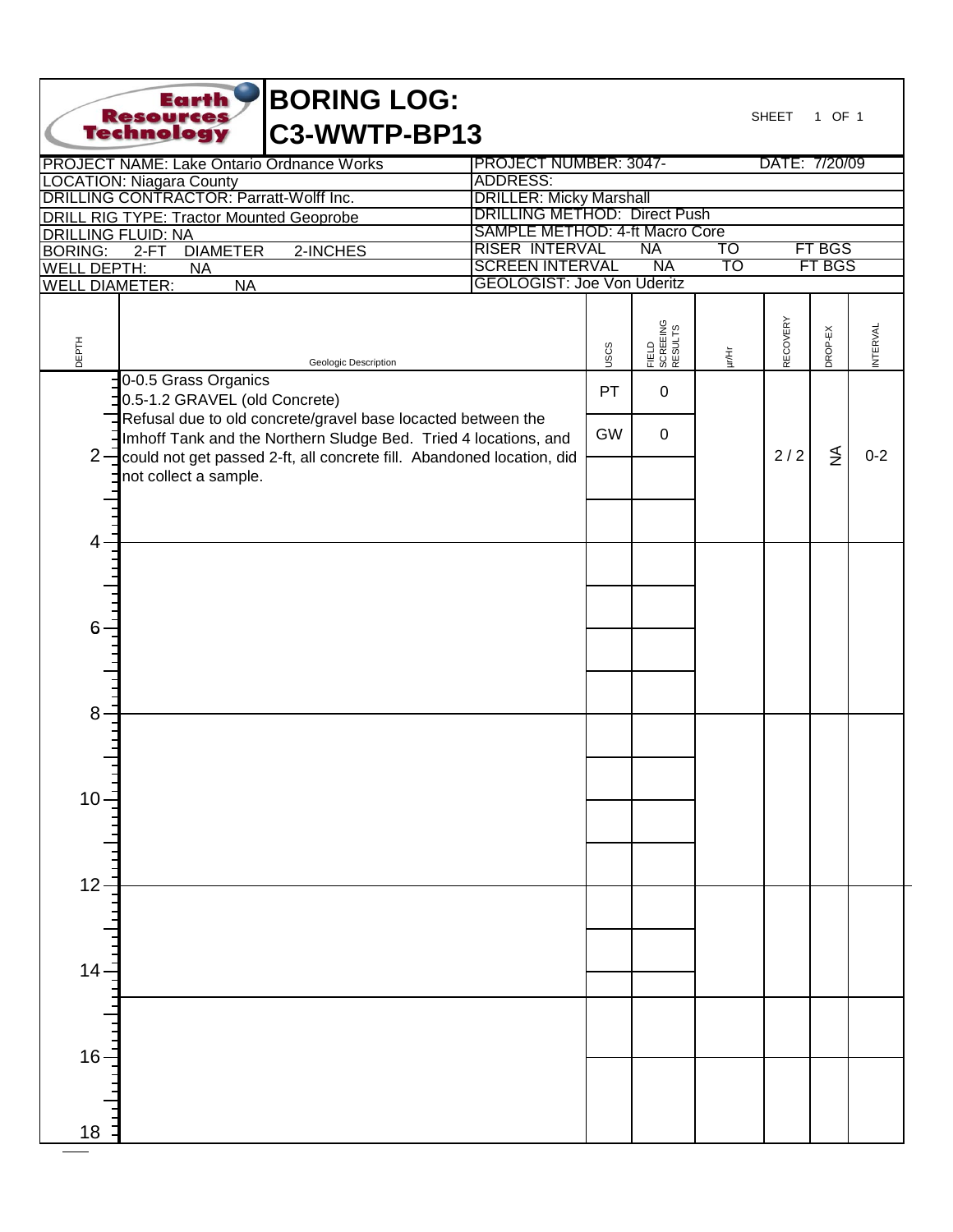| <b>BORING LOG:</b><br><b>Earth</b><br><b>Resources</b><br>C3-WWTP-C(+50)300<br><b>Technology</b>                                                                                                                                         |                                     |           |                              |                | <b>SHEET</b>  | 1 OF 1             |                |
|------------------------------------------------------------------------------------------------------------------------------------------------------------------------------------------------------------------------------------------|-------------------------------------|-----------|------------------------------|----------------|---------------|--------------------|----------------|
| <b>PROJECT NAME: Lake Ontario Ordnance Works</b>                                                                                                                                                                                         | <b>PROJECT NUMBER: 3047-</b>        |           |                              |                | DATE: 7/10/09 |                    |                |
| <b>LOCATION: Niagara County</b>                                                                                                                                                                                                          | <b>ADDRESS:</b>                     |           |                              |                |               |                    |                |
| <b>DRILLING CONTRACTOR: Parratt-Wolff Inc.</b>                                                                                                                                                                                           | <b>DRILLER: Micky Marshall</b>      |           |                              |                |               |                    |                |
| <b>DRILL RIG TYPE: Tractor Mounted Geoprobe</b>                                                                                                                                                                                          | <b>DRILLING METHOD: Direct Push</b> |           |                              |                |               |                    |                |
| <b>DRILLING FLUID: NA</b>                                                                                                                                                                                                                | SAMPLE METHOD: 4-ft Macro Core      |           |                              |                |               |                    |                |
| <b>DIAMETER</b><br>2-INCHES<br><b>BORING:</b><br>$11-FT$                                                                                                                                                                                 | <b>RISER INTERVAL</b>               |           | <b>NA</b>                    | TO             |               | FT BGS             |                |
| <b>WELL DEPTH:</b><br><b>NA</b>                                                                                                                                                                                                          | <b>SCREEN INTERVAL</b>              |           | <b>NA</b>                    | TO             |               | <b>FT BGS</b>      |                |
| <b>NA</b><br><b>WELL DIAMETER:</b>                                                                                                                                                                                                       | <b>GEOLOGIST: Joe Von Uderitz</b>   |           |                              |                |               |                    |                |
| <b>DEPTH</b><br>Geologic Description                                                                                                                                                                                                     |                                     | uscs      | FIELD<br>SCREEING<br>RESULTS | <b>Hyu</b>     | RECOVERY      | DROP-EX            | <b>NTERVAL</b> |
| 0-0.5 Grass and Organics<br>0.5-1.5 Brown /Black SILTY SAND, Tight, Non-cohesvie, Dry.<br>1.5-4 Light Brown SILTY CLAY, Tight, Cohesive, Dry                                                                                             |                                     |           | 0                            |                |               |                    |                |
| $\overline{2}$                                                                                                                                                                                                                           |                                     | <b>SM</b> | 0                            | $\overline{7}$ | 4/4           | $\widetilde{\geq}$ | $0 - 4$        |
|                                                                                                                                                                                                                                          |                                     | <b>CL</b> | 0                            |                |               |                    |                |
| 4                                                                                                                                                                                                                                        |                                     | <b>CL</b> | 0                            |                |               |                    |                |
| 4-8 Brown SILTY CLAY, Tight, Cohesive, Dry. Dolomite Rock at<br>$4.1-ft$                                                                                                                                                                 |                                     | <b>CL</b> | $\Omega$                     |                |               |                    |                |
| 6                                                                                                                                                                                                                                        |                                     | <b>CL</b> | 0                            | $\overline{7}$ | 4/4           | $\frac{4}{2}$      | $4 - 8$        |
|                                                                                                                                                                                                                                          |                                     | <b>CL</b> | 0                            |                |               |                    |                |
|                                                                                                                                                                                                                                          |                                     | <b>CL</b> | 0                            |                |               |                    |                |
| 8<br>8-11 Brown SILTY CLAY, Tight, Cohesive, Dry. Dolomite Rock<br>Fragments throughout                                                                                                                                                  |                                     | <b>CL</b> | 0                            |                |               |                    |                |
| 10                                                                                                                                                                                                                                       |                                     | <b>CL</b> | 0                            | 6              | 3/3           | $\frac{4}{2}$      | $8 - 11$       |
|                                                                                                                                                                                                                                          |                                     | <b>CL</b> | $\mathbf 0$                  |                |               |                    |                |
| $12 -$                                                                                                                                                                                                                                   |                                     |           |                              |                |               |                    |                |
| <b>REFUSAL at 11-ft BGS</b><br>Original designation = C3-WWTP-SO-C/D300-0.5' @925<br>Revised designation = C3-WWTP-SO-C(+50)300-0.5<br>Original designation = C3-WWTP-SO-C/D300-11'@940<br>14 Revised designation = C3-WWTP-SO-C(+50)-11 |                                     |           |                              |                |               |                    |                |
| 16<br>18                                                                                                                                                                                                                                 |                                     |           |                              |                |               |                    |                |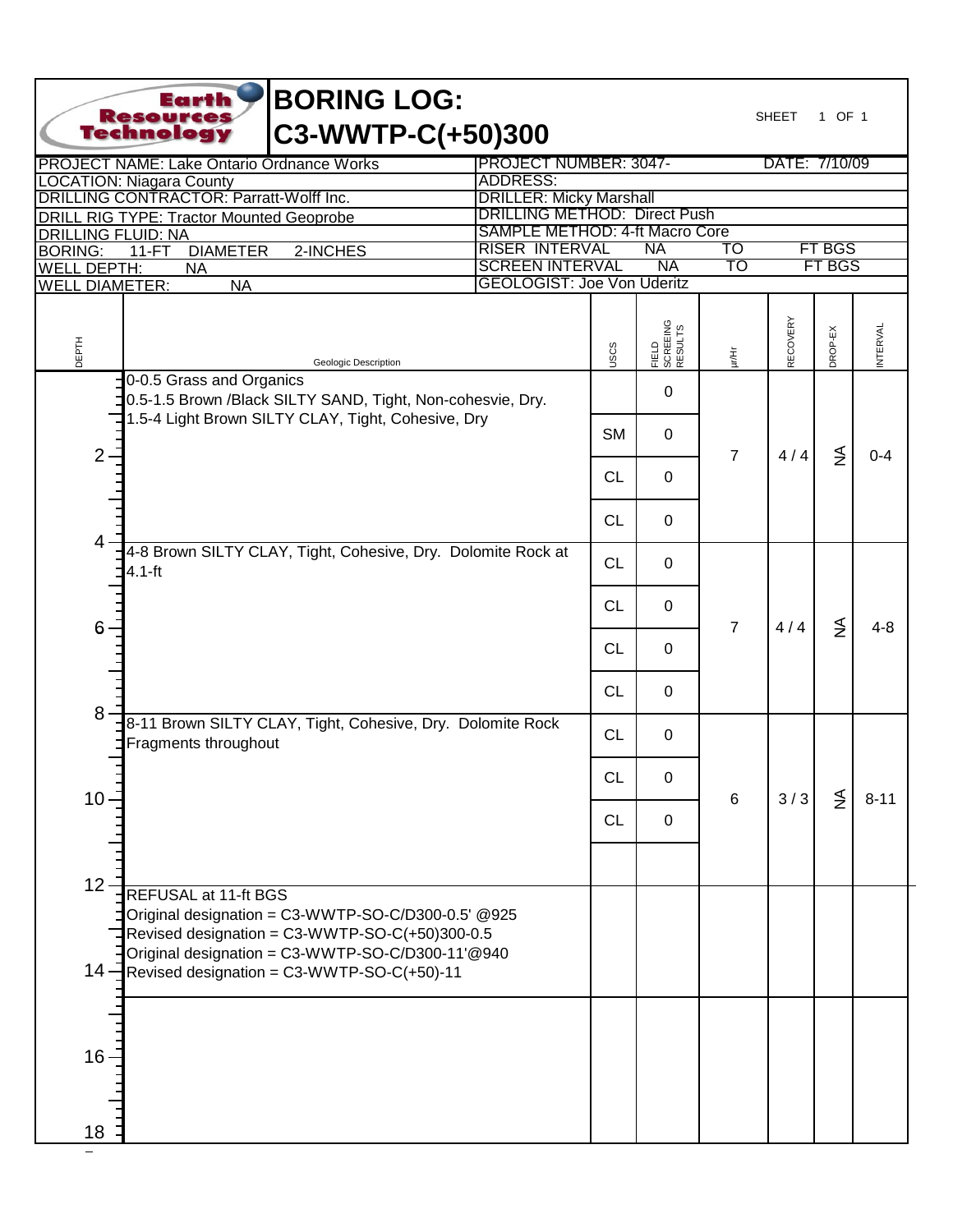| <b>BORING LOG:</b><br>Earth<br><b>Resources</b><br>C3-WWTP-D(+50)300<br>Technology                                                                                                                                                                                                                        |                                       |           |                              |                | SHEET         | 1 OF 1               |                |
|-----------------------------------------------------------------------------------------------------------------------------------------------------------------------------------------------------------------------------------------------------------------------------------------------------------|---------------------------------------|-----------|------------------------------|----------------|---------------|----------------------|----------------|
| <b>PROJECT NAME: Lake Ontario Ordnance Works</b>                                                                                                                                                                                                                                                          | <b>PROJECT NUMBER: 3047-</b>          |           |                              |                | DATE: 7/10/09 |                      |                |
| <b>LOCATION: Niagara County</b>                                                                                                                                                                                                                                                                           | <b>ADDRESS:</b>                       |           |                              |                |               |                      |                |
| <b>DRILLING CONTRACTOR: Parratt-Wolff Inc.</b>                                                                                                                                                                                                                                                            | <b>DRILLER: Micky Marshall</b>        |           |                              |                |               |                      |                |
| <b>RIG TYPE: Tractor Mounted Geoprobe</b><br>DRIL                                                                                                                                                                                                                                                         | <b>DRILLING METHOD: Direct Push</b>   |           |                              |                |               |                      |                |
| <b>DRILLING FLUID: NA</b>                                                                                                                                                                                                                                                                                 | <b>SAMPLE METHOD: 4-ft Macro Core</b> |           |                              |                |               |                      |                |
| <b>DIAMETER</b><br>2-INCHES<br><b>BORING:</b><br>11.5-FT                                                                                                                                                                                                                                                  | <b>RISER INTERVAL</b>                 |           | <b>NA</b>                    | TO             |               | FT BGS               |                |
| <b>WELL DEPTH:</b><br><b>NA</b>                                                                                                                                                                                                                                                                           | <b>SCREEN INTERVAL</b>                |           | <b>NA</b>                    | TO             |               | FT BGS               |                |
| <b>NA</b><br><b>WELL DIAMETER:</b>                                                                                                                                                                                                                                                                        | <b>GEOLOGIST: Joe Von Uderitz</b>     |           |                              |                |               |                      |                |
| <b>DEPTH</b><br>Geologic Description                                                                                                                                                                                                                                                                      |                                       | USCS      | FIELD<br>SCREEING<br>RESULTS | 吉              | RECOVERY      | DROP-EX              | <b>NTERVAL</b> |
| 0-0.5 Grass and Organics<br>0.5-1.25 Brown SANDY SILT, Loose, Non-cohesvie, Dry.                                                                                                                                                                                                                          |                                       |           | 0                            |                |               |                      |                |
| 1.25-3.75 Brown SILTY CLAY, Tight, Cohesive, Dry. Some<br>$2 -$                                                                                                                                                                                                                                           |                                       | <b>SM</b> | 0                            | 8              | 3.75          | $\frac{4}{2}$        | $0 - 4$        |
| <b>Dolomite Rock Fragments</b>                                                                                                                                                                                                                                                                            |                                       | <b>CL</b> | $\mathbf 0$                  |                | 3.75          |                      |                |
|                                                                                                                                                                                                                                                                                                           |                                       | <b>CL</b> | 0                            |                |               |                      |                |
| 4<br>4-8 Brown SILTY CLAY, Tight, Cohesive, Dry.                                                                                                                                                                                                                                                          |                                       | <b>CL</b> | $\Omega$                     |                |               |                      |                |
|                                                                                                                                                                                                                                                                                                           |                                       | <b>CL</b> | $\mathbf 0$                  |                |               |                      |                |
| 6                                                                                                                                                                                                                                                                                                         |                                       | <b>CL</b> | $\Omega$                     | 8              | 4/4           | $\widetilde{\Sigma}$ | $4 - 8$        |
|                                                                                                                                                                                                                                                                                                           |                                       | <b>CL</b> | $\mathbf 0$                  |                |               |                      |                |
| 8<br>8-9.5 Brown SILTY CLAY, Tight, Cohesive, Dry                                                                                                                                                                                                                                                         |                                       | <b>CL</b> | $\Omega$                     |                |               |                      |                |
| 9.5-10 Brown SANDY SILT, Tight, Cohesive, Dry                                                                                                                                                                                                                                                             |                                       | <b>SM</b> | 0                            |                | 3.5           |                      |                |
| $10 -$<br>10-11.5 Brown SILTY CLAY, Tight, Cohesive, Dry                                                                                                                                                                                                                                                  |                                       | <b>CL</b> | $\mathbf 0$                  | $\overline{7}$ | 3.5           | $\frac{4}{2}$        | $8 - 11.5$     |
|                                                                                                                                                                                                                                                                                                           |                                       | <b>CL</b> | $\mathbf 0$                  |                |               |                      |                |
| $12 -$<br>REFUSAL at 11.5-ft BGS<br>Field designation = C3-WWTP-SO-D/E300-0.5' @950<br><b>DUPLICATE SAMPLE 5</b><br>Revised designation = C3-WWTP-SO-D(+50)300-0.5<br>14 - Field designation = C3-WWTP-SO-D/E300-11.5'@1015<br>Revised designation = $C3-WWTP-SO-D(+50)300-11.5$<br>16 <sup>°</sup><br>18 |                                       |           |                              |                |               |                      |                |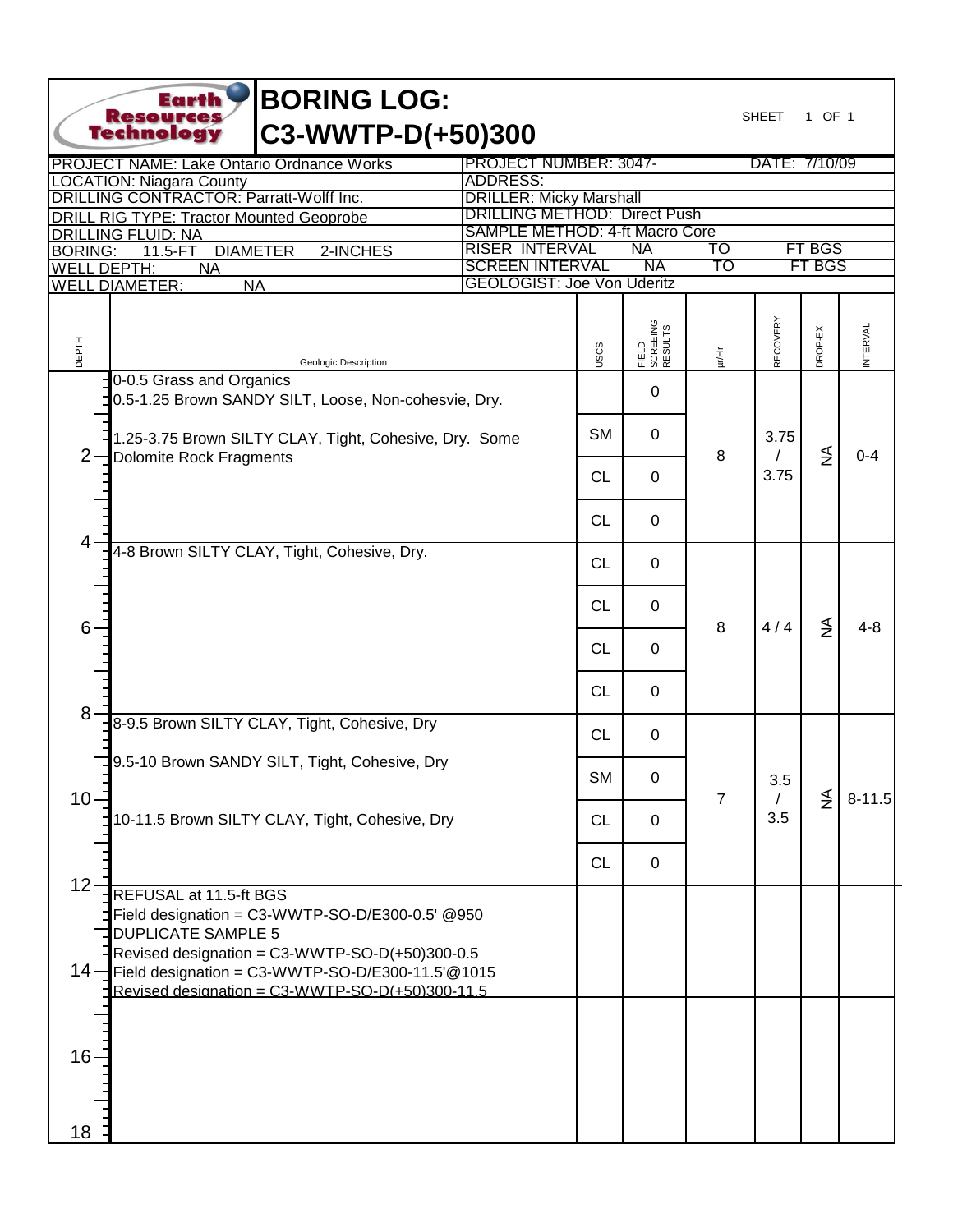|                        | <b>BORING LOG:</b><br>Earth<br><b>Resources</b><br>C3-WWTP-E(+50)300<br><b>Technology</b><br>(Western Drainage Ditch)                                                                                                                                              |                                       |                                             |                                                    |                     | <b>SHEET</b>                  | 1 OF 1                          |                             |
|------------------------|--------------------------------------------------------------------------------------------------------------------------------------------------------------------------------------------------------------------------------------------------------------------|---------------------------------------|---------------------------------------------|----------------------------------------------------|---------------------|-------------------------------|---------------------------------|-----------------------------|
|                        | <b>PROJECT NAME: Lake Ontario Ordnance Works</b>                                                                                                                                                                                                                   | <b>PROJECT NUMBER: 3047-</b>          |                                             |                                                    |                     | DATE: 7/10/09                 |                                 |                             |
|                        | <b>LOCATION: Niagara County</b>                                                                                                                                                                                                                                    | <b>ADDRESS:</b>                       |                                             |                                                    |                     |                               |                                 |                             |
|                        | <b>DRILLING CONTRACTOR: Parratt-Wolff Inc.</b>                                                                                                                                                                                                                     | <b>DRILLER: Micky Marshall</b>        |                                             |                                                    |                     |                               |                                 |                             |
|                        | <b>DRILL RIG TYPE: Tractor Mounted Geoprobe</b>                                                                                                                                                                                                                    | <b>DRILLING METHOD: Direct Push</b>   |                                             |                                                    |                     |                               |                                 |                             |
|                        | <b>DRILLING FLUID: NA</b>                                                                                                                                                                                                                                          | <b>SAMPLE METHOD: 4-ft Macro Core</b> |                                             |                                                    |                     |                               |                                 |                             |
| <b>BORING:</b>         | <b>DIAMETER</b><br>2-INCHES<br>$3.5 - FT$                                                                                                                                                                                                                          | RISER INTERVAL                        |                                             | ΝA                                                 | то                  |                               | <b>FT BGS</b>                   |                             |
| <b>WELL DEPTH:</b>     | <b>NA</b>                                                                                                                                                                                                                                                          | <b>SCREEN INTERVAL</b>                |                                             | <b>NA</b>                                          | TO                  |                               | FT BGS                          |                             |
|                        | <b>WELL DIAMETER:</b><br><b>NA</b>                                                                                                                                                                                                                                 | <b>GEOLOGIST: Joe Von Uderitz</b>     |                                             |                                                    |                     |                               |                                 |                             |
| <b>DEPTH</b><br>2<br>4 | Geologic Description<br>Located on the bank of the ditch next to the terestrial sediment<br>sample location. Ditch was approx. 8-ft deep. Drilled to 8-ft bgs<br>and started at 0-ft bgs. 0-3.5 Brown SILTY CLAY, Tight,<br>Cohesive, Damp. Grey SILTY CLAY Seams. |                                       | uscs<br><b>CL</b><br><b>CL</b><br><b>CL</b> | FIELD<br>SCREEING<br>RESULTS<br>0<br>$\Omega$<br>0 | ŧ<br>$\overline{7}$ | <b>RECOVERY</b><br>3.5<br>3.5 | <b>DROP-EX</b><br>$\frac{4}{2}$ | <b>NTERVAL</b><br>$0 - 3.5$ |
| 6.                     | <b>REFUSAL AT 3.5-ftBGS</b><br>Field designation = C3-WWTP-SD-WDDE/F300-0.5' @1250<br>Revised designation = C3-WWTP-SO-E(+50)300-0.5<br>Field designation = C3-WWTP-SO-WDDE/F300-3' @1305<br>Revised designation = C3-WWTP-SO-E(+50)300-3                          |                                       |                                             |                                                    |                     |                               |                                 |                             |

14

12

10

8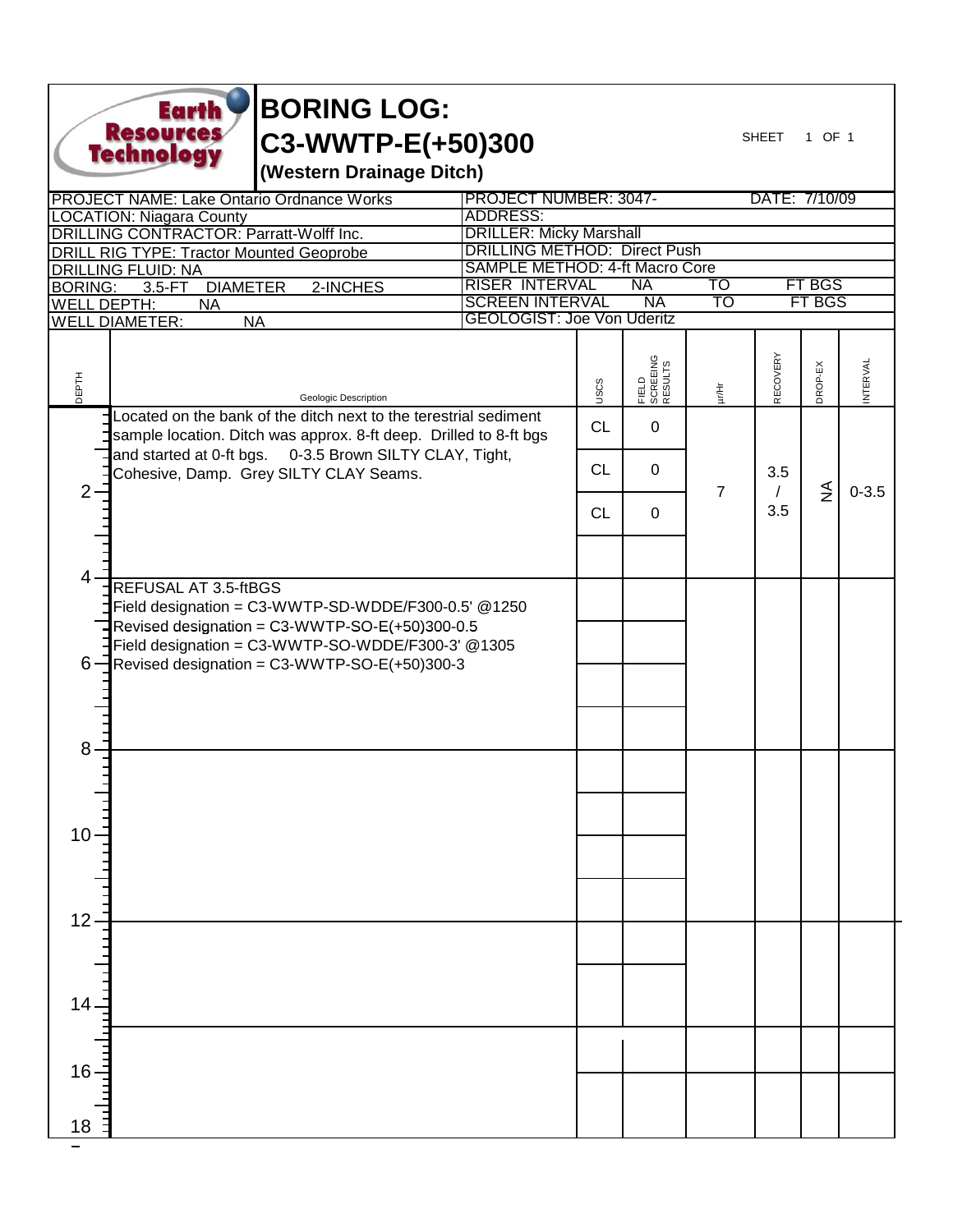| <b>BORING LOG:</b><br>Earth<br><b>Resource:</b><br>C3-WWTP-F(+50)300<br>Technology                                                                                                                          |                                     |           |                              |    | <b>SHEET</b> | 1 OF 1        |                |
|-------------------------------------------------------------------------------------------------------------------------------------------------------------------------------------------------------------|-------------------------------------|-----------|------------------------------|----|--------------|---------------|----------------|
| <b>PROJECT NAME: Lake Ontario Ordnance Works</b>                                                                                                                                                            | <b>PROJECT NUMBER: 3047-</b>        |           |                              |    | DATE: 7/8/09 |               |                |
| <b>LOCATION: Niagara County</b>                                                                                                                                                                             | <b>ADDRESS:</b>                     |           |                              |    |              |               |                |
| <b>DRILLING CONTRACTOR: Parratt-Wolff Inc.</b>                                                                                                                                                              | <b>DRILLER: Micky Marshall</b>      |           |                              |    |              |               |                |
| <b>DRILL RIG TYPE: Tractor Mounted Geoprobe</b>                                                                                                                                                             | <b>DRILLING METHOD: Direct Push</b> |           |                              |    |              |               |                |
| <b>DRILLING FLUID: NA</b>                                                                                                                                                                                   | SAMPL                               |           | E METHOD: 4-ft Macro Core    |    |              |               |                |
| <b>DIAMETER</b><br>2-INCHES<br><b>BORING:</b><br>$11-FT$                                                                                                                                                    | <b>RISER INTERVAL</b>               |           | <b>NA</b>                    | то |              | FT BGS        |                |
| <b>WELL DEPTH:</b><br><b>NA</b>                                                                                                                                                                             | <b>SCREEN INTERVAL</b>              |           | <b>NA</b>                    | TO |              | FT BGS        |                |
| <b>NA</b><br><b>WELL DIAMETER:</b>                                                                                                                                                                          | <b>GEOLOGIST: Joe Von Uderitz</b>   |           |                              |    |              |               |                |
| <b>DEPTH</b><br>Geologic Description                                                                                                                                                                        |                                     | USCS      | FIELD<br>SCREEING<br>RESULTS | ŧ  | RECOVERY     | DROP-EX       | <b>NTERVAL</b> |
| 0-0.25 Grass and Organics<br>0.25-4 Brown SILTY CLAY, Tight, Cohesive, Some smooth<br>pebbles                                                                                                               |                                     |           | 0                            |    |              |               |                |
| $\overline{2}$                                                                                                                                                                                              |                                     | <b>CL</b> | $\Omega$                     | 8  | 4/4          | $\leq$        | $0 - 4$        |
|                                                                                                                                                                                                             |                                     | <b>CL</b> | $\Omega$                     |    |              |               |                |
| 4                                                                                                                                                                                                           |                                     | <b>CL</b> | $\Omega$                     |    |              |               |                |
| 4-8 Brown SILTY CLAY Tight, Cohesive, Dry. Trace Gray Clay<br>Seams, Some Pebbles                                                                                                                           |                                     | <b>CL</b> | $\Omega$                     |    |              |               |                |
|                                                                                                                                                                                                             |                                     | <b>CL</b> | $\Omega$                     |    |              |               |                |
| 6                                                                                                                                                                                                           |                                     | <b>CL</b> | $\Omega$                     | 8  | 4/4          | $\frac{4}{2}$ | $4 - 8$        |
|                                                                                                                                                                                                             |                                     | <b>CL</b> | $\Omega$                     |    |              |               |                |
| $8 -$<br>8-10.75 Brown SILTY CLAY Tight, Cohesive, Dry. Trace Gray Clay                                                                                                                                     |                                     | <b>CL</b> | $\mathbf 0$                  |    |              |               |                |
| Seams, Some Pebbles                                                                                                                                                                                         |                                     | <b>CL</b> | 0                            |    |              |               |                |
| 10                                                                                                                                                                                                          |                                     | <b>SP</b> | $\mathbf 0$                  | 8  | 3/3          | $\frac{4}{2}$ | $8 - 11$       |
| 10.75-11 Brown SAND with SILT, Tight, Non-cohesive. Wet                                                                                                                                                     |                                     |           |                              |    |              |               |                |
| $12 -$<br><b>REFUSAL at 11-ft BGS</b>                                                                                                                                                                       |                                     |           |                              |    |              |               |                |
| Field designation = C3-WWTP-SO-F/G300-0.5' @1640.<br>Revised designation = C3-WWTP-SO-F(+50)300-0.5.<br>Field designation = C3-WWTP-SO-F/G300-11'@1700.<br>14 Revised designation = C3-WWTP-SO-F(+50)300-11 |                                     |           |                              |    |              |               |                |
| 16 <sup>°</sup><br>18                                                                                                                                                                                       |                                     |           |                              |    |              |               |                |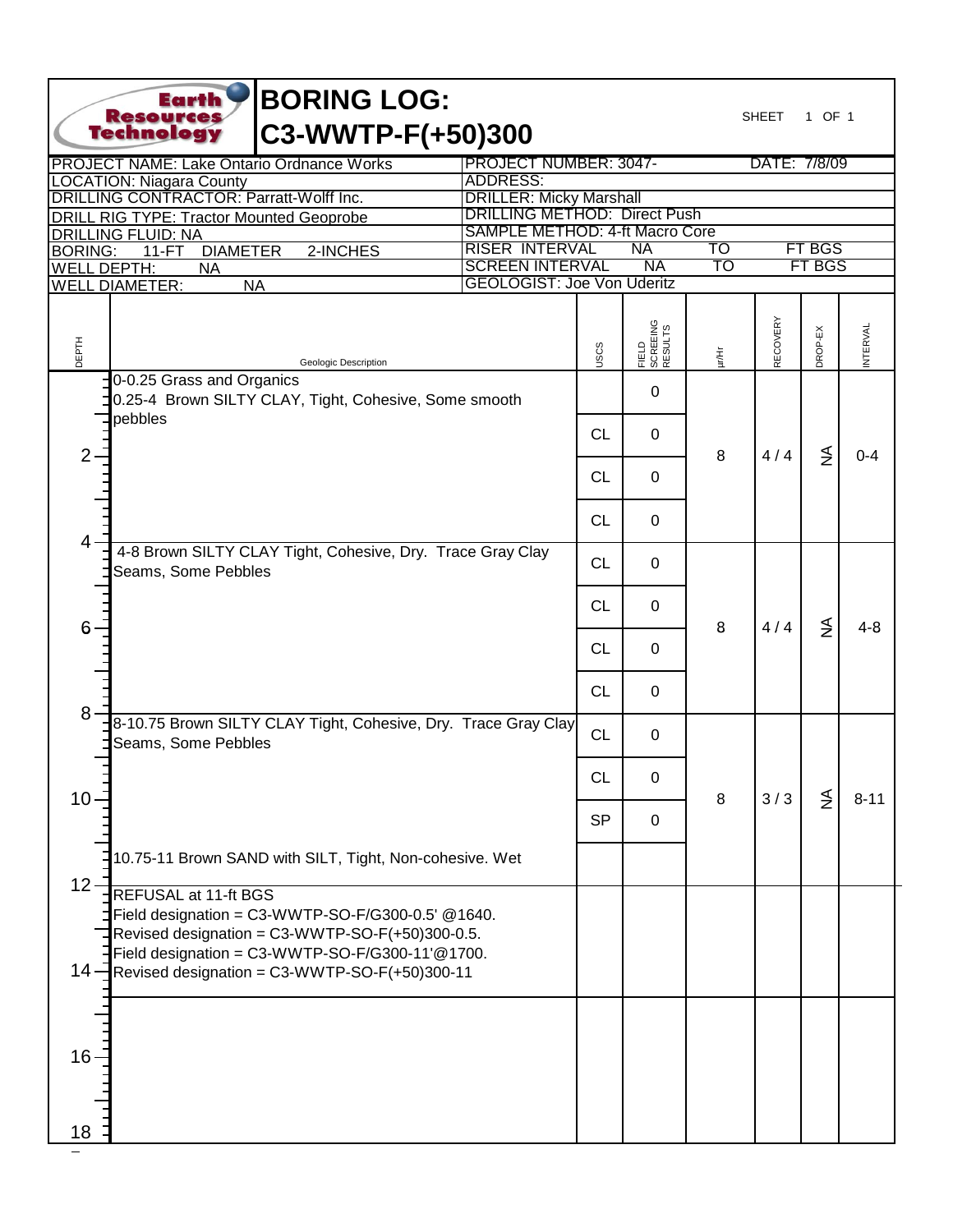| <b>BORING LOG:</b><br><b>Earth</b><br><b>Resource:</b><br><b>C3-WWTP-C400</b><br><b>Technology</b>        |                                       |           |                              |                | <b>SHEET</b>    | 1 OF 1               |                 |
|-----------------------------------------------------------------------------------------------------------|---------------------------------------|-----------|------------------------------|----------------|-----------------|----------------------|-----------------|
| <b>PROJECT NAME: Lake Ontario Ordnance Works</b>                                                          | <b>PROJECT NUMBER: 3047-</b>          |           |                              |                | DATE: 7/10/09   |                      |                 |
| <b>LOCATION: Niagara County</b>                                                                           | <b>ADDRESS:</b>                       |           |                              |                |                 |                      |                 |
| <b>DRILLING CONTRACTOR: Parratt-Wolff Inc.</b>                                                            | <b>DRILLER: Micky Marshall</b>        |           |                              |                |                 |                      |                 |
| <b>RIG TYPE: Tractor Mounted Geoprobe</b><br>DRIL                                                         | <b>DRILLING METHOD: Direct Push</b>   |           |                              |                |                 |                      |                 |
| <b>DRILLING FLUID: NA</b>                                                                                 | <b>SAMPLE METHOD: 4-ft Macro Core</b> |           |                              |                |                 |                      |                 |
| <b>DIAMETER</b><br>2-INCHES<br><b>BORING:</b><br>$12-FT$                                                  | <b>RISER INTERVAL</b>                 |           | <b>NA</b>                    | TO             |                 | FT BGS               |                 |
| <b>WELL DEPTH:</b><br><b>NA</b>                                                                           | <b>SCREEN INTERVAL</b>                |           | <b>NA</b>                    | TO             |                 | FT BGS               |                 |
| <b>NA</b><br><b>WELL DIAMETER:</b>                                                                        | <b>GEOLOGIST: Joe Von Uderitz</b>     |           |                              |                |                 |                      |                 |
|                                                                                                           |                                       |           |                              |                |                 |                      |                 |
| <b>DEPTH</b><br>Geologic Description                                                                      |                                       | USCS      | FIELD<br>SCREEING<br>RESULTS | Ĕ              | <b>RECOVERY</b> | DROP-EX              | <b>INTERVAL</b> |
| 0-0.5 Grass and Organics<br>0.5-4 Brown SILTY SAND. Loose, Non-cohesive, Moist at 3.5-ft                  |                                       |           | 2                            |                |                 |                      |                 |
| $\overline{2}$                                                                                            |                                       | <b>SM</b> | 1                            | 3              | 4/4             | $\widetilde{\Sigma}$ | $0 - 4$         |
|                                                                                                           |                                       | <b>SM</b> | 1                            |                |                 |                      |                 |
| $4 -$                                                                                                     |                                       | <b>SM</b> | 0                            |                |                 |                      |                 |
| 4-4.75 Brown SILTY SAND. Loose, Non-cohesive, Perched water<br>(possibly from the Imhoff Tank)            |                                       | <b>SM</b> | 0                            |                |                 |                      |                 |
| 4.75-8 Brown SILTY CLAY, Tight, Cohesive, Moist.                                                          |                                       | <b>CL</b> | 0                            |                |                 |                      |                 |
| 6                                                                                                         |                                       | <b>CL</b> | 0                            | $\overline{2}$ | 4/4             | $\frac{4}{2}$        | $4 - 8$         |
|                                                                                                           |                                       | <b>CL</b> | 0                            |                |                 |                      |                 |
| 8<br>8-9.5 Brown SILTY CLAY, Tight, Cohesive, Moist.                                                      |                                       | <b>CL</b> | 0                            |                |                 |                      |                 |
| 9.5-12 Grey SILTY CLAY, Tight, Cohesive, Moist.                                                           |                                       | <b>CL</b> | 0                            |                |                 |                      |                 |
| 10                                                                                                        |                                       | <b>CL</b> | 0                            | 3              | 4/4             | $\frac{4}{2}$        | $8 - 12$        |
|                                                                                                           |                                       | <b>CL</b> | $\mathbf 0$                  |                |                 |                      |                 |
| $12 -$<br>REFUSAL at 12-ft BGS<br>C3-WWTP-SO-C400-0.5' @720<br>C3-WWTP-SO-C400-12'@745<br>14 <sub>1</sub> |                                       |           |                              |                |                 |                      |                 |
| 16<br>18                                                                                                  |                                       |           |                              |                |                 |                      |                 |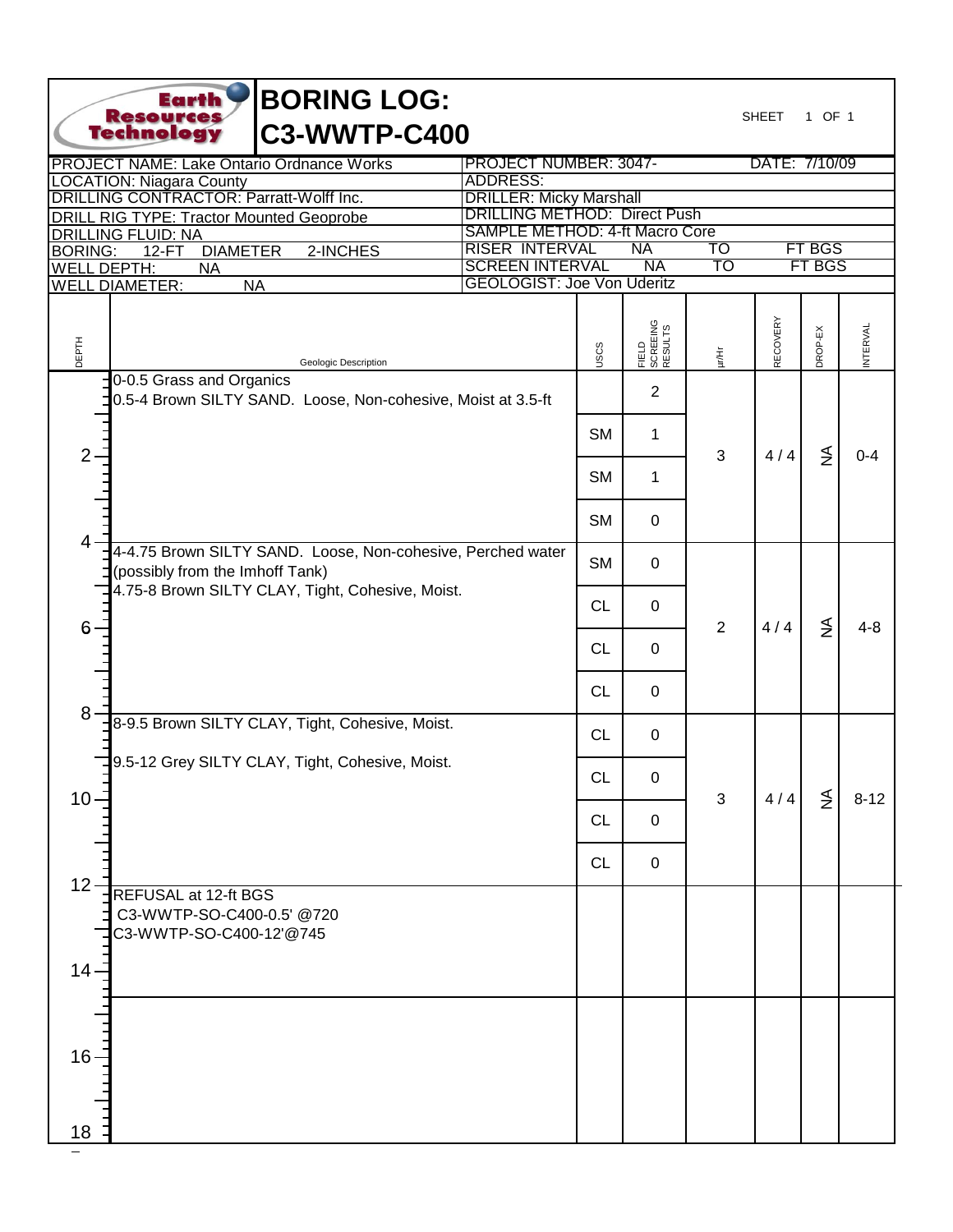| <b>BORING LOG:</b><br>Earth<br><b>Resources</b>                                                                                            |                                                                       |           |                              |                | <b>SHEET</b>  | 1 OF 1        |                |
|--------------------------------------------------------------------------------------------------------------------------------------------|-----------------------------------------------------------------------|-----------|------------------------------|----------------|---------------|---------------|----------------|
| C3-WWTP-C400A<br><b>Technology</b>                                                                                                         |                                                                       |           |                              |                |               |               |                |
| <b>PROJECT NAME: Lake Ontario Ordnance Works</b>                                                                                           | <b>PROJECT NUMBER: 3047-</b><br><b>ADDRESS:</b>                       |           |                              |                | DATE: 7/20/09 |               |                |
| <b>LOCATION: Niagara County</b><br><b>DRILLING CONTRACTOR: Parratt-Wolff Inc.</b>                                                          |                                                                       |           |                              |                |               |               |                |
|                                                                                                                                            | <b>DRILLER: Micky Marshall</b><br><b>DRILLING METHOD: Direct Push</b> |           |                              |                |               |               |                |
| DRILL RIG TYPE: Hollow-Stem Auger / Geoprobe                                                                                               |                                                                       |           |                              |                |               |               |                |
| <b>DRILLING FLUID: NA</b>                                                                                                                  | SAMPLE METHOD: 4-ft Macro Core                                        |           |                              |                |               |               |                |
| DIAMETER 2-INCHES<br><b>BORING:</b><br>16-FT                                                                                               | <b>RISER INTERVAL</b>                                                 |           | <b>NA</b>                    | то             |               | FT BGS        |                |
| <b>WELL DEPTH:</b><br><b>NA</b>                                                                                                            | <b>SCREEN INTERVAL</b>                                                |           | <b>NA</b>                    | TO             |               | FT BGS        |                |
| <b>NA</b><br><b>WELL DIAMETER:</b>                                                                                                         | <b>GEOLOGIST: Joe Von Uderitz</b>                                     |           |                              |                |               |               |                |
| <b>DEPTH</b><br>Geologic Description                                                                                                       |                                                                       | USCS      | FIELD<br>SCREEING<br>RESULTS | Hr/H           | RECOVERY      | DROP-EX       | <b>NTERVAL</b> |
| 0-0.5 Organics<br>0.5-1 Brown SILTY CLAY, Tight, Cohesive, Dry                                                                             |                                                                       |           | 0                            |                |               |               |                |
| 1-1.25 Brown/Black SANDY SILT, Tight, Non-cohesive, Dry.<br>1.25-4 Brown SILTY CLAY, Tight, Cohesive, Some Pebbles, Dry.<br>2 <sup>1</sup> |                                                                       | ML        | 0                            | $\overline{7}$ | 4/4           | $\frac{4}{2}$ | $0 - 4$        |
|                                                                                                                                            |                                                                       | <b>CL</b> | $\Omega$                     |                |               |               |                |
| 4 -                                                                                                                                        |                                                                       | <b>CL</b> | $\mathbf{0}$                 |                |               |               |                |
| 4-8 Brown SILTY CLAY, Tight, Cohesive, Dry. Some Pebbles.<br>Light Grey SILTY CLAY Seems (0.01") throughout.                               |                                                                       | <b>CL</b> | $\mathbf 0$                  |                |               |               |                |
|                                                                                                                                            |                                                                       | <b>CL</b> | 1                            |                |               |               |                |
| 6                                                                                                                                          |                                                                       | <b>CL</b> | $\mathbf{1}$                 | 8              | 4/4           | $\leq$        | $4 - 8$        |
|                                                                                                                                            |                                                                       | <b>CL</b> | $\mathbf{0}$                 |                |               |               |                |
| 8<br>8-12 Brown SILTY CLAY, Tight, Cohesive, Dry. Some Pebbles.<br>Light Grey SILTY CLAY Seams (0.01") throughout. Some Red                |                                                                       | <b>CL</b> | $\mathbf{0}$                 |                |               |               |                |
| SANDSTONE Rock Fragments at 11.5-ft                                                                                                        |                                                                       | CL        | 0                            |                |               |               |                |
| $10 -$                                                                                                                                     |                                                                       | <b>CL</b> | $\mathbf{0}$                 | $\overline{7}$ | 4/4           | $\frac{4}{2}$ | $8 - 12$       |
|                                                                                                                                            |                                                                       | <b>CL</b> | 0                            |                |               |               |                |
| $12 -$<br>12-14 Brown SILTY CLAY, Tight, Cohesive, Dry. Some Pebbles.<br>Light Grey SILTY CLAY Seems (0.01") throughout.                   |                                                                       | <b>CL</b> | $\mathbf{0}$                 |                |               |               |                |
|                                                                                                                                            |                                                                       | <b>CL</b> | 0                            |                |               |               |                |
| $14 -$<br>14-16 Brown SILTY CLAY, Tight, Cohesive, Dry. Some Pebbles.<br>Light Grey SILTY CLAY Seems (0.01") throughout. Wet at 14-ft      |                                                                       | <b>CL</b> | $\mathbf 0$                  | 8              | 4/4           | $\leq$        | $12 - 16$      |
|                                                                                                                                            |                                                                       | <b>CL</b> | $\mathbf{0}$                 |                |               |               |                |
| $16 -$<br>C3-WWTP-SO-C400A-0.5' @ 1455 (TOC/pH). Duplicate 7<br>C3-WWTP-SO-C400A-14' @1535 (TOC/pH).                                       |                                                                       |           |                              |                |               |               |                |
| 18                                                                                                                                         |                                                                       |           |                              |                |               |               |                |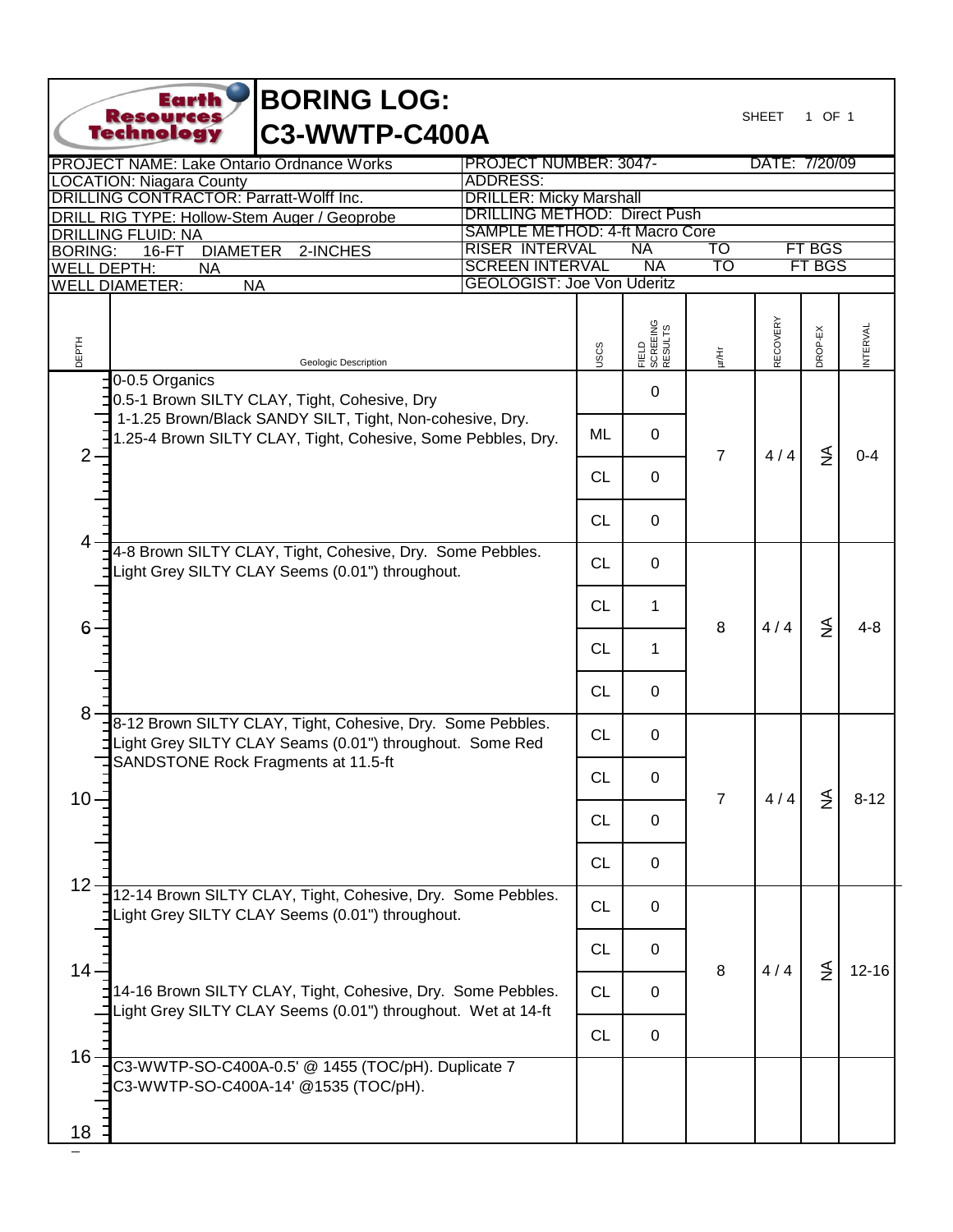| Earth<br><b>BORING LOG: C3-WWTP-D400</b><br><b>Resources</b><br><b>SHEET</b><br>1 OF 1<br><b>Technology</b>                               |                                                             |           |                              |                |                 |                      |                |  |  |  |  |
|-------------------------------------------------------------------------------------------------------------------------------------------|-------------------------------------------------------------|-----------|------------------------------|----------------|-----------------|----------------------|----------------|--|--|--|--|
| <b>PROJECT NAME: Lake Ontario Ordnance Works</b>                                                                                          | <b>PROJECT NUMBER: 3047-</b>                                |           |                              |                | DATE: 7/10/09   |                      |                |  |  |  |  |
| <b>LOCATION: Niagara County</b>                                                                                                           | <b>ADDRESS:</b>                                             |           |                              |                |                 |                      |                |  |  |  |  |
| <b>DRILLING CONTRACTOR: Parratt-Wolff Inc.</b>                                                                                            | <b>DRILLER: Micky Marshall</b>                              |           |                              |                |                 |                      |                |  |  |  |  |
| <b>DRILL RIG TYPE: Tractor Mounted Geoprobe</b>                                                                                           | <b>DRILLING METHOD: Direct Push</b>                         |           |                              |                |                 |                      |                |  |  |  |  |
| <b>DRILLING FLUID: NA</b>                                                                                                                 | <b>SAMPLE METHOD: 4-ft Macro Core</b>                       |           |                              |                |                 |                      |                |  |  |  |  |
| <b>DIAMETER</b><br><b>BORING:</b><br>2-INCHES<br>11.8-FT                                                                                  | <b>RISER INTERVAL</b>                                       |           | <b>NA</b><br><b>NA</b>       | TO<br>TO       |                 | FT BGS<br>FT BGS     |                |  |  |  |  |
| <b>WELL DEPTH:</b><br><b>NA</b><br><b>NA</b>                                                                                              | <b>SCREEN INTERVAL</b><br><b>GEOLOGIST: Joe Von Uderitz</b> |           |                              |                |                 |                      |                |  |  |  |  |
| <b>WELL DIAMETER:</b>                                                                                                                     |                                                             |           |                              |                |                 |                      |                |  |  |  |  |
| <b>DEPTH</b><br>Geologic Description                                                                                                      |                                                             | uscs      | FIELD<br>SCREEING<br>RESULTS | 主<br>互         | <b>RECOVERY</b> | DROP-EX              | <b>NTERVAL</b> |  |  |  |  |
| 0-0.25 Grass and Organics<br>0.25-1.75 Brown SANDY SILT, Loose, Semi-cohesive. Dry                                                        |                                                             |           | 0                            |                |                 |                      |                |  |  |  |  |
| 1.75-4 Light Brown silty CLAY, Tight, Cohesive, Dry.<br>$\overline{2}$                                                                    |                                                             | <b>SM</b> | 0                            | 3              | 4/4             | $\widetilde{\Sigma}$ | $0 - 4$        |  |  |  |  |
|                                                                                                                                           |                                                             | <b>CL</b> | 0                            |                |                 |                      |                |  |  |  |  |
|                                                                                                                                           |                                                             |           | $\mathbf 0$                  |                |                 |                      |                |  |  |  |  |
| $\overline{4}$<br>4-8 Brown SILTY CLAY, Tight, Cohesive, Dry. Some pebbles                                                                |                                                             |           | $\Omega$                     |                |                 |                      |                |  |  |  |  |
|                                                                                                                                           |                                                             |           | 0                            |                |                 |                      |                |  |  |  |  |
| 6                                                                                                                                         |                                                             | <b>CL</b> | 0                            | $\overline{2}$ | 4/4             | $\sum_{i=1}^{n}$     | $4 - 8$        |  |  |  |  |
|                                                                                                                                           |                                                             | <b>CL</b> | $\Omega$                     |                |                 |                      |                |  |  |  |  |
| 8<br>8-11.8 Light Grey/Brown SILTY CLAY, Tight, Cohesive, Moist.<br>Some Cobbles at 10-ft                                                 |                                                             | <b>CL</b> | $\mathbf 0$                  |                |                 |                      |                |  |  |  |  |
|                                                                                                                                           |                                                             | <b>CL</b> | 0                            |                | 3.8             |                      |                |  |  |  |  |
| $10 -$                                                                                                                                    |                                                             | <b>CL</b> | 0                            | 5              | 3.8             | $\frac{4}{2}$        | $8 - 11.9$     |  |  |  |  |
|                                                                                                                                           |                                                             | <b>CL</b> | $\mathbf 0$                  |                |                 |                      |                |  |  |  |  |
| $12 -$<br>REFUSAL at 11.8-ft BGS                                                                                                          |                                                             |           |                              |                |                 |                      |                |  |  |  |  |
| C3-WWTP-SO-D400-0.5' @840<br>C3-WWTP-SO-D400-11.5'@855<br>14 <sup>-</sup> C3-WWTP-WW-RINSATE-3@900 COLLECTED OF MACRO<br><b>CORE SHOE</b> |                                                             |           |                              |                |                 |                      |                |  |  |  |  |
| 16                                                                                                                                        |                                                             |           |                              |                |                 |                      |                |  |  |  |  |
| 18                                                                                                                                        |                                                             |           |                              |                |                 |                      |                |  |  |  |  |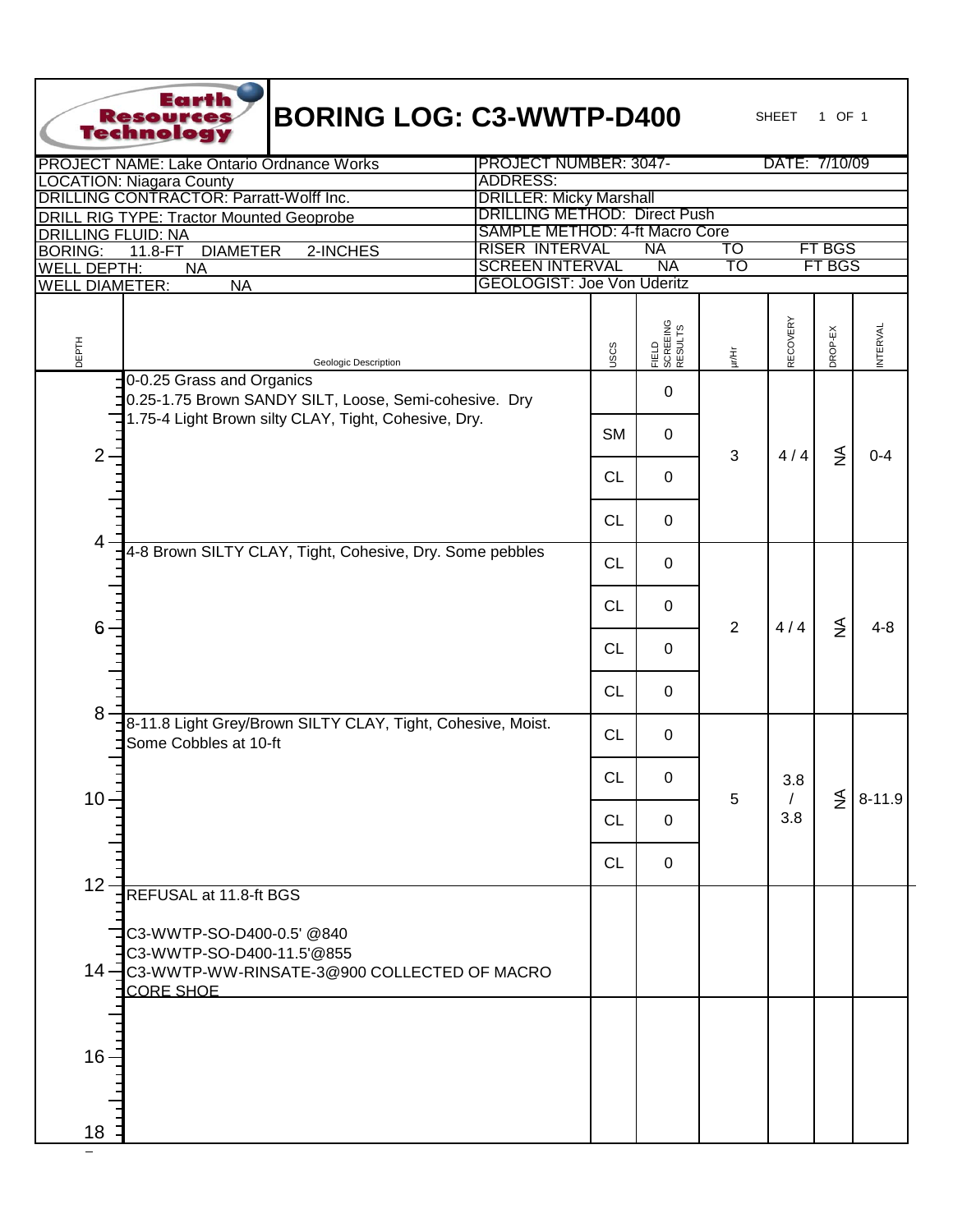|                                                                                    | <b>SHEET</b><br>OF 1<br>$\mathbf{1}$                                                  |                     |                                   |             |                                       |    |                 |               |          |  |
|------------------------------------------------------------------------------------|---------------------------------------------------------------------------------------|---------------------|-----------------------------------|-------------|---------------------------------------|----|-----------------|---------------|----------|--|
| <b>Resources<br/>Technology</b>                                                    | <b>Earth</b>                                                                          | <b>BORING LOG:</b>  |                                   |             |                                       |    |                 |               |          |  |
|                                                                                    |                                                                                       | <b>C3-WWTP-E400</b> |                                   |             |                                       |    |                 |               |          |  |
|                                                                                    | <b>PROJECT NAME: Lake Ontario Ordnance Works</b>                                      |                     | <b>PROJECT NUMBER: 3047-</b>      |             |                                       |    | DATE: 7/9/09    |               |          |  |
| <b>LOCATION: Niagara County</b>                                                    |                                                                                       | <b>ADDRESS:</b>     |                                   |             |                                       |    |                 |               |          |  |
|                                                                                    | <b>DRILLING CONTRACTOR: Parratt-Wolff Inc.</b>                                        |                     | <b>DRILLER: Micky Marshall</b>    |             | <b>DRILLING METHOD: Direct Push</b>   |    |                 |               |          |  |
| <b>DRILLING FLUID: NA</b>                                                          | <b>DRILL RIG TYPE: Tractor Mounted Geoprobe</b>                                       |                     |                                   |             | <b>SAMPLE METHOD: 4-ft Macro Core</b> |    |                 |               |          |  |
| <b>BORING:</b><br>$11-FT$                                                          | <b>DIAMETER</b><br>2-INCHES                                                           |                     | <b>RISER INTERVAL</b>             |             | NA                                    | TO |                 | FT BGS        |          |  |
| <b>WELL DEPTH:</b>                                                                 | <b>NA</b>                                                                             |                     | <b>SCREEN INTERVAL</b>            |             | <b>NA</b>                             | TO |                 | FT BGS        |          |  |
| <b>WELL DIAMETER:</b>                                                              | <b>NA</b>                                                                             |                     | <b>GEOLOGIST: Joe Von Uderitz</b> |             |                                       |    |                 |               |          |  |
| DEPTH                                                                              | Geologic Description                                                                  |                     |                                   | uscs        | FIELD<br>SCREEING<br>RESULTS          | 专  | <b>RECOVERY</b> | DROP-EX       | NTERVAL  |  |
|                                                                                    | 0-0.5 Gravel and Topsoil<br>10.5-4 Brown SILTY CLAY with SAND, Tight, Cohesive, Damp. |                     |                                   |             | 0                                     |    |                 |               |          |  |
|                                                                                    | 1-4 Brown SILTY CLAY, Tight, Cohesive, Dry.<br>$\overline{2}$                         |                     |                                   | <b>CL</b>   | $\mathbf 0$                           | 9  | 4/4             | $\frac{4}{2}$ | $0 - 4$  |  |
|                                                                                    |                                                                                       |                     |                                   |             | 0                                     |    |                 |               |          |  |
| 4                                                                                  |                                                                                       |                     |                                   |             |                                       |    |                 |               |          |  |
| 4-8 Brown SILTY CLAY, Tight, Cohesive, Dry. Trace Grey SILTY<br><b>CLAY Seams.</b> |                                                                                       |                     | <b>CL</b>                         | $\mathbf 0$ |                                       |    |                 |               |          |  |
|                                                                                    |                                                                                       |                     |                                   | <b>CL</b>   | $\mathbf 0$                           | 8  | 4/4             | $\frac{4}{2}$ | $4 - 8$  |  |
| 6                                                                                  |                                                                                       |                     |                                   | <b>CL</b>   | $\Omega$                              |    |                 |               |          |  |
|                                                                                    |                                                                                       |                     |                                   | <b>CL</b>   | $\mathbf 0$                           |    |                 |               |          |  |
| 8<br>CLAY Seams.                                                                   | 8-11 Brown SILTY CLAY, Tight, Cohesive, Dry. Trace Grey SILTY                         |                     |                                   | <b>CL</b>   | $\mathbf 0$                           |    |                 |               |          |  |
|                                                                                    |                                                                                       |                     |                                   | CL          | 0                                     |    |                 |               |          |  |
| 10                                                                                 |                                                                                       |                     |                                   | <b>CL</b>   | $\mathbf 0$                           | 8  | 3/3             | $\frac{4}{2}$ | $8 - 11$ |  |
|                                                                                    |                                                                                       |                     |                                   |             |                                       |    |                 |               |          |  |
| $12 -$                                                                             | <b>REFUSAL at 11-ft BGS</b>                                                           |                     |                                   |             |                                       |    |                 |               |          |  |
|                                                                                    | C3-WWTP-SO-E400-0.5' @1710 (Duplicate 4)<br>C3-WWTP-SO-E400-11'@1730                  |                     |                                   |             |                                       |    |                 |               |          |  |
| 14                                                                                 |                                                                                       |                     |                                   |             |                                       |    |                 |               |          |  |
|                                                                                    |                                                                                       |                     |                                   |             |                                       |    |                 |               |          |  |
| 16                                                                                 |                                                                                       |                     |                                   |             |                                       |    |                 |               |          |  |
| 18                                                                                 |                                                                                       |                     |                                   |             |                                       |    |                 |               |          |  |
|                                                                                    |                                                                                       |                     |                                   |             |                                       |    |                 |               |          |  |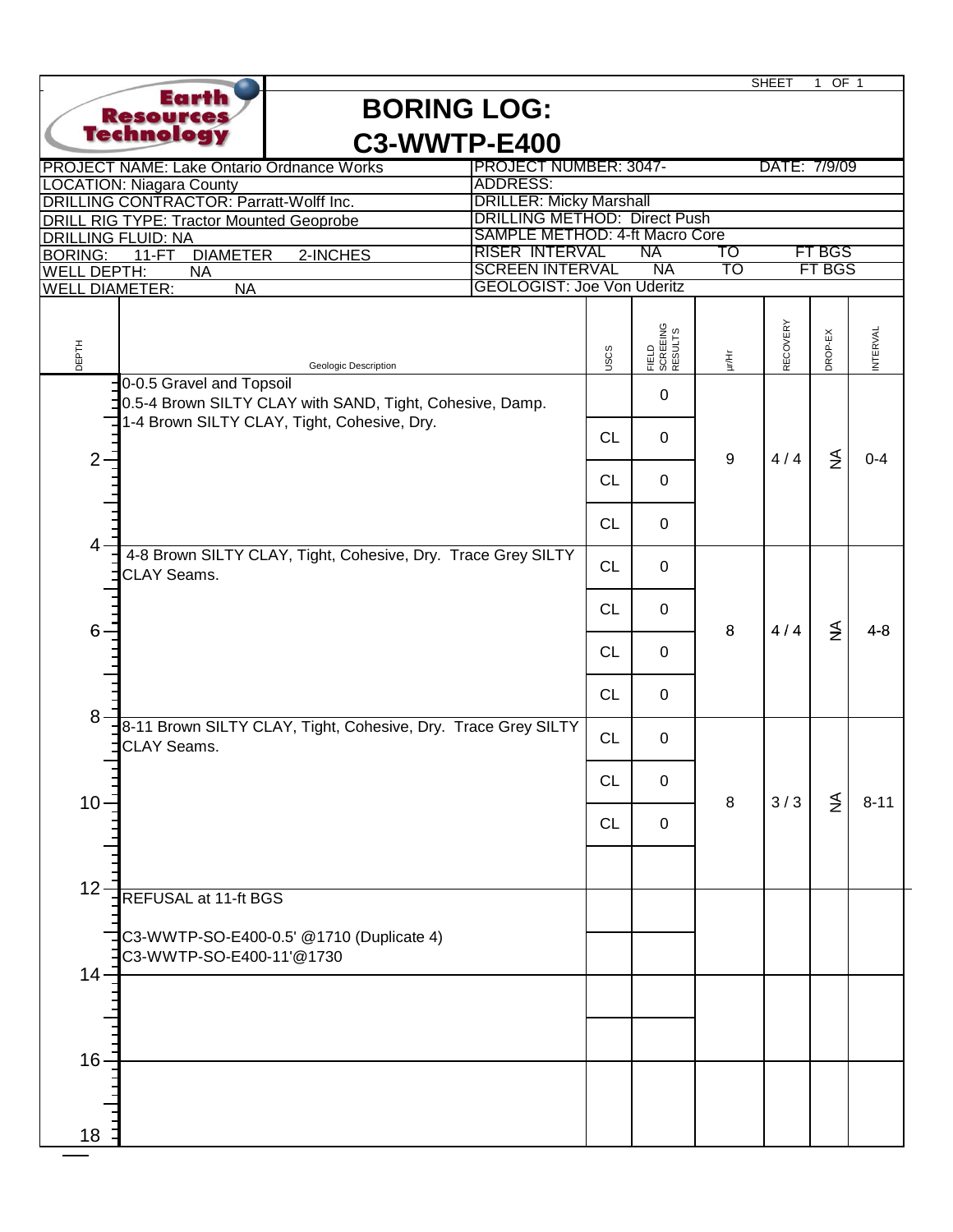|                                                                                                      | <b>SHEET</b><br>OF 1<br>$\mathbf{1}$                       |                                                             |           |                              |                |                 |               |                 |  |  |
|------------------------------------------------------------------------------------------------------|------------------------------------------------------------|-------------------------------------------------------------|-----------|------------------------------|----------------|-----------------|---------------|-----------------|--|--|
| <b>Earth</b><br><b>Resources</b><br>Technology                                                       | <b>BORING LOG:</b>                                         |                                                             |           |                              |                |                 |               |                 |  |  |
|                                                                                                      | <b>C3-WWTP-F400</b>                                        |                                                             |           |                              |                |                 |               |                 |  |  |
| <b>PROJECT NAME: Lake Ontario Ordnance Works</b>                                                     |                                                            | <b>PROJECT NUMBER: 3047-</b><br><b>ADDRESS:</b>             |           |                              |                | DATE: 7/9/09    |               |                 |  |  |
| <b>LOCATION: Niagara County</b><br><b>DRILLING CONTRACTOR: Parratt-Wolff Inc.</b>                    |                                                            | <b>DRILLER: Micky Marshall</b>                              |           |                              |                |                 |               |                 |  |  |
| <b>DRILL RIG TYPE: Tractor Mounted Geoprobe</b>                                                      |                                                            | <b>DRILLING METHOD: Direct Push</b>                         |           |                              |                |                 |               |                 |  |  |
| <b>DRILLING FLUID: NA</b>                                                                            |                                                            | <b>SAMPLE METHOD: 4-ft Macro Core</b>                       |           |                              |                |                 |               |                 |  |  |
| <b>DIAMETER</b><br><b>BORING:</b><br>$11.2-FT$                                                       | 2-INCHES                                                   | <b>RISER INTERVAL</b>                                       |           | <b>NA</b>                    | TO             |                 | FT BGS        |                 |  |  |
| <b>WELL DEPTH:</b><br><b>NA</b>                                                                      |                                                            | <b>SCREEN INTERVAL</b><br><b>GEOLOGIST: Joe Von Uderitz</b> |           | <b>NA</b>                    | TO             |                 | <b>FT BGS</b> |                 |  |  |
| <b>NA</b><br><b>WELL DIAMETER:</b>                                                                   |                                                            |                                                             |           |                              |                |                 |               |                 |  |  |
| $DEFTH$                                                                                              | Geologic Description                                       |                                                             | uscs      | FIELD<br>SCREEING<br>RESULTS | 吉              | <b>RECOVERY</b> | DROP-EX       | <b>INTERVAL</b> |  |  |
| Tight, Cohesive, Dry.                                                                                | 0-0.5 Grass and Organics 0.5-1 Brown SILTY CLAY with SAND, |                                                             |           | 2.7                          |                |                 |               |                 |  |  |
|                                                                                                      | 1-4 Brown SILTY CLAY, Tight, Cohesive, Dry.<br>2           |                                                             |           |                              | $\overline{7}$ | 3.75/           | $\frac{4}{2}$ | $0 - 4$         |  |  |
|                                                                                                      |                                                            | $\mathbf 0$                                                 |           | 4                            |                |                 |               |                 |  |  |
| 4                                                                                                    |                                                            |                                                             | <b>CL</b> | 0                            |                |                 |               |                 |  |  |
| 4-8 Brown SILTY CLAY, Tight, Cohesive, Dry (7-7.1 Fine Red<br>Brown SAND, Loose, Non-cohesive, dry). |                                                            |                                                             |           | m                            |                |                 |               |                 |  |  |
| 6                                                                                                    |                                                            |                                                             | <b>CL</b> | $\mathbf 0$                  | $\overline{7}$ | 4/4             | $\frac{4}{2}$ | $4 - 8$         |  |  |
|                                                                                                      |                                                            |                                                             | <b>CL</b> | 0                            |                |                 |               |                 |  |  |
| 8                                                                                                    |                                                            |                                                             | <b>CL</b> | $\mathbf 0$                  |                |                 |               |                 |  |  |
| <b>Rounded Dolomite Cobbles</b>                                                                      | 8-11.2 Brown SILTY CLAY, Tight, Cohesive, Moist, Some      |                                                             | <b>CL</b> | $\mathbf 0$                  |                |                 |               |                 |  |  |
| 10                                                                                                   |                                                            |                                                             | <b>CL</b> | 0                            | $\overline{7}$ | 3.2/            | $\frac{4}{5}$ | $8 - 11.2$      |  |  |
|                                                                                                      |                                                            |                                                             | <b>CL</b> | $\mathbf 0$                  |                | 3.2             |               |                 |  |  |
| $12 -$                                                                                               |                                                            |                                                             |           |                              |                |                 |               |                 |  |  |
| REFUSAL at 11.2-ft BGS                                                                               |                                                            |                                                             |           |                              |                |                 |               |                 |  |  |
| C3-WWTP-SO-F400-0.5' @745<br>C3-WWTP-SO-F400-11'@800<br>$14 -$                                       |                                                            |                                                             |           |                              |                |                 |               |                 |  |  |
|                                                                                                      |                                                            |                                                             |           |                              |                |                 |               |                 |  |  |
| 16                                                                                                   |                                                            |                                                             |           |                              |                |                 |               |                 |  |  |
|                                                                                                      |                                                            |                                                             |           |                              |                |                 |               |                 |  |  |
| 18                                                                                                   |                                                            |                                                             |           |                              |                |                 |               |                 |  |  |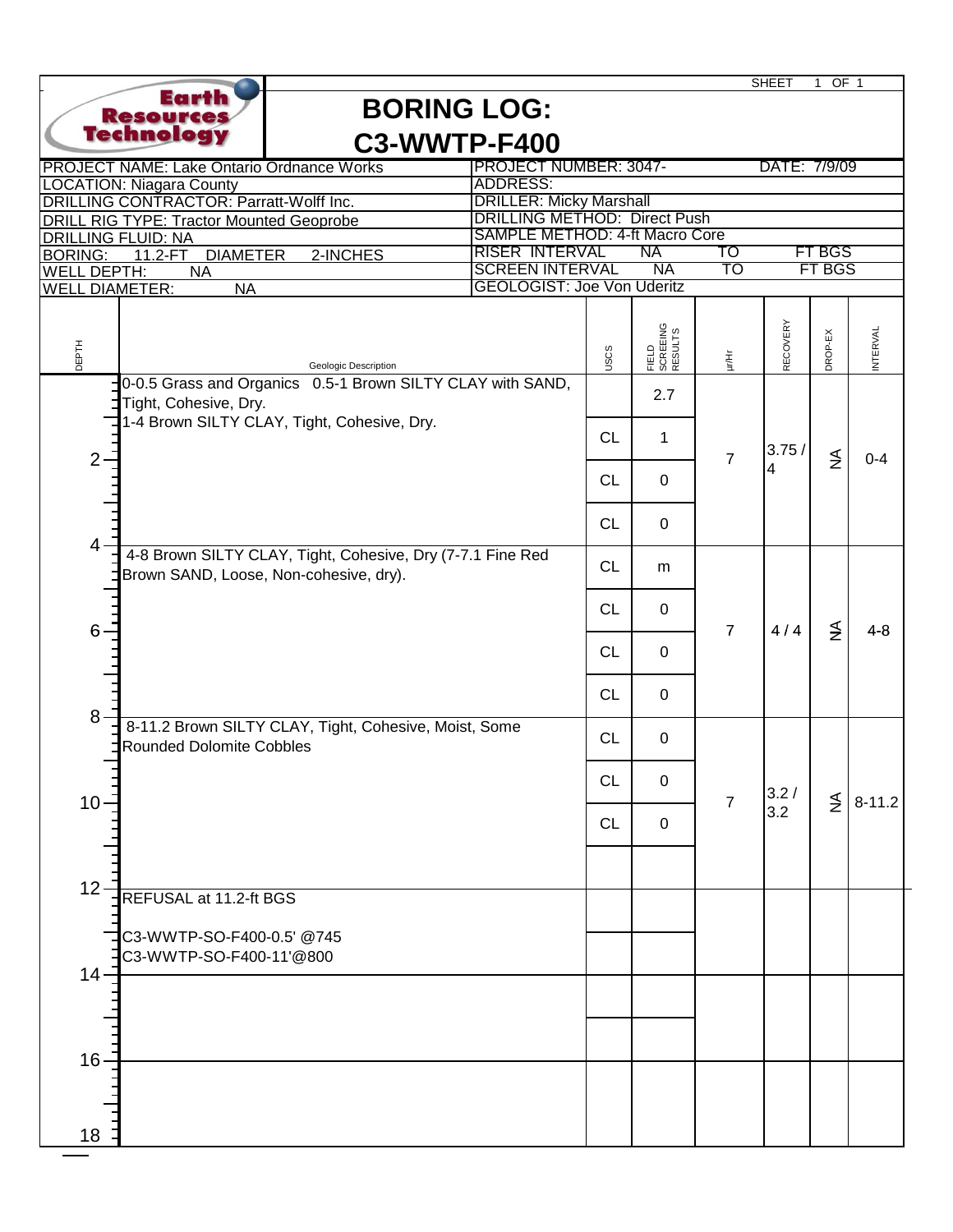|                                 | <b>BORING LOG:</b><br><b>Earth</b><br><b>Resources</b>                          |                                                   |             |                              |                | SHEET           | 1 OF 1           |                |
|---------------------------------|---------------------------------------------------------------------------------|---------------------------------------------------|-------------|------------------------------|----------------|-----------------|------------------|----------------|
|                                 | <b>C3-WWTP-G400</b><br><b>Technology</b>                                        |                                                   |             |                              |                |                 |                  |                |
|                                 | <b>PROJECT NAME: Lake Ontario Ordnance Works</b>                                | <b>PROJECT NUMBER: 3047-</b>                      |             |                              |                | DATE: 7/8/09    |                  |                |
| <b>LOCATION: Niagara County</b> | <b>DRILLING CONTRACTOR: Parratt-Wolff Inc.</b>                                  | <b>ADDRESS:</b><br><b>DRILLER: Micky Marshall</b> |             |                              |                |                 |                  |                |
| <b>DRILL</b>                    | RIG TYPE: Tractor Mounted Geoprobe                                              | <b>DRILLING METHOD: Direct Push</b>               |             |                              |                |                 |                  |                |
| <b>DRILLING FLUID: NA</b>       |                                                                                 | <b>SAMPLE METHOD: 4-ft Macro Core</b>             |             |                              |                |                 |                  |                |
| <b>BORING:</b>                  | <b>DIAMETER</b><br>2-INCHES<br>11.5-FT                                          | <b>RISER INTERVAL</b>                             |             | <b>NA</b>                    | то             |                 | FT BGS           |                |
| <b>WELL DEPTH:</b>              | <b>NA</b>                                                                       | <b>SCREEN INTERVAL</b>                            |             | <b>NA</b>                    | TO             |                 | FT BGS           |                |
| <b>WELL DIAMETER:</b>           | <b>NA</b>                                                                       | <b>GEOLOGIST: Joe Von Uderitz</b>                 |             |                              |                |                 |                  |                |
| <b>DEPTH</b>                    | Geologic Description                                                            |                                                   | uscs        | FIELD<br>SCREEING<br>RESULTS | ŧ              | <b>RECOVERY</b> | DROP-EX          | <b>NTERVAL</b> |
|                                 | 0-0.25 Grass and Organics<br>0.25-2 Brown SANDY SILT, Tight, Semi-cohesive, Dry |                                                   |             | 4.5                          |                |                 |                  |                |
|                                 |                                                                                 |                                                   | ML          | 2                            |                |                 |                  |                |
|                                 | 2-2-4 Brown SILTY CLAY, Tight, Cohesive, Dry.                                   | <b>CL</b>                                         | 0           | $\overline{7}$               | 4/4            | $\frac{4}{2}$   | $0 - 4$          |                |
|                                 |                                                                                 | <b>CL</b>                                         | $\mathbf 0$ |                              |                |                 |                  |                |
| 4                               | 4-8 Brown SILTY CLAY Tight, Cohesive, Dry. Some Angular<br>Pebbles              |                                                   |             |                              |                |                 |                  |                |
|                                 |                                                                                 |                                                   |             | 0                            |                |                 |                  |                |
| 6                               |                                                                                 |                                                   | <b>CL</b>   | 0                            | $\overline{7}$ | 4/4             | $\sum_{i=1}^{n}$ | $4 - 8$        |
|                                 |                                                                                 |                                                   | <b>CL</b>   | $\mathbf 0$                  |                |                 |                  |                |
| 8<br>Dry                        | 8-11 Brown SILTY CLAY, Tight, Cohesive, some rounded pebbles.                   |                                                   | <b>CL</b>   | $\overline{2}$               |                |                 |                  |                |
|                                 |                                                                                 |                                                   | CL          | 2.5                          |                | 3.5             |                  |                |
| $10 -$                          |                                                                                 |                                                   | <b>SP</b>   | 2.5                          | 8              | /3.5            | $\frac{4}{2}$    | $8 - 11.5$     |
|                                 | 11-11.5 Brown Fine SAND, Loose, Non-Cohesive, Wet.                              |                                                   |             |                              |                |                 |                  |                |
| $12 -$                          | REFUSAL at 11.5-ft BGS                                                          |                                                   |             |                              |                |                 |                  |                |
| $14 -$                          | C3-WWTP-SO-G400-0.5' @1530 (TOC/pH)<br>C3-WWTP-SO-G400-11'@1605 (TOC/pH)        |                                                   |             |                              |                |                 |                  |                |
|                                 |                                                                                 |                                                   |             |                              |                |                 |                  |                |
| 16 <sup>°</sup>                 |                                                                                 |                                                   |             |                              |                |                 |                  |                |
|                                 |                                                                                 |                                                   |             |                              |                |                 |                  |                |
| 18                              |                                                                                 |                                                   |             |                              |                |                 |                  |                |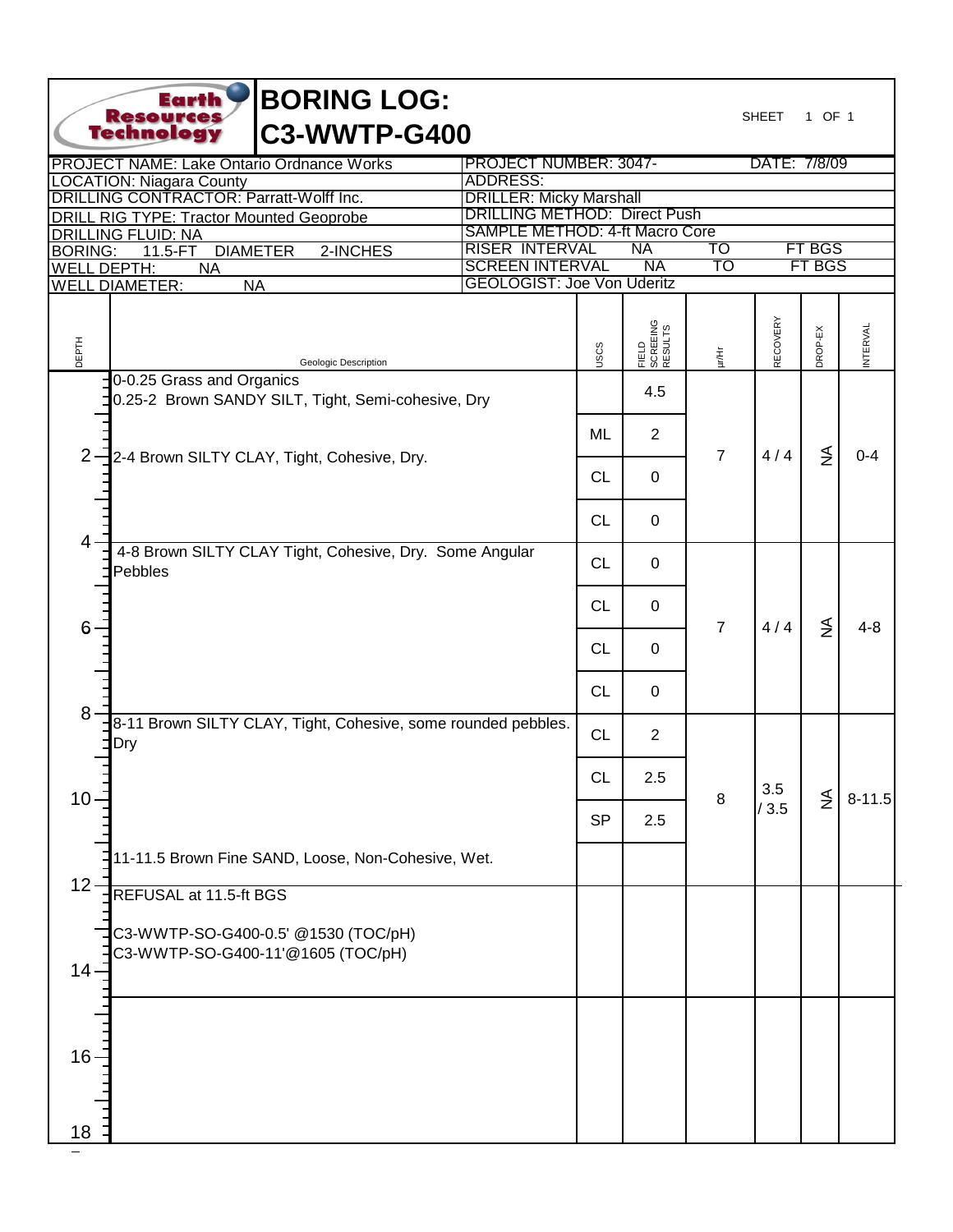| Technology                                                                | Earth<br><b>Resources</b>                                    | <b>BORING LOG:</b><br><b>C3-WWTP-D500</b>                      |                                                                                                                                  |                                                                       |             |                              |            | SHEET           | 1 OF 1               |                |
|---------------------------------------------------------------------------|--------------------------------------------------------------|----------------------------------------------------------------|----------------------------------------------------------------------------------------------------------------------------------|-----------------------------------------------------------------------|-------------|------------------------------|------------|-----------------|----------------------|----------------|
| <b>PROJECT NAME: Lake Ontario Ordnance Works</b>                          |                                                              |                                                                |                                                                                                                                  | <b>PROJECT NUMBER: 3047-</b>                                          |             |                              |            | DATE: 7/20/09   |                      |                |
| <b>LOCATION: Niagara County</b>                                           |                                                              |                                                                |                                                                                                                                  | <b>ADDRESS:</b>                                                       |             |                              |            |                 |                      |                |
| <b>DRILLING CONTRACTOR: Parratt-Wolff Inc.</b>                            |                                                              |                                                                |                                                                                                                                  | <b>DRILLER: Micky Marshall</b><br><b>DRILLING METHOD: Direct Push</b> |             |                              |            |                 |                      |                |
| DRILL RIG TYPE: Hollow-Stem Auger / Geoprobe<br><b>DRILLING FLUID: NA</b> |                                                              |                                                                |                                                                                                                                  | <b>SAMPLE METHOD: 4-ft Macro Core</b>                                 |             |                              |            |                 |                      |                |
| <b>BORING:</b><br>16-FT                                                   | DIAMETER 2-INCHES                                            |                                                                |                                                                                                                                  | <b>RISER INTERVAL</b>                                                 |             | <b>NA</b>                    | TO         |                 | FT BGS               |                |
| <b>WELL DEPTH:</b>                                                        | <b>NA</b>                                                    |                                                                |                                                                                                                                  | <b>SCREEN INTERVAL</b>                                                |             | <b>NA</b>                    | TO         |                 | FT BGS               |                |
| <b>WELL DIAMETER:</b>                                                     | <b>NA</b>                                                    |                                                                |                                                                                                                                  | <b>GEOLOGIST: Joe Von Uderitz</b>                                     |             |                              |            |                 |                      |                |
| DEPTH                                                                     |                                                              | Geologic Description                                           |                                                                                                                                  |                                                                       | uscs        | FIELD<br>SCREEING<br>RESULTS | 古<br>三     | <b>RECOVERY</b> | DROP-EX              | <b>NTERVAL</b> |
|                                                                           | 0-0.25 Grass and Organics<br>1-1.25 Slag                     | 0.25-1 Brown SANDY SILT, Loose, Non-Cohesvie, Dry.             |                                                                                                                                  |                                                                       |             | 10.3                         |            |                 |                      |                |
| $2 -$                                                                     |                                                              | 1.25-1.5 Red Brown Fine SAND, Loose, Non-Cohesive, Dry.        |                                                                                                                                  |                                                                       | <b>SM</b>   | 23                           | 6          | 4/4             | ₹                    | $0 - 4$        |
|                                                                           | sample collection.                                           |                                                                | 1.5-4 Brown SILTY CLAY, Tight, Cohesive, dry with some pebbles.<br>Elevated organic vapor due to slag. Slag was not targeted for |                                                                       |             |                              |            |                 |                      |                |
| 4                                                                         |                                                              |                                                                |                                                                                                                                  |                                                                       | <b>CL</b>   | 2.2                          |            |                 |                      |                |
|                                                                           | 4-8 Brown SILTY CLAY, Tight, Cohesive, Dry with some Cobbles |                                                                |                                                                                                                                  | <b>CL</b>                                                             | $\mathbf 0$ |                              |            |                 |                      |                |
|                                                                           |                                                              |                                                                |                                                                                                                                  |                                                                       | <b>CL</b>   | 1.6                          | 6          | 4/4             | $\widetilde{\Sigma}$ | $4 - 8$        |
| 6                                                                         |                                                              |                                                                |                                                                                                                                  |                                                                       | <b>CL</b>   | 1.9                          |            |                 |                      |                |
|                                                                           |                                                              |                                                                |                                                                                                                                  |                                                                       | <b>CL</b>   | $\Omega$                     |            |                 |                      |                |
| 8                                                                         |                                                              | 8-12 Brown SILTY CLAY, Tight, Cohesive, Dry with some Pebbles. |                                                                                                                                  |                                                                       | <b>CL</b>   | $\mathbf 0$                  |            |                 |                      |                |
|                                                                           |                                                              |                                                                |                                                                                                                                  |                                                                       | <b>CL</b>   | $\mathbf 0$                  |            |                 |                      |                |
| $10 -$                                                                    |                                                              |                                                                |                                                                                                                                  |                                                                       | <b>CL</b>   | 0                            | 6          | 4/4             | $\sum_{i=1}^{n}$     | $8 - 12$       |
|                                                                           |                                                              |                                                                |                                                                                                                                  |                                                                       | <b>CL</b>   | $\mathbf 0$                  |            |                 |                      |                |
| $12 -$                                                                    | Pebbles.                                                     | 12-13 Brown SILTY CLAY, Tight, Cohesive, Dry with some         |                                                                                                                                  |                                                                       | <b>CL</b>   | $\mathbf 0$                  |            |                 |                      |                |
|                                                                           |                                                              | 13-16 Grey Brown Fat CLAY, Tight, Cohesive, Wet.               |                                                                                                                                  |                                                                       | <b>CH</b>   | 0                            |            |                 |                      |                |
| 14                                                                        |                                                              |                                                                |                                                                                                                                  |                                                                       | <b>CH</b>   | 0                            | $\sqrt{5}$ | 4/4             | $\frac{4}{2}$        | $12 - 16$      |
|                                                                           |                                                              |                                                                |                                                                                                                                  |                                                                       | <b>CH</b>   | $\mathbf 0$                  |            |                 |                      |                |
| 16 <sup>°</sup>                                                           | C3-WWTP-SO-D500-0.5' @ 1630<br>C3-WWTP-SO-D500-14' @1645     |                                                                |                                                                                                                                  |                                                                       |             |                              |            |                 |                      |                |
| 18                                                                        |                                                              |                                                                |                                                                                                                                  |                                                                       |             |                              |            |                 |                      |                |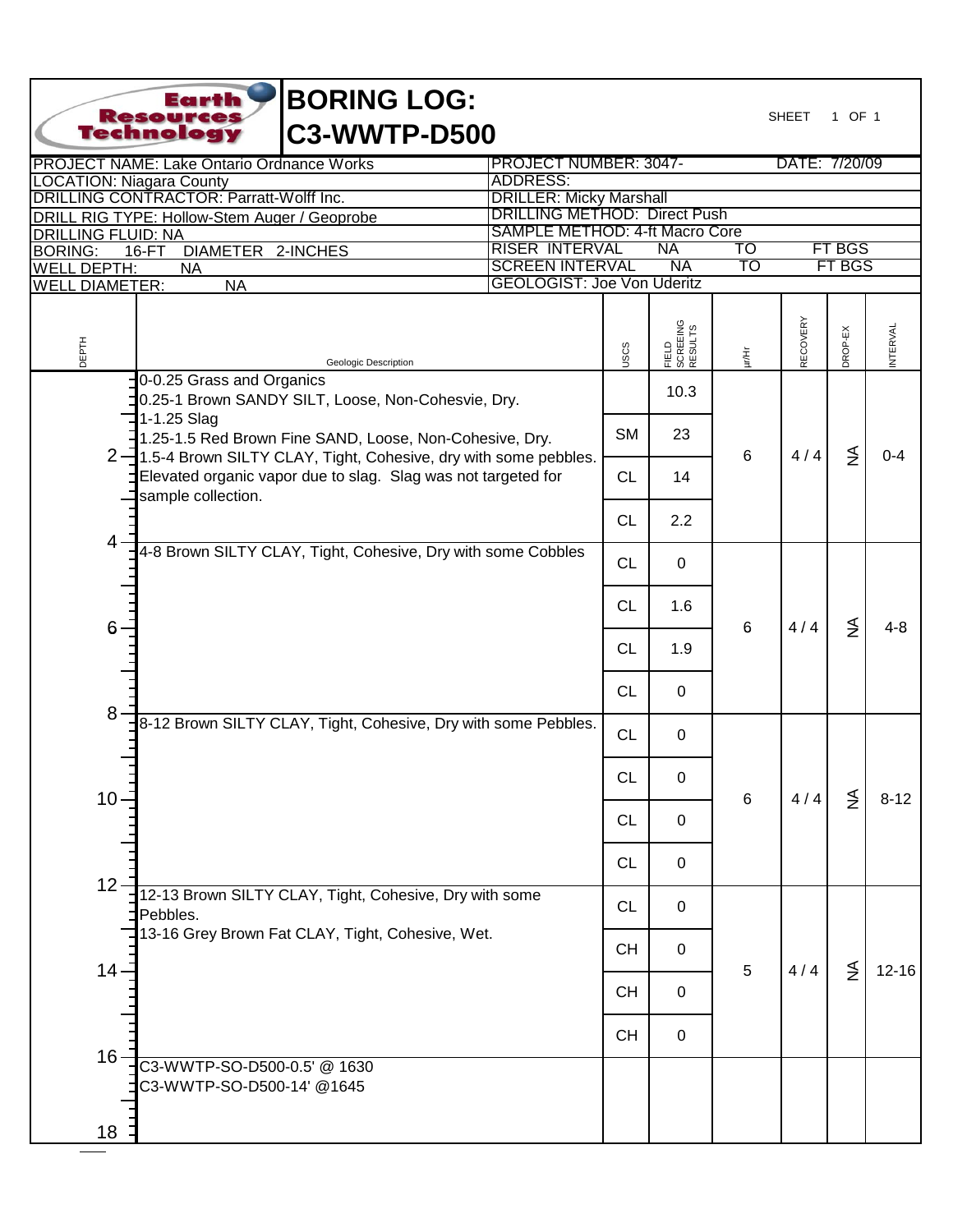$\overline{\phantom{0}}$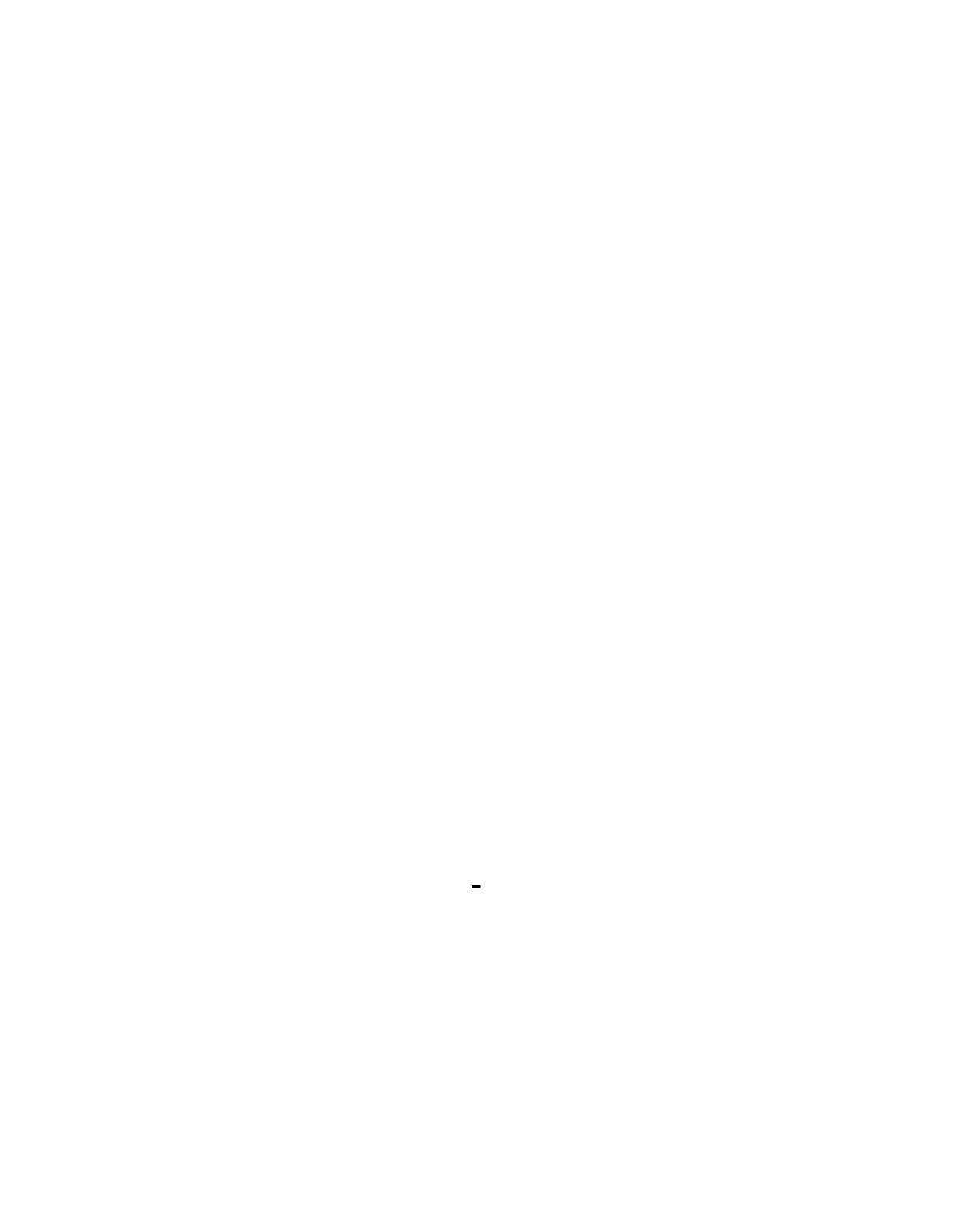|                                 |                                                                                             |                                                                              |           |                              |                | <b>SHEET</b>    | $1$ OF $1$    |                 |
|---------------------------------|---------------------------------------------------------------------------------------------|------------------------------------------------------------------------------|-----------|------------------------------|----------------|-----------------|---------------|-----------------|
|                                 | Earth<br><b>BORING LOG:</b><br><b>Resources</b>                                             |                                                                              |           |                              |                |                 |               |                 |
|                                 | <b>Technology</b><br><b>C3-WWTP-E500</b>                                                    |                                                                              |           |                              |                |                 |               |                 |
|                                 | <b>PROJECT NAME: Lake Ontario Ordnance Works</b>                                            | <b>PROJECT NUMBER: 3047-</b>                                                 |           |                              |                | DATE: 7/9/09    |               |                 |
| <b>LOCATION: Niagara County</b> |                                                                                             | <b>ADDRESS:</b>                                                              |           |                              |                |                 |               |                 |
|                                 | <b>DRILLING CONTRACTOR: Parratt-Wolff Inc.</b>                                              | <b>DRILLER: Micky Marshall</b>                                               |           |                              |                |                 |               |                 |
| <b>DRILLING FLUID: NA</b>       | <b>DRILL RIG TYPE: Tractor Mounted Geoprobe</b>                                             | <b>DRILLING METHOD: Direct Push</b><br><b>SAMPLE METHOD: 4-ft Macro Core</b> |           |                              |                |                 |               |                 |
| <b>BORING:</b>                  | <b>DIAMETER</b><br>2-INCHES<br>16-FT                                                        | <b>RISER INTERVAL</b>                                                        |           | <b>NA</b>                    | TO             |                 | FT BGS        |                 |
| <b>WELL DEPTH:</b>              | <b>NA</b>                                                                                   | <b>SCREEN INTERVAL</b>                                                       |           | <b>NA</b>                    | TO             |                 | <b>FT BGS</b> |                 |
| <b>WELL DIAMETER:</b>           | <b>NA</b>                                                                                   | <b>GEOLOGIST: Joe Von Uderitz</b>                                            |           |                              |                |                 |               |                 |
| DEPTH                           | Geologic Description                                                                        |                                                                              | uscs      | FIELD<br>SCREEING<br>RESULTS | 专              | <b>RECOVERY</b> | DROP-EX       | <b>INTERVAL</b> |
|                                 | 0-0.5 Grass and Organics<br>10.5-0.7 SANDSTONE Rock Fragments                               |                                                                              |           | 0                            |                |                 |               |                 |
|                                 | 0.7-3 Brown SILTY CLAY, Tight, Cohesive, Dry. Some<br>SANDSTONE Rock fragments and pebbles. |                                                                              | <b>CL</b> | 0                            |                |                 |               |                 |
| $2 -$                           |                                                                                             | <b>CL</b>                                                                    | 0         | $\overline{7}$               | $3/4$ NA       |                 | $0 - 4$       |                 |
|                                 |                                                                                             |                                                                              | <b>CL</b> | 0                            |                |                 |               |                 |
| 4                               | 4-8 Brown SANDY SILT with CLAY, Loose, Semi-cohesive, very<br>moist.                        |                                                                              | ML        | $\mathbf 0$                  |                |                 |               |                 |
|                                 |                                                                                             |                                                                              | ML        | 0                            |                |                 |               |                 |
| 6                               |                                                                                             |                                                                              | <b>ML</b> | $\mathbf{0}$                 | $\overline{7}$ | 4/4             | <b>NA</b>     | $4 - 8$         |
|                                 |                                                                                             |                                                                              | ML        | $\mathbf 0$                  |                |                 |               |                 |
| 8                               | 8-9.5 Brown SANDY SILT with CLAY, Loose, Semi-Cohesive, very                                |                                                                              | <b>ML</b> | $\mathbf 0$                  |                |                 |               |                 |
|                                 | moist.<br>9.5-12 Brown SILTY CLAY, Tight, Cohesive, Damp. (10.5-10.7)                       |                                                                              | ML        | 0                            |                |                 |               |                 |
| $10 -$                          | Black SANDY SILT lens. Loose, non-cohesive, wet.                                            |                                                                              |           |                              | $\overline{7}$ | $4/4$ NA        |               | $8 - 12$        |
|                                 |                                                                                             |                                                                              | <b>CL</b> | 0                            |                |                 |               |                 |
| $12 -$                          | 12-16 Brown SILTY CLAY with trace SAND, Tight, Cohesive,                                    |                                                                              | <b>CL</b> | 0                            |                |                 |               |                 |
|                                 | moist. (12.5-12.8 Black SANDY SILT, Loose, non-cohesive, Moist)                             |                                                                              | <b>CL</b> | $\mathbf 0$                  |                |                 |               |                 |
| 14                              |                                                                                             |                                                                              | <b>CL</b> | 0                            | 9              | $4/4$ NA        |               | $12 - 16$       |
|                                 |                                                                                             |                                                                              | <b>CL</b> | 0                            |                |                 |               |                 |
| $16 -$                          |                                                                                             |                                                                              | <b>CL</b> | $\mathbf 0$                  |                |                 |               |                 |
| 18                              | REFUSAL at 16-ft BGS<br>C3-WWTP-SO-E500-0.5' @1600 (MS/MSD)<br>C3-WWTP-SO-E500-16'@1630     |                                                                              |           |                              |                |                 |               |                 |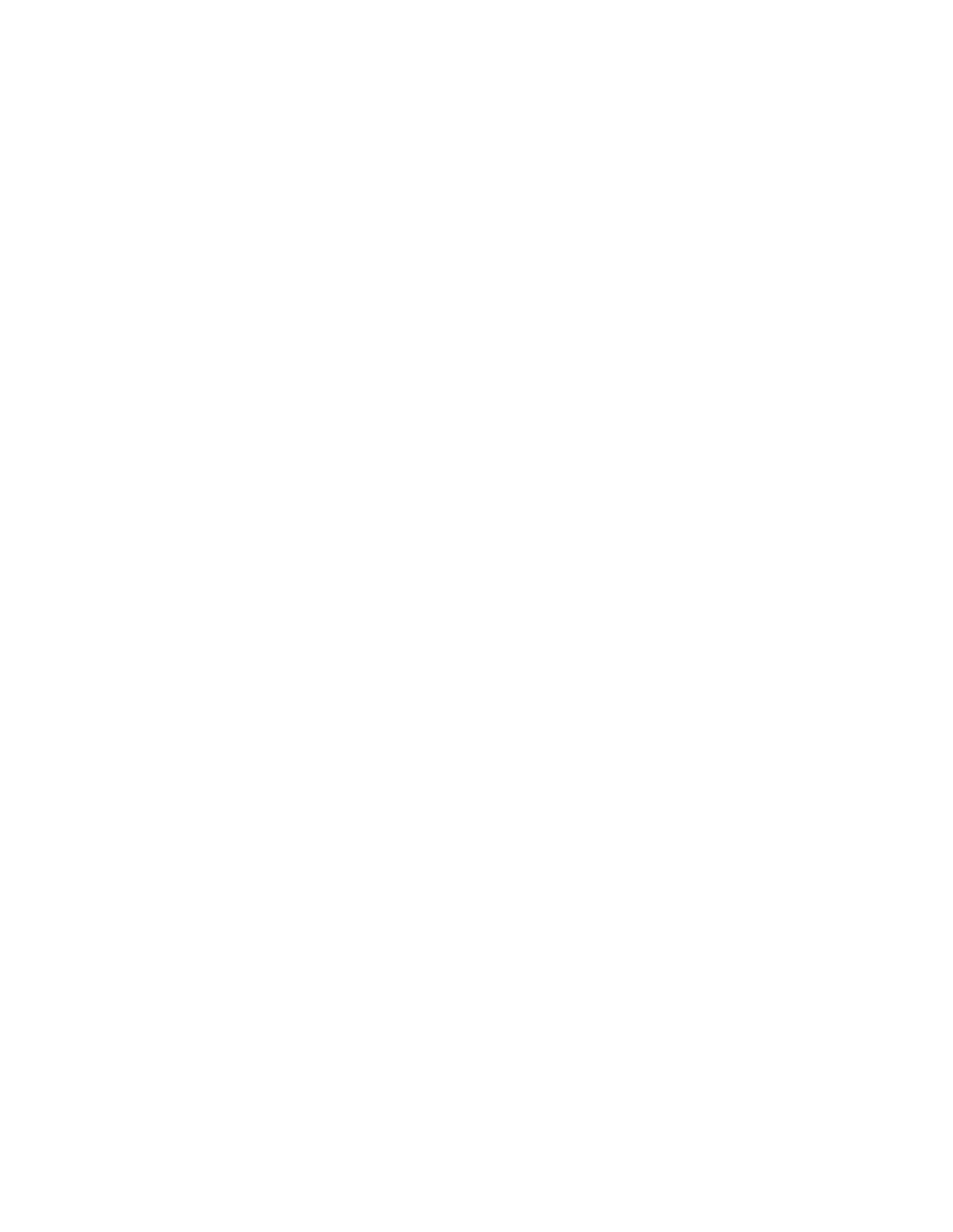|                                                                              |                                                                                                                      |                                                                              |           |                              |                | <b>SHEET</b>    | OF 1<br>$\mathbf{1}$ |                |
|------------------------------------------------------------------------------|----------------------------------------------------------------------------------------------------------------------|------------------------------------------------------------------------------|-----------|------------------------------|----------------|-----------------|----------------------|----------------|
| Earth<br><b>Resources</b>                                                    | <b>BORING LOG:</b>                                                                                                   |                                                                              |           |                              |                |                 |                      |                |
| <b>Technology</b>                                                            | <b>C3-WWTP-F500</b>                                                                                                  |                                                                              |           |                              |                |                 |                      |                |
| <b>PROJECT NAME: Lake Ontario Ordnance Works</b>                             |                                                                                                                      | <b>PROJECT NUMBER: 3047-</b>                                                 |           |                              |                | DATE: 7/9/09    |                      |                |
| <b>LOCATION: Niagara County</b>                                              |                                                                                                                      | <b>ADDRESS:</b>                                                              |           |                              |                |                 |                      |                |
| <b>DRILLING CONTRACTOR: Parratt-Wolff Inc.</b>                               |                                                                                                                      | <b>DRILLER: Micky Marshall</b>                                               |           |                              |                |                 |                      |                |
| <b>DRILL RIG TYPE: Tractor Mounted Geoprobe</b><br><b>DRILLING FLUID: NA</b> |                                                                                                                      | <b>DRILLING METHOD: Direct Push</b><br><b>SAMPLE METHOD: 4-ft Macro Core</b> |           |                              |                |                 |                      |                |
| <b>DIAMETER</b><br><b>BORING:</b><br>14-FT                                   | 2-INCHES                                                                                                             | <b>RISER INTERVAL</b>                                                        |           | <b>NA</b>                    | TO             |                 | FT BGS               |                |
| <b>WELL DEPTH:</b><br><b>NA</b>                                              |                                                                                                                      | <b>SCREEN INTERVAL</b>                                                       |           | <b>NA</b>                    | TO             |                 | FT BGS               |                |
| <b>WELL DIAMETER:</b><br><b>NA</b>                                           |                                                                                                                      | <b>GEOLOGIST: Joe Von Uderitz</b>                                            |           |                              |                |                 |                      |                |
|                                                                              |                                                                                                                      |                                                                              |           |                              |                |                 |                      |                |
|                                                                              |                                                                                                                      |                                                                              |           |                              |                |                 |                      |                |
| <b>DEPTH</b>                                                                 | Geologic Description                                                                                                 |                                                                              | uscs      | FIELD<br>SCREEING<br>RESULTS | 主旨             | <b>RECOVERY</b> | DROP-EX              | <b>NTERVAL</b> |
| 0-0.25 Grass and Organics                                                    |                                                                                                                      |                                                                              |           |                              |                |                 |                      |                |
|                                                                              | 0.25-2 Brown/Black SANDY SILT, Tight, Semi-cohesive, Dry.                                                            |                                                                              |           | 2.7                          |                |                 |                      |                |
|                                                                              |                                                                                                                      |                                                                              | <b>SM</b> | $\mathbf{1}$                 |                |                 |                      |                |
| $2 -$                                                                        | 2-4 Brown SILTY CLAY Tight, Cohesive, Dry (3.5 1" Red Brown                                                          |                                                                              |           |                              | $\overline{7}$ | 4/4             | $\frac{4}{2}$        | $0 - 4$        |
| SAND Seem)                                                                   |                                                                                                                      |                                                                              | <b>CL</b> | $\mathbf 0$                  |                |                 |                      |                |
|                                                                              |                                                                                                                      |                                                                              |           |                              |                |                 |                      |                |
|                                                                              |                                                                                                                      |                                                                              | <b>CL</b> | $\mathbf 0$                  |                |                 |                      |                |
| 4.                                                                           |                                                                                                                      |                                                                              |           |                              |                |                 |                      |                |
|                                                                              | 4-8 Brown SILTY CLAY, Tight, Cohesive, with some Light Grey<br>SILTY CLAY Seams. Trace Sandstone Rock Fragments, Dry |                                                                              | <b>CL</b> | $\mathbf 0$                  |                |                 |                      |                |
|                                                                              |                                                                                                                      |                                                                              |           |                              |                |                 |                      |                |
|                                                                              |                                                                                                                      |                                                                              | <b>CL</b> | $\mathbf 0$                  |                |                 |                      |                |
| 6                                                                            |                                                                                                                      |                                                                              |           |                              | $\overline{7}$ | 4/4             | $\frac{4}{2}$        | $4 - 8$        |
|                                                                              |                                                                                                                      |                                                                              | <b>CL</b> | $\Omega$                     |                |                 |                      |                |
|                                                                              |                                                                                                                      |                                                                              |           |                              |                |                 |                      |                |
|                                                                              |                                                                                                                      |                                                                              | CL        | $\mathbf 0$                  |                |                 |                      |                |
| 8                                                                            | 8-12 Brown SILTY CLAY, Tight, Cohesive, Damp. Some Pebbles                                                           |                                                                              |           |                              |                |                 |                      |                |
|                                                                              |                                                                                                                      |                                                                              | CL        | $\mathbf 0$                  |                |                 |                      |                |
|                                                                              |                                                                                                                      |                                                                              |           |                              |                |                 |                      |                |
|                                                                              |                                                                                                                      |                                                                              | <b>CL</b> | $\mathbf 0$                  |                |                 |                      |                |
| 10                                                                           |                                                                                                                      |                                                                              |           |                              | $\overline{7}$ | 4/4             | $\frac{4}{2}$        | $8 - 12$       |
|                                                                              |                                                                                                                      |                                                                              | CL        | $\mathbf 0$                  |                |                 |                      |                |
|                                                                              |                                                                                                                      |                                                                              | <b>CL</b> | $\mathbf 0$                  |                |                 |                      |                |
| 12                                                                           |                                                                                                                      |                                                                              |           |                              |                |                 |                      |                |
|                                                                              | 12-13.6 Brown SILTY CLAY, Tight, Cohesvie, Moist                                                                     |                                                                              | CL        | $\mathbf 0$                  |                | 1.6             |                      | 12             |
|                                                                              |                                                                                                                      |                                                                              |           |                              | 8              |                 | $\frac{4}{2}$        |                |
|                                                                              |                                                                                                                      |                                                                              | <b>CL</b> | $\mathbf 0$                  |                | 1.6             |                      | 13.6           |
| 14                                                                           |                                                                                                                      |                                                                              |           |                              |                |                 |                      |                |
| REFUSAL at 13.6-ft BGS                                                       |                                                                                                                      |                                                                              |           |                              |                |                 |                      |                |
|                                                                              |                                                                                                                      |                                                                              |           |                              |                |                 |                      |                |
| C3-WWTP-SO-F500-13.5'@915                                                    | C3-WWTP-SO-F500-0.5' @830 (MS/MSD)                                                                                   |                                                                              |           |                              |                |                 |                      |                |
| $16 -$                                                                       |                                                                                                                      |                                                                              |           |                              |                |                 |                      |                |
|                                                                              |                                                                                                                      |                                                                              |           |                              |                |                 |                      |                |
|                                                                              |                                                                                                                      |                                                                              |           |                              |                |                 |                      |                |
| 16<br>18                                                                     |                                                                                                                      |                                                                              |           |                              |                |                 |                      |                |
|                                                                              |                                                                                                                      |                                                                              |           |                              |                |                 |                      |                |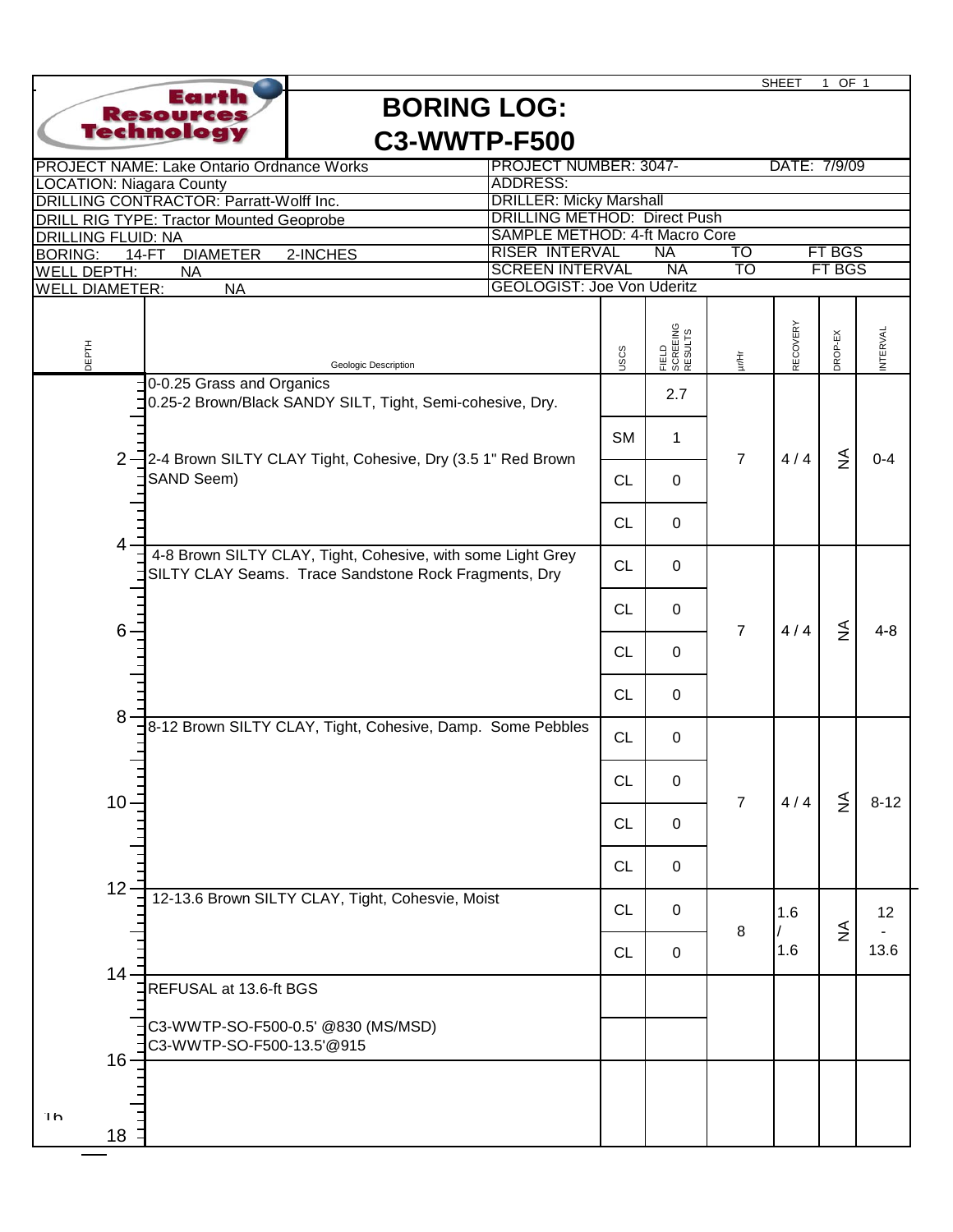| <b>BORING LOG:</b><br><b>Resources</b><br><b>Technology</b><br><b>C3-WWTP-C700</b><br><b>PROJECT NUMBER: 3047-</b><br>DATE: 7/8/09<br><b>ADDRESS:</b><br><b>LOCATION: Niagara County</b><br><b>DRILLING CONTRACTOR: Parratt-Wolff Inc.</b><br><b>DRILLER: Micky Marshall</b><br><b>DRILLING METHOD: Direct Push</b><br><b>DRILL RIG TYPE: Tractor Mounted Geoprobe</b><br><b>SAMPLE METHOD: 4-ft Macro Core</b><br><b>DRILLING FLUID: NA</b><br><b>RISER INTERVAL</b><br><b>NA</b><br>то<br>FT BGS<br><b>DIAMETER</b><br>2-INCHES<br><b>BORING:</b><br>14.5-FT<br>TO<br>FT BGS<br><b>SCREEN INTERVAL</b><br><b>NA</b><br><b>WELL DEPTH:</b><br><b>NA</b><br><b>GEOLOGIST: Joe Von Uderitz</b><br><b>WELL DIAMETER:</b><br><b>NA</b><br><b>RECOVERY</b><br>FIELD<br>SCREEING<br>RESULTS<br><b>INTERVAL</b><br>DROP-EX<br>DEPTH<br>USCS<br>吉<br>Geologic Description<br>0-0.25 Grass and Organics<br>0<br>0.25-3 Brown SILTY CLAY with trace SAND, Tight, Cohesive,<br>Moist @2.75-ft Some Dolomite/Sandstone Rock Fragments.<br><b>CL</b><br>268<br>Piece of Slag at 0.75-ft had high sulfur odor. May be responsible<br>₹<br>8<br>3/4<br>$0 - 4$<br>$2 -$<br>for elevated PID readings.<br><b>CL</b><br>0<br><b>CL</b><br>$\Omega$<br>4<br>4-8 Grey Brown SILTY CLAY, Tight, Cohesive, Moist at 7.5-ft.<br><b>CL</b><br>$\mathbf 0$<br>Some Black Manganese Staining at 4.5-ft<br><b>CL</b><br>0<br>₹<br>9<br>4/4<br>6<br>$4 - 8$<br><b>CL</b><br>0<br><b>CL</b><br>$\mathbf 0$<br>8<br>8-12 Brown SILTY CLAY, Tight, Cohesive, Moist @8.5-ft. Dry 8.5-<br><b>CL</b><br>0<br>11-ft. 11-11.1 Small Gravel Interval, Wet. 11.1-12 Dry.<br><b>CL</b><br>$\mathbf 0$<br>$\frac{4}{2}$<br>4/4<br>$8 - 12$<br>10<br>9<br><b>CL</b><br>0<br><b>CL</b><br>0<br>12 <sub>2</sub><br>12-14.5 Brown SILTY CLAY, Tight, Cohesive, Damp.<br><b>CL</b><br>$\mathbf 0$<br>2.5<br>$\frac{4}{5}$<br>9<br>2.5<br><b>CL</b><br>$\mathbf 0$<br>14<br>REFUSAL at 14.5-ft BGS<br>C3-WWTP-SO-C700-0.5' @1050<br>C3-WWTP-SO-C700-14'@1130<br>16 |                                                  | <b>SHEET</b><br>OF 1<br>$\mathbf{1}$ |  |  |  |  |  |  |  |  |
|------------------------------------------------------------------------------------------------------------------------------------------------------------------------------------------------------------------------------------------------------------------------------------------------------------------------------------------------------------------------------------------------------------------------------------------------------------------------------------------------------------------------------------------------------------------------------------------------------------------------------------------------------------------------------------------------------------------------------------------------------------------------------------------------------------------------------------------------------------------------------------------------------------------------------------------------------------------------------------------------------------------------------------------------------------------------------------------------------------------------------------------------------------------------------------------------------------------------------------------------------------------------------------------------------------------------------------------------------------------------------------------------------------------------------------------------------------------------------------------------------------------------------------------------------------------------------------------------------------------------------------------------------------------------------------------------------------------------------------------------------------------------------------------------------------------------------------------------------------------------------------------------------------------------------------------------------------------------------------------------------------------------|--------------------------------------------------|--------------------------------------|--|--|--|--|--|--|--|--|
| 12-14.5                                                                                                                                                                                                                                                                                                                                                                                                                                                                                                                                                                                                                                                                                                                                                                                                                                                                                                                                                                                                                                                                                                                                                                                                                                                                                                                                                                                                                                                                                                                                                                                                                                                                                                                                                                                                                                                                                                                                                                                                                | <b>Earth</b>                                     |                                      |  |  |  |  |  |  |  |  |
|                                                                                                                                                                                                                                                                                                                                                                                                                                                                                                                                                                                                                                                                                                                                                                                                                                                                                                                                                                                                                                                                                                                                                                                                                                                                                                                                                                                                                                                                                                                                                                                                                                                                                                                                                                                                                                                                                                                                                                                                                        |                                                  |                                      |  |  |  |  |  |  |  |  |
|                                                                                                                                                                                                                                                                                                                                                                                                                                                                                                                                                                                                                                                                                                                                                                                                                                                                                                                                                                                                                                                                                                                                                                                                                                                                                                                                                                                                                                                                                                                                                                                                                                                                                                                                                                                                                                                                                                                                                                                                                        |                                                  |                                      |  |  |  |  |  |  |  |  |
|                                                                                                                                                                                                                                                                                                                                                                                                                                                                                                                                                                                                                                                                                                                                                                                                                                                                                                                                                                                                                                                                                                                                                                                                                                                                                                                                                                                                                                                                                                                                                                                                                                                                                                                                                                                                                                                                                                                                                                                                                        | <b>PROJECT NAME: Lake Ontario Ordnance Works</b> |                                      |  |  |  |  |  |  |  |  |
|                                                                                                                                                                                                                                                                                                                                                                                                                                                                                                                                                                                                                                                                                                                                                                                                                                                                                                                                                                                                                                                                                                                                                                                                                                                                                                                                                                                                                                                                                                                                                                                                                                                                                                                                                                                                                                                                                                                                                                                                                        |                                                  |                                      |  |  |  |  |  |  |  |  |
|                                                                                                                                                                                                                                                                                                                                                                                                                                                                                                                                                                                                                                                                                                                                                                                                                                                                                                                                                                                                                                                                                                                                                                                                                                                                                                                                                                                                                                                                                                                                                                                                                                                                                                                                                                                                                                                                                                                                                                                                                        |                                                  |                                      |  |  |  |  |  |  |  |  |
|                                                                                                                                                                                                                                                                                                                                                                                                                                                                                                                                                                                                                                                                                                                                                                                                                                                                                                                                                                                                                                                                                                                                                                                                                                                                                                                                                                                                                                                                                                                                                                                                                                                                                                                                                                                                                                                                                                                                                                                                                        |                                                  |                                      |  |  |  |  |  |  |  |  |
|                                                                                                                                                                                                                                                                                                                                                                                                                                                                                                                                                                                                                                                                                                                                                                                                                                                                                                                                                                                                                                                                                                                                                                                                                                                                                                                                                                                                                                                                                                                                                                                                                                                                                                                                                                                                                                                                                                                                                                                                                        |                                                  |                                      |  |  |  |  |  |  |  |  |
|                                                                                                                                                                                                                                                                                                                                                                                                                                                                                                                                                                                                                                                                                                                                                                                                                                                                                                                                                                                                                                                                                                                                                                                                                                                                                                                                                                                                                                                                                                                                                                                                                                                                                                                                                                                                                                                                                                                                                                                                                        |                                                  |                                      |  |  |  |  |  |  |  |  |
|                                                                                                                                                                                                                                                                                                                                                                                                                                                                                                                                                                                                                                                                                                                                                                                                                                                                                                                                                                                                                                                                                                                                                                                                                                                                                                                                                                                                                                                                                                                                                                                                                                                                                                                                                                                                                                                                                                                                                                                                                        |                                                  |                                      |  |  |  |  |  |  |  |  |
|                                                                                                                                                                                                                                                                                                                                                                                                                                                                                                                                                                                                                                                                                                                                                                                                                                                                                                                                                                                                                                                                                                                                                                                                                                                                                                                                                                                                                                                                                                                                                                                                                                                                                                                                                                                                                                                                                                                                                                                                                        |                                                  |                                      |  |  |  |  |  |  |  |  |
|                                                                                                                                                                                                                                                                                                                                                                                                                                                                                                                                                                                                                                                                                                                                                                                                                                                                                                                                                                                                                                                                                                                                                                                                                                                                                                                                                                                                                                                                                                                                                                                                                                                                                                                                                                                                                                                                                                                                                                                                                        |                                                  |                                      |  |  |  |  |  |  |  |  |
|                                                                                                                                                                                                                                                                                                                                                                                                                                                                                                                                                                                                                                                                                                                                                                                                                                                                                                                                                                                                                                                                                                                                                                                                                                                                                                                                                                                                                                                                                                                                                                                                                                                                                                                                                                                                                                                                                                                                                                                                                        |                                                  |                                      |  |  |  |  |  |  |  |  |
|                                                                                                                                                                                                                                                                                                                                                                                                                                                                                                                                                                                                                                                                                                                                                                                                                                                                                                                                                                                                                                                                                                                                                                                                                                                                                                                                                                                                                                                                                                                                                                                                                                                                                                                                                                                                                                                                                                                                                                                                                        |                                                  |                                      |  |  |  |  |  |  |  |  |
|                                                                                                                                                                                                                                                                                                                                                                                                                                                                                                                                                                                                                                                                                                                                                                                                                                                                                                                                                                                                                                                                                                                                                                                                                                                                                                                                                                                                                                                                                                                                                                                                                                                                                                                                                                                                                                                                                                                                                                                                                        |                                                  |                                      |  |  |  |  |  |  |  |  |
|                                                                                                                                                                                                                                                                                                                                                                                                                                                                                                                                                                                                                                                                                                                                                                                                                                                                                                                                                                                                                                                                                                                                                                                                                                                                                                                                                                                                                                                                                                                                                                                                                                                                                                                                                                                                                                                                                                                                                                                                                        |                                                  |                                      |  |  |  |  |  |  |  |  |
|                                                                                                                                                                                                                                                                                                                                                                                                                                                                                                                                                                                                                                                                                                                                                                                                                                                                                                                                                                                                                                                                                                                                                                                                                                                                                                                                                                                                                                                                                                                                                                                                                                                                                                                                                                                                                                                                                                                                                                                                                        |                                                  |                                      |  |  |  |  |  |  |  |  |
|                                                                                                                                                                                                                                                                                                                                                                                                                                                                                                                                                                                                                                                                                                                                                                                                                                                                                                                                                                                                                                                                                                                                                                                                                                                                                                                                                                                                                                                                                                                                                                                                                                                                                                                                                                                                                                                                                                                                                                                                                        |                                                  |                                      |  |  |  |  |  |  |  |  |
|                                                                                                                                                                                                                                                                                                                                                                                                                                                                                                                                                                                                                                                                                                                                                                                                                                                                                                                                                                                                                                                                                                                                                                                                                                                                                                                                                                                                                                                                                                                                                                                                                                                                                                                                                                                                                                                                                                                                                                                                                        |                                                  |                                      |  |  |  |  |  |  |  |  |
|                                                                                                                                                                                                                                                                                                                                                                                                                                                                                                                                                                                                                                                                                                                                                                                                                                                                                                                                                                                                                                                                                                                                                                                                                                                                                                                                                                                                                                                                                                                                                                                                                                                                                                                                                                                                                                                                                                                                                                                                                        |                                                  |                                      |  |  |  |  |  |  |  |  |
|                                                                                                                                                                                                                                                                                                                                                                                                                                                                                                                                                                                                                                                                                                                                                                                                                                                                                                                                                                                                                                                                                                                                                                                                                                                                                                                                                                                                                                                                                                                                                                                                                                                                                                                                                                                                                                                                                                                                                                                                                        |                                                  |                                      |  |  |  |  |  |  |  |  |
|                                                                                                                                                                                                                                                                                                                                                                                                                                                                                                                                                                                                                                                                                                                                                                                                                                                                                                                                                                                                                                                                                                                                                                                                                                                                                                                                                                                                                                                                                                                                                                                                                                                                                                                                                                                                                                                                                                                                                                                                                        |                                                  |                                      |  |  |  |  |  |  |  |  |
|                                                                                                                                                                                                                                                                                                                                                                                                                                                                                                                                                                                                                                                                                                                                                                                                                                                                                                                                                                                                                                                                                                                                                                                                                                                                                                                                                                                                                                                                                                                                                                                                                                                                                                                                                                                                                                                                                                                                                                                                                        |                                                  |                                      |  |  |  |  |  |  |  |  |
|                                                                                                                                                                                                                                                                                                                                                                                                                                                                                                                                                                                                                                                                                                                                                                                                                                                                                                                                                                                                                                                                                                                                                                                                                                                                                                                                                                                                                                                                                                                                                                                                                                                                                                                                                                                                                                                                                                                                                                                                                        |                                                  |                                      |  |  |  |  |  |  |  |  |
|                                                                                                                                                                                                                                                                                                                                                                                                                                                                                                                                                                                                                                                                                                                                                                                                                                                                                                                                                                                                                                                                                                                                                                                                                                                                                                                                                                                                                                                                                                                                                                                                                                                                                                                                                                                                                                                                                                                                                                                                                        |                                                  |                                      |  |  |  |  |  |  |  |  |
|                                                                                                                                                                                                                                                                                                                                                                                                                                                                                                                                                                                                                                                                                                                                                                                                                                                                                                                                                                                                                                                                                                                                                                                                                                                                                                                                                                                                                                                                                                                                                                                                                                                                                                                                                                                                                                                                                                                                                                                                                        |                                                  |                                      |  |  |  |  |  |  |  |  |
|                                                                                                                                                                                                                                                                                                                                                                                                                                                                                                                                                                                                                                                                                                                                                                                                                                                                                                                                                                                                                                                                                                                                                                                                                                                                                                                                                                                                                                                                                                                                                                                                                                                                                                                                                                                                                                                                                                                                                                                                                        |                                                  |                                      |  |  |  |  |  |  |  |  |
|                                                                                                                                                                                                                                                                                                                                                                                                                                                                                                                                                                                                                                                                                                                                                                                                                                                                                                                                                                                                                                                                                                                                                                                                                                                                                                                                                                                                                                                                                                                                                                                                                                                                                                                                                                                                                                                                                                                                                                                                                        |                                                  |                                      |  |  |  |  |  |  |  |  |
|                                                                                                                                                                                                                                                                                                                                                                                                                                                                                                                                                                                                                                                                                                                                                                                                                                                                                                                                                                                                                                                                                                                                                                                                                                                                                                                                                                                                                                                                                                                                                                                                                                                                                                                                                                                                                                                                                                                                                                                                                        |                                                  |                                      |  |  |  |  |  |  |  |  |
|                                                                                                                                                                                                                                                                                                                                                                                                                                                                                                                                                                                                                                                                                                                                                                                                                                                                                                                                                                                                                                                                                                                                                                                                                                                                                                                                                                                                                                                                                                                                                                                                                                                                                                                                                                                                                                                                                                                                                                                                                        |                                                  |                                      |  |  |  |  |  |  |  |  |
|                                                                                                                                                                                                                                                                                                                                                                                                                                                                                                                                                                                                                                                                                                                                                                                                                                                                                                                                                                                                                                                                                                                                                                                                                                                                                                                                                                                                                                                                                                                                                                                                                                                                                                                                                                                                                                                                                                                                                                                                                        |                                                  |                                      |  |  |  |  |  |  |  |  |
|                                                                                                                                                                                                                                                                                                                                                                                                                                                                                                                                                                                                                                                                                                                                                                                                                                                                                                                                                                                                                                                                                                                                                                                                                                                                                                                                                                                                                                                                                                                                                                                                                                                                                                                                                                                                                                                                                                                                                                                                                        |                                                  |                                      |  |  |  |  |  |  |  |  |
|                                                                                                                                                                                                                                                                                                                                                                                                                                                                                                                                                                                                                                                                                                                                                                                                                                                                                                                                                                                                                                                                                                                                                                                                                                                                                                                                                                                                                                                                                                                                                                                                                                                                                                                                                                                                                                                                                                                                                                                                                        |                                                  |                                      |  |  |  |  |  |  |  |  |
|                                                                                                                                                                                                                                                                                                                                                                                                                                                                                                                                                                                                                                                                                                                                                                                                                                                                                                                                                                                                                                                                                                                                                                                                                                                                                                                                                                                                                                                                                                                                                                                                                                                                                                                                                                                                                                                                                                                                                                                                                        |                                                  |                                      |  |  |  |  |  |  |  |  |
|                                                                                                                                                                                                                                                                                                                                                                                                                                                                                                                                                                                                                                                                                                                                                                                                                                                                                                                                                                                                                                                                                                                                                                                                                                                                                                                                                                                                                                                                                                                                                                                                                                                                                                                                                                                                                                                                                                                                                                                                                        |                                                  |                                      |  |  |  |  |  |  |  |  |
|                                                                                                                                                                                                                                                                                                                                                                                                                                                                                                                                                                                                                                                                                                                                                                                                                                                                                                                                                                                                                                                                                                                                                                                                                                                                                                                                                                                                                                                                                                                                                                                                                                                                                                                                                                                                                                                                                                                                                                                                                        |                                                  |                                      |  |  |  |  |  |  |  |  |
|                                                                                                                                                                                                                                                                                                                                                                                                                                                                                                                                                                                                                                                                                                                                                                                                                                                                                                                                                                                                                                                                                                                                                                                                                                                                                                                                                                                                                                                                                                                                                                                                                                                                                                                                                                                                                                                                                                                                                                                                                        |                                                  |                                      |  |  |  |  |  |  |  |  |
|                                                                                                                                                                                                                                                                                                                                                                                                                                                                                                                                                                                                                                                                                                                                                                                                                                                                                                                                                                                                                                                                                                                                                                                                                                                                                                                                                                                                                                                                                                                                                                                                                                                                                                                                                                                                                                                                                                                                                                                                                        |                                                  |                                      |  |  |  |  |  |  |  |  |
|                                                                                                                                                                                                                                                                                                                                                                                                                                                                                                                                                                                                                                                                                                                                                                                                                                                                                                                                                                                                                                                                                                                                                                                                                                                                                                                                                                                                                                                                                                                                                                                                                                                                                                                                                                                                                                                                                                                                                                                                                        |                                                  |                                      |  |  |  |  |  |  |  |  |
|                                                                                                                                                                                                                                                                                                                                                                                                                                                                                                                                                                                                                                                                                                                                                                                                                                                                                                                                                                                                                                                                                                                                                                                                                                                                                                                                                                                                                                                                                                                                                                                                                                                                                                                                                                                                                                                                                                                                                                                                                        |                                                  |                                      |  |  |  |  |  |  |  |  |
|                                                                                                                                                                                                                                                                                                                                                                                                                                                                                                                                                                                                                                                                                                                                                                                                                                                                                                                                                                                                                                                                                                                                                                                                                                                                                                                                                                                                                                                                                                                                                                                                                                                                                                                                                                                                                                                                                                                                                                                                                        |                                                  |                                      |  |  |  |  |  |  |  |  |
|                                                                                                                                                                                                                                                                                                                                                                                                                                                                                                                                                                                                                                                                                                                                                                                                                                                                                                                                                                                                                                                                                                                                                                                                                                                                                                                                                                                                                                                                                                                                                                                                                                                                                                                                                                                                                                                                                                                                                                                                                        |                                                  |                                      |  |  |  |  |  |  |  |  |
|                                                                                                                                                                                                                                                                                                                                                                                                                                                                                                                                                                                                                                                                                                                                                                                                                                                                                                                                                                                                                                                                                                                                                                                                                                                                                                                                                                                                                                                                                                                                                                                                                                                                                                                                                                                                                                                                                                                                                                                                                        |                                                  |                                      |  |  |  |  |  |  |  |  |
|                                                                                                                                                                                                                                                                                                                                                                                                                                                                                                                                                                                                                                                                                                                                                                                                                                                                                                                                                                                                                                                                                                                                                                                                                                                                                                                                                                                                                                                                                                                                                                                                                                                                                                                                                                                                                                                                                                                                                                                                                        |                                                  |                                      |  |  |  |  |  |  |  |  |
|                                                                                                                                                                                                                                                                                                                                                                                                                                                                                                                                                                                                                                                                                                                                                                                                                                                                                                                                                                                                                                                                                                                                                                                                                                                                                                                                                                                                                                                                                                                                                                                                                                                                                                                                                                                                                                                                                                                                                                                                                        |                                                  |                                      |  |  |  |  |  |  |  |  |
|                                                                                                                                                                                                                                                                                                                                                                                                                                                                                                                                                                                                                                                                                                                                                                                                                                                                                                                                                                                                                                                                                                                                                                                                                                                                                                                                                                                                                                                                                                                                                                                                                                                                                                                                                                                                                                                                                                                                                                                                                        |                                                  |                                      |  |  |  |  |  |  |  |  |
|                                                                                                                                                                                                                                                                                                                                                                                                                                                                                                                                                                                                                                                                                                                                                                                                                                                                                                                                                                                                                                                                                                                                                                                                                                                                                                                                                                                                                                                                                                                                                                                                                                                                                                                                                                                                                                                                                                                                                                                                                        |                                                  |                                      |  |  |  |  |  |  |  |  |
|                                                                                                                                                                                                                                                                                                                                                                                                                                                                                                                                                                                                                                                                                                                                                                                                                                                                                                                                                                                                                                                                                                                                                                                                                                                                                                                                                                                                                                                                                                                                                                                                                                                                                                                                                                                                                                                                                                                                                                                                                        |                                                  |                                      |  |  |  |  |  |  |  |  |
|                                                                                                                                                                                                                                                                                                                                                                                                                                                                                                                                                                                                                                                                                                                                                                                                                                                                                                                                                                                                                                                                                                                                                                                                                                                                                                                                                                                                                                                                                                                                                                                                                                                                                                                                                                                                                                                                                                                                                                                                                        |                                                  |                                      |  |  |  |  |  |  |  |  |
|                                                                                                                                                                                                                                                                                                                                                                                                                                                                                                                                                                                                                                                                                                                                                                                                                                                                                                                                                                                                                                                                                                                                                                                                                                                                                                                                                                                                                                                                                                                                                                                                                                                                                                                                                                                                                                                                                                                                                                                                                        |                                                  |                                      |  |  |  |  |  |  |  |  |
|                                                                                                                                                                                                                                                                                                                                                                                                                                                                                                                                                                                                                                                                                                                                                                                                                                                                                                                                                                                                                                                                                                                                                                                                                                                                                                                                                                                                                                                                                                                                                                                                                                                                                                                                                                                                                                                                                                                                                                                                                        |                                                  |                                      |  |  |  |  |  |  |  |  |
|                                                                                                                                                                                                                                                                                                                                                                                                                                                                                                                                                                                                                                                                                                                                                                                                                                                                                                                                                                                                                                                                                                                                                                                                                                                                                                                                                                                                                                                                                                                                                                                                                                                                                                                                                                                                                                                                                                                                                                                                                        |                                                  |                                      |  |  |  |  |  |  |  |  |
|                                                                                                                                                                                                                                                                                                                                                                                                                                                                                                                                                                                                                                                                                                                                                                                                                                                                                                                                                                                                                                                                                                                                                                                                                                                                                                                                                                                                                                                                                                                                                                                                                                                                                                                                                                                                                                                                                                                                                                                                                        |                                                  |                                      |  |  |  |  |  |  |  |  |
|                                                                                                                                                                                                                                                                                                                                                                                                                                                                                                                                                                                                                                                                                                                                                                                                                                                                                                                                                                                                                                                                                                                                                                                                                                                                                                                                                                                                                                                                                                                                                                                                                                                                                                                                                                                                                                                                                                                                                                                                                        | 18                                               |                                      |  |  |  |  |  |  |  |  |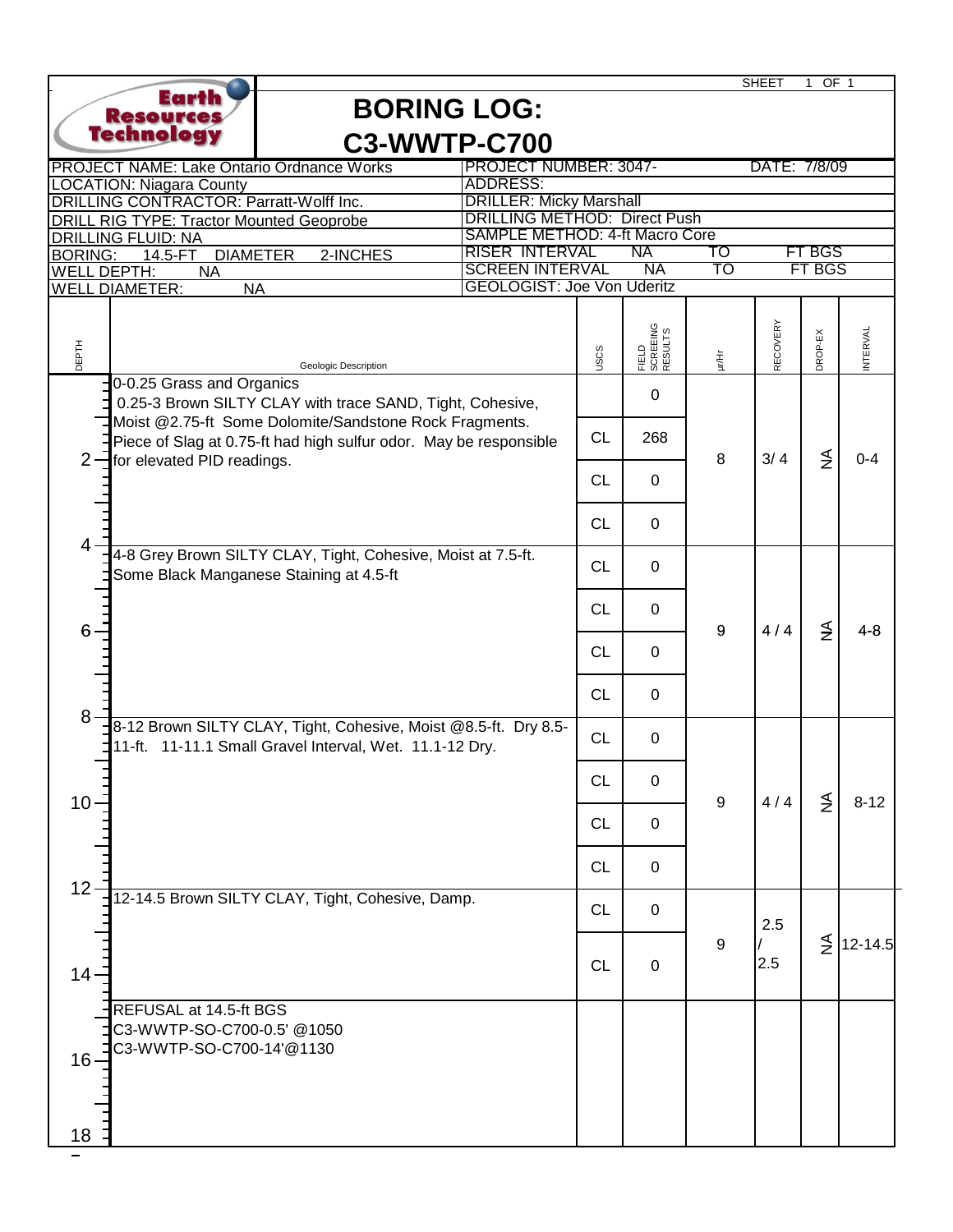| <b>BORING LOG:</b><br>Earth                                                                                                      |                                                                       |           |                              |                |              |               |                |
|----------------------------------------------------------------------------------------------------------------------------------|-----------------------------------------------------------------------|-----------|------------------------------|----------------|--------------|---------------|----------------|
| <b>Resources</b><br><b>C3-WWTP-G500</b><br>Technology                                                                            |                                                                       |           |                              |                | <b>SHEET</b> | 1 OF 1        |                |
| <b>PROJECT NAME: Lake Ontario Ordnance Works</b>                                                                                 | <b>PROJECT NUMBER: 3047-</b>                                          |           |                              |                | DATE: 7/8/09 |               |                |
| <b>LOCATION: Niagara County</b>                                                                                                  | <b>ADDRESS:</b>                                                       |           |                              |                |              |               |                |
| <b>DRILLING CONTRACTOR: Parratt-Wolff Inc.</b>                                                                                   | <b>DRILLER: Micky Marshall</b><br><b>DRILLING METHOD: Direct Push</b> |           |                              |                |              |               |                |
| DRILL RIG TYPE: Tractor Mounted Geoprobe<br><b>DRILLING FLUID: NA</b>                                                            | <b>SAMPLE METHOD: 4-ft Macro Core</b>                                 |           |                              |                |              |               |                |
| 2-INCHES<br><b>BORING:</b><br><b>DIAMETER</b><br>$12-FT$                                                                         | RISER INTERVAL                                                        |           | <b>NA</b>                    | то             |              | FT BGS        |                |
| <b>WELL DEPTH:</b><br><b>NA</b>                                                                                                  | <b>SCREEN INTERVAL</b>                                                | <b>NA</b> | TO                           | FT BGS         |              |               |                |
| <b>WELL DIAMETER:</b><br><b>NA</b>                                                                                               | <b>GEOLOGIST: Joe Von Uderitz</b>                                     |           |                              |                |              |               |                |
| <b>DEPTH</b><br>Geologic Description                                                                                             |                                                                       | uscs      | FIELD<br>SCREEING<br>RESULTS | ŧ              | RECOVERY     | DROP-EX       | <b>NTERVAL</b> |
| 0-0.25 Grass and Organics<br>0.25-2 Brown SANDY SILT, Tight, Semi-cohesive, Moist                                                |                                                                       |           | 11.2                         |                |              |               |                |
|                                                                                                                                  |                                                                       | ML        | 2.3                          | $\overline{7}$ | 4/4          | $\frac{4}{2}$ | $0 - 4$        |
| 2-2-4 Brown SILTY CLAY with some Light Brown SANDY SILT,<br>Tight, Cohesive, Moist.                                              |                                                                       | ML        | 0.7                          |                |              |               |                |
|                                                                                                                                  |                                                                       | <b>CL</b> | $\Omega$                     |                |              |               |                |
| $\overline{4}$<br>4-4.5 Brown SILTY CLAY with some Light Brown SANDY SILT,<br>Tight, Cohesive. Moist                             |                                                                       | <b>CL</b> | $\Omega$                     |                |              |               |                |
| 4.5-6.5 Brown SANDY SILT with Trace CLAY. Loose, Semi-<br>cohesive, Moist to Wet                                                 |                                                                       | ML        | $\Omega$                     |                |              |               |                |
| 6-6.5-7 Brown SILTY CLAY, Tight, Cohesive, Moist                                                                                 |                                                                       | GP        | $\Omega$                     | 8              | 4/4          | ≨             | $4 - 8$        |
| 7-7.25 Medium Brown Sand and GRAVEL. Subangular. Wet                                                                             |                                                                       | <b>CL</b> | $\Omega$                     |                |              |               |                |
| 8 Loose, Non-cohesive.<br>8-8.25 Brown Medium SAND. Wet, with trace Gravel.<br>8.25-10 Brown SILTY CLAY, Tight, Cohesive, Moist. |                                                                       | SW        | $\Omega$                     |                |              |               |                |
|                                                                                                                                  |                                                                       | <b>CL</b> | 0                            |                |              |               |                |
| $10 -$<br>10-12 Grey/Brown SILTY CLAY, Tight, Cohesive, Moist.                                                                   |                                                                       | <b>CL</b> | 0                            | 8              | 4/4          | $\frac{4}{2}$ | $8 - 12$       |
|                                                                                                                                  |                                                                       | <b>CL</b> | $\mathbf 0$                  |                |              |               |                |
| $12 -$<br><b>REFUSAL at 12-ft BGS</b><br>C3-WWTP-SO-G500-0.5' @1430 DUPLICATE SAMPLE 01<br>C3-WWTP-SO-G500-7'@1510<br>14         |                                                                       |           |                              |                |              |               |                |
| 16<br>18                                                                                                                         |                                                                       |           |                              |                |              |               |                |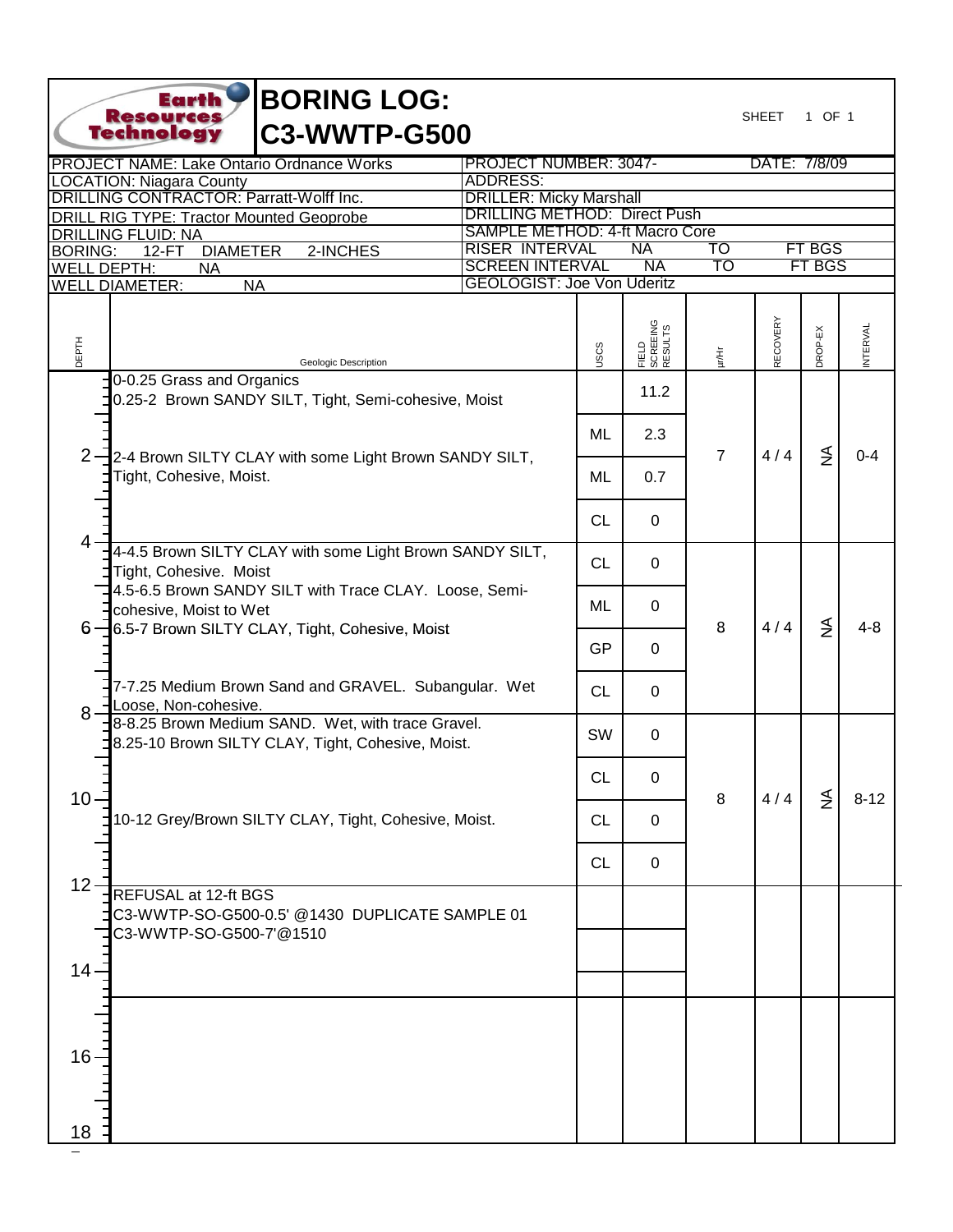| <b>BORING LOG:</b><br>Earth<br><b>Resources</b><br>C3-WWTP-B(+50)500<br><b>Technology</b>                                                                                                                                                                                                                                                              |                                       |           |                              |          | <b>SHEET</b>    | 1 OF 1        |           |
|--------------------------------------------------------------------------------------------------------------------------------------------------------------------------------------------------------------------------------------------------------------------------------------------------------------------------------------------------------|---------------------------------------|-----------|------------------------------|----------|-----------------|---------------|-----------|
| <b>PROJECT NAME: Lake Ontario Ordnance Works</b>                                                                                                                                                                                                                                                                                                       | <b>PROJECT NUMBER: 3047-</b>          |           |                              |          | DATE: 7/10/09   |               |           |
| <b>LOCATION: Niagara County</b>                                                                                                                                                                                                                                                                                                                        | <b>ADDRESS:</b>                       |           |                              |          |                 |               |           |
| <b>DRILLING CONTRACTOR: Parratt-Wolff Inc.</b>                                                                                                                                                                                                                                                                                                         | <b>DRILLER: Micky Marshall</b>        |           |                              |          |                 |               |           |
| <b>DRILL RIG TYPE: Tractor Mounted Geoprobe</b>                                                                                                                                                                                                                                                                                                        | <b>DRILLING METHOD: Direct Push</b>   |           |                              |          |                 |               |           |
| <b>DRILLING FLUID: NA</b>                                                                                                                                                                                                                                                                                                                              | <b>SAMPLE METHOD: 4-ft Macro Core</b> |           |                              |          |                 |               |           |
| <b>DIAMETER</b><br>2-INCHES<br><b>BORING:</b><br>16-FT                                                                                                                                                                                                                                                                                                 | <b>RISER INTERVAL</b>                 |           | <b>NA</b>                    | TO       |                 | FT BGS        |           |
| <b>WELL DEPTH:</b><br><b>NA</b>                                                                                                                                                                                                                                                                                                                        | <b>SCREEN INTERVAL</b>                |           | <b>NA</b>                    | TO       |                 | FT BGS        |           |
| <b>WELL DIAMETER:</b><br><b>NA</b>                                                                                                                                                                                                                                                                                                                     | <b>GEOLOGIST: Joe Von Uderitz</b>     |           |                              |          |                 |               |           |
|                                                                                                                                                                                                                                                                                                                                                        |                                       |           |                              |          |                 |               |           |
| DEPTH<br>Geologic Description                                                                                                                                                                                                                                                                                                                          |                                       | uscs      | FIELD<br>SCREEING<br>RESULTS | <b>H</b> | <b>RECOVERY</b> | DROP-EX       | NTERVAL   |
| 0-0.25 Grass and Organics<br>0.25-4 Brown SILTY CLAY, Tight, Cohesive, Dry<br>$(1.5-1.75$ Slag)                                                                                                                                                                                                                                                        |                                       |           | 0                            |          |                 |               |           |
| $\overline{2}$                                                                                                                                                                                                                                                                                                                                         |                                       | <b>CL</b> | 0                            | 9        | 4/4             | $\frac{4}{2}$ | $0 - 4$   |
|                                                                                                                                                                                                                                                                                                                                                        |                                       | <b>CL</b> | $\Omega$                     |          |                 |               |           |
|                                                                                                                                                                                                                                                                                                                                                        |                                       | <b>CL</b> | $\Omega$                     |          |                 |               |           |
| 4<br>4-8 Brown SILTY CLAY, Tight, Dry, Some pebbles. Trace Light<br>Grey SILTY CLAY Seams.                                                                                                                                                                                                                                                             |                                       | <b>CL</b> | $\Omega$                     |          |                 |               |           |
|                                                                                                                                                                                                                                                                                                                                                        |                                       | <b>CL</b> | 0                            |          |                 |               |           |
| 6                                                                                                                                                                                                                                                                                                                                                      |                                       | <b>CL</b> | $\Omega$                     | 9        | 4/4             | $\leq$        | $4 - 8$   |
|                                                                                                                                                                                                                                                                                                                                                        |                                       | <b>CL</b> | 0                            |          |                 |               |           |
| 8<br>8-11 Brown SILTY CLAY, Tight, Dry, Some pebbles. Trace Light                                                                                                                                                                                                                                                                                      |                                       |           |                              |          |                 |               |           |
| Grey SILTY CLAY Seams.                                                                                                                                                                                                                                                                                                                                 |                                       | <b>CL</b> | 0                            |          |                 |               |           |
| 10                                                                                                                                                                                                                                                                                                                                                     |                                       | <b>CL</b> | 0                            | 9        | 4/4             | ≨             | $8 - 12$  |
|                                                                                                                                                                                                                                                                                                                                                        |                                       | <b>CL</b> | 0                            |          |                 |               |           |
| 11-12 Grey FAT CLAY, Tight, Cohesive, Very Moist.<br>$12 -$                                                                                                                                                                                                                                                                                            |                                       | <b>CH</b> | 0                            |          |                 |               |           |
| 12-15.5 Grey FAT CLAY, Tight, Cohesive, Very Moist.                                                                                                                                                                                                                                                                                                    |                                       | <b>CH</b> | 0                            |          |                 |               |           |
|                                                                                                                                                                                                                                                                                                                                                        |                                       | <b>CH</b> | 0                            |          |                 |               |           |
| 14                                                                                                                                                                                                                                                                                                                                                     |                                       | <b>CH</b> | 0                            | 9        | 4/4             | $\frac{4}{2}$ | $12 - 16$ |
| 15.5-15.6 Dolomite Rock Fragments<br>15.6-16 Red Brown SANDY SILT, Tight, Non-Cohesive, Moist.                                                                                                                                                                                                                                                         |                                       | <b>SM</b> | 0                            |          |                 |               |           |
| $16 -$<br>Field designation: C3-WWTP-SO-B/C500-0.5' @1105<br>Revised designation = $C3-WWTP-SO-B(+50)500-0.5$<br>Field designation: C3-WWTP-SO-B/C500-10.5'@1120<br>Revised designation = C3-WWTP-SO-B(+50)500-10.5<br>Field designation: C3-WWTP-SO-B/C500-15' @1440 (sampled on<br>7/20/09)<br>18<br>Revised designation = $C3-WWTP-SO-B(+50)500-15$ |                                       |           |                              |          |                 |               |           |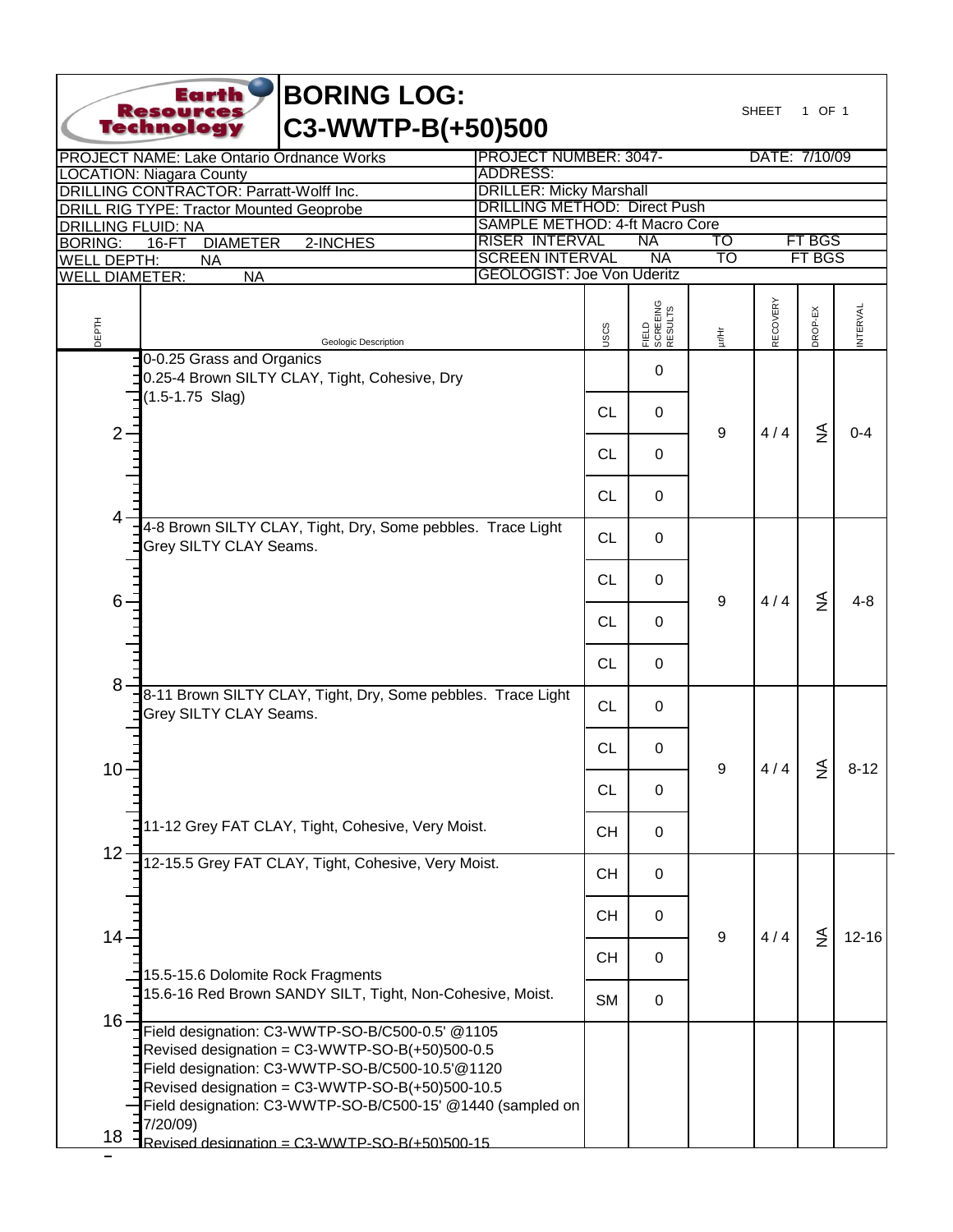|                                                                                                                                                                                                                                                                                           |                                                             |           |                              |                 | <b>SHEET</b>    | OF 1<br>$\mathbf{1}$ |                |
|-------------------------------------------------------------------------------------------------------------------------------------------------------------------------------------------------------------------------------------------------------------------------------------------|-------------------------------------------------------------|-----------|------------------------------|-----------------|-----------------|----------------------|----------------|
| Earth<br><b>Resources</b>                                                                                                                                                                                                                                                                 |                                                             |           |                              |                 |                 |                      |                |
| <b>Technology</b>                                                                                                                                                                                                                                                                         | <b>BORING LOG: B/C600</b>                                   |           |                              |                 |                 |                      |                |
|                                                                                                                                                                                                                                                                                           |                                                             |           |                              |                 |                 |                      |                |
| <b>PROJECT NAME: Lake Ontario Ordnance Works</b><br><b>LOCATION: Niagara County</b>                                                                                                                                                                                                       | <b>PROJECT NUMBER: 3047-</b><br><b>ADDRESS:</b>             |           |                              |                 | DATE: 7/8/09    |                      |                |
| <b>DRILLING CONTRACTOR: Parratt-Wolff Inc.</b>                                                                                                                                                                                                                                            | <b>DRILLER: Micky Marshall</b>                              |           |                              |                 |                 |                      |                |
| <b>DRILL RIG TYPE: Tractor Mounted Geoprobe</b>                                                                                                                                                                                                                                           | <b>DRILLING METHOD: Direct Push</b>                         |           |                              |                 |                 |                      |                |
| <b>DRILLING FLUID: NA</b>                                                                                                                                                                                                                                                                 | <b>SAMPLE METHOD: 4-ft Macro Core</b>                       |           |                              |                 |                 |                      |                |
| 2-INCHES<br><b>BORING:</b><br><b>DIAMETER</b><br>15.8-FT                                                                                                                                                                                                                                  | <b>RISER INTERVAL</b>                                       |           | <b>NA</b>                    | то              |                 | FT BGS               |                |
| <b>WELL DEPTH:</b><br><b>NA</b>                                                                                                                                                                                                                                                           | <b>SCREEN INTERVAL</b><br><b>GEOLOGIST: Joe Von Uderitz</b> |           | <b>NA</b>                    | TO              |                 | FT BGS               |                |
| <b>NA</b><br><b>WELL DIAMETER:</b>                                                                                                                                                                                                                                                        |                                                             |           |                              |                 |                 |                      |                |
| DEPTH<br>Geologic Description                                                                                                                                                                                                                                                             |                                                             | uscs      | FIELD<br>SCREEING<br>RESULTS | H/H             | <b>RECOVERY</b> | DROP-EX              | <b>NTERVAL</b> |
| 0-2 Brown SANDY SILT with CLAY, Tight, Semi-cohesive, Dry.<br>Some Wood at 1-ft.                                                                                                                                                                                                          |                                                             | ML        | $\mathbf{0}$                 |                 |                 |                      |                |
|                                                                                                                                                                                                                                                                                           |                                                             | ML        | $\mathbf 0$                  |                 |                 |                      |                |
| $\overline{2}$<br>2-4 Brown SILTY CLAY, Tight, Cohesive, Dry, some small oval<br>pebbles                                                                                                                                                                                                  |                                                             |           | $\mathbf{0}$                 | $\overline{7}$  | $4/4$ NA        |                      | $0 - 4$        |
|                                                                                                                                                                                                                                                                                           |                                                             | <b>CL</b> | $\mathbf 0$                  |                 |                 |                      |                |
| 4<br>4-8 Brown/Light Grey SILTY CLAY, with Trace SAND. Tight,<br>Cohesive, Moist. Weathered petroleum odors at 6-ft bgs.                                                                                                                                                                  |                                                             |           | $\mathbf 0$                  |                 |                 |                      |                |
|                                                                                                                                                                                                                                                                                           |                                                             | <b>CL</b> | 80                           |                 |                 |                      |                |
| 6                                                                                                                                                                                                                                                                                         |                                                             | <b>CL</b> | 285                          | 9               | $4/4$ NA        |                      | $4 - 8$        |
|                                                                                                                                                                                                                                                                                           |                                                             | <b>CL</b> | 410                          |                 |                 |                      |                |
| 8<br>8-12 Brown SILTY CLAY, Tight, Cohesive, Moist @ 11.5-ft bgs.                                                                                                                                                                                                                         |                                                             | <b>CL</b> | 44                           |                 |                 |                      |                |
| Some Angular pebbles. Trace Mottled Grey SILTY CLAY.                                                                                                                                                                                                                                      |                                                             | CL        | 205                          |                 |                 |                      |                |
| 10                                                                                                                                                                                                                                                                                        |                                                             |           |                              | 10 <sub>1</sub> | $4/4$ NA        |                      | $8 - 12$       |
|                                                                                                                                                                                                                                                                                           |                                                             | <b>CL</b> | 12                           |                 |                 |                      |                |
|                                                                                                                                                                                                                                                                                           |                                                             | <b>CL</b> | 54                           |                 |                 |                      |                |
| 12 <sub>1</sub><br>12-15.8 Brown SILTY CLAY, Tight, cohesive, moist. Small Oval<br>Pebbles                                                                                                                                                                                                |                                                             | <b>CL</b> | $\mathbf 0$                  |                 |                 |                      |                |
|                                                                                                                                                                                                                                                                                           |                                                             | <b>CL</b> | 2.1                          |                 |                 |                      | $12 -$         |
| $14 -$                                                                                                                                                                                                                                                                                    |                                                             | <b>CL</b> | $\mathbf{0}$                 | 8               | $4/4$ NA        |                      | 15.8           |
|                                                                                                                                                                                                                                                                                           |                                                             | <b>CL</b> | 2.6                          |                 |                 |                      |                |
| 16 <sup>°</sup><br><b>REFUSAL at 15.8-ft BGS</b><br>Field designation: C3-WWTP-SO-B/C600-0.5' @1200.<br>Revised = C3-WWTP-SO-B(+50)600-0.5<br>Field designation: C3-WWTP-SO-B/C600-8'@1230.<br>Revised = C3-WWTP-SO-B(+50)600-8<br>C3-WWTP-WW-RINSATE 1 @1245 (off of sampling pan)<br>18 |                                                             |           |                              |                 |                 | <b>NA</b>            |                |

Ξ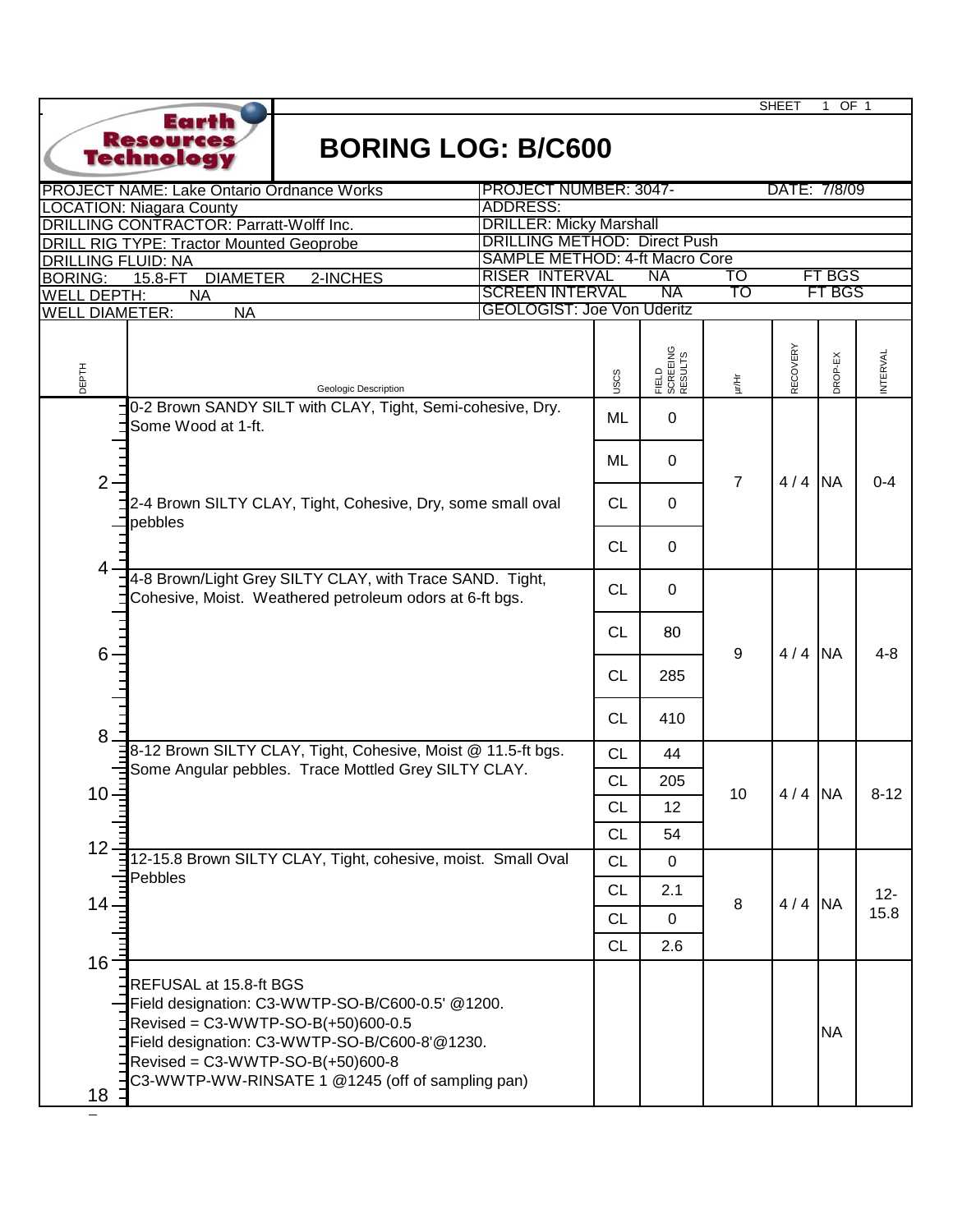|                                                                  |                                                             |           |                              |     | <b>SHEET</b> | OF 1<br>$\mathbf{1}$ |                |
|------------------------------------------------------------------|-------------------------------------------------------------|-----------|------------------------------|-----|--------------|----------------------|----------------|
| Earth<br><b>BORING LOG:</b>                                      |                                                             |           |                              |     |              |                      |                |
| <b>Resources</b>                                                 |                                                             |           |                              |     |              |                      |                |
| <b>Technology</b><br>C3-WWTP-C(+50)600                           |                                                             |           |                              |     |              |                      |                |
| <b>PROJECT NAME: Lake Ontario Ordnance Works</b>                 | <b>PROJECT NUMBER: 3047-</b>                                |           |                              |     | DATE: 7/8/09 |                      |                |
| <b>LOCATION: Niagara County</b>                                  | <b>ADDRESS:</b>                                             |           |                              |     |              |                      |                |
| <b>DRILLING CONTRACTOR: Parratt-Wolff Inc.</b>                   | <b>DRILLER: Micky Marshall</b>                              |           |                              |     |              |                      |                |
| <b>DRILL RIG TYPE: Tractor Mounted Geoprobe</b>                  | <b>DRILLING METHOD: Direct Push</b>                         |           |                              |     |              |                      |                |
| <b>DRILLING FLUID: NA</b>                                        | <b>SAMPLE METHOD: 4-ft Macro Core</b>                       |           |                              |     |              |                      |                |
| <b>DIAMETER</b><br>2-INCHES<br><b>BORING:</b><br>$15-FT$         | <b>RISER INTERVAL</b>                                       |           | <b>NA</b>                    | TO  |              | FT BGS               |                |
| <b>WELL DEPTH:</b><br><b>NA</b>                                  | <b>SCREEN INTERVAL</b><br><b>GEOLOGIST: Joe Von Uderitz</b> |           | <b>NA</b>                    | TO  |              | FT BGS               |                |
| <b>NA</b><br><b>WELL DIAMETER:</b>                               |                                                             |           |                              |     |              |                      |                |
|                                                                  |                                                             |           |                              |     |              |                      |                |
|                                                                  |                                                             |           |                              |     |              |                      |                |
| <b>DEPTH</b><br>Geologic Description                             |                                                             | uscs      | FIELD<br>SCREEING<br>RESULTS | H/H | RECOVERY     | DROP-EX              | <b>NTERVAL</b> |
| 0-2 Gravel (Old Roadway)                                         |                                                             |           |                              |     |              |                      |                |
|                                                                  |                                                             | <b>GW</b> | 0                            |     |              |                      |                |
|                                                                  |                                                             |           |                              |     |              |                      |                |
| 2-3.5 Brown SILTY CLAY, Tight, Cohesive, Dry.                    |                                                             | ML        | $\Omega$                     |     |              |                      |                |
| 2 -3.5-3.7 Fine Brown SAND with Trace SILT, Loose, Non-cohesive. |                                                             |           |                              | 9   | $4/4$ NA     |                      | $0 - 4$        |
| Dry.                                                             |                                                             | ML        | 1.4                          |     |              |                      |                |
|                                                                  |                                                             |           |                              |     |              |                      |                |
| 3.7-4 Brown SILTY CLAY, Tight, Cohesive, Dry. Some Dolomite      |                                                             | SP/CL     | 0.3                          |     |              |                      |                |
| <b>Rock Fragements</b><br>$\mathbf{4}$                           |                                                             |           |                              |     |              |                      |                |
| 4-8 Brown SILTY CLAY, Tight, Cohesive, Dry. Some Dolomite        |                                                             | <b>CL</b> | 0                            |     |              |                      |                |
| <b>Rock Fragments</b>                                            |                                                             |           |                              |     |              |                      |                |
|                                                                  |                                                             |           |                              |     |              |                      |                |
|                                                                  |                                                             | <b>CL</b> | 0                            |     |              |                      |                |
| 6                                                                |                                                             |           |                              | 9   | 4/4          | <b>NA</b>            | $4 - 8$        |
|                                                                  |                                                             | <b>CL</b> | 0                            |     |              |                      |                |
|                                                                  |                                                             |           |                              |     |              |                      |                |
|                                                                  |                                                             | <b>CL</b> | 0                            |     |              |                      |                |
| 8                                                                |                                                             |           |                              |     |              |                      |                |
| 8-9 Brown SILTY CLAY, Tight, Cohesive, Dry. Some Dolomite        |                                                             | <b>CL</b> | 0                            |     |              |                      |                |
| Rock Fragments.                                                  |                                                             |           |                              |     |              |                      |                |
| 9-11 Brown SAND with some SILT and CLAY. Wet @9'                 |                                                             | <b>SP</b> | $\mathbf 0$                  |     |              |                      |                |
| $10 -$                                                           |                                                             |           |                              | 9   | $4/4$ NA     |                      | $8 - 12$       |
| 11-12 Brown SILTY CLAY, Tight, Cohesive, Dry.                    |                                                             | <b>SP</b> |                              |     |              |                      |                |
|                                                                  |                                                             |           | 0                            |     |              |                      |                |
|                                                                  |                                                             |           |                              |     |              |                      |                |
|                                                                  |                                                             | <b>CL</b> | 0                            |     |              |                      |                |
| $12 -$<br>12-15 Brown Grey SILTY CLAY, Tight, Cohesive, Moist.   |                                                             | <b>CL</b> | 0                            |     |              |                      |                |
|                                                                  |                                                             |           |                              |     |              |                      |                |
|                                                                  |                                                             | <b>CL</b> | 0                            |     |              |                      | $12 -$         |
| 14                                                               |                                                             | CL        | $\mathbf 0$                  | 9   | $3/3$ NA     |                      | 15             |
|                                                                  |                                                             |           |                              |     |              |                      |                |
| $16 -$                                                           |                                                             |           |                              |     |              |                      |                |
| <b>REFUSAL at 15-ft BGS</b>                                      |                                                             |           |                              |     |              |                      |                |
| Field designation =C3-WWTP-SO-C/D600-0.5' @1340.                 |                                                             |           |                              |     |              |                      |                |
| Revised designation = C3-WWTP-SO-C(+50)600-0.5.                  |                                                             |           |                              |     |              |                      |                |
| Field designation = C3-WWTP-SO-C/D600-8.5'@1400.                 |                                                             |           |                              |     |              |                      |                |
| 18<br>Revised designation = $C3-WWTP-SO-C(+50)600-8.5$ .         |                                                             |           |                              |     |              |                      |                |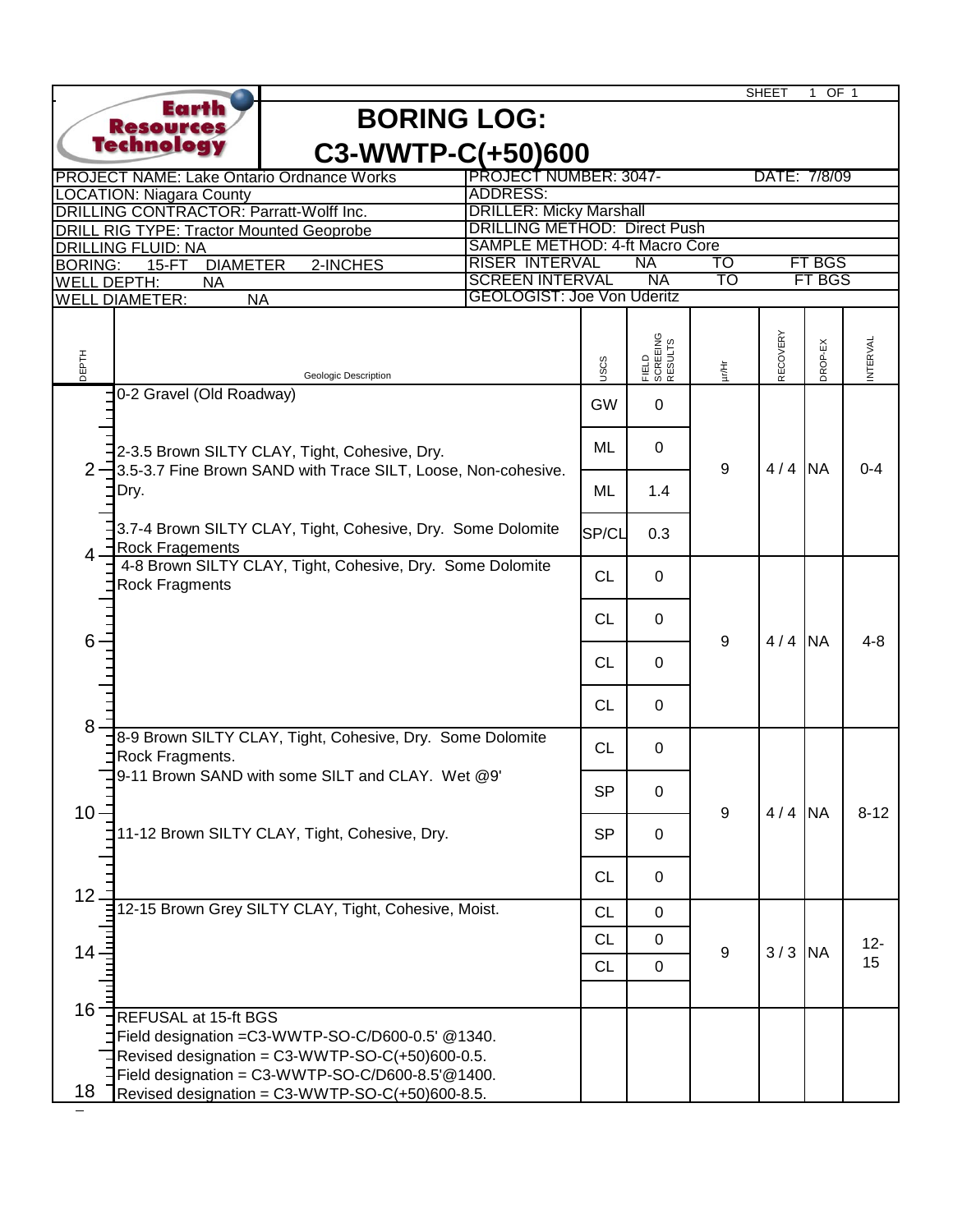| <b>BORING LOG:</b><br>Earth<br><b>Resources</b><br><b>Technology</b><br>C3-WWTP-D(+50)600                  |                                                                       |           |                              |    | <b>SHEET</b>    | 1 OF 1             |                 |
|------------------------------------------------------------------------------------------------------------|-----------------------------------------------------------------------|-----------|------------------------------|----|-----------------|--------------------|-----------------|
| <b>PROJECT NAME: Lake Ontario Ordnance Works</b>                                                           | <b>PROJECT NUMBER: 3047-</b>                                          |           |                              |    | DATE: 7/21/09   |                    |                 |
| <b>LOCATION: Niagara County</b>                                                                            | <b>ADDRESS:</b>                                                       |           |                              |    |                 |                    |                 |
| <b>DRILLING CONTRACTOR: Parratt-Wolff Inc.</b>                                                             | <b>DRILLER: Micky Marshall</b><br><b>DRILLING METHOD: Direct Push</b> |           |                              |    |                 |                    |                 |
| DRILL RIG TYPE: Hollow-Stem Auger / Geoprobe<br><b>DRILLING FLUID: NA</b>                                  | <b>SAMPLE METHOD: 4-ft Macro Core</b>                                 |           |                              |    |                 |                    |                 |
| DIAMETER 2-INCHES<br><b>BORING:</b><br>16-FT                                                               | <b>RISER INTERVAL</b>                                                 |           | <b>NA</b>                    | TO |                 | FT BGS             |                 |
| <b>WELL DEPTH:</b><br><b>NA</b>                                                                            | <b>SCREEN INTERVAL</b>                                                |           | <b>NA</b>                    | TO |                 | FT BGS             |                 |
| <b>WELL DIAMETER:</b><br><b>NA</b>                                                                         | <b>GEOLOGIST: Joe Von Uderitz</b>                                     |           |                              |    |                 |                    |                 |
| <b>DEPTH</b><br>Geologic Description                                                                       |                                                                       | USCS      | FIELD<br>SCREEING<br>RESULTS | 吉  | <b>RECOVERY</b> | DROP-EX            | <b>INTERVAL</b> |
| 0-2 GRAVEL                                                                                                 |                                                                       |           | 0                            |    |                 |                    |                 |
|                                                                                                            |                                                                       | <b>GW</b> | $\mathbf 0$                  |    |                 |                    |                 |
| 2<br>2-3 Grey SILTY CLAY, Tight, Cohesive, Dry                                                             |                                                                       | <b>CL</b> | 0                            | 8  | 3/4             | $\widetilde{\geq}$ | $0 - 4$         |
|                                                                                                            |                                                                       | <b>CL</b> | $\Omega$                     |    |                 |                    |                 |
| 4<br>4-6 Grey SILTY CLAY, Tight, Cohesive, Moist                                                           |                                                                       | <b>CL</b> | 0                            |    |                 |                    |                 |
|                                                                                                            |                                                                       | <b>CL</b> | 0                            |    |                 |                    |                 |
| 6-6-1 SAND and GRAVEL, Wet.<br>6.1-8 Grey Brown SILTY CLAY, Tight, Cohesive, Moist                         |                                                                       | <b>CL</b> | 0                            | 9  | 4/4             | $\frac{4}{2}$      | $4 - 8$         |
|                                                                                                            |                                                                       | <b>CL</b> | $\mathbf 0$                  |    |                 |                    |                 |
| 8<br>8-12 Grey Brown SILTY CLAY, Tight, Cohesive, Moist                                                    |                                                                       | <b>CL</b> | $\mathbf 0$                  |    |                 |                    |                 |
|                                                                                                            |                                                                       | <b>CL</b> | 0                            |    |                 |                    |                 |
| 10                                                                                                         |                                                                       | <b>CL</b> | $\pmb{0}$                    | 9  | 4/4             | $\leq$             | $8 - 12$        |
|                                                                                                            |                                                                       | <b>CL</b> | $\mathbf 0$                  |    |                 |                    |                 |
| 12<br>12-15 Grey Brown SILTY CLAY, Tight, Cohesive, Moist                                                  |                                                                       | <b>CL</b> | $\pmb{0}$                    |    |                 |                    |                 |
|                                                                                                            |                                                                       | <b>CL</b> | $\pmb{0}$                    |    |                 |                    |                 |
| 14                                                                                                         |                                                                       | <b>CL</b> | $\mathbf 0$                  | 9  | 4/4             | $\frac{4}{2}$      | $12 - 16$       |
| 15-16 Grey FAT CLAY Tight, Cohesive, Wet.                                                                  |                                                                       |           |                              |    |                 |                    |                 |
| $16 -$<br>Field designation = C3-WWTP-SO-D/E600-0.5' @1110 (TOC/pH)                                        |                                                                       | <b>CH</b> | $\mathbf 0$                  |    |                 |                    |                 |
| Revised designation = C3-WWTP-SO-D(+50)600-0.5<br>Field designation = C3-WWTP-SO-D/E600-15' @1130 (TOC/pH) |                                                                       |           |                              |    |                 |                    |                 |
| Revised designation = C3-WWTP-SO-D(+50)600-15<br>$18 -$                                                    |                                                                       |           |                              |    |                 |                    |                 |
|                                                                                                            |                                                                       |           |                              |    |                 |                    |                 |
| 20                                                                                                         |                                                                       |           |                              |    |                 |                    |                 |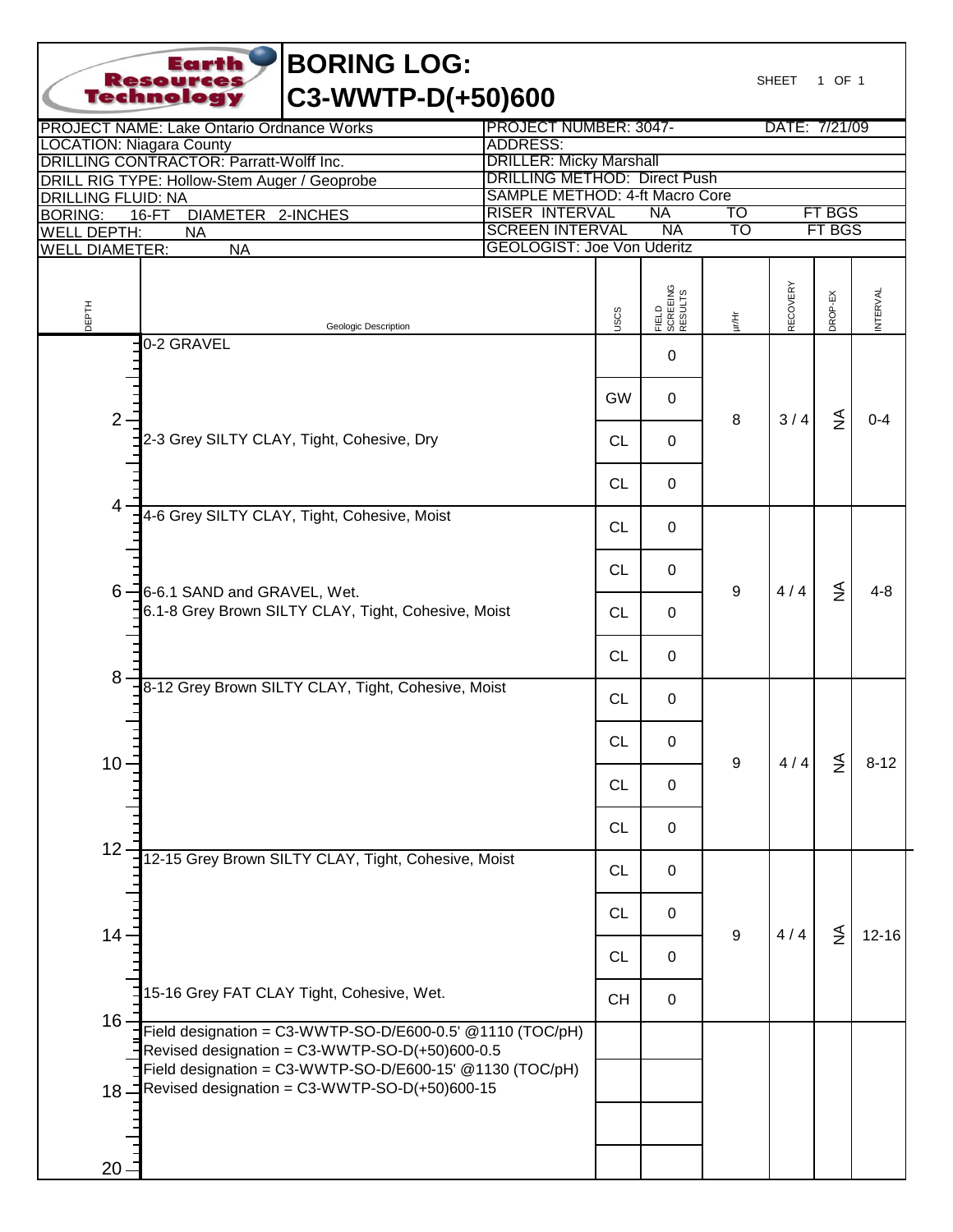| <b>BORING LOG:</b><br>Earth<br><b>Resources</b><br>Technology<br>C3-WWTP-E(+50)600<br>(Western Drainage Ditch)                 |                                       |           |                              |                | SHEET         | 1 OF 1  |                |
|--------------------------------------------------------------------------------------------------------------------------------|---------------------------------------|-----------|------------------------------|----------------|---------------|---------|----------------|
| <b>PROJECT NAME: Lake Ontario Ordnance Works</b>                                                                               | <b>PROJECT NUMBER: 3047-</b>          |           |                              |                | DATE: 7/10/09 |         |                |
| <b>LOCATION: Niagara County</b>                                                                                                | <b>ADDRESS:</b>                       |           |                              |                |               |         |                |
| <b>DRILLING CONTRACTOR: Parratt-Wolff Inc.</b>                                                                                 | <b>DRILLER: Micky Marshall</b>        |           |                              |                |               |         |                |
| <b>DRILL RIG TYPE: Tractor Mounted Geoprobe</b>                                                                                | <b>DRILLING METHOD: Direct Push</b>   |           |                              |                |               |         |                |
| <b>DRILLING FLUID: NA</b>                                                                                                      | <b>SAMPLE METHOD: 4-ft Macro Core</b> |           |                              |                |               |         |                |
| <b>DIAMETER</b><br>2-INCHES<br><b>BORING:</b><br>7-FT                                                                          | <b>RISER INTERVAL</b>                 |           | <b>NA</b>                    | TO             |               | FT BGS  |                |
| <b>WELL DEPTH:</b><br><b>NA</b>                                                                                                | <b>SCREEN INTERVAL</b>                |           | <b>NA</b>                    | TO             |               | FT BGS  |                |
| <b>WELL DIAMETER:</b><br><b>NA</b>                                                                                             | <b>GEOLOGIST: Joe Von Uderitz</b>     |           |                              |                |               |         |                |
|                                                                                                                                |                                       |           |                              |                |               |         |                |
| <b>DEPTH</b><br><b>Geologic Description</b>                                                                                    |                                       | USCS      | FIELD<br>SCREEING<br>RESULTS | Ĕ              | RECOVERY      | DROP-EX | <b>NTERVAL</b> |
| Located on the bank of the ditch next to the Sed. Ditch was approx.<br>8-ft deep. Drilled to 8-ft bgs and started at 0-ft bgs. |                                       |           | 0                            |                |               |         |                |
| 0-1 Brown SANDY SILT with some CLAY. Tight, Semi-cohesive,<br>moist.                                                           |                                       | <b>SM</b> | $\mathbf 0$                  |                |               |         |                |
| $2 -$<br>1-4 Brown SILTY CLAY, Tight, Cohesive, Damp.                                                                          |                                       | ML        | 0                            | $\overline{7}$ | 4/4           | ₹       | $0 - 4$        |
|                                                                                                                                |                                       | ML        | 0                            |                |               |         |                |
| 4                                                                                                                              |                                       |           |                              |                |               |         |                |
| 4-7 Brown SILTY CLAY, Tight, Cohesive, Moist.                                                                                  |                                       | <b>CL</b> | 0                            |                |               |         |                |
|                                                                                                                                |                                       | <b>CL</b> | 0                            |                |               |         |                |
| 6                                                                                                                              |                                       | <b>CL</b> | $\mathbf 0$                  | $\overline{7}$ | 3/3           | ₹       | $4 - 7$        |
|                                                                                                                                |                                       |           |                              |                |               |         |                |
| 8<br>REFUSAL at 7-ft BGS                                                                                                       |                                       |           |                              |                |               |         |                |
| Field sample designation: C3-WWTP-SD-WDDE/F-0.5' @1215.                                                                        |                                       |           |                              |                |               |         |                |
| Revised designation: C3-WWTP-SO-E(+50)600-0.5 (collected<br>from terrestial sediment in ditch)                                 |                                       |           |                              |                |               |         |                |
| 10 Field designation: C3-WWTP-SO-WDDE/F-7'@1240.<br>Revised designation: C3-WWTP-SO-E(+50)600-7 (adjacent to                   |                                       |           |                              |                |               |         |                |
| ditch)                                                                                                                         |                                       |           |                              |                |               |         |                |
| 12 <sub>1</sub>                                                                                                                |                                       |           |                              |                |               |         |                |
|                                                                                                                                |                                       |           |                              |                |               |         |                |
|                                                                                                                                |                                       |           |                              |                |               |         |                |
| $16 -$                                                                                                                         |                                       |           |                              |                |               |         |                |
| 18                                                                                                                             |                                       |           |                              |                |               |         |                |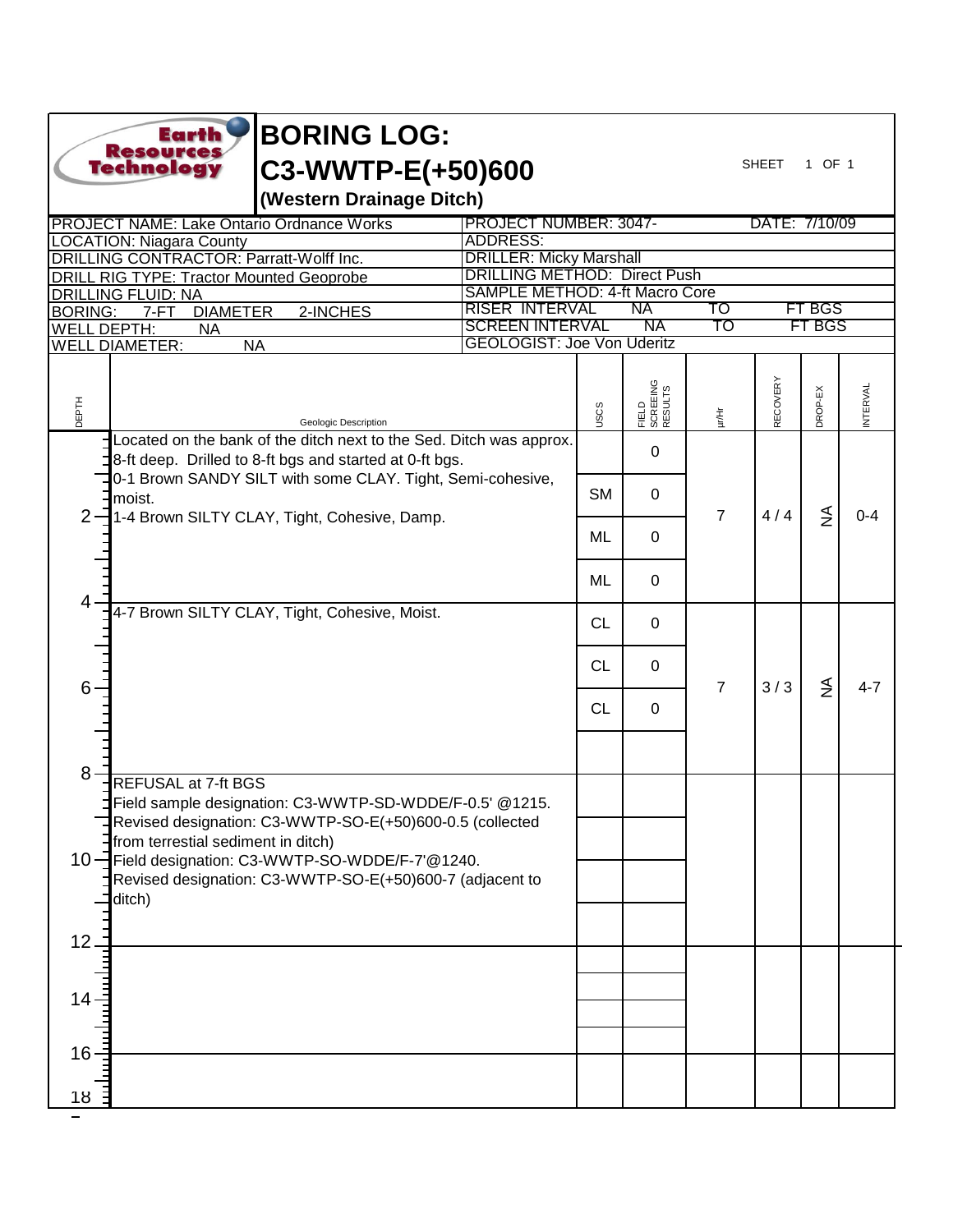|                           |                                                                                     |                                                                                                                  |                                       |           |                              |                | <b>SHEET</b>    | OF 1<br>1          |                 |
|---------------------------|-------------------------------------------------------------------------------------|------------------------------------------------------------------------------------------------------------------|---------------------------------------|-----------|------------------------------|----------------|-----------------|--------------------|-----------------|
|                           | Earth<br><b>Resources</b><br><b>Technology</b>                                      |                                                                                                                  | <b>BORING LOG:</b>                    |           |                              |                |                 |                    |                 |
|                           |                                                                                     | C3-WWTP-F(+50)600                                                                                                | <b>PROJECT NUMBER: 3047-</b>          |           |                              |                | DATE: 7/9/09    |                    |                 |
|                           | <b>PROJECT NAME: Lake Ontario Ordnance Works</b><br><b>LOCATION: Niagara County</b> |                                                                                                                  | <b>ADDRESS:</b>                       |           |                              |                |                 |                    |                 |
|                           | <b>DRILLING CONTRACTOR: Parratt-Wolff Inc.</b>                                      |                                                                                                                  | <b>DRILLER: Micky Marshall</b>        |           |                              |                |                 |                    |                 |
|                           | <b>DRILL RIG TYPE: Tractor Mounted Geoprobe</b>                                     |                                                                                                                  | <b>DRILLING METHOD: Direct Push</b>   |           |                              |                |                 |                    |                 |
| <b>DRILLING FLUID: NA</b> |                                                                                     |                                                                                                                  | <b>SAMPLE METHOD: 4-ft Macro Core</b> |           |                              |                |                 |                    |                 |
| <b>BORING:</b>            | <b>DIAMETER</b><br>11.5-FT                                                          | 2-INCHES                                                                                                         | <b>RISER INTERVAL</b>                 |           | <b>NA</b>                    | TO             |                 | FT BGS             |                 |
| <b>WELL DEPTH:</b>        | <b>NA</b>                                                                           |                                                                                                                  | <b>SCREEN INTERVAL</b>                |           | <b>NA</b>                    | TO             |                 | FT BGS             |                 |
| <b>WELL DIAMETER:</b>     | <b>NA</b>                                                                           |                                                                                                                  | <b>GEOLOGIST: Joe Von Uderitz</b>     |           |                              |                |                 |                    |                 |
| DEPTH                     |                                                                                     | Geologic Description                                                                                             |                                       | uscs      | FIELD<br>SCREEING<br>RESULTS | 吉              | <b>RECOVERY</b> | DROP-EX            | <b>INTERVAL</b> |
|                           | 0-0.25 Grass and Organics                                                           | 0.25-1 Brown/Black SANDY SILT,<br>with Trace CLAY. Tight, Semi-cohesive. Dry                                     |                                       |           | 0                            |                |                 |                    |                 |
| $\overline{2}$            |                                                                                     | 1-4 Brown SILTY CLAY, Tight, Cohesive, Damp                                                                      |                                       | ML        | 0                            | $\overline{7}$ | 4/4             | $\widetilde{\geq}$ | $0 - 4$         |
|                           |                                                                                     |                                                                                                                  |                                       | <b>CL</b> | 0                            |                |                 |                    |                 |
|                           |                                                                                     |                                                                                                                  |                                       | <b>CL</b> | $\mathbf 0$                  |                |                 |                    |                 |
| 4                         |                                                                                     | 4-8 Brown SILTY CLAY Tight, Cohesive, Damp. (4.2-4.3 Coarse<br>SAND Seem) Some Dolomite Rock Fragments and Slag. |                                       | <b>CL</b> | 1.6                          | 8              |                 |                    |                 |
|                           | sample collection.                                                                  | Elevated organic vapor due to slag. Slag was not targeted for                                                    |                                       | <b>CL</b> | 2.9                          |                |                 |                    |                 |
| 6                         |                                                                                     |                                                                                                                  |                                       | <b>CL</b> | 1.8                          |                | 4/4             | $\frac{4}{2}$      | $4 - 8$         |
|                           |                                                                                     |                                                                                                                  |                                       | <b>CL</b> | 1                            |                |                 |                    |                 |
| 8                         | Pebbles                                                                             | 8-11.5 Brown SILTY CLAY, Tight, Cohesive, Some Angular                                                           |                                       | <b>CL</b> | 0                            |                |                 |                    |                 |
|                           |                                                                                     |                                                                                                                  |                                       | CL        | 0                            |                | 3.5             |                    |                 |
| 10                        |                                                                                     |                                                                                                                  |                                       | <b>CL</b> | $\Omega$                     | 6              | 3.5             | $\mathfrak{Z}$     | $8 - 11.5$      |
|                           |                                                                                     |                                                                                                                  |                                       |           |                              |                |                 |                    |                 |
| $12 -$                    | REFUSAL at 11.5-ft BGS                                                              |                                                                                                                  |                                       |           |                              |                |                 |                    |                 |
|                           |                                                                                     | Field designation: C3-WWTP-SO-F/G600-0.5' @1035.                                                                 |                                       |           |                              |                |                 |                    |                 |
|                           |                                                                                     | Revised designation = C3-WWTP-SO-F(+50)600-0.5<br>Field designation C3-WWTP-SO-F/G600-6'@1045.                   |                                       |           |                              |                |                 |                    |                 |
|                           |                                                                                     | 14 $\overline{\text{I}}$ Revised designation = C3-WWTP-SO-F(+50)600-6                                            |                                       |           |                              |                |                 |                    |                 |
|                           |                                                                                     |                                                                                                                  |                                       |           |                              |                |                 |                    |                 |
| 16                        |                                                                                     |                                                                                                                  |                                       |           |                              |                |                 |                    |                 |
|                           |                                                                                     |                                                                                                                  |                                       |           |                              |                |                 |                    |                 |
| 18                        |                                                                                     |                                                                                                                  |                                       |           |                              |                |                 |                    |                 |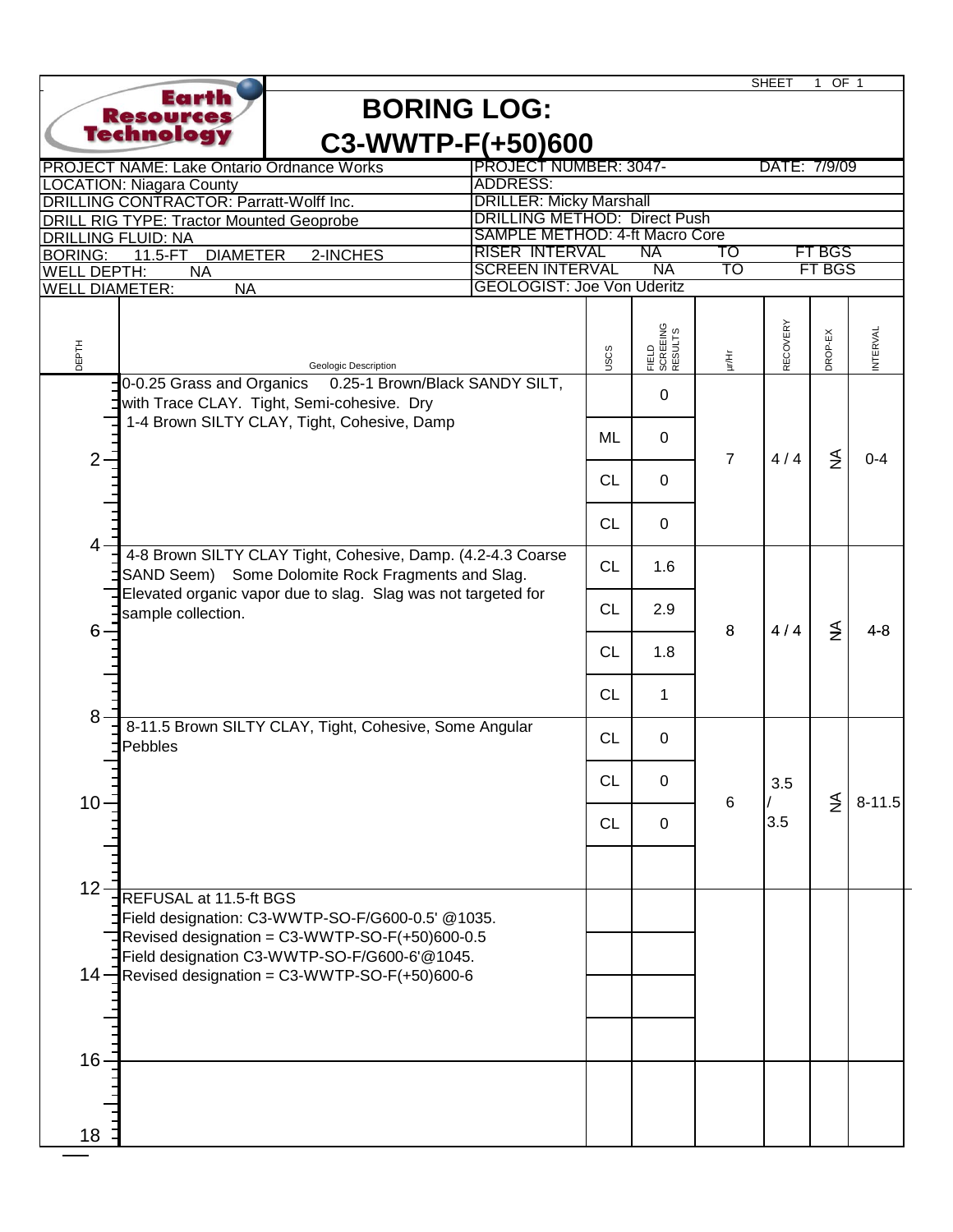| <b>BORING LOG: C</b><br>Earth<br><b>Resources</b><br>3-WWTP-D700<br>Technology                                                  |                                       |                        |                              |        | <b>SHEET</b>    | 1 OF 1         |                 |
|---------------------------------------------------------------------------------------------------------------------------------|---------------------------------------|------------------------|------------------------------|--------|-----------------|----------------|-----------------|
| <b>PROJECT NAME: Lake Ontario Ordnance Works</b>                                                                                | <b>PROJECT NUMBER: 3047-</b>          |                        |                              |        | DATE: 7/21/09   |                |                 |
| <b>LOCATION: Niagara County</b>                                                                                                 | <b>ADDRESS:</b>                       |                        |                              |        |                 |                |                 |
| <b>DRILLING CONTRACTOR: Parratt-Wolff Inc.</b>                                                                                  | <b>DRILLER: Micky Marshall</b>        |                        |                              |        |                 |                |                 |
| DRILL RIG TYPE: Hollow-Stem Auger / Geoprobe                                                                                    | <b>DRILLING METHOD: Direct Push</b>   |                        |                              |        |                 |                |                 |
| <b>DRILLING FLUID: NA</b>                                                                                                       | <b>SAMPLE METHOD: 4-ft Macro Core</b> |                        |                              |        |                 |                |                 |
| <b>BORING:</b><br>20-FT<br>DIAMETER 2-INCHES                                                                                    | <b>RISER INTERVAL</b>                 |                        | <b>NA</b>                    | TO     |                 | FT BGS         |                 |
| <b>WELL DEPTH:</b><br><b>NA</b>                                                                                                 | <b>SCREEN INTERVAL</b>                |                        | <b>NA</b>                    | TO     |                 | FT BGS         |                 |
| <b>WELL DIAMETER:</b><br><b>NA</b>                                                                                              | <b>GEOLOGIST: Joe Von Uderitz</b>     |                        |                              |        |                 |                |                 |
|                                                                                                                                 |                                       |                        |                              |        |                 |                |                 |
| DEPTH<br>Geologic Description                                                                                                   |                                       | <b>USCS</b>            | FIELD<br>SCREEING<br>RESULTS | i<br>E | <b>RECOVERY</b> | DROP-EX        | <b>INTERVAL</b> |
| 0-0.25 GRASS and ORGANICS<br>0.25-4 Brown SANDY SILT, Trace CLAY. Tight, Non-Cohesive,                                          |                                       |                        | $\mathbf 0$                  |        |                 |                |                 |
| some Cobbles Dry.<br>$\overline{2}$                                                                                             |                                       | <b>SM</b>              | 3.3                          | 8      | 4/4             | $\frac{1}{2}$  | $0 - 4$         |
|                                                                                                                                 |                                       | <b>SM</b>              | 3.7                          |        |                 |                |                 |
|                                                                                                                                 |                                       | <b>SM</b>              | $\mathbf 0$                  |        |                 |                |                 |
| 4<br>4-8 Brown SILTY CLAY, Tight, Cohesive, with light grey CLAY<br>seems. Dry with some Cobbles                                |                                       | <b>CL</b>              | 1.8                          |        |                 |                |                 |
|                                                                                                                                 |                                       | <b>CL</b>              | 3                            |        |                 |                |                 |
| 6                                                                                                                               |                                       | <b>CL</b>              | 1.5                          | 9      | 4/4             | $\frac{1}{2}$  | $4 - 8$         |
|                                                                                                                                 |                                       | <b>CL</b>              | 1.1                          |        |                 |                |                 |
| 8<br>8-12 Brown SILTY CLAY, Tight, Cohesive, with Light Grey CLAY<br>Seems. Dry with some Cobbles. Some Dolomite Rock Fragments |                                       | <b>CL</b>              | $\mathbf 0$                  |        |                 |                |                 |
| at 11-ft                                                                                                                        |                                       | <b>CL</b>              | $\mathbf 0$                  |        |                 |                |                 |
| 10                                                                                                                              |                                       | <b>CL</b>              | $\mathbf{0}$                 | 8      | 4/4             | $\frac{4}{2}$  | $8 - 12$        |
|                                                                                                                                 |                                       | <b>CL</b>              | $\Omega$                     |        |                 |                |                 |
| $12 -$<br>12-16 Brown SILTY CLAY, Tight, Cohesive, with Light Grey CLAY                                                         |                                       | CL                     | $\mathbf 0$                  |        |                 |                |                 |
| Seems. Dry with some Cobbles.                                                                                                   |                                       | <b>CL</b>              | $\mathbf 0$                  |        |                 |                |                 |
| 14<br>Trace SAND at 15.5-ft. Wet at 15-ft                                                                                       |                                       | <b>CL</b>              | $\mathbf{0}$                 | 9      | 4/4             | $\leq$         | $12 - 16$       |
|                                                                                                                                 |                                       | <b>CL</b>              | $\mathbf 0$                  |        |                 |                |                 |
| $16 -$<br>16-20 Grey Brown SILTY CLAY with trace Pebbles, Tight,                                                                |                                       | <b>CL</b>              | $\Omega$                     |        |                 |                |                 |
| Cohesive, Wet. Some SAND at 19.5-ft                                                                                             |                                       | CL                     | $\mathbf 0$                  |        |                 |                |                 |
| 18 <sub>1</sub>                                                                                                                 |                                       |                        |                              | 9      | 4/4             | $\mathfrak{Z}$ | 16-20           |
| C3-WWTP-SO-D700-0.5' @855 (MS/MSD)<br>C3-WWTP-SO-D700-15' @940                                                                  |                                       | <b>CL</b><br><b>CL</b> | $\Omega$                     |        |                 |                |                 |
| $20 -$                                                                                                                          |                                       |                        | $\mathbf 0$                  |        |                 |                |                 |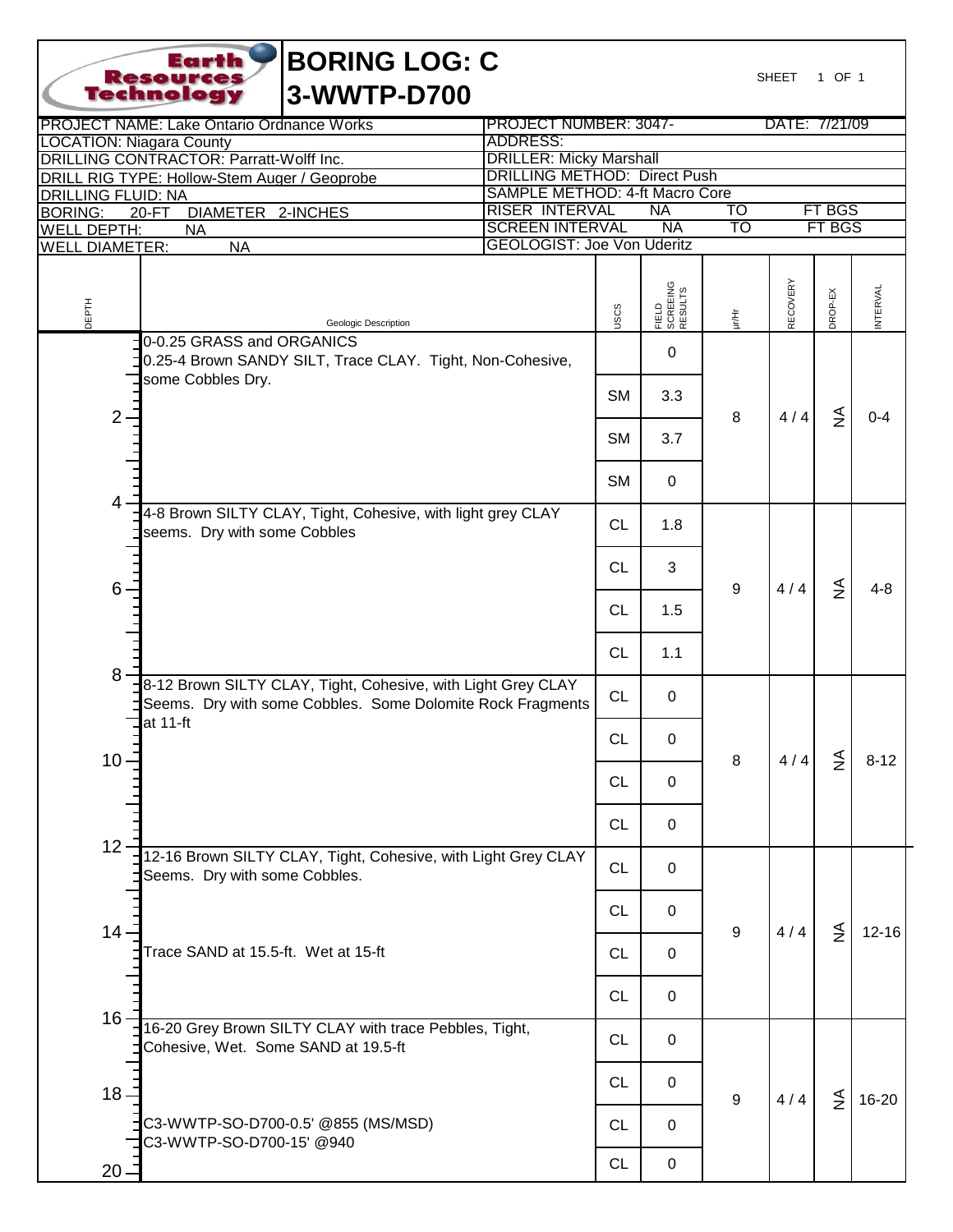| <b>BORING LOG:</b><br>Earth<br><b>Resource:</b><br><b>C3-WWTP-E700</b><br><b>Technology</b>              |                                          |           |                              |                | <b>SHEET</b>    | 1 OF 1             |           |
|----------------------------------------------------------------------------------------------------------|------------------------------------------|-----------|------------------------------|----------------|-----------------|--------------------|-----------|
| <b>PROJECT NAME: Lake Ontario Ordnance Works</b>                                                         | <b>PROJECT NUMBER: 3047-</b>             |           |                              |                | DATE: 7/21/09   |                    |           |
| <b>LOCATION: Niagara County</b>                                                                          | <b>ADDRESS:</b>                          |           |                              |                |                 |                    |           |
| <b>DRILLING CONTRACTOR: Parratt-Wolff Inc.</b>                                                           | <b>DRILLER: Micky Marshall</b>           |           |                              |                |                 |                    |           |
| DRILL RIG TYPE: Hollow-Stem Auger / Geoprobe                                                             | <b>DRILLING METHOD: Direct Push</b>      |           |                              |                |                 |                    |           |
| <b>DRILLING FLUID: NA</b>                                                                                | <b>SAMPLE METHOD: 4-ft Macro Core</b>    |           |                              |                |                 |                    |           |
| DIAMETER 2-INCHES<br><b>BORING:</b><br>20-FT<br><b>WELL DEPTH:</b><br><b>NA</b>                          | RISER INTERVAL<br><b>SCREEN INTERVAL</b> |           | <b>NA</b><br><b>NA</b>       | TO<br>TO       |                 | FT BGS<br>FT BGS   |           |
| <b>NA</b><br><b>WELL DIAMETER:</b>                                                                       | <b>GEOLOGIST: Joe Von Uderitz</b>        |           |                              |                |                 |                    |           |
|                                                                                                          |                                          |           |                              |                |                 |                    |           |
| DEPTH<br>Geologic Description                                                                            |                                          | uscs      | FIELD<br>SCREEING<br>RESULTS | ŧ              | <b>RECOVERY</b> | DROP-EX            | NTERVAL   |
| 0-0.25 ORGANICS<br>0.25-4 Brown SANDY SILT, Trace CLAY. Some Brick present.<br>Tight, Non-Cohesive, Dry. |                                          |           | $\mathbf 0$                  |                |                 |                    |           |
| $\overline{2}$                                                                                           |                                          | <b>SM</b> | $\mathbf 0$                  | 9              | 4/4             | $\widetilde{\geq}$ | $0 - 4$   |
|                                                                                                          |                                          | <b>SM</b> | 0                            |                |                 |                    |           |
|                                                                                                          |                                          | <b>SM</b> | $\mathbf 0$                  |                |                 |                    |           |
| 4<br>4-8 Brown SANDY SILT, Trace CLAY. Some Brick present. Tight,<br>Non-Cohesive, Dry.                  |                                          | <b>SM</b> | $\Omega$                     |                |                 |                    |           |
|                                                                                                          |                                          | <b>SM</b> | $\Omega$                     |                |                 |                    |           |
| 6                                                                                                        |                                          | <b>SM</b> | $\Omega$                     | $\overline{7}$ | 4/4             | $\frac{4}{2}$      | $4 - 8$   |
|                                                                                                          |                                          | <b>SM</b> | 0                            |                |                 |                    |           |
| 8<br>8-10 Brown SANDY SILT, Trae CLAY, Tight, Non-Cohesive, Dry.                                         |                                          | <b>SM</b> | $\Omega$                     |                |                 |                    |           |
|                                                                                                          |                                          | <b>SM</b> | $\mathbf 0$                  |                |                 |                    |           |
| 10-12 Brown SILTY CLAY, Tight, Cohesive, Moist with some<br>Pebbles.                                     |                                          | <b>CL</b> | $\mathbf 0$                  | $\overline{7}$ | 4/4             | $\frac{4}{2}$      | $8 - 12$  |
|                                                                                                          |                                          | <b>CL</b> | $\mathbf 0$                  |                |                 |                    |           |
| $12 -$<br>12-16 Brown SILTY CLAY, Tight, Cohesive, Moist with some                                       |                                          | <b>CL</b> | $\mathbf 0$                  |                |                 |                    |           |
| Pebbles. Some DOLOMITE Rock Fragements at 15-ft.                                                         |                                          | <b>CL</b> | $\mathbf 0$                  |                |                 |                    |           |
| 14                                                                                                       |                                          |           |                              | $\overline{7}$ | 4/4             | $\leq$             | $12 - 16$ |
|                                                                                                          |                                          | <b>CL</b> | $\mathbf 0$                  |                |                 |                    |           |
| $16 -$<br>16-17 Brown SILTY CLAY, Tight, Cohesive, Moist with some                                       |                                          | <b>CL</b> | $\mathbf 0$                  |                |                 |                    |           |
| Pebbles.                                                                                                 |                                          | <b>CL</b> |                              |                |                 |                    |           |
| 17-19 Grey FAT CLAY, Tight, Cohesive, Wet.<br>$18 -$<br>C3-WWTP-SO-E700-0.5' @1040                       |                                          | <b>CH</b> |                              | 6              | 4/4             | $\leq$             | 16-20     |
| C3-WWTP-SO-E700-16' @1055                                                                                |                                          | <b>CH</b> |                              |                |                 |                    |           |
| 20                                                                                                       |                                          |           |                              |                |                 |                    |           |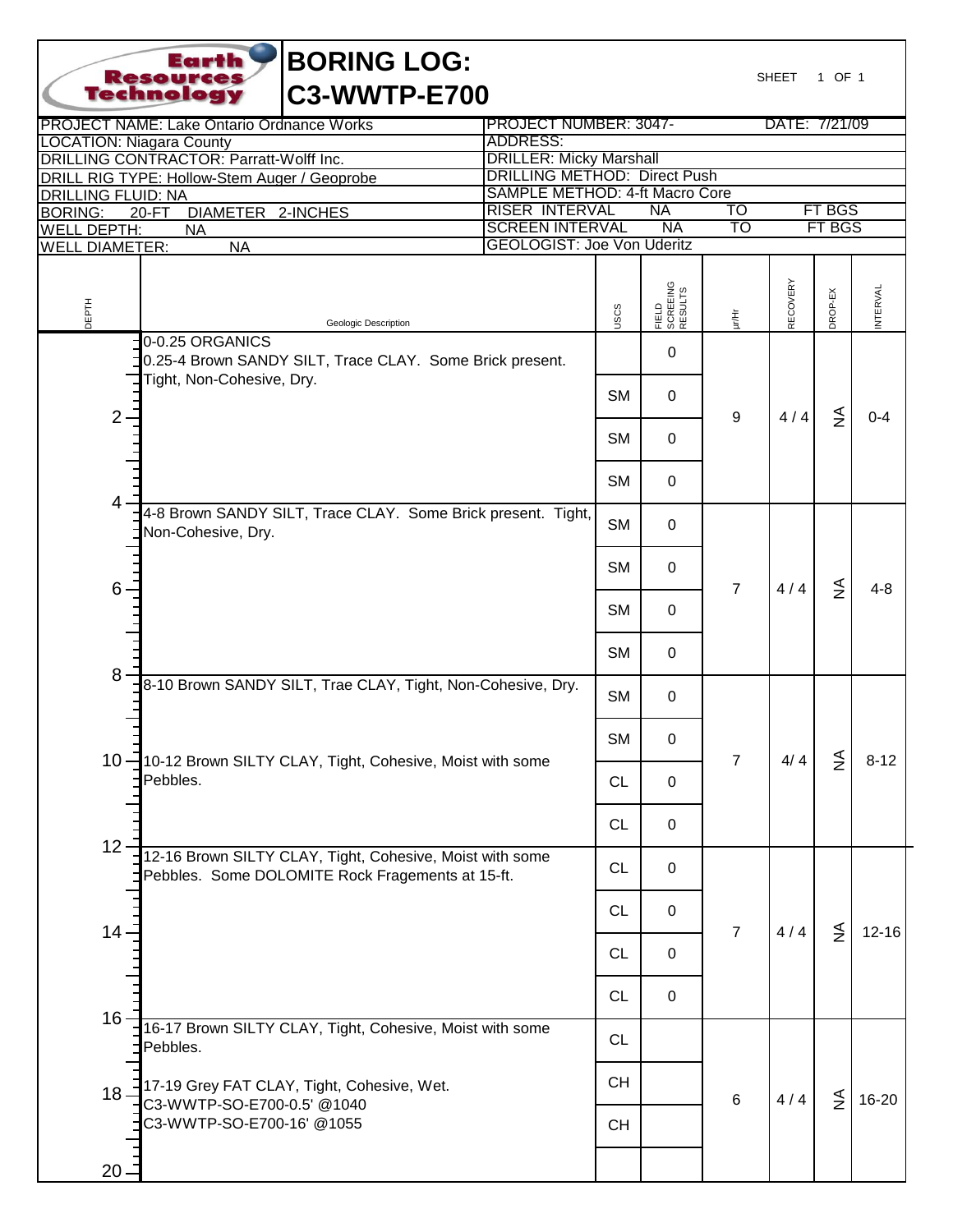|                                                                              |                                                              |                                                                              |           |                              |    | <b>SHEET</b>    | OF 1<br>$\mathbf{1}$ |                 |
|------------------------------------------------------------------------------|--------------------------------------------------------------|------------------------------------------------------------------------------|-----------|------------------------------|----|-----------------|----------------------|-----------------|
| Earth<br><b>Resources</b>                                                    | <b>BORING LOG:</b>                                           |                                                                              |           |                              |    |                 |                      |                 |
| Technology                                                                   |                                                              |                                                                              |           |                              |    |                 |                      |                 |
|                                                                              | <b>C3-WWTP-F700</b>                                          |                                                                              |           |                              |    |                 |                      |                 |
| <b>PROJECT NAME: Lake Ontario Ordnance Works</b>                             |                                                              | <b>PROJECT NUMBER: 3047-</b>                                                 |           |                              |    | DATE: 7/9/09    |                      |                 |
| <b>LOCATION: Niagara County</b>                                              |                                                              | <b>ADDRESS:</b>                                                              |           |                              |    |                 |                      |                 |
| <b>DRILLING CONTRACTOR: Parratt-Wolff Inc.</b>                               |                                                              | <b>DRILLER: Micky Marshall</b>                                               |           |                              |    |                 |                      |                 |
| <b>DRILL RIG TYPE: Tractor Mounted Geoprobe</b><br><b>DRILLING FLUID: NA</b> |                                                              | <b>DRILLING METHOD: Direct Push</b><br><b>SAMPLE METHOD: 4-ft Macro Core</b> |           |                              |    |                 |                      |                 |
| <b>DIAMETER</b><br><b>BORING:</b><br>11.9-FT                                 | 2-INCHES                                                     | <b>RISER INTERVAL</b>                                                        |           | <b>NA</b>                    | TO |                 | <b>FT BGS</b>        |                 |
| <b>WELL DEPTH:</b><br><b>NA</b>                                              |                                                              | <b>SCREEN INTERVAL</b>                                                       |           | <b>NA</b>                    | TO |                 | FT BGS               |                 |
| <b>WELL DIAMETER:</b><br><b>NA</b>                                           |                                                              | <b>GEOLOGIST: Joe Von Uderitz</b>                                            |           |                              |    |                 |                      |                 |
|                                                                              |                                                              |                                                                              |           |                              |    |                 |                      |                 |
|                                                                              |                                                              |                                                                              |           | FIELD<br>SCREEING<br>RESULTS |    | <b>RECOVERY</b> |                      |                 |
| DEPTH                                                                        |                                                              |                                                                              | uscs      |                              | 吉  |                 | DROP-EX              | <b>INTERVAL</b> |
|                                                                              | Geologic Description                                         |                                                                              |           |                              |    |                 |                      |                 |
| 0-0.25 Grass and Organics                                                    |                                                              |                                                                              |           | 0                            |    |                 |                      |                 |
| $\mathbf{v}$<br>cohesive. Dry                                                | 0.25-3 Brown/Black SANDY SILT, with Trace CLAY. Loose, Non-  |                                                                              |           |                              |    |                 |                      |                 |
|                                                                              |                                                              |                                                                              | ML        | 0                            |    |                 |                      |                 |
| 2                                                                            |                                                              |                                                                              |           |                              | 6  | 4/4             | $\widetilde{\geq}$   | $0 - 4$         |
|                                                                              |                                                              |                                                                              | ML        | 0                            |    |                 |                      |                 |
|                                                                              | 3-4 Brown SILTY CLAY, Tight, Cohesive, Dry                   |                                                                              |           |                              |    |                 |                      |                 |
|                                                                              |                                                              |                                                                              | ML        | $\mathbf 0$                  |    |                 |                      |                 |
|                                                                              |                                                              |                                                                              |           |                              |    |                 |                      |                 |
| 4                                                                            | 4-8 Brown SILTY CLAY, Tight, Cohesive with some Pebbles, Dry |                                                                              | <b>CL</b> | $\mathbf 0$                  |    |                 |                      |                 |
|                                                                              |                                                              |                                                                              |           |                              |    |                 |                      |                 |
|                                                                              |                                                              |                                                                              |           |                              |    |                 |                      |                 |
|                                                                              |                                                              |                                                                              | <b>CL</b> | 0                            |    |                 |                      |                 |
| 6                                                                            |                                                              |                                                                              |           |                              | 8  | 4/4             | $\frac{4}{2}$        | $4 - 8$         |
|                                                                              |                                                              |                                                                              | <b>CL</b> | 0                            |    |                 |                      |                 |
|                                                                              |                                                              |                                                                              |           |                              |    |                 |                      |                 |
|                                                                              |                                                              |                                                                              | <b>CL</b> | $\mathbf 0$                  |    |                 |                      |                 |
| 8                                                                            | 8-11.9 Brown SILTY CLAY, Tight, Cohesive, Moist. Some Grey   |                                                                              |           |                              |    |                 |                      |                 |
| <b>Dolomite Rock Fragemnets</b>                                              |                                                              |                                                                              | CL        | $\pmb{0}$                    |    |                 |                      |                 |
|                                                                              |                                                              |                                                                              |           |                              |    |                 |                      |                 |
|                                                                              |                                                              |                                                                              | <b>CL</b> | 0                            |    |                 |                      |                 |
| 10                                                                           |                                                              |                                                                              |           |                              | 8  | 4/4             | $\leq$               | $8 - 11.9$      |
|                                                                              |                                                              |                                                                              | <b>CL</b> | $\mathbf 0$                  |    |                 |                      |                 |
|                                                                              |                                                              |                                                                              |           |                              |    |                 |                      |                 |
|                                                                              |                                                              |                                                                              | <b>CL</b> | $\mathbf 0$                  |    |                 |                      |                 |
| $12 -$<br>REFUSAL at 11.9-ft BGS                                             |                                                              |                                                                              |           |                              |    |                 |                      |                 |
|                                                                              | C3-WWTP-SO-F700-0.5' @1115 (TOC/pH)                          |                                                                              |           |                              |    |                 |                      |                 |
|                                                                              | C3-WWTP-SO-F700-12'@1125 (TOC/pH)                            |                                                                              |           |                              |    |                 |                      |                 |
|                                                                              |                                                              |                                                                              |           |                              |    |                 |                      |                 |
| 14                                                                           |                                                              |                                                                              |           |                              |    |                 |                      |                 |
|                                                                              |                                                              |                                                                              |           |                              |    |                 |                      |                 |
|                                                                              |                                                              |                                                                              |           |                              |    |                 |                      |                 |
|                                                                              |                                                              |                                                                              |           |                              |    |                 |                      |                 |
| 16                                                                           |                                                              |                                                                              |           |                              |    |                 |                      |                 |
|                                                                              |                                                              |                                                                              |           |                              |    |                 |                      |                 |
|                                                                              |                                                              |                                                                              |           |                              |    |                 |                      |                 |
|                                                                              |                                                              |                                                                              |           |                              |    |                 |                      |                 |
| 18                                                                           |                                                              |                                                                              |           |                              |    |                 |                      |                 |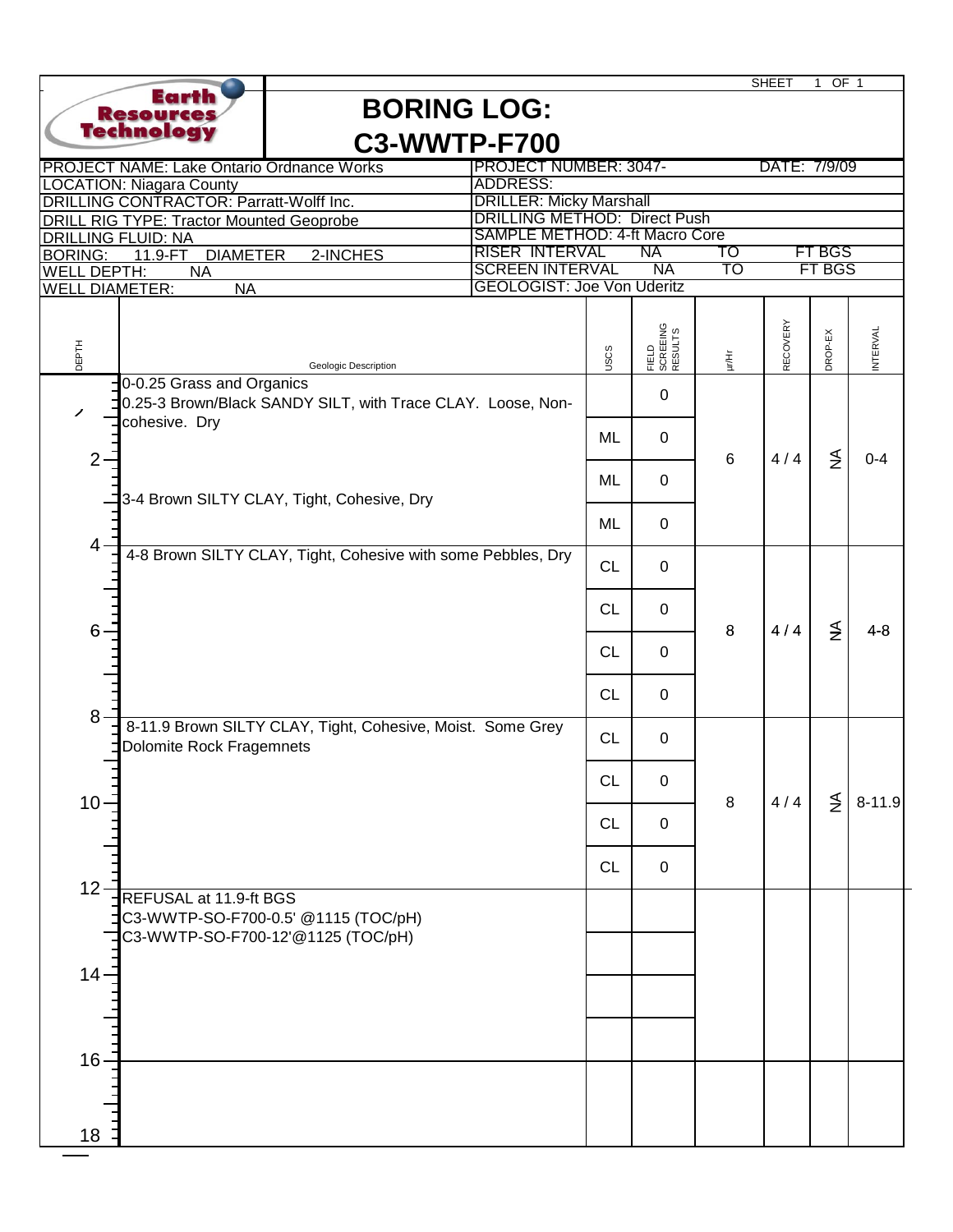| Earth                                                |                                                              |                                       |           |                              |    | <b>SHEET</b>    | OF 1<br>$\mathbf{1}$ |                 |
|------------------------------------------------------|--------------------------------------------------------------|---------------------------------------|-----------|------------------------------|----|-----------------|----------------------|-----------------|
| <b>Resource</b>                                      | <b>BORING LOG:</b>                                           |                                       |           |                              |    |                 |                      |                 |
| <b>Technology</b>                                    | <b>C3-WWTP-G700</b>                                          |                                       |           |                              |    |                 |                      |                 |
| <b>PROJECT NAME: Lake Ontario Ordnance Works</b>     |                                                              | <b>IPROJECT NUMBER: 3047-</b>         |           |                              |    | DATE: 7/9/09    |                      |                 |
| <b>LOCATION: Niagara County</b>                      |                                                              | <b>ADDRESS:</b>                       |           |                              |    |                 |                      |                 |
| <b>DRILLING CONTRACTOR: Parratt-Wolff Inc.</b>       |                                                              | <b>DRILLER: Micky Marshall</b>        |           |                              |    |                 |                      |                 |
| <b>DRILL RIG TYPE: Tractor Mounted Geoprobe</b>      |                                                              | <b>DRILLING METHOD: Direct Push</b>   |           |                              |    |                 |                      |                 |
| <b>DRILLING FLUID: NA</b>                            |                                                              | <b>SAMPLE METHOD: 4-ft Macro Core</b> |           |                              |    |                 |                      |                 |
| <b>DIAMETER</b><br><b>BORING:</b><br>$12-FT$         | 2-INCHES                                                     | <b>RISER INTERVAL</b>                 |           | <b>NA</b>                    | TO |                 | FT BGS               |                 |
| <b>WELL DEPTH:</b><br><b>NA</b>                      |                                                              | <b>SCREEN INTERVAL</b>                |           | <b>NA</b>                    | TO |                 | FT BGS               |                 |
| <b>WELL DIAMETER:</b><br><b>NA</b>                   |                                                              | <b>GEOLOGIST: Joe Von Uderitz</b>     |           |                              |    |                 |                      |                 |
| <b>DEPTH</b>                                         | Geologic Description                                         |                                       | uscs      | FIELD<br>SCREEING<br>RESULTS | 古山 | <b>RECOVERY</b> | DROP-EX              | <b>INTERVAL</b> |
| 0-0.5 Grass and Organics<br>$\overline{\phantom{a}}$ | 0.5-1.5 Brown/Black SANDY SILT, tight, Semi-cohesive. Dry    |                                       |           | 0                            |    |                 |                      |                 |
| 2                                                    | 1.5-4 Brown SILTY CLAY, Tight, Cohesive, Dry                 |                                       | ML        | $\mathbf 0$                  | 6  | 4/4             | $\widetilde{\geq}$   | $0 - 4$         |
|                                                      |                                                              |                                       | <b>CL</b> | 0                            |    |                 |                      |                 |
|                                                      |                                                              |                                       | <b>CL</b> | $\mathbf 0$                  |    |                 |                      |                 |
| 4<br>Cohesive, Moist.                                | 4-7.5 Brown SILTY CLAY with Trace Grey CLAY Seems, Tight,    |                                       | <b>CL</b> | $\mathbf 0$                  |    |                 |                      |                 |
|                                                      |                                                              |                                       | <b>CL</b> | $\mathbf 0$                  |    | 3.5             |                      |                 |
| 6                                                    |                                                              |                                       | <b>CL</b> | $\mathbf 0$                  | 8  | 4               | $\widetilde{\geq}$   | $4 - 8$         |
|                                                      |                                                              |                                       | <b>CL</b> | 0                            |    |                 |                      |                 |
| 8<br>Black SANDY SILT, Wet).                         | 8-12 Grey Brown SILTY CLAY, Tight, Cohesive, Moist (11-ft 1" |                                       | <b>CL</b> | $\mathbf 0$                  |    |                 |                      |                 |
|                                                      |                                                              |                                       | <b>CL</b> | 0                            |    | 3.5             |                      |                 |
| 10                                                   |                                                              |                                       | ML        | $\mathbf 0$                  | 8  |                 | $\frac{4}{2}$        | $8 - 12$        |
|                                                      |                                                              |                                       | <b>CL</b> | $\mathbf 0$                  |    |                 |                      |                 |
| 12 <sub>2</sub><br><b>REFUSAL at 12-ft BGS</b>       |                                                              |                                       |           |                              |    |                 |                      |                 |
| C3-WWTP-SO-G700-0.5' @930                            |                                                              |                                       |           |                              |    |                 |                      |                 |
| C3-WWTP-SO-G700-12'@1005<br>14                       |                                                              |                                       |           |                              |    |                 |                      |                 |
|                                                      |                                                              |                                       |           |                              |    |                 |                      |                 |
| 16                                                   |                                                              |                                       |           |                              |    |                 |                      |                 |
|                                                      |                                                              |                                       |           |                              |    |                 |                      |                 |
| 18                                                   |                                                              |                                       |           |                              |    |                 |                      |                 |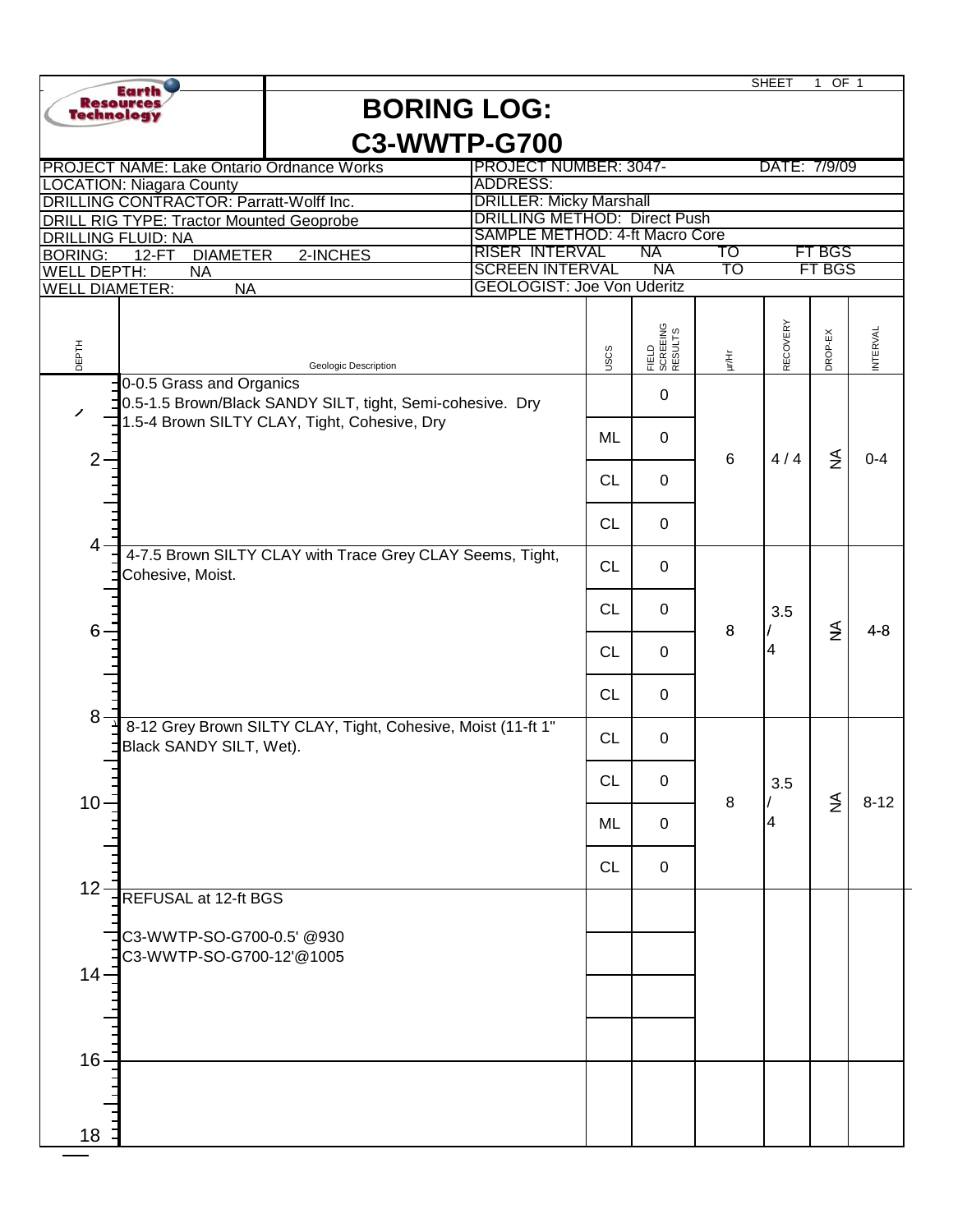|                           | Earth<br><b>Resources</b>                                                         | <b>BORING LOG:</b>                                                                                                                                                          |                                                   |           |                              |                |                 | 1 OF 1          |                 |
|---------------------------|-----------------------------------------------------------------------------------|-----------------------------------------------------------------------------------------------------------------------------------------------------------------------------|---------------------------------------------------|-----------|------------------------------|----------------|-----------------|-----------------|-----------------|
|                           | <b>Technology</b>                                                                 | C3-TNT-B0                                                                                                                                                                   |                                                   |           |                              |                | <b>SHEET</b>    |                 |                 |
|                           | <b>PROJECT NAME: Lake Ontario Ordnance Works</b>                                  |                                                                                                                                                                             | <b>PROJECT NUMBER: 3047-</b>                      |           |                              |                | DATE: 7/20/09   |                 |                 |
|                           | <b>LOCATION: Niagara County</b><br><b>DRILLING CONTRACTOR: Parratt-Wolff Inc.</b> |                                                                                                                                                                             | <b>ADDRESS:</b><br><b>DRILLER: Micky Marshall</b> |           |                              |                |                 |                 |                 |
|                           | DRILL RIG TYPE: Hollow-Stem Auger / Geoprobe                                      |                                                                                                                                                                             | <b>DRILLING METHOD: Direct Push</b>               |           |                              |                |                 |                 |                 |
| <b>DRILLING FLUID: NA</b> |                                                                                   |                                                                                                                                                                             | <b>SAMPLE METHOD: 4-ft Macro Core</b>             |           |                              |                |                 |                 |                 |
| <b>BORING:</b>            | 20-FT                                                                             | DIAMETER 2-INCHES                                                                                                                                                           | <b>RISER INTERVAL</b>                             |           | <b>NA</b>                    | TO             |                 | FT BGS          |                 |
| <b>WELL DEPTH:</b>        | <b>NA</b>                                                                         |                                                                                                                                                                             | <b>SCREEN INTERVAL</b>                            |           | <b>NA</b>                    | TO             |                 | FT BGS          |                 |
| <b>WELL DIAMETER:</b>     | <b>NA</b>                                                                         |                                                                                                                                                                             | <b>GEOLOGIST: Joe Von Uderitz</b>                 |           |                              |                |                 |                 |                 |
| <b>PLE</b>                |                                                                                   | Geologic Description                                                                                                                                                        |                                                   | USCS      | FIELD<br>SCREEING<br>RESULTS | H/H            | <b>RECOVERY</b> | DROP-EX         | <b>INTERVAL</b> |
|                           | 0-0.25 Grass and Organics                                                         | 0.25-3 Brown SANDY SILT, Tight, Non-Cohesive, Damp.                                                                                                                         |                                                   |           | 5.8                          |                |                 |                 |                 |
| $\overline{2}$            |                                                                                   |                                                                                                                                                                             |                                                   | <b>SM</b> | 2.2                          | 8              | 3/4             | NEGATIVE        | $0 - 4$         |
|                           |                                                                                   |                                                                                                                                                                             |                                                   | <b>SM</b> | 0                            |                |                 |                 |                 |
| 4 -                       |                                                                                   | Hit Refusal between 4 and 6 foot and 6 different locations. Moved                                                                                                           |                                                   | SW        | $\mathbf 0$                  |                |                 |                 |                 |
|                           |                                                                                   | to the Northwest of the former Mixing tank area.<br>4-4.25 Light Brown Fine to Medium SAND, Loose, Non-Cohesive.<br>4.25-8 Brown SILTY CLAY, Tight, Cohesive, Dry with some |                                                   |           | $\mathbf 0$                  |                |                 |                 |                 |
| $6 -$                     | Cobbles.                                                                          |                                                                                                                                                                             |                                                   |           |                              | $\overline{7}$ | 4/4             | NEGATIVE        | $4 - 8$         |
|                           |                                                                                   |                                                                                                                                                                             |                                                   | <b>CL</b> | 0                            |                |                 |                 |                 |
| 8                         |                                                                                   | 8-12 Brown SILTY CLAY, Tight, Cohesive, Dry with some Cobbles.                                                                                                              |                                                   | <b>CL</b> | $\mathbf 0$                  |                |                 |                 |                 |
| 10                        |                                                                                   |                                                                                                                                                                             |                                                   | <b>CL</b> | 0                            | 6              | 4/4             | <b>MIN</b>      | $8 - 12$        |
|                           |                                                                                   |                                                                                                                                                                             |                                                   | <b>CL</b> | $\mathbf 0$                  |                |                 | NEGATI          |                 |
| $12 -$                    |                                                                                   |                                                                                                                                                                             |                                                   | <b>CL</b> | $\mathbf 0$                  |                |                 |                 |                 |
|                           | Cobbles.                                                                          | 12-15.5 Brown SILTY CLAY, Tight, Cohesive, Dry with some                                                                                                                    |                                                   | <b>CL</b> | 0                            |                |                 |                 |                 |
| 14                        |                                                                                   |                                                                                                                                                                             |                                                   | <b>CL</b> | 0                            | 6              | 4/4             | <b>NEGATIVE</b> | $12 - 16$       |
|                           |                                                                                   |                                                                                                                                                                             |                                                   | <b>CL</b> | $\mathbf 0$                  |                |                 |                 |                 |
| $16 -$                    |                                                                                   | 15.5-16 Grey Fat CLAY, Tight, Cohesive, Wet.                                                                                                                                |                                                   | <b>CH</b> | $\mathbf 0$                  |                |                 |                 |                 |
|                           |                                                                                   | Field designation = C3-WWTP-SO-TNTB0-0.5' @735<br>Revised designation = C3-TNT-SO-TNTB0-0.5<br>Field designation = C3-WWTP-SO-TNTB0-16' @1230                               |                                                   |           |                              |                |                 |                 |                 |
| $18 -$                    |                                                                                   | Revised designation = C3-TNT-SO-TNTB0-16                                                                                                                                    |                                                   |           |                              |                |                 |                 |                 |
|                           |                                                                                   | This location is on the TNT waste line systematic grid                                                                                                                      |                                                   |           |                              |                |                 |                 |                 |
| $20 -$                    |                                                                                   |                                                                                                                                                                             |                                                   |           |                              |                |                 |                 |                 |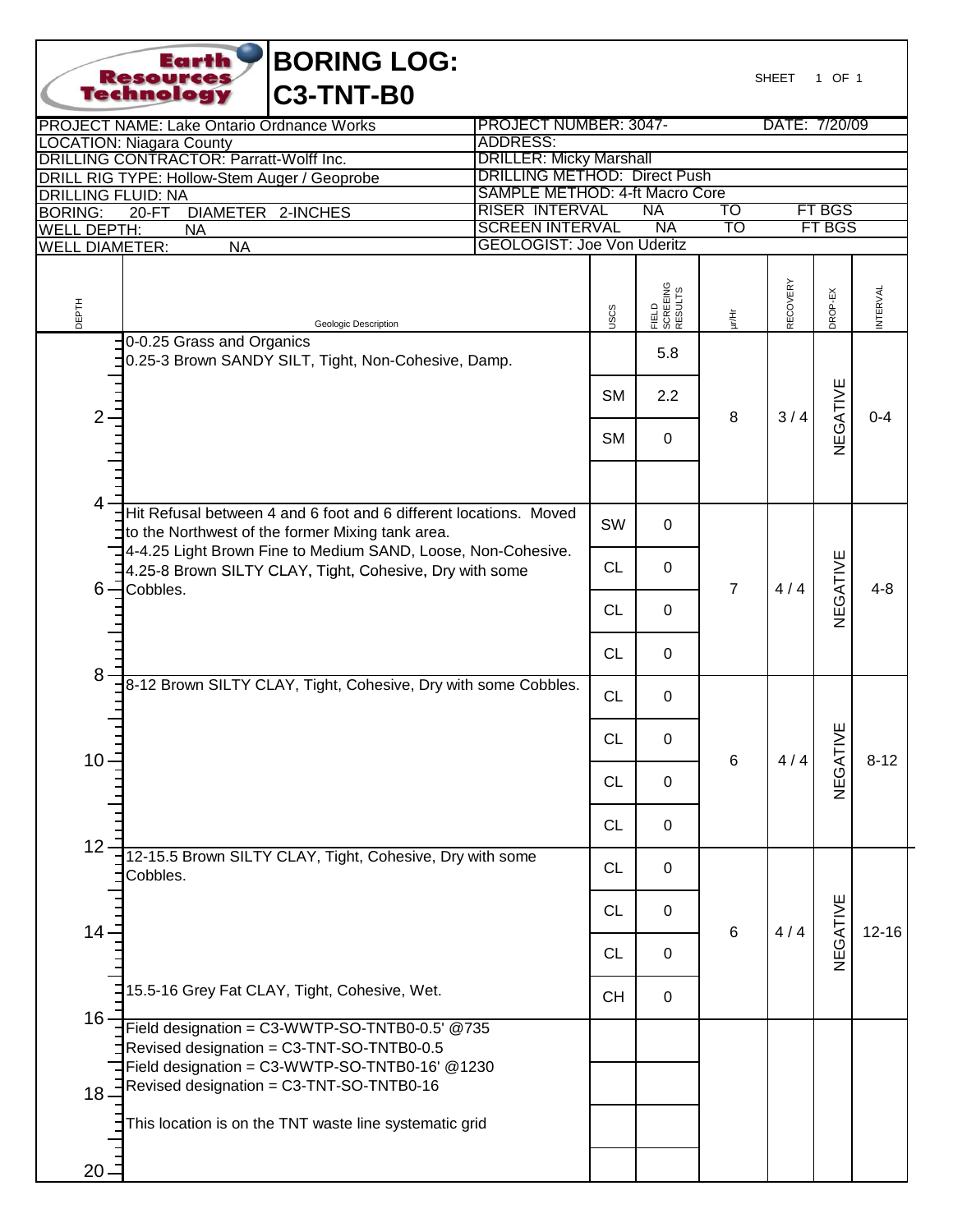|                                      | <b>BORING LOG:</b><br>Earth<br><b>Resources</b><br>C3-TNT-D0<br><b>Technology</b>                                                |                                                                |           |                              |                | SHEET           | 1 OF 1   |                 |
|--------------------------------------|----------------------------------------------------------------------------------------------------------------------------------|----------------------------------------------------------------|-----------|------------------------------|----------------|-----------------|----------|-----------------|
|                                      | <b>PROJECT NAME: Lake Ontario Ordance Works</b>                                                                                  | <b>PROJECT NUMBER: 3047-</b>                                   |           |                              |                | DATE: 7/20/09   |          |                 |
|                                      | <b>LOCATION: Niagara County</b>                                                                                                  | <b>ADDRESS:</b>                                                |           |                              |                |                 |          |                 |
|                                      | <b>DRILLING CONTRACTOR: Parratt-Wolff Inc.</b>                                                                                   | <b>DRILLER: Micky Marshall</b>                                 |           |                              |                |                 |          |                 |
|                                      | DRILL RIG TYPE: Hollow-Stem Auger / Geoprobe                                                                                     | <b>DRILLING METHOD: Direct Push</b>                            |           |                              |                |                 |          |                 |
| <b>DRILLING FLUID: NA</b>            |                                                                                                                                  | <b>SAMPLE METHOD: 4-ft Macro Core</b><br><b>RISER INTERVAL</b> |           | <b>NA</b>                    | то             |                 | FT BGS   |                 |
| <b>BORING:</b><br><b>WELL DEPTH:</b> | <b>DIAMETER</b><br>2-INCHES<br>20-FT<br><b>NA</b>                                                                                | <b>SCREEN INTERVAL</b>                                         |           | <b>NA</b>                    | TO             |                 | FT BGS   |                 |
| <b>WELL DIAMETER:</b>                | <b>NA</b>                                                                                                                        | <b>GEOLOGIST: Joe Von Uderitz</b>                              |           |                              |                |                 |          |                 |
| <b>DEPTH</b>                         | Geologic Description                                                                                                             |                                                                | uscs      | FIELD<br>SCREEING<br>RESULTS | 专              | <b>RECOVERY</b> | DROP-EX  | <b>INTERVAL</b> |
|                                      | 0-0.25 Grass and Organics<br>0.25-3 Brown SANDY SILT, Tight, Semi-Cohesive, Damp.                                                |                                                                |           | 5.7                          |                |                 |          |                 |
| 2                                    |                                                                                                                                  |                                                                | <b>SM</b> | 2.4                          | $\overline{7}$ | 3/4             | NEGATIVE | $0 - 4$         |
|                                      |                                                                                                                                  |                                                                | <b>SM</b> | 2                            |                |                 |          |                 |
| 4                                    |                                                                                                                                  |                                                                | <b>SM</b> |                              |                |                 |          |                 |
|                                      | 4-5 Brown SANDY SILT with some CLAY, Tight, Semi-Cohesive,<br>Moist. Wet at 5-ft (ontop of old concrete at 5-ft, moved to the SE |                                                                | <b>SM</b> | 3                            |                |                 |          |                 |
| $6 -$                                | outside of former mixing tank area)<br>5-6 Brown SILTY CLAY, Tight, Cohesive, Moist.                                             |                                                                | <b>CL</b> | 0                            | $\overline{7}$ | 3/4             | NEGATIVE | $4 - 8$         |
|                                      | 6-7 Dark Grey SANDY SILT, Tight, Non-Cohesive, Moist.                                                                            |                                                                | <b>SM</b> | 0                            |                |                 |          |                 |
| 8                                    | 8-12 Brown SILTY CLAY, Tight, Cohesive, Some Pebbles. Moist.                                                                     |                                                                |           |                              |                |                 |          |                 |
|                                      |                                                                                                                                  |                                                                | <b>CL</b> | 0                            |                |                 |          |                 |
| $10 -$                               |                                                                                                                                  |                                                                | <b>CL</b> | 0                            | $\overline{7}$ | 4/4             | 当        | $8 - 12$        |
|                                      |                                                                                                                                  |                                                                | <b>CL</b> | 1                            |                |                 | NEGAT    |                 |
| 12.                                  |                                                                                                                                  |                                                                | <b>CL</b> | 0                            |                |                 |          |                 |
|                                      | 12-14 Brown SILTY CLAY, Tight, Cohesive, Some Pebbles, Moist.                                                                    |                                                                | CL        | 0                            |                |                 |          |                 |
|                                      |                                                                                                                                  |                                                                | <b>CL</b> | 0                            |                |                 | NEGATIVE |                 |
| $14 -$                               |                                                                                                                                  |                                                                | <b>CH</b> | 0                            | 7              | 4/4             |          | $12 - 16$       |
|                                      | 14-16 Grey SILTY CLAY (Fat), Tight, Cohesive, Wet                                                                                |                                                                | <b>CH</b> | 0                            |                |                 |          |                 |
| $16 -$                               | 16-20 Grey SILTY CLAY (Fat), Tight, Cohesvie, Wet<br>Field designation = C3-WWTP-SO-TNTD0-0.5' @ 825                             |                                                                | <b>CH</b> | 0                            |                |                 |          |                 |
| $18 -$                               | Revised designation = C3-TNT-SO-D0-0.5<br>Field designation = C3-WWTP-SO-TNTD0-14' @1410                                         |                                                                | <b>CH</b> | 0                            | $\overline{7}$ | 4/4             | NEGATIVE | 16-20           |
|                                      | Revised designation = C3-TNT-SO-TNTD0-14                                                                                         |                                                                | <b>CH</b> | 0                            |                |                 |          |                 |
|                                      |                                                                                                                                  |                                                                | <b>CH</b> | 0                            |                |                 |          |                 |
| 20                                   |                                                                                                                                  |                                                                |           |                              |                |                 |          |                 |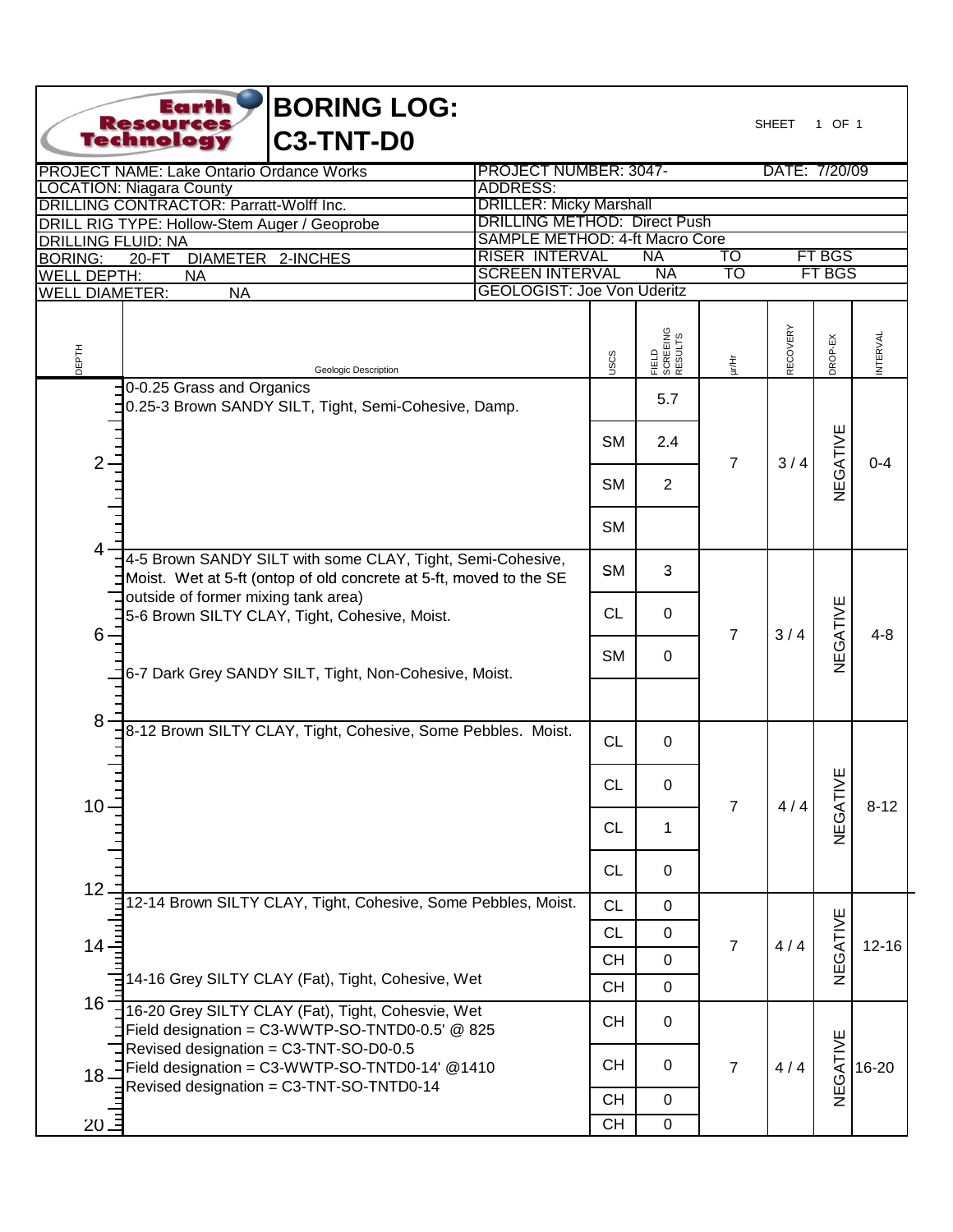|  | Earth             |
|--|-------------------|
|  | <b>Resources</b>  |
|  | <b>Technology</b> |

### **BORING LOG: C3-TNT-B200** SHEET 1 OF 1

|                                 | PROJECT NAME: Lake Ontario Ordnance Works                      | PROJECT NUMBER: 3047-                 |           |                              |        | DATE: 7/20/09   |          |                |
|---------------------------------|----------------------------------------------------------------|---------------------------------------|-----------|------------------------------|--------|-----------------|----------|----------------|
| <b>LOCATION: Niagara County</b> |                                                                | <b>ADDRESS:</b>                       |           |                              |        |                 |          |                |
|                                 | <b>DRILLING CONTRACTOR: Parratt-Wolff Inc.</b>                 | <b>DRILLER: Micky Marshall</b>        |           |                              |        |                 |          |                |
|                                 | DRILL RIG TYPE: Hollow-Stem Auger / Geoprobe                   | <b>DRILLING METHOD: Direct Push</b>   |           |                              |        |                 |          |                |
| <b>DRILLING FLUID: NA</b>       |                                                                | <b>SAMPLE METHOD: 4-ft Macro Core</b> |           |                              |        |                 |          |                |
| <b>BORING:</b>                  | DIAMETER 2-INCHES<br>16-FT                                     | <b>RISER INTERVAL</b>                 |           | <b>NA</b>                    | TO     |                 | FT BGS   |                |
| <b>WELL DEPTH:</b>              | <b>NA</b>                                                      | <b>SCREEN INTERVAL</b>                |           | <b>NA</b>                    | TO     |                 | FT BGS   |                |
| <b>WELL DIAMETER:</b>           | <b>NA</b>                                                      | <b>GEOLOGIST: Joe Von Uderitz</b>     |           |                              |        |                 |          |                |
|                                 |                                                                |                                       |           |                              |        |                 |          |                |
|                                 |                                                                |                                       |           |                              |        |                 |          |                |
|                                 |                                                                |                                       |           |                              |        |                 |          |                |
|                                 |                                                                |                                       |           |                              |        |                 |          |                |
| <b>DEPTH</b>                    | Geologic Description                                           |                                       | uscs      | FIELD<br>SCREEING<br>RESULTS | Ì<br>E | <b>RECOVERY</b> | DROP-EX  | <b>NTERVAL</b> |
|                                 | 0-0.25 Grass and Organics                                      |                                       |           |                              |        |                 |          |                |
|                                 | 0.25-1.25 Brown SILTY CLAY, Tight, Cohesive, some Dolomite     |                                       |           | 0                            |        |                 |          |                |
|                                 |                                                                |                                       |           |                              |        |                 |          |                |
|                                 | Rock Fragments, Dry.                                           |                                       |           |                              |        |                 |          |                |
|                                 |                                                                |                                       | <b>CL</b> | 1.1                          |        |                 |          |                |
|                                 | 2-1.25-2.5 Brown/Grey Mottled SANDY SILT. Loose, Non-cohesive, |                                       |           |                              | 8      | 3/4             | NEGATIVE | $0 - 4$        |
|                                 | Moist.                                                         |                                       | <b>SM</b> | 0                            |        |                 |          |                |
|                                 |                                                                |                                       |           |                              |        |                 |          |                |
|                                 |                                                                |                                       |           |                              |        |                 |          |                |
|                                 | 2.5-4 Brown Very Fine SAND with some silt. Loose, Non-         |                                       | <b>SM</b> | 0                            |        |                 |          |                |
| $4-$                            | cohesive, Very Moist to Wet.                                   |                                       |           |                              |        |                 |          |                |
|                                 | 4-5.25 Brown Very Fine SAND with some SILT. Loose, Non-        |                                       |           |                              |        |                 |          |                |
|                                 | cohesive, Very Moist to Wet. Slag.                             |                                       | <b>SM</b> | 4.5                          |        |                 |          |                |
|                                 |                                                                |                                       |           |                              |        |                 |          |                |
|                                 |                                                                |                                       | ML        | 2.2                          |        |                 |          |                |
|                                 | 15.25-8 Brown SILT with some CLAY. Tight, Semi-cohesive, Dry   |                                       |           |                              |        | 4/4             | NEGATIVE |                |
|                                 | 6-with trace SAND.                                             |                                       |           |                              | 8      |                 |          | $4 - 8$        |
|                                 | Elevated organic vapor due to slag. Slag was not targeted for  |                                       | ML        | 0                            |        |                 |          |                |
|                                 | sample collection.                                             |                                       |           |                              |        |                 |          |                |
|                                 |                                                                |                                       |           |                              |        |                 |          |                |
|                                 |                                                                |                                       | ML        | 0                            |        |                 |          |                |
| 8                               |                                                                |                                       |           |                              |        |                 |          |                |
|                                 | 8-11.75 Brown SILT with some CLAY, Tight, Semi-cohesive, dry   |                                       | ML        | 0                            |        |                 |          |                |
|                                 | with trace SAND and some Pebbles/Cobbles.                      |                                       |           |                              |        |                 |          |                |
|                                 |                                                                |                                       |           |                              |        |                 |          |                |
|                                 |                                                                |                                       | ML        | $\mathbf 0$                  |        |                 |          |                |
| $10 -$                          |                                                                |                                       |           |                              | 8      | 4/4             |          | $8 - 12$       |
|                                 |                                                                |                                       |           |                              |        |                 | NEGATIVE |                |
|                                 |                                                                |                                       | ML        | 0                            |        |                 |          |                |
|                                 | 11.75-12 Medium to Coarse Brown SAND. Loose, Non-cohesive,     |                                       |           |                              |        |                 |          |                |
|                                 | Moist.                                                         |                                       | SW        | 0                            |        |                 |          |                |
|                                 |                                                                |                                       |           |                              |        |                 |          |                |
| $12 -$                          | 12-12;25 Medium to Coarse Brown SAND, Loose, Non-cohesive,     |                                       |           |                              |        |                 |          |                |
|                                 | Wet.                                                           |                                       | SW        | $\pmb{0}$                    |        |                 |          |                |
|                                 |                                                                |                                       |           |                              |        |                 |          |                |
|                                 | 12.25-16 Grey Brown FAT CLAY, Tight, Cohesive, Wet             |                                       |           |                              |        |                 |          |                |
|                                 |                                                                |                                       | <b>CH</b> | $\mathbf 0$                  |        |                 | NEGATIVE |                |
| 14                              |                                                                |                                       |           |                              | 8      | 4/4             |          | $12 - 16$      |
|                                 |                                                                |                                       | <b>CH</b> | $\mathbf 0$                  |        |                 |          |                |
|                                 |                                                                |                                       |           |                              |        |                 |          |                |
|                                 |                                                                |                                       |           |                              |        |                 |          |                |
|                                 |                                                                |                                       | <b>CH</b> | $\mathbf 0$                  |        |                 |          |                |
| 16 <sup>°</sup>                 |                                                                |                                       |           |                              |        |                 |          |                |
|                                 | Field designation = C3-WWTP-SO-TNTB200-0.5' @920               |                                       |           |                              |        |                 |          |                |
|                                 | Revised designation = C3-TNT-SO-B200-0.5                       |                                       |           |                              |        |                 |          |                |
|                                 | Field designation = C3-WWTP-SO-TNTB200-12' @945                |                                       |           |                              |        |                 |          |                |
|                                 | Revised designation = C3-TNT-SO-B200-12                        |                                       |           |                              |        |                 |          |                |
| 18                              |                                                                |                                       |           |                              |        |                 |          |                |
|                                 |                                                                |                                       |           |                              |        |                 |          |                |
|                                 |                                                                |                                       |           |                              |        |                 |          |                |
|                                 |                                                                |                                       |           |                              |        |                 |          |                |
| 20                              |                                                                |                                       |           |                              |        |                 |          |                |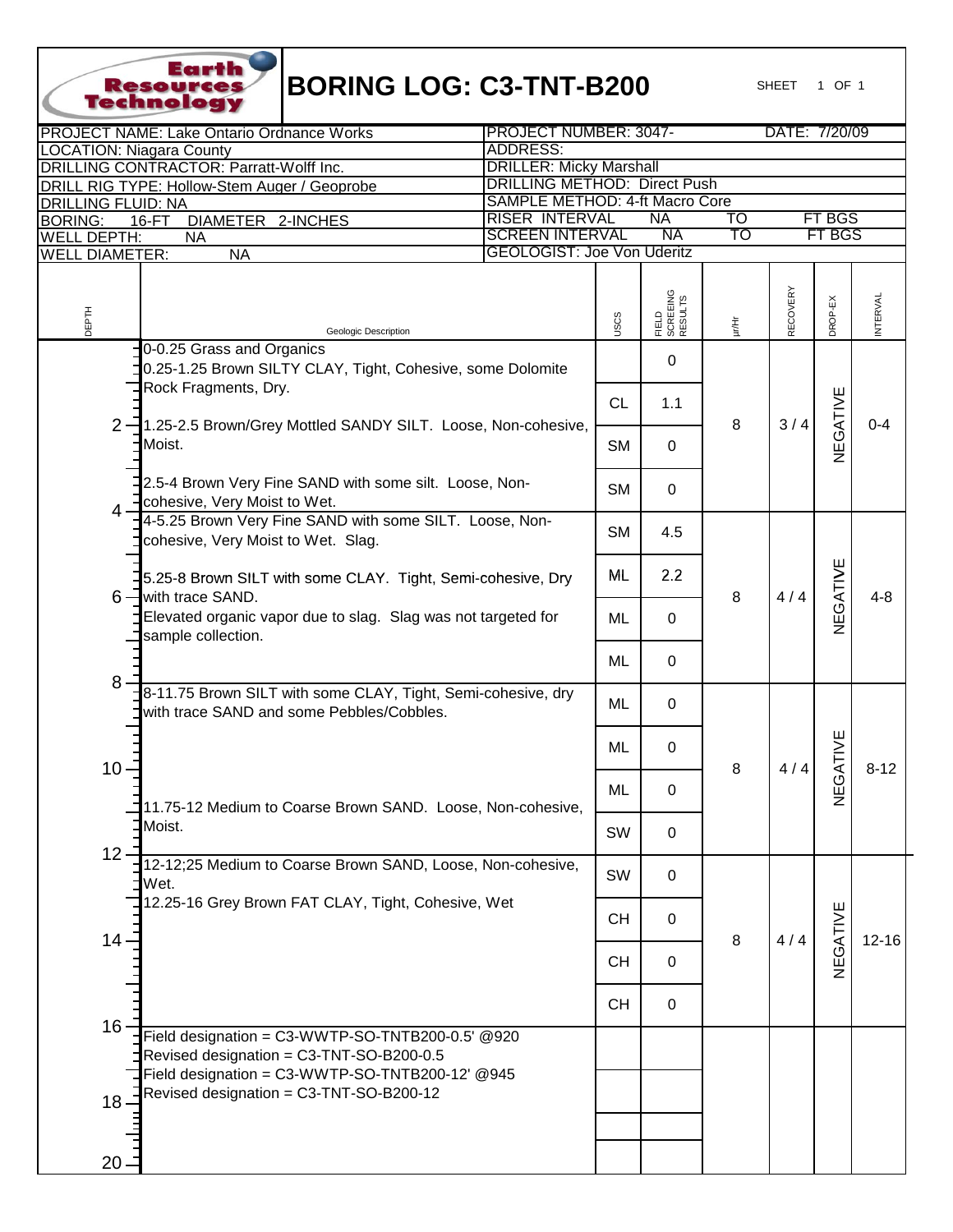| Earth<br><b>BORING LOG: C3-TNT-D200</b><br><b>Resources</b><br>Technology                                                                 |                                                                              |           |                              |                | SHEET           | 1 OF 1   |                 |
|-------------------------------------------------------------------------------------------------------------------------------------------|------------------------------------------------------------------------------|-----------|------------------------------|----------------|-----------------|----------|-----------------|
| <b>PROJECT NAME: Lake Ontario Ordnance Works</b>                                                                                          | <b>PROJECT NUMBER: 3047-</b>                                                 |           |                              |                | DATE: 7/20/09   |          |                 |
| <b>LOCATION: Niagara County</b>                                                                                                           | <b>ADDRESS:</b>                                                              |           |                              |                |                 |          |                 |
| <b>DRILLING CONTRACTOR: Parratt-Wolff Inc.</b>                                                                                            | <b>DRILLER: Micky Marshall</b>                                               |           |                              |                |                 |          |                 |
| DRILL RIG TYPE: Hollow-Stem Auger / Geoprobe                                                                                              | <b>DRILLING METHOD: Direct Push</b><br><b>SAMPLE METHOD: 4-ft Macro Core</b> |           |                              |                |                 |          |                 |
| <b>DRILLING FLUID: NA</b>                                                                                                                 | <b>RISER INTERVAL</b>                                                        |           | <b>NA</b>                    | TO             |                 | FT BGS   |                 |
| <b>BORING:</b><br>DIAMETER 2-INCHES<br>20-FT<br><b>WELL DEPTH:</b><br><b>NA</b>                                                           | <b>SCREEN INTERVAL</b>                                                       |           | <b>NA</b>                    | TO             |                 | FT BGS   |                 |
| <b>WELL DIAMETER:</b><br><b>NA</b>                                                                                                        | <b>GEOLOGIST: Joe Von Uderitz</b>                                            |           |                              |                |                 |          |                 |
|                                                                                                                                           |                                                                              |           |                              |                |                 |          |                 |
| DEPTH<br>Geologic Description                                                                                                             |                                                                              | uscs      | FIELD<br>SCREEING<br>RESULTS | 主              | <b>RECOVERY</b> | DROP-EX  | <b>INTERVAL</b> |
| 0-0.25 Grass and Organics<br>0.25-4 Brown SANDY SILT with some CLAY. Tight, Semi-                                                         |                                                                              |           | 2.1                          |                |                 |          |                 |
| Cohesive, Dry.                                                                                                                            |                                                                              | <b>SM</b> | 2.8                          |                |                 |          |                 |
| $\overline{2}$                                                                                                                            |                                                                              | <b>SM</b> | 1.1                          | 8              | 4/4             | NEGATIVE | $0 - 4$         |
|                                                                                                                                           |                                                                              | <b>SM</b> | $\Omega$                     |                |                 |          |                 |
| 4<br>4-8 Brown SANDY SILT with some CLAY and cobbles. Tight, Non-<br>Cohesive. Dry                                                        |                                                                              | <b>SM</b> | $\Omega$                     |                |                 |          |                 |
|                                                                                                                                           |                                                                              | <b>SM</b> | 0                            |                |                 |          |                 |
| 6<br>6-6.1 Light Brown Fine SAND seem.                                                                                                    |                                                                              | <b>SM</b> | 0                            | $\overline{ }$ | 4/4             | NEGATIVE | $4 - 8$         |
|                                                                                                                                           |                                                                              | <b>SM</b> | 0                            |                |                 |          |                 |
| 8<br>8-12 Brown SILTY CLAY, Tight, Cohesive, Moist at 10-ft with some<br>Cobbles.                                                         |                                                                              | <b>CL</b> | $\Omega$                     |                |                 |          |                 |
|                                                                                                                                           |                                                                              | CL        | 0                            |                |                 | ш        |                 |
| 10                                                                                                                                        |                                                                              | <b>CL</b> | 0                            | $\overline{7}$ | 4/4             | NEGATIV  | $8 - 12$        |
|                                                                                                                                           |                                                                              | CL        | $\mathbf 0$                  |                |                 |          |                 |
| 12 <sub>1</sub><br>12-16 Brown SILTY CLAY, with cobbles. Tight, Cohesive, Moist.<br>Some Dolomite Rocks at 13-ft.                         |                                                                              | CL        | $\mathbf 0$                  |                |                 |          |                 |
|                                                                                                                                           |                                                                              | <b>CL</b> | $\mathbf 0$                  |                |                 |          |                 |
| 14                                                                                                                                        |                                                                              | <b>CL</b> | $\mathbf 0$                  | $\overline{7}$ | 4/4             | NEGATIVE | $12 - 16$       |
|                                                                                                                                           |                                                                              | <b>CL</b> | 0                            |                |                 |          |                 |
| 16<br>16-18 Brown SILTY CLAY with Cobbles. Tight, Cohesive, Moist.                                                                        |                                                                              | CL        | 0                            |                |                 |          |                 |
|                                                                                                                                           |                                                                              | <b>CL</b> | $\mathbf 0$                  |                |                 |          |                 |
| $18 -$<br>18-20 Grey Brown Fat CLAY. Tigth, Cohesive, Moist.<br>Field designation = C3-WWTP-SO-TNTD200-0.5' @840                          |                                                                              | <b>CH</b> | 0                            | 8              | 4/4             | NEGATIVE | 16-20           |
| Revised designation = C3-TNT-D200-0.5<br>Field designation = C3-WWTP-SO-TNTD200-18' @905<br>Revised designation = C3-TNT-SO-D200-18<br>20 |                                                                              | <b>CH</b> | 0                            |                |                 |          |                 |
|                                                                                                                                           |                                                                              |           |                              |                |                 |          |                 |

 $\Gamma$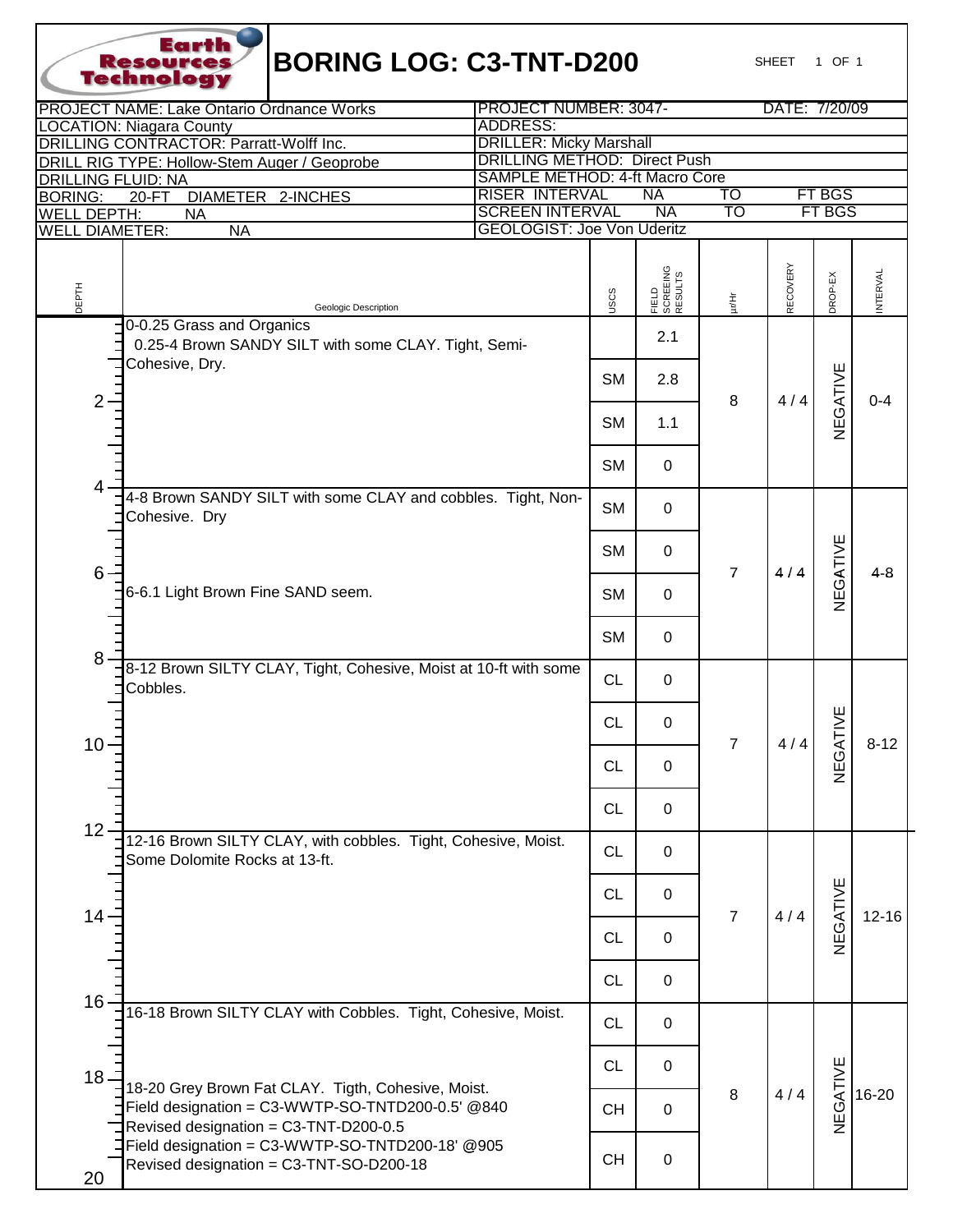|                                      |                                                                                     |                                                                                                          |                                                                          |                |                              |              | <b>SHEET</b><br>$\mathbf{1}$ | OF <sub>2</sub> |                 |
|--------------------------------------|-------------------------------------------------------------------------------------|----------------------------------------------------------------------------------------------------------|--------------------------------------------------------------------------|----------------|------------------------------|--------------|------------------------------|-----------------|-----------------|
|                                      | Eartl<br>Resource<br>Technology                                                     |                                                                                                          | <b>BORING LOG: C3-TNT-B510</b>                                           |                |                              |              |                              |                 |                 |
|                                      | <b>PROJECT NAME: Lake Ontario Ordnance Works</b><br><b>LOCATION: Niagara County</b> | PROJECT NUMBER: 3047-<br><b>ADDRESS:</b>                                                                 |                                                                          |                |                              | DATE: 7/9/09 |                              |                 |                 |
|                                      | <b>DRILLING CONTRACTOR: Parratt-Wolff Inc.</b>                                      |                                                                                                          | <b>DRILLER: Micky Marshall</b>                                           |                |                              |              |                              |                 |                 |
|                                      | <b>DRILL RIG TYPE: Tractor Mounted Geoprobe</b>                                     |                                                                                                          | <b>DRILLING METHOD: Direct Push</b>                                      |                |                              |              |                              |                 |                 |
| <b>DRILLING FLUID: NA</b>            |                                                                                     |                                                                                                          | <b>SAMPLE METHOD: 4-ft Macro Core</b><br><b>RISER INTERVAL</b>           |                | <b>NA</b>                    | TO           |                              | FT BGS          |                 |
| <b>BORING:</b><br><b>WELL DEPTH:</b> | <b>DIAMETER</b><br>15-FT<br><b>NA</b>                                               | 2-INCHES                                                                                                 | <b>SCREEN INTERVAL</b>                                                   |                | <b>NA</b>                    | TO           |                              | FT BGS          |                 |
| <b>WELL DIAMETER:</b>                | <b>NA</b>                                                                           |                                                                                                          | <b>GEOLOGIST: Joe Von Uderitz</b>                                        |                |                              |              |                              |                 |                 |
| DEPTH                                |                                                                                     | Geologic Description                                                                                     |                                                                          | uscs           | FIELD<br>SCREEING<br>RESULTS | 专            | <b>RECOVERY</b>              | DROP-EX         | <b>INTERVAL</b> |
|                                      | 0-0.25 Grass and Organics<br>dry                                                    | 0.25-1.5 Brown sandy SILT with some clay Tight, Semi-cohesive,                                           |                                                                          |                | 0                            |              |                              |                 |                 |
| $2 -$                                | dry.                                                                                | 1.5-3.5 Brown silty CLAY, Tight, Cohesive, some dolomite rocks,                                          |                                                                          | ML             | 0                            | 10           | 3.5/4                        | NEGATIVE        | $0 - 4$         |
|                                      |                                                                                     |                                                                                                          |                                                                          | CL.            | 0                            |              |                              |                 |                 |
|                                      |                                                                                     |                                                                                                          |                                                                          | <b>CL</b>      | 0                            |              |                              |                 |                 |
| 4                                    | Fragments                                                                           | 4-8 Brown silty CLAY, Tight, Cohesive, Dry. Some Dolomite Rock                                           |                                                                          | CL             | $\Omega$                     |              |                              |                 |                 |
|                                      |                                                                                     |                                                                                                          | CL.                                                                      | 0              | 10                           | 4/4          | NEGATIVE                     |                 |                 |
| 6                                    |                                                                                     |                                                                                                          | CL.                                                                      | 0              |                              |              |                              | 4-8             |                 |
|                                      |                                                                                     |                                                                                                          |                                                                          | CL.            | 0                            |              |                              |                 |                 |
| 8                                    |                                                                                     | 8-12 Brown silty CLAY, Tight, Cohesive, Moist @11-ft bgs<br>Some sandstone rock fragments @9.5-ft        |                                                                          | <b>CL</b>      | 0                            |              | 4/4                          | NEGATIVE        | $8 - 12$        |
|                                      |                                                                                     |                                                                                                          |                                                                          | <b>CL</b>      | 0                            |              |                              |                 |                 |
| 10                                   |                                                                                     |                                                                                                          |                                                                          | CL.            | $\Omega$                     | 10           |                              |                 |                 |
|                                      |                                                                                     |                                                                                                          |                                                                          | <b>CL</b>      | 0                            |              |                              |                 |                 |
| 12 <sup>°</sup>                      |                                                                                     | 12-15 Grey Brown silty CLAY, Tight, Cohesive, Moist                                                      |                                                                          | <b>CL</b>      | 0                            |              |                              |                 |                 |
|                                      |                                                                                     |                                                                                                          |                                                                          | <b>CL</b>      | 0                            |              |                              |                 |                 |
| 14                                   |                                                                                     |                                                                                                          |                                                                          | <b>CL</b>      | $\mathbf 0$                  | 10           | 3/3                          | NEGATIVE        | $12 - 15$       |
|                                      |                                                                                     |                                                                                                          |                                                                          |                |                              |              |                              |                 |                 |
| 16                                   |                                                                                     |                                                                                                          |                                                                          |                |                              |              |                              |                 |                 |
|                                      |                                                                                     | 16-20 Grey Brown FAT CLAY, Tight, Cohesive, Wet.<br>18.5-18.7 Grey/Brown SAND. Loose, Non-cohesive, Wet. |                                                                          | CH.            | 0                            |              |                              |                 |                 |
| 18                                   | REFUSAL at 15-ft BGS                                                                | $T$ Field designation = C3-WWTP-SO-B510-0.5' @1400<br>Revised designation = C3-TNT-SO-B510-0.5           |                                                                          | <b>CH</b>      | 0                            |              |                              |                 |                 |
|                                      |                                                                                     | Field designation = C3-WWTP-SO-B510-14'@1425<br>Revised designation = C3-TNT-SO-B510-14                  |                                                                          | <b>CH</b><br>0 |                              |              |                              |                 |                 |
| 20                                   | 7/20/09<br>TNT waste line systematic grid.                                          | Field designation = C3-WWTP-SO-B510-19' @1040 (Sampled on<br>Revised designation = C3-TNT-SO-B510-19     | This location was not originally listed in the FSP. It is located on the | <b>CH</b>      | 0                            | 10           | 4/4                          | NEGATIVE        | 16-20           |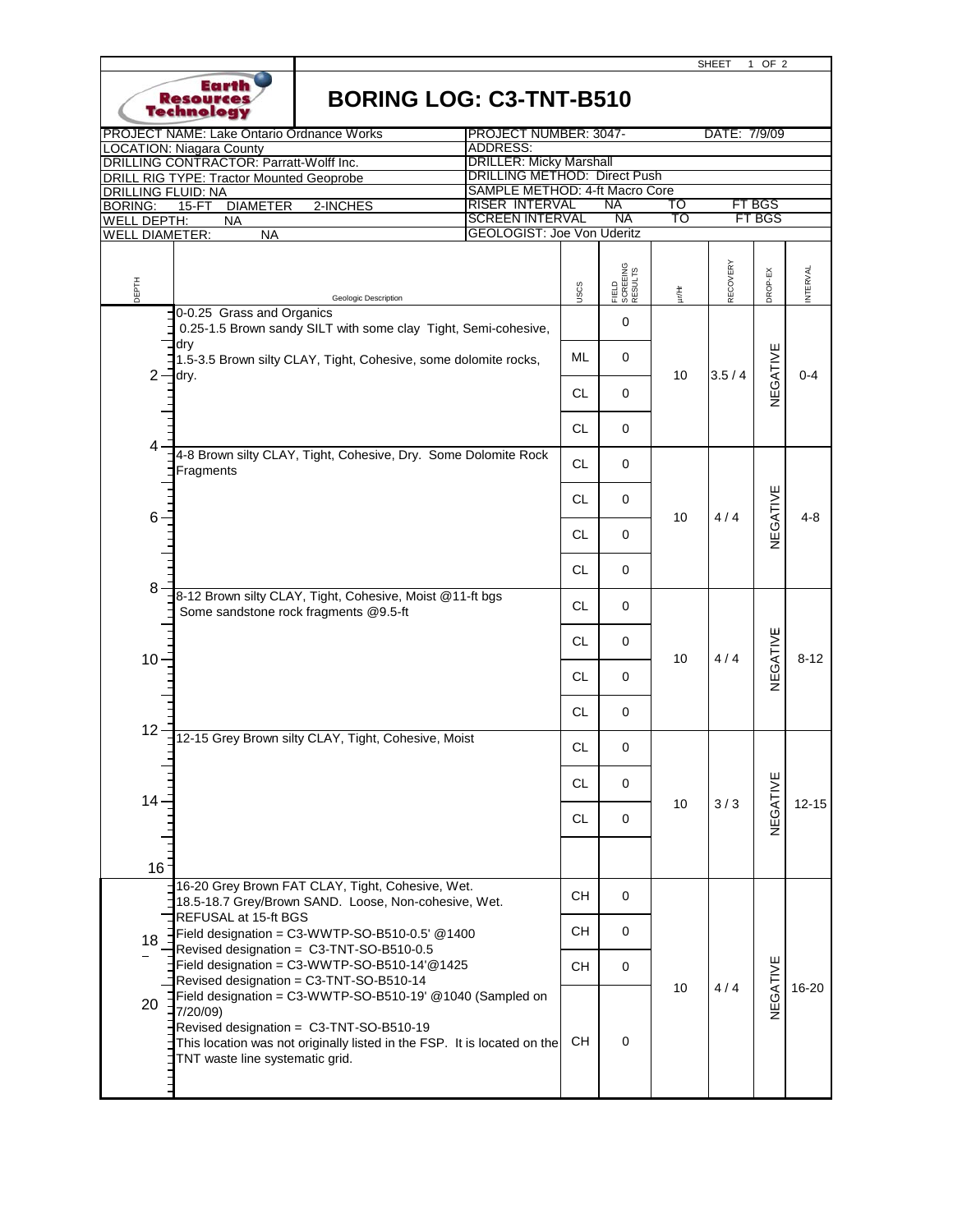|                                                                         |                                                                                                       |                                                                       |           |                              |    | <b>SHEET</b>    | OF 1<br>$\mathbf{1}$ |                 |  |
|-------------------------------------------------------------------------|-------------------------------------------------------------------------------------------------------|-----------------------------------------------------------------------|-----------|------------------------------|----|-----------------|----------------------|-----------------|--|
| Earth<br><b>Resources</b><br><b>Technology</b>                          | <b>BORING LOG: C3-TNT-D510</b>                                                                        |                                                                       |           |                              |    |                 |                      |                 |  |
| <b>PROJECT NAME: Lake Ontario Ordnance Works</b>                        |                                                                                                       | <b>PROJECT NUMBER: 3047-</b><br>DATE: 7/9/09                          |           |                              |    |                 |                      |                 |  |
| <b>LOCATION: Niagara County</b>                                         | <b>ADDRESS:</b>                                                                                       |                                                                       |           |                              |    |                 |                      |                 |  |
| <b>DRILLING CONTRACTOR: Parratt-Wolff Inc.</b>                          |                                                                                                       | <b>DRILLER: Micky Marshall</b><br><b>DRILLING METHOD: Direct Push</b> |           |                              |    |                 |                      |                 |  |
| <b>DRILL RIG TYPE: Tractor Mounted Geoprobe</b>                         |                                                                                                       | <b>SAMPLE METHOD: 4-ft Macro Core</b>                                 |           |                              |    |                 |                      |                 |  |
| <b>DRILLING FLUID: NA</b><br><b>DIAMETER</b><br><b>BORING:</b><br>14-FT | 2-INCHES                                                                                              | <b>RISER INTERVAL</b>                                                 |           | <b>NA</b>                    | то |                 | FT BGS               |                 |  |
| <b>WELL DEPTH:</b><br><b>NA</b>                                         |                                                                                                       | <b>SCREEN INTERVAL</b>                                                |           | <b>NA</b>                    | TO |                 | FT BGS               |                 |  |
| <b>WELL DIAMETER:</b><br><b>NA</b>                                      |                                                                                                       | <b>GEOLOGIST: Joe Von Uderitz</b>                                     |           |                              |    |                 |                      |                 |  |
| DEPTH                                                                   | Geologic Description                                                                                  |                                                                       | uscs      | FIELD<br>SCREEING<br>RESULTS | 吉  | <b>RECOVERY</b> | DROP-EX              | <b>INTERVAL</b> |  |
| 0-0.25 Grass and Organics                                               | 0.25-1 Brown sandy SILT with some clay, Tight, Semi-Cohesive,                                         |                                                                       |           | 0                            |    |                 |                      |                 |  |
| Dry                                                                     | 1-4 Brown silty CLAY, Tight, Cohesive, Dry.                                                           |                                                                       | ML        | 0                            |    |                 |                      | $0 - 4$         |  |
| $\overline{2}$                                                          |                                                                                                       |                                                                       | ML        | $\mathbf 0$                  | 10 | 4/4             | NEGATIVE             |                 |  |
|                                                                         |                                                                                                       |                                                                       | ML        | 0                            |    |                 |                      |                 |  |
| 4<br>Pebbles                                                            | 4-8 Brown silty CLAY, Tight, Cohesive, Damp. Some Cobbles and                                         |                                                                       | <b>CL</b> | $\Omega$                     | 11 |                 | NEGATIVE             | $4 - 8$         |  |
|                                                                         |                                                                                                       |                                                                       | <b>CL</b> | 0                            |    |                 |                      |                 |  |
| 6                                                                       |                                                                                                       |                                                                       | <b>CL</b> | 0                            |    | 4/4             |                      |                 |  |
|                                                                         |                                                                                                       |                                                                       | <b>CL</b> | 0                            |    |                 |                      |                 |  |
| 8<br>Pebbles.                                                           | 8-11 Grey Brown silty CLAY. Tight, Cohesive, Dry. Some Small                                          |                                                                       | <b>CL</b> | 0                            |    |                 |                      |                 |  |
|                                                                         |                                                                                                       |                                                                       | <b>CL</b> | $\mathbf 0$                  | 10 | 3/3             | NEGATIVE             | $8 - 11$        |  |
| $10 -$                                                                  |                                                                                                       |                                                                       | <b>CL</b> | $\mathbf 0$                  |    |                 |                      |                 |  |
| pebbles                                                                 | 11-14 Brown Grey silty CLAY, Tight, Cohesive, Damp. Some small                                        |                                                                       | <b>CL</b> | 0                            |    |                 |                      |                 |  |
| 12                                                                      |                                                                                                       |                                                                       | <b>CL</b> | $\mathbf 0$                  | 10 | 3/3             | NEGATIVE             | $11 - 14$       |  |
|                                                                         |                                                                                                       |                                                                       | <b>CL</b> | $\mathbf 0$                  |    |                 |                      |                 |  |
| 14<br><b>REFUSAL at 14-ft BGS</b>                                       |                                                                                                       |                                                                       |           |                              |    |                 |                      |                 |  |
| 7#3)                                                                    | Field designation = C3-WWTP-SO-D510-0.5' @1440 (DUPLICATE<br>Revised designation = C3-TNT-SO-D510-0.5 |                                                                       |           |                              |    |                 |                      |                 |  |
| $16-$                                                                   | Field designation = $C3-WWTP-SO-D510-14'@1505$                                                        |                                                                       |           |                              |    |                 |                      |                 |  |
| along the TNT waste line systematic grid.<br>18                         | Note that this is a separate location from D500. This location is                                     |                                                                       |           |                              |    |                 |                      |                 |  |
|                                                                         |                                                                                                       |                                                                       |           |                              |    |                 |                      |                 |  |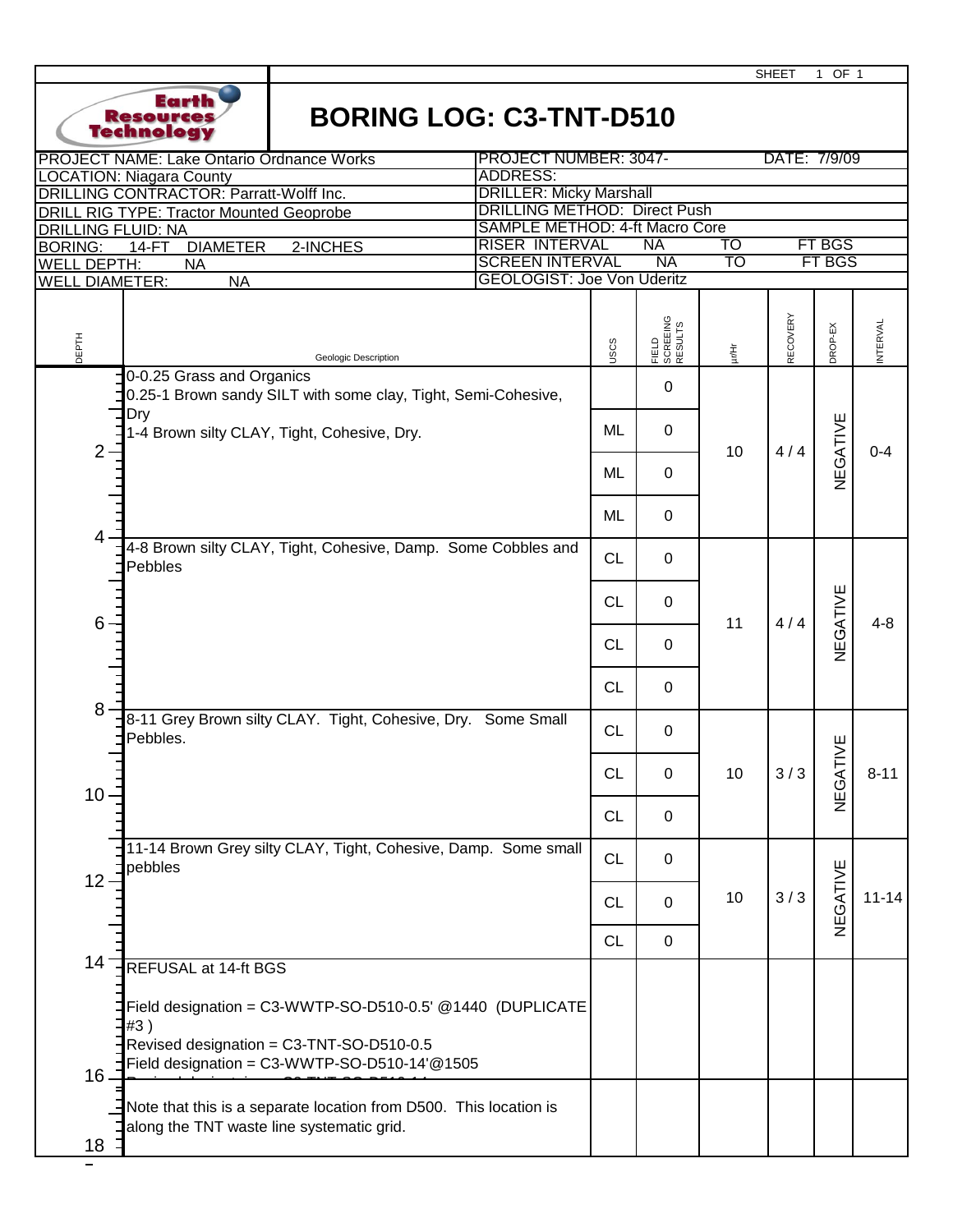|                       | Earth                                                                                                                                                                                                                                                                                                                                                                      |                                |                                                                       |           |                              |                | <b>SHEET</b>    | OF <sub>2</sub><br>$\mathbf{1}$ |                |  |  |  |  |  |
|-----------------------|----------------------------------------------------------------------------------------------------------------------------------------------------------------------------------------------------------------------------------------------------------------------------------------------------------------------------------------------------------------------------|--------------------------------|-----------------------------------------------------------------------|-----------|------------------------------|----------------|-----------------|---------------------------------|----------------|--|--|--|--|--|
|                       | <b>Resources</b><br>Technology                                                                                                                                                                                                                                                                                                                                             | <b>BORING LOG: C3-TNT-C640</b> |                                                                       |           |                              |                |                 |                                 |                |  |  |  |  |  |
|                       | <b>PROJECT NAME: Lake Ontario Ordnance Works</b><br><b>LOCATION: Niagara County</b>                                                                                                                                                                                                                                                                                        |                                | PROJECT NUMBER: 3047-<br>ADDRESS:                                     |           |                              |                | DATE: 7/9/09    |                                 |                |  |  |  |  |  |
|                       | <b>DRILLING CONTRACTOR: Parratt-Wolff Inc.</b>                                                                                                                                                                                                                                                                                                                             |                                | <b>DRILLER: Micky Marshall</b>                                        |           |                              |                |                 |                                 |                |  |  |  |  |  |
| DR                    | RIG TYPE: Tractor Mounted Geoprobe                                                                                                                                                                                                                                                                                                                                         |                                | <b>DRILLING METHOD: Direct Push</b><br>SAMPLE METHOD: 4-ft Macro Core |           |                              |                |                 |                                 |                |  |  |  |  |  |
| <b>BORING:</b>        | LING FLUID: NA<br><b>DIAMETER</b><br>14-FT                                                                                                                                                                                                                                                                                                                                 | 2-INCHES                       | RISER INTERVAL                                                        |           | <b>NA</b>                    | то             |                 | FT BGS                          |                |  |  |  |  |  |
| <b>WELL DEPTH:</b>    | <b>NA</b>                                                                                                                                                                                                                                                                                                                                                                  |                                | <b>SCREEN INTERVAL</b>                                                |           | <b>NA</b>                    | TO             |                 | FT BGS                          |                |  |  |  |  |  |
| <b>WELL DIAMETER:</b> | <b>NA</b>                                                                                                                                                                                                                                                                                                                                                                  |                                | <b>GEOLOGIST: Joe Von Uderitz</b>                                     |           |                              |                |                 |                                 |                |  |  |  |  |  |
| DEPTH                 |                                                                                                                                                                                                                                                                                                                                                                            | Geologic Description           |                                                                       | uscs      | FIELD<br>SCREEING<br>RESULTS | 专              | <b>RECOVERY</b> | DROP-EX                         | <b>NTERVAL</b> |  |  |  |  |  |
|                       | 0-0.25 Grass and Organics<br>0.25-3 Brown sandy SILT, Tight, Non-cohesive, Dry.                                                                                                                                                                                                                                                                                            |                                |                                                                       |           | 0                            |                |                 |                                 |                |  |  |  |  |  |
|                       |                                                                                                                                                                                                                                                                                                                                                                            |                                |                                                                       |           |                              |                |                 |                                 |                |  |  |  |  |  |
| $\overline{c}$        |                                                                                                                                                                                                                                                                                                                                                                            |                                |                                                                       | ML        | 0                            | 9              | 3/4             |                                 | $0 - 4$        |  |  |  |  |  |
|                       |                                                                                                                                                                                                                                                                                                                                                                            |                                |                                                                       | ML        | 0                            |                |                 | NEGATIVE                        |                |  |  |  |  |  |
|                       |                                                                                                                                                                                                                                                                                                                                                                            |                                |                                                                       |           | 0                            |                |                 |                                 |                |  |  |  |  |  |
| 4                     | 4-8 Brown silty CLAY, Tight, Cohesive, Damp. Large quanitity of<br>Pebbles                                                                                                                                                                                                                                                                                                 |                                |                                                                       | <b>CL</b> | 0                            |                |                 | NEGATIVE                        |                |  |  |  |  |  |
|                       |                                                                                                                                                                                                                                                                                                                                                                            |                                |                                                                       | СL        | 0                            |                | 4/4             |                                 | $4 - 8$        |  |  |  |  |  |
| 6                     |                                                                                                                                                                                                                                                                                                                                                                            |                                |                                                                       | СL        | 0                            | 8              |                 |                                 |                |  |  |  |  |  |
| 8                     |                                                                                                                                                                                                                                                                                                                                                                            |                                |                                                                       | CL        | $\Omega$                     |                |                 |                                 |                |  |  |  |  |  |
|                       | 8-12 Brown silty CLAY, Tight, Cohesive, Damp. Some Oval<br>Pebbles/Cobbles                                                                                                                                                                                                                                                                                                 |                                |                                                                       | CL        | 0                            |                |                 |                                 |                |  |  |  |  |  |
| 10                    |                                                                                                                                                                                                                                                                                                                                                                            | CL<br>0<br>4/4<br>8            | NEGATIVE                                                              | $8 - 12$  |                              |                |                 |                                 |                |  |  |  |  |  |
|                       |                                                                                                                                                                                                                                                                                                                                                                            |                                |                                                                       | СL        | 0                            |                |                 |                                 |                |  |  |  |  |  |
| 12.                   |                                                                                                                                                                                                                                                                                                                                                                            |                                |                                                                       | СL        | 0                            |                |                 |                                 |                |  |  |  |  |  |
|                       | 12-16 Brown silty CLAY, Tight, Cohesive with some Cobbles,<br>Moist                                                                                                                                                                                                                                                                                                        |                                |                                                                       | CL        | 0                            |                |                 | 当                               |                |  |  |  |  |  |
| $14 -$                |                                                                                                                                                                                                                                                                                                                                                                            |                                |                                                                       | CL        | 0                            | $\overline{7}$ | 4/4             |                                 | $12 - 16$      |  |  |  |  |  |
|                       |                                                                                                                                                                                                                                                                                                                                                                            |                                |                                                                       | CL        | $\mathbf 0$                  |                |                 | NEGAT                           |                |  |  |  |  |  |
| 16                    |                                                                                                                                                                                                                                                                                                                                                                            |                                |                                                                       | CL        | 0                            |                |                 |                                 |                |  |  |  |  |  |
| 16                    |                                                                                                                                                                                                                                                                                                                                                                            |                                |                                                                       | CL        | $\mathbf 0$                  |                |                 |                                 |                |  |  |  |  |  |
|                       | 18 16-20 Brown silty CLAY, Tight, Cohesive, with some Cobbles.                                                                                                                                                                                                                                                                                                             |                                |                                                                       | CL        | 0                            |                |                 |                                 |                |  |  |  |  |  |
|                       | Field designation = C3-WWTP-SO-C640-0.5' @1245<br>Revised designation = C3-TNT-SO-C640-0.5                                                                                                                                                                                                                                                                                 |                                |                                                                       | CL.       | 0                            |                |                 |                                 |                |  |  |  |  |  |
|                       | Field designation = C3-WWTP-SO-C640-14'@1310<br>20 Revised designation = C3-TNT-SO-C640-14<br>C3-WWTP-WW-RINSATE-2 @1320 FROM MACROCORE SHOE<br>Field designation = C3-WWTP-SO-C640-20' @820 (DUPLICATE<br>8)<br>Revised designation = C3-TNT-SO-C640-20<br>This location was not originally listed in the FSP. This location is<br>on the TNT waste line systematic grid. |                                |                                                                       | CL        | 0                            | 8              | 4/4             | NEGATIVE                        | $16 - 20$      |  |  |  |  |  |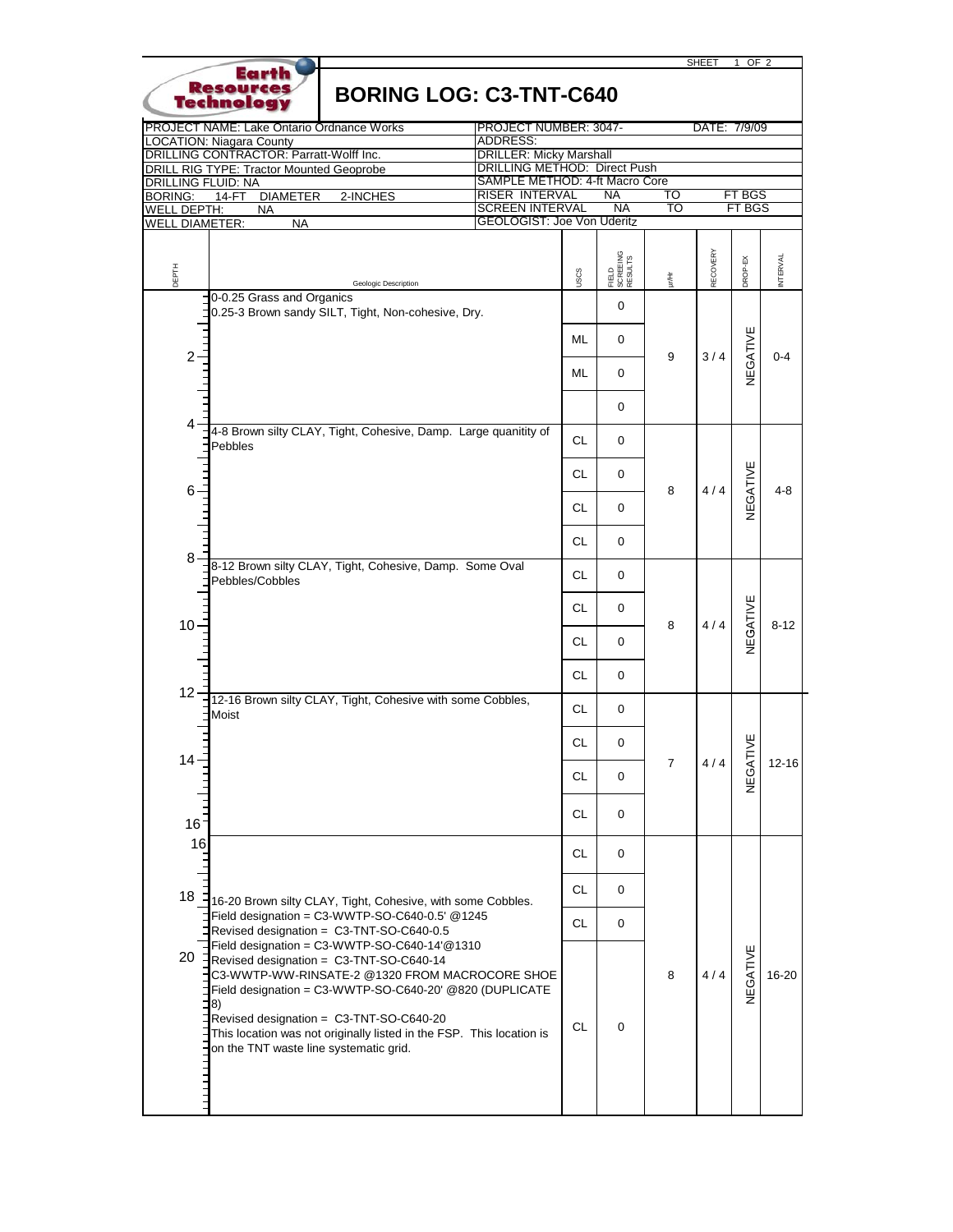|                                                                                                                                                                                                                       |           |                              |          | <b>SHEET</b> | OF 1<br>1        |          |  |  |
|-----------------------------------------------------------------------------------------------------------------------------------------------------------------------------------------------------------------------|-----------|------------------------------|----------|--------------|------------------|----------|--|--|
| Earth<br><b>Resources</b><br><b>BORING LOG: C3-TNT-E640</b><br><b>Technology</b>                                                                                                                                      |           |                              |          |              |                  |          |  |  |
| <b>PROJECT NUMBER: 3047-</b><br><b>PROJECT NAME: Lake Ontario Ordnance Works</b>                                                                                                                                      |           |                              |          | DATE: 7/9/09 |                  |          |  |  |
| <b>ADDRESS:</b><br><b>LOCATION: Niagara County</b>                                                                                                                                                                    |           |                              |          |              |                  |          |  |  |
| <b>DRILLING CONTRACTOR: Parratt-Wolff Inc.</b><br><b>DRILLER: Micky Marshall</b>                                                                                                                                      |           |                              |          |              |                  |          |  |  |
| <b>DRILLING METHOD: Direct Push</b><br><b>DRILL RIG TYPE: Tractor Mounted Geoprobe</b>                                                                                                                                |           |                              |          |              |                  |          |  |  |
| <b>SAMPLE METHOD: 4-ft Macro Core</b><br><b>DRILLING FLUID: NA</b>                                                                                                                                                    |           |                              |          |              |                  |          |  |  |
| <b>RISER INTERVAL</b><br><b>DIAMETER</b><br>2-INCHES<br><b>BORING:</b><br>14.5-FT<br><b>SCREEN INTERVAL</b><br><b>WELL DEPTH:</b>                                                                                     |           | <b>NA</b><br><b>NA</b>       | TO<br>TO |              | FT BGS<br>FT BGS |          |  |  |
| <b>NA</b><br><b>GEOLOGIST: Joe Von Uderitz</b><br><b>WELL DIAMETER:</b><br><b>NA</b>                                                                                                                                  |           |                              |          |              |                  |          |  |  |
|                                                                                                                                                                                                                       |           |                              |          |              |                  |          |  |  |
| DEPTH<br>Geologic Description                                                                                                                                                                                         | uscs      | FIELD<br>SCREEING<br>RESULTS | 吉        | RECOVERY     | DROP-EX          | NTERVAL  |  |  |
| 0-0.5 Grass and Organics<br>0.5-1 Brown SILTY CLAY, Tight, Cohesive, Dry                                                                                                                                              |           | 0                            |          |              |                  |          |  |  |
| 1-4 Brown SANDY SILT, Tight, Semi-Cohesive, Dry<br>$\overline{2}$                                                                                                                                                     | <b>CL</b> | 0                            | 9        | 4/4          | NEGATIVE         | $0 - 4$  |  |  |
|                                                                                                                                                                                                                       | ML        | $\Omega$                     |          |              |                  |          |  |  |
|                                                                                                                                                                                                                       | ML        | $\Omega$                     |          |              |                  |          |  |  |
| 4<br>4-6.5 Brown SANDY SILT, Tight, Semi-Cohesive, Dry                                                                                                                                                                | ML        | $\Omega$                     | 8        | 4/4          | NEGATIVE         |          |  |  |
|                                                                                                                                                                                                                       | ML        | $\Omega$                     |          |              |                  |          |  |  |
| 6<br>6.5-8 Brown SILTY CLAY Tight, Cohesive, Moist. Some Dolomite<br>Rock Fragments, Pebbles                                                                                                                          | <b>CL</b> | $\Omega$                     |          |              |                  | $4 - 8$  |  |  |
|                                                                                                                                                                                                                       | <b>CL</b> | $\Omega$                     |          |              |                  |          |  |  |
| 8<br>8-12 Brown SILTY CLAY Tight, Cohesive, Damp.                                                                                                                                                                     | <b>CL</b> | 0                            | 8        | 4/4          | NEGATIVE         |          |  |  |
|                                                                                                                                                                                                                       | <b>CL</b> | $\mathbf 0$                  |          |              |                  | $8 - 12$ |  |  |
| 10                                                                                                                                                                                                                    | <b>CL</b> | $\Omega$                     |          |              |                  |          |  |  |
|                                                                                                                                                                                                                       | <b>CL</b> | $\Omega$                     |          |              |                  |          |  |  |
| $12 -$<br>12-14.5 Brown SILTY CLAY, Tight, Cohesive, Damp. Trace<br>Pebbles.                                                                                                                                          | <b>CL</b> | $\mathbf 0$                  | 8        | 2.5          | NEGATIVE         |          |  |  |
| $14 -$                                                                                                                                                                                                                | <b>CL</b> | $\mathbf 0$                  |          | 2.5          |                  | 12-14.5  |  |  |
| REFUSAL at 14.5-ft BGS<br>Field designation = C3-WWTP-SO-E640-0.5' @1145 (DUPLICATE<br>#2)                                                                                                                            |           |                              |          |              |                  |          |  |  |
| $16 -$<br>Revised designation = C3-TNT-SO-E640-0.5<br>Field designation = C3-WWTP-SO-E640-14'@1220<br>Revised designation = C3-TNT-SO-E640-14<br>This location was not originally listed in the FSP. This location is |           |                              |          |              |                  |          |  |  |
| 18<br><u>n tha TNT wasta lina svetamatic aris</u>                                                                                                                                                                     |           |                              |          |              |                  |          |  |  |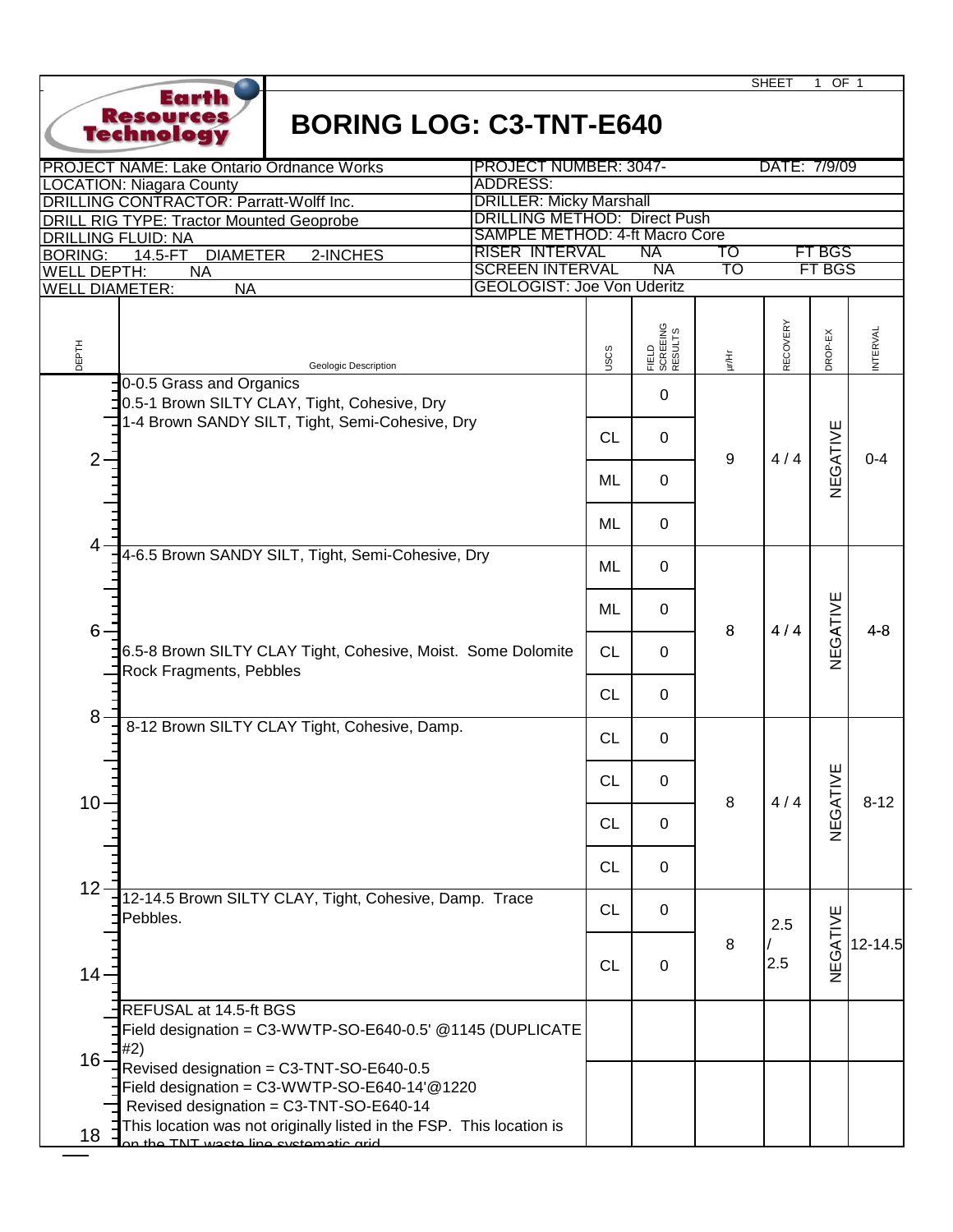### **Appendix E**

Investigative Derived Waste Transportation and Bills of Lading

Final Remedial Investigation Report Lake Ontario Ordnance Works Phase IV RI/FS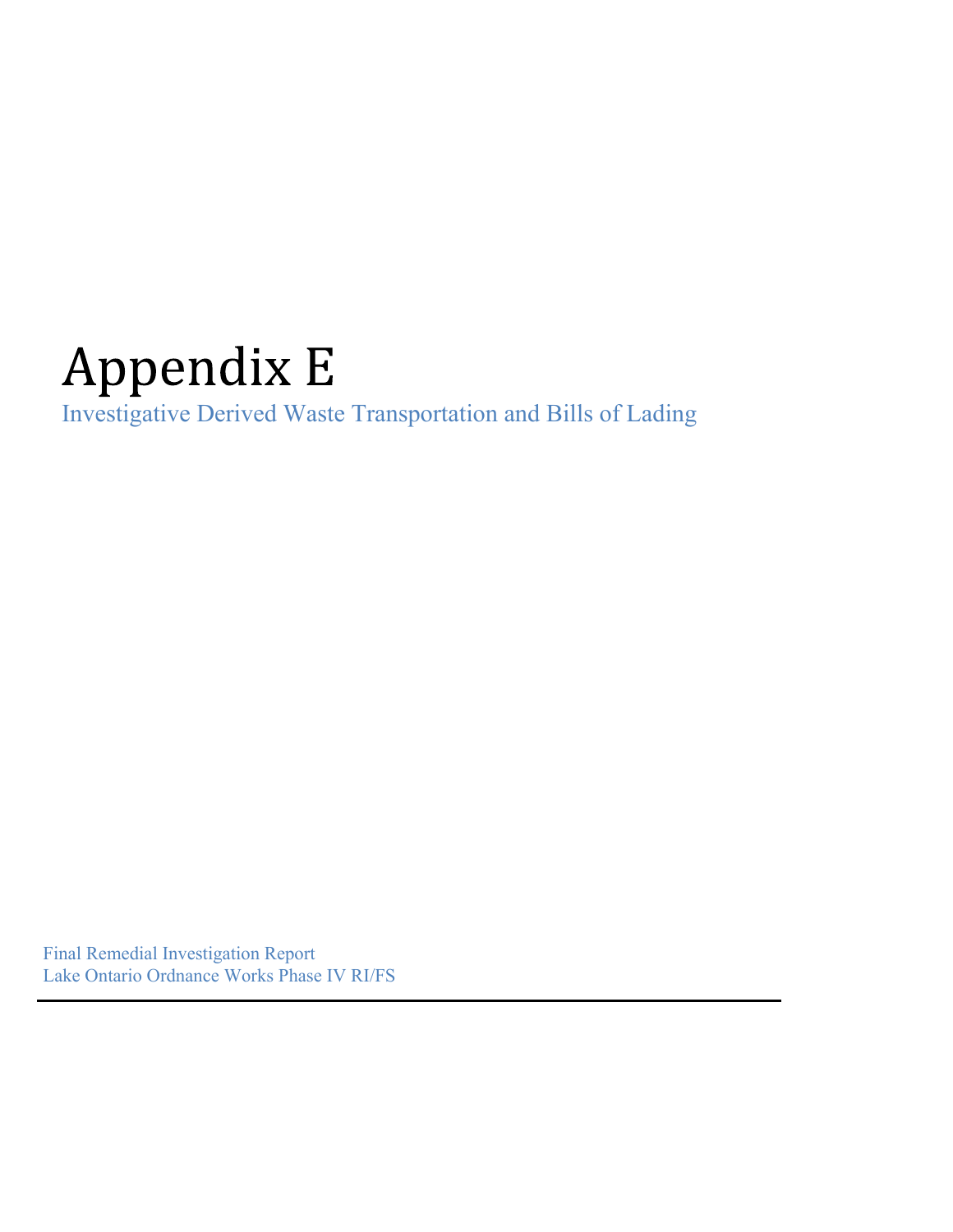

#### DRIVER SIGNATURE **CUSTOMER SIGNATURE**

### \*\*\*PLEASE NOTE INDEMNIFICATION AGREEMENT\*\*\*

The Customer agrees to indemnify, defend and hold harmless the Contractor against all claims, damages, suits, judgments, penalties, fines and other liability or injury or death to persons or loss or damage to property arising out of the Customer's use, operation or possession of the equipment or arising out of the Customer's breach of any warranty created hereunder by the Customer. The Customer shall not overload the equipment nor use it for incineration purposes or make alterations without the contractor's written approval.



#### Modern Disposal Services, Inc.

4746 Model City Rd Model City, NY 14107-0209 1-800-662-0012 (716) 754-8226 Fax (716) 754-8964

SERVICE SITE: 38867.001 COMMODITY: EARTH RESOURCES TECHNOLOGY LOOW SITE - ENERGY DEPT PLETCHER RD MODEL CITY

CONTAINER SIZE: 0.00 TRANSACTION TYPE: SUPERSUCKER SERVICE CODE: SUPERSUCKER JOB # 2010015 DERDA, CASSIK, KING TRANSACTION #:  $TK-4770306 - 000$ DATE: 02/23/10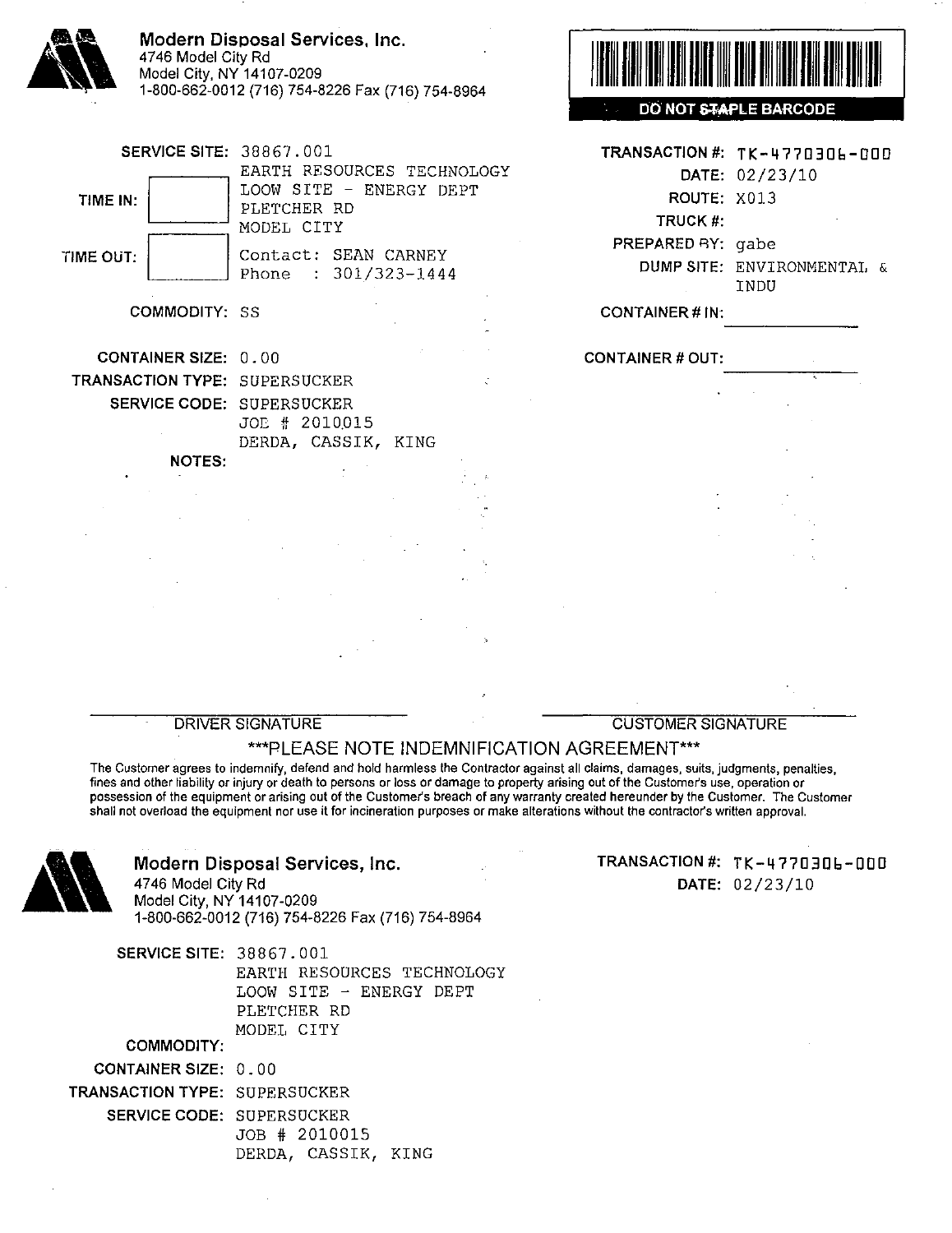#### **Modern**  INDUSTRIAL **Corporation**  SERVICES DAILY WORKSHEET

 $\sim$   $^{\prime\prime}$ 14



4746 Model City Road P.O. Box 209 Model City, New York 14107-0209 (716) 754-8226 - (800)-662-0012 FAX (716) 754-8964

 $\parallel$ 

| Employee/Name          | Time<br>In  | Time<br>Out  | Lunch          | Hours         | Job Name: Erth Resurrees                             |
|------------------------|-------------|--------------|----------------|---------------|------------------------------------------------------|
| De de                  |             |              |                |               |                                                      |
| <b>THE RAIL</b>        |             |              |                |               | Job Location: LGe iv 514                             |
|                        |             |              |                |               | Platcher Rd Model Why My                             |
| سنالات                 |             |              |                |               | Job Description: Drum pulsy                          |
|                        |             |              |                |               |                                                      |
|                        |             |              |                |               | Phone #: (301) 323 -1444                             |
|                        |             |              |                | $\mathbf{k}$  | 38867.001<br>Cust. #:                                |
|                        |             |              |                |               | PO #:                                                |
|                        |             |              |                |               | Contact:<br>Lean Lerney                              |
|                        |             |              |                |               | Job # $EP2$ + + + -<br>2010015                       |
|                        |             |              |                |               | Date $\frac{1}{2}$ / $\frac{1}{2}$<br>22/<br>$\circ$ |
|                        |             |              |                |               |                                                      |
| Equipment:             | Hrs.<br>Run | Hrs.<br>Down | Hrs.<br>Portal | Total<br>Hrs. |                                                      |
| VAC#                   |             |              |                |               |                                                      |
| VAC#                   |             |              |                |               |                                                      |
| VAC#                   |             |              |                |               |                                                      |
| High Pressure #        |             |              |                |               |                                                      |
| <b>Drum Crusher</b>    |             |              |                |               |                                                      |
| <b>Service Vehicle</b> |             |              |                |               | <b>Confined Space</b><br>No<br>Yes                   |
| H/P 3500               |             |              |                |               |                                                      |
| <b>Monitor</b>         |             |              |                |               | <b>MODERN</b>                                        |
| Sweeper                |             |              |                |               | Signature:                                           |
|                        |             |              |                |               |                                                      |
| The water<br>$I$ ruck  |             |              |                |               | <b>CUSTOMER</b>                                      |

| <b>Materials: Description</b>                                                                             | Quantity              | Unit of<br><b>Measure</b> |  |
|-----------------------------------------------------------------------------------------------------------|-----------------------|---------------------------|--|
| 6" Flex Hose                                                                                              |                       |                           |  |
| 4" Flex Hose                                                                                              |                       |                           |  |
|                                                                                                           |                       |                           |  |
|                                                                                                           |                       |                           |  |
|                                                                                                           |                       |                           |  |
|                                                                                                           |                       |                           |  |
| Papermit                                                                                                  | Huster                |                           |  |
| MCOE (00127B)                                                                                             |                       |                           |  |
| EICS Approval Number: $\frac{1}{2}$ $\frac{1}{2}$ $\frac{1}{2}$ $\frac{1}{2}$ $\frac{1}{2}$ $\frac{1}{4}$ | <b>EICS</b> Signature |                           |  |

"',0."" **..... "l.'T/"'\Ur:o** ~1l1 n - **DISPATCH**